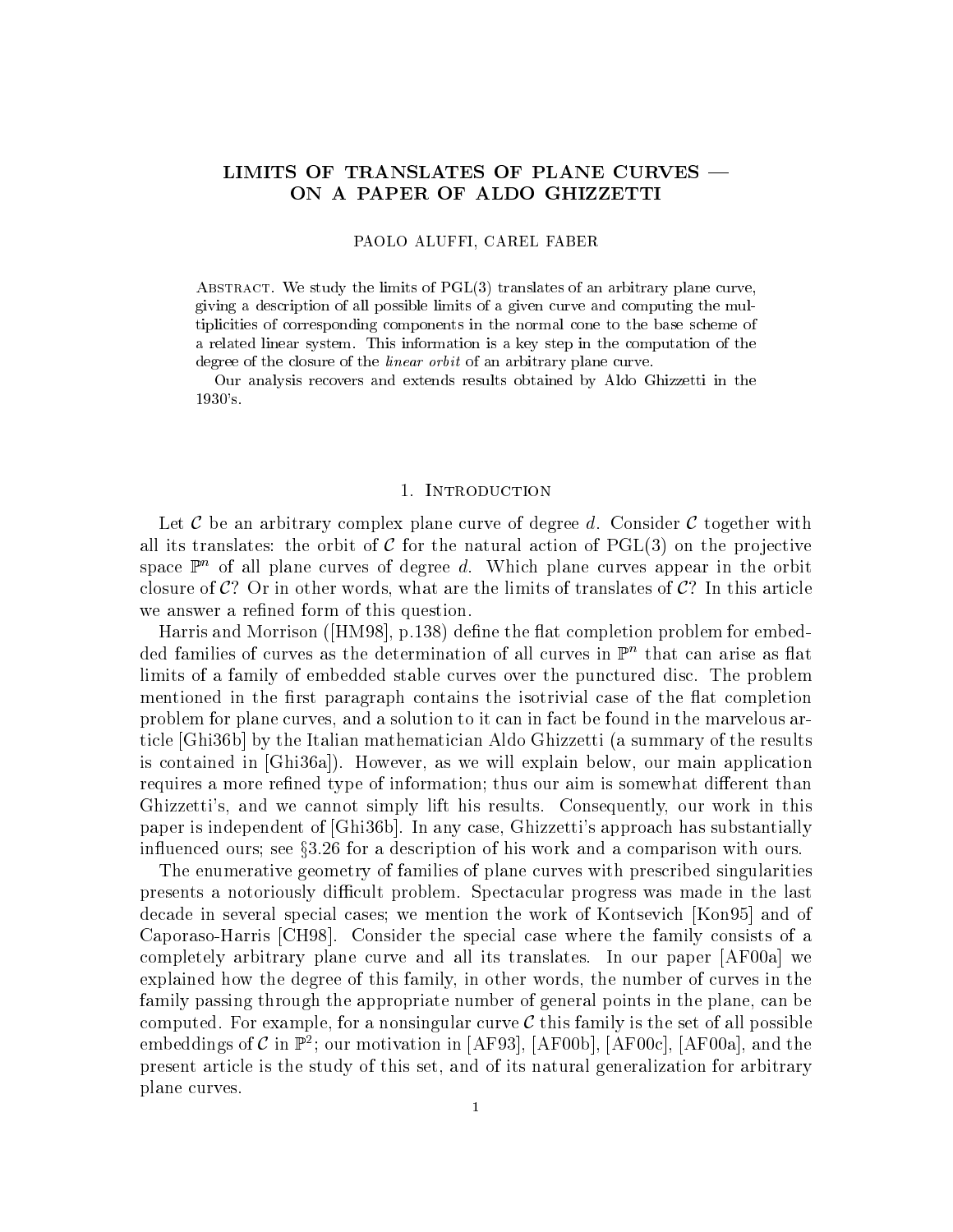The starting point of our method is to view the action map on  $\mathcal C$  as a rational map  $c$ from the  $\mathbb{P}^s$  of 3-x-3 matrices to the  $\mathbb{P}^n$  of plane curves of degree  $a$ . We require a precise description of the closure of the graph of  $c$ , specifically of the scheme-theoretic inverse image of the locus of indeterminacy. This is the exceptional divisor of the blow-up of  $\mathbb{P}^8$  along the base scheme of c, the projective normal cone (PNC). A set-theoretic description of the components of the PNC amounts to a solution of the (isotrivial) flat completion problem, together with careful bookkeeping of the different arcs in  $\mathbb{P}^8$  used to obtain each limit. The PNC can be viewed as an arc space associated to the rational map c; it is probably possible to recast our analysis in  $\S3$  in the light of recent work on arc spaces (cf. for example [DL01]), and it would be interesting to do so.

In fact a set-theoretic description of the PNC does not suffice for our enumerative application in  $[AF00a]$ . This requires the full knowledge of the PNC *as a cycle*, that is, the determination of the multiplicity of its different components. Thus, we determine not only the limits of one-dimensional families of translates of  $\mathcal{C}$ , but we also classify such families up to a natural notion of equivalence and we keep track of the behavior of a family near the limit. The determination of the limits and the classication are contained in  $\S$ . As may be expected, the determination of the multiplicities is quite delicate; this is worked out in  $\S 4$ . Preliminaries, and a more detailed introduction, can be found in  $\S 2$ .

The final result of our analysis is stated in  $\S 2$  of [AF00a], in the form of five `Facts'. The proofs of these facts are spread over the present text; we recommend comparing loc.cit. with  $\S 3.2$  and  $\S 4.2$  to establish a connection between the more detailed statements proved here and the summary in [AF00a].

Caporaso and Sernesi use our determination of the limits in [CS03] (Theorem 5.2.1). Hassett [Has99] and Hacking [Hac03] study the limits of the family of nonsingular plane curves of a given degree, by methods different from ours: they allow the plane to degenerate together with the curve. It would be interesting to compare their results to ours.

**Acknowledgments.** We thank an anonymous referee of our first article on the topic of linear orbits of plane curves, [AF93], for bringing the paper of Aldo Ghizzetti to our attention. A substantial part of the work leading to the results in this paper was performed while we enjoyed the peaceful atmosphere at Oberwolfach during a `Research in Pairs' stay, and thanks are due to the Volkswagen Stiftung for supporting the R.i.P. program.

The first author thanks the Max-Planck-Institut für Mathematik in Bonn, Germany, for the hospitality and support, and Florida State University for granting a sabbatical leave in 2001-2. The second author thanks Princeton University for hospitality and support during the spring of 2003. The first author's visit to Stockholm in May 2002 was made possible by support from the Göran Gustafsson foundation. The second author's visit to Bonn in July 2002 was made possible by support from the Max-Planck-Institut fur Mathematik.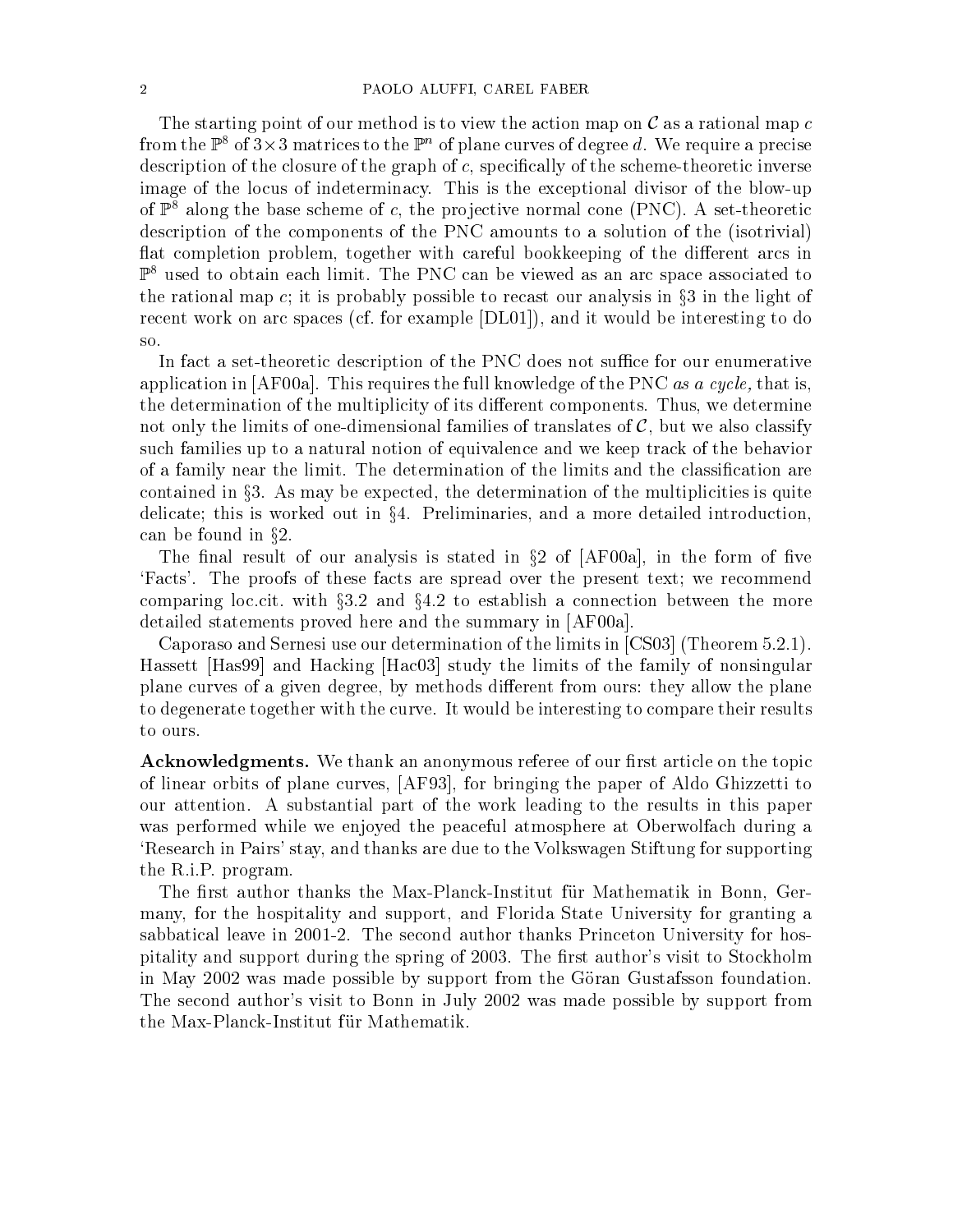### 2. Preliminaries

2.1. We work over C. Roughly speaking, the question we (and Ghizzetti) address is the following: given a plane curve  $\mathcal{C}$ , what plane curves can be obtained as limits of translates of  $C$ ? By a translate we mean the action on C of an invertible linear transformation of  $\mathbb{P}^2$ , that is, an element of  $\mathcal{PGL}(3)$ . We view  $\mathcal{PGL}(3)$  as an open set in the space  $\mathbb{P}^*$  parametrizing 3  $\times$  3 matrices  $\alpha$ ; if  $F$  (x, y, z) is a generator of the homogeneous ideal of C,  $\alpha$  acts on C by composition: we denote by  $\mathcal{C} \circ \alpha$  the curve with ideal  $(F \circ \alpha) = (F(\alpha(x, y, z)))$ , and we call the set of all translates  $C \circ \alpha$  the linear orbit of C. Our guiding question here concerns the limits of families  $\mathcal{C} \circ q(a)$ , for  $q: \mathcal{A} \to \mathbb{F}^*$  any map from a smooth curve  $\mathcal{A}$  to  $\mathbb{F}^*$ , centered at a point mapping to a singular transformation.

Since the flat limit is determined by the completion of the local ring of  $A$  at the center, we may replace A with Spec C||t||. Thus, a 'curve germ in  $\mathbb{P}^s$ ' (germ for short) in this article will simply be a  $\mathbb{C}(|t|$ -valued point  $\alpha(t)$  of  $\mathbb{P}^8$ . Our 'germs' are often called `arcs' in the literature.

The limit of  $C \circ \alpha(t)$  as  $t \to 0$ :

$$
\lim_{t \to 0} \mathcal{C} \circ \alpha(t)
$$

is the flat limit over the punctured  $t$ -disk; concretely, this is obtained by clearing common powers of t in the expanded expression  $F(\alpha(t))$  and then setting  $t = 0$ .

It will always be assumed that the center  $\alpha = \alpha(0)$  of a germ  $\alpha(t)$  is a singular transformation. Further, we may and will assume that  $\alpha(t)$  is invertible for some  $t \neq 0$ : indeed, this condition may be achieved by perturbing every  $\alpha(t)$  achieving a limit, using terms of high enough power in  $t$  so as not to affect the limit.

We note that, by the same token, every limit attained by one of our 'germs' can conversely be realized as the flat limit of a family parametrized by a curve  $\mathcal A$  mapping to  $\mathbb{P}^{\ast}$ , as above; and in fact we can even assume  $\mathcal{A} = \mathbb{A}^{\ast}$ . Indeed, truncating  $\alpha(t)$  at a high enough power does not affect  $\lim_{t\to 0} C \circ \alpha(t)$ , and a polynomial  $\alpha(t)$  describes a map A  $\Gamma$   $\rightarrow$   $\Gamma$  .

2.2. Here is one example showing that rather interesting limits may occur: let  $\mathcal C$  be the 7-ic curve with equation

$$
x^3z^4 - 2x^2y^3z^2 + xy^6 - 4xy^5z - y^7 = 0
$$

and the family

$$
\alpha(t) = \begin{pmatrix} 1 & 0 & 0 \\ t^8 & t^9 & 0 \\ t^{12} & \frac{3}{2}t^{13} & t^{14} \end{pmatrix} ;
$$

then

$$
F \circ \alpha(t) = -\frac{1}{16} t^{52} (x^3 (8x^2 + 3y^2 - 8xz)(8x^2 - 3y^2 + 8xz)) +
$$
 higher order terms.

That is,

$$
\lim_{t \to 0} F \circ \alpha(t) = -\frac{1}{16} x^3 (8x^2 + 3y^2 - 8xz)(8x^2 - 3y^2 + 8xz) ,
$$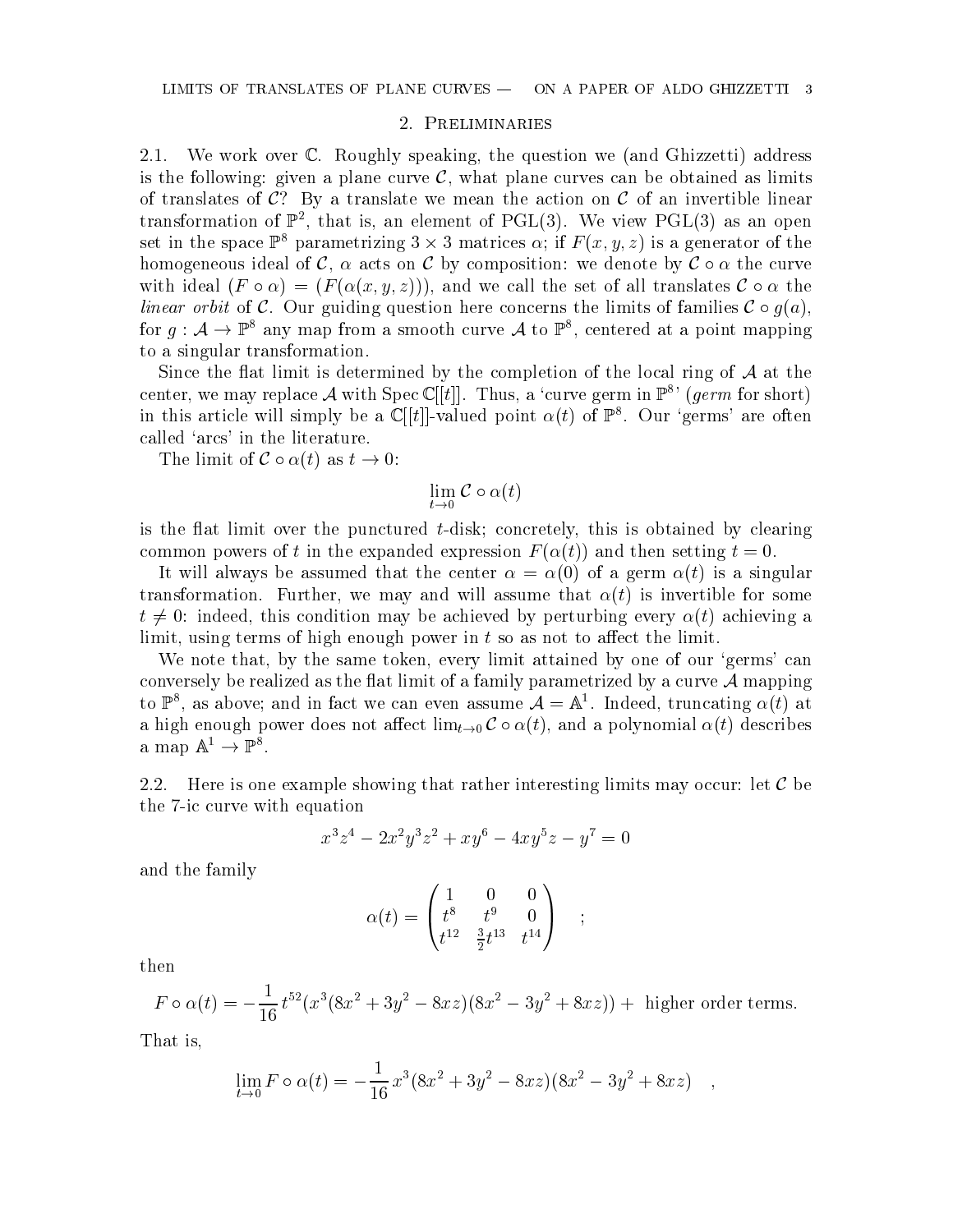a pair of quadritangent conics (see [AF00b],  $\S 4.1$ ), union the distinguished tangent line taken with multiplicity 3. Note that the connected component of the identity in the stabilizer of this curve is the additive group.

2.3. Our primary objective is essentially to describe the possible limits of a plane curve  $\mathcal{C}$ , starting from a description of certain features of  $\mathcal{C}$ . We now state this goal more precisely.

In the process of computing the degree of the closure of the linear orbit of an arbitrary curve, [AF00a], we are led to studying the closure of the graph of the rational map

 $\mathbb{P}^{\mathbb{P}} \dashrightarrow \mathbb{P}^{\mathbb{P}}$ 

mapping an invertible  $\alpha$  to  $\epsilon \circ \alpha$ , viewed as a point of the space  $\mathbb F$  -parametrizing plane curves of degree deg C. This graph may be identified with the blow-up of  $\mathbb{P}^8$ along the base scheme S of this rational map. Much of the enumerative information we seek is then encoded in the *exceptional divisor*  $E$  of this blow-up, that is, in the projective normal cone of S in Fe. In fact, the information can be obtained from a description of the components of  $E$  (viewed as 7-dimensional subsets of  $\mathbb{P}^* \times \mathbb{P}^*$  ) and from the multiplicities with which these components appear in  $E$ . A more thorough discussion of the relation between this information and the enumerative results, as well as of the general context underlying our study of linear orbits of plane curves, may be found in  $\S1$  of [AF00a].

Our goal in this paper is the description of the components of the projective normal cone of S, and the computation of the multiplicities with which the components appear in the projective normal cone.

2.4. This goal relates to the one stated more informally in  $\S 2.1$  in the sense that the components of the projective normal cone dominate subsets of the boundary of the linear orbit of C. Our technique will consist of studying an arbitrary  $\alpha(t)$ , aiming to determine whether the limit  $(\alpha(0), \lim_{t\to 0} C \circ \alpha(t))$  is a general point of the support of a component of the normal cone; we will thus obtain a description of all components of the normal cone. We should warn the reader that we will often abuse the language and refer to the point  $(\alpha(0),\lim_{t\to 0} \zeta\circ\alpha(t))$  (in  $\mathbb{P}^s\times\mathbb{P}^s$  ) by the typographically more convenient  $\lim_{t\to 0}C\circ \alpha(t)$  (which is a point of F<sub>1</sub>).

We should also point out that our analysis will not exhaust the boundary of a linear orbit: one component of this boundary may arise as the closure of the set of translates  $\mathcal{C} \circ \alpha$  with  $\alpha$  a rank-2 transformation, and a general such  $\alpha$  does not belong to S. Indeed, the rational map mentioned above is defined at the general  $\alpha$  of rank 2. To be more precise, if  $\alpha$  is a rank-2 matrix whose image is not contained in C (for example, if C has no linear components), then  $C \circ \alpha$  may be described as a 'star' of lines through ker  $\alpha$ , reproducing projectively the tuple of points cut out by  $\mathcal C$  on the image of  $\alpha$ . It would be interesting to provide a precise description of the set of stars arising in this manner. As this set does not contribute components to  $E$ , this study is not within the scope of this paper.

2.5. One of our main tools in the set-theoretic determination of the components of E will rely precisely on the fact that limits along rank-2 transformations do not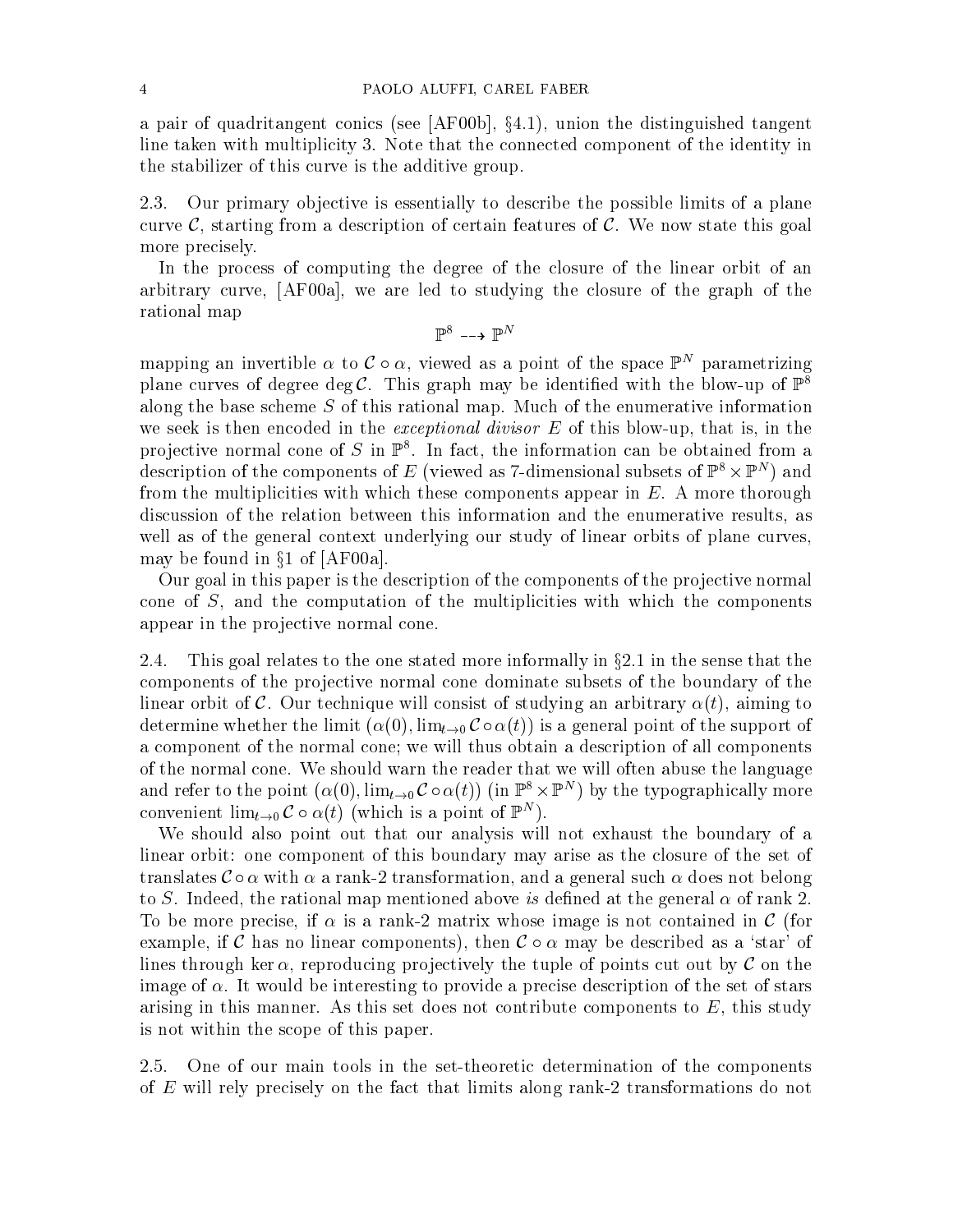contribute components to E. We will argue that if a limit obtained by a germ  $\alpha(t)$ can also be obtained as a limit by a germ  $\beta(t)$  contained in the rank-2 locus, then we can 'discard'  $\alpha(t)$ . Indeed, such limits will have to lie in the exceptional divisor of the blow-up of the rank-2 locus; as the rank-2 locus has dimension 7, such limits will span loci of dimension at most 6. We will call such limits 'rank-2 limits' for short. The form in which this observation will be applied is given in Lemma 3.1.

Incidentally, germs  $\alpha(t)$  centered at a rank-2 transformation whose image is contained in C do contribute a component to E (cf.  $\S 3.6$ ); by the argument given in the previous paragraph, however, contributing  $\alpha(t)$  will necessarily be invertible for  $t \neq 0$ .

2.6. In  $\S$ 3 we will determine the components of E set-theoretically, as subsets of  $\mathbb{P}^* \times \mathbb{P}^*$  . As a prefiminary observation (cf. [AF00a], p. 8) we can describe the whole of  $E$  set-theoretically in terms of limits, as follows. Recall that  $S$  denotes the base locus of the rational map  $c: \mathbb{F}^* \dashrightarrow \mathbb{F}^*$  defined by  $\alpha \mapsto c \circ \alpha$ .

**Lemma 2.1.** As a subset of  $\mathbb{P}^1 \times \mathbb{P}^2$ , the support of E is

$$
|E| = \{ (\alpha, X) \in \mathbb{P}^8 \times \mathbb{P}^N : X \text{ is a limit of } c(\alpha(t))
$$
  
for some curve germ  $\alpha(t) \subset \mathbb{P}^8$  centered at  $\alpha \in S$  and not contained in S}

*Proof.* Let  $\widetilde{\mathbb{P}}^8$  be the closure of the graph of the rational map c defined above. This is an 8-dimensional irreducible variety, mapping to  $\mathbb{P}^8$  by the restriction  $\pi$  of the projection on the first factor of  $\mathbb{P}^*\times\mathbb{P}^*$  , and identified with the blow-up of  $\mathbb{P}^*$  along the base scheme  $S$  of c. The set E is the inverse image  $\pi^{-1}(S)$  in  $\mathbb{P}^{\ast}$ .

Any curve germ  $\alpha(t)$  in  $\mathbb{P}^8$  centered at  $\alpha \in S$  and not contained in S lifts to a germ in  $\mathbb{P}^8$  centered at a point of E; this yields the  $\supset$  inclusion.

For the other inclusion, let  $\tilde{\alpha}(t)$  be a germ centered at a point  $\tilde{\alpha}$  of E, and such that ~(t0) <sup>62</sup> E for t0 near 0; such <sup>a</sup> germ may be obtained (for example) by successively intersecting  $\widetilde{\mathbb{P}}^8$  with general divisors of type  $(1,1)$  through  $\tilde{\alpha}$ . As  $\pi$  is 1-to-1 in the complement of  $E$  ,  $\alpha(t)$  is the fift of a (unique) curve germ  $\alpha(t)$  in F  $^{\circ}$  , giving the other inclusion.  $\Box$ 

2.7. As mentioned in  $\S1$ , our application in [AF00a] requires the knowledge of E as a cycle, that is, the computation of the multiplicities of the components of  $E$ . This information is obtained in  $\S4$ . Our method will essentially consist of a local study of the families determined in  $\S3$ : the multiplicity of a component will be computed by analyzing certain numerical information carried by germs  $\alpha(t)$  'marking' that component (cf. Definition  $4.4$ ).

We will in fact study the inverse image  $E$  of  $E$  in the normalization  $\mathbb{F}$  of  $\mathbb{F}^*$ : roughly speaking, the multiplicity of the components of  $\overline{E}$  is determined by the order of vanishing of  $\mathcal{C} \circ \alpha(t)$  for corresponding germs  $\alpha(t)$ . The number of components of  $\overline{E}$ dominating a given component  $D$  of  $E$  is computed by distinguishing the contribution of different marking germs.

Finally, the last key numerical information consists of the degree of the components of E over the corresponding components of  $E$ ; this will be obtained by studying the  $P$ GL(3) action on  $\mathbb{P}^*$ , and in particular the stabilizer of a general point of each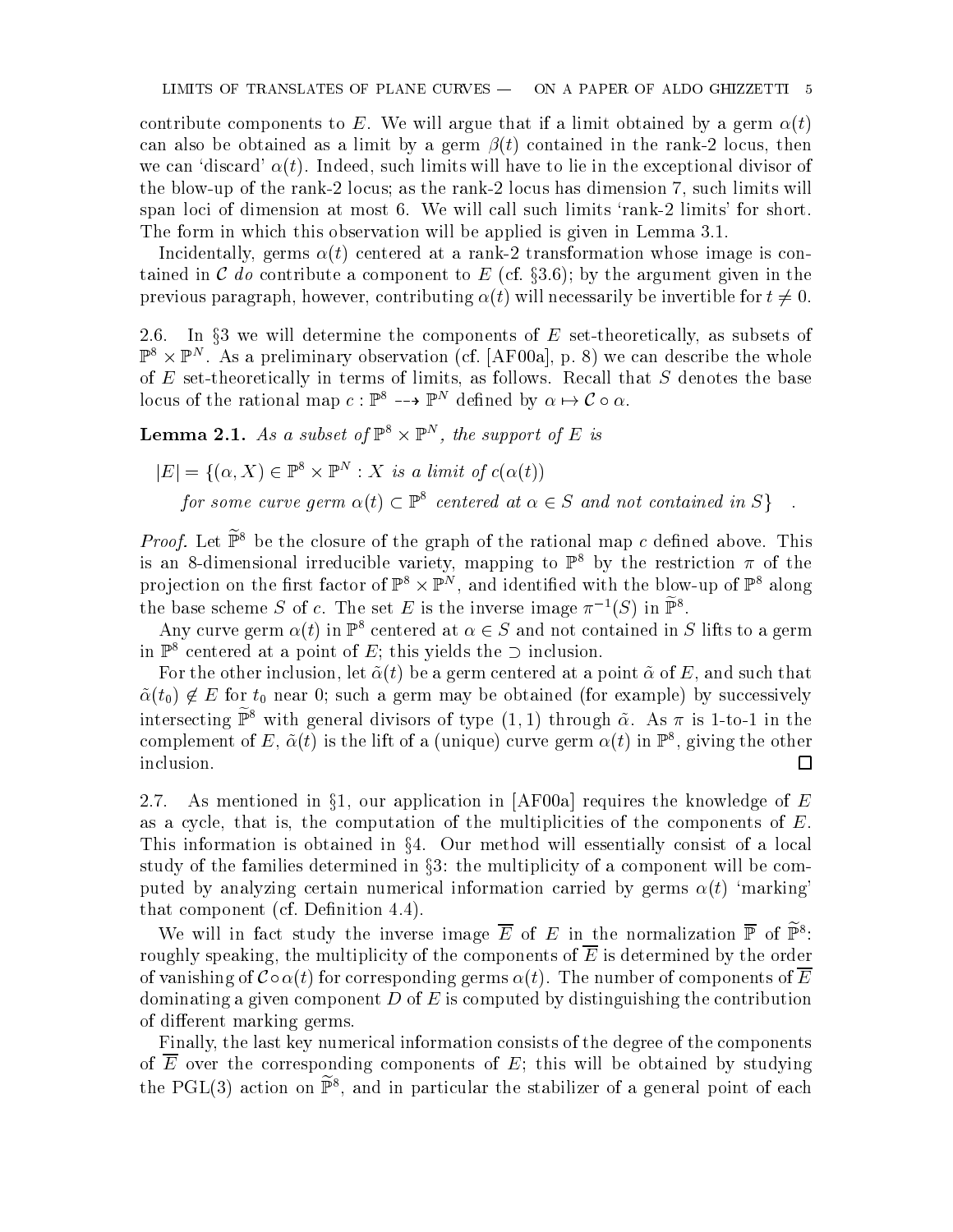component D of E. Given a component  $\overline{D}$  of  $\overline{E}$  dominating D, we identify a subgroup of this stabilizer (the *inessential* subgroup, cf.  $\S 4.6$ ), determined by the interaction between different parametrizations of a corresponding marking germ; the degree of  $\overline{D}$  over D is the index of this subgroup in the stabilizer (Proposition 4.12).

## 3. Set-theoretic description of the normal cone

3.1. In this section we determine the different components of the projective normal cone (PNC for short) E described in Lemma 2.1, for a given, arbitrary plane curve C with homogeneous ideal  $(F)$ , where  $F \in \mathbb{C}[x, y, z]$  is a homogeneous polynomial of degree d.

Ine PNC can be embedded in  $\mathbb{P}^* \times \mathbb{P}^*$ , where  $\mathbb{P}^*$  parametrizes all plane curves of degree  $d$ . A typical point of a component of the PNC is in the form

$$
(\alpha(0), \lim_{t \to 0} C \circ \alpha(t))
$$

where  $\alpha(t)$  is a curve germ centered at a point  $\alpha(0)$  such that im  $\alpha(0)$  is contained in  $\mathcal{C}$ . We will determine the components of the PNC by determining a list of germs  $\alpha(t)$  which exhaust the possibilities for pairs  $(\alpha(0), \lim_{t\to 0} C \circ \alpha(t))$  for a given curve. Roughly speaking, we will say that two germs are equivalent if they determine the same data  $(\alpha(0), \lim_{t\to 0} \mathcal{C} \circ \alpha(t))$  (see Definition 3.2 for the precise notion). For a given curve C and a given germ  $\alpha(t)$ , we will construct an equivalent germ in a standardized form; we will determine which germs  $\alpha(t)$  in these standard forms 'contribute' components of the PNC, in the sense that  $(\alpha(0), \lim_{t\to 0} C \circ \alpha(t))$  belongs to exactly one component (and that a sufficiently general such  $\alpha(t)$  yields a general point of that component), and describe that component.

3.2. The end-result of the analysis can be stated without reference to specific germs  $\alpha(t)$ . We will do so in this subsection, by listing general points  $(\alpha, \mathcal{X})$  on the components of the PNC, for a given  $\mathcal{C}$ .

We will find five types of components: the first two will depend on global features of  $\mathcal{C}$ , while the latter three will depend on features of special points of  $\mathcal{C}$  (inflection points and singularities of the support of  $\mathcal{C}$ ). The terminology employed here matches the one in §2 of [AF00a]. In four of the five components  $\alpha$  is a rank-1 matrix, and the line ker  $\alpha$  plays an important rôle; we will call this 'the kernel line'.

- $\bullet$  Type I.
	- ${\rm -}\alpha$ : a rank-2 matrix whose image is a linear component  $\ell$  of C;
	- ${\cal X}$ : a fan consisting of a star of lines through the kernel of  $\alpha$  and cutting out on the residual line  $\ell$  a tuple of points projectively equivalent to the tuple  $\ell$ cut out on  $\ell$  by the residual to  $\ell$  in  $C$ . The multiplicity of  $\ell$  in the fan is the same as the multiplicity of  $\ell$  in  $\mathcal{C}$ .

Fans and stars are studied in  $[AF00c]$ ; they are items (3) and (5) in the classification of curves with small linear orbits, in  $\S1$  of loc. cit.

- $\bullet$  Type II.
	- ${\sim}$  a rank-1 matrix whose image is a nonsingular point of the support C' of a nonlinear component of  $\mathcal{C}$ :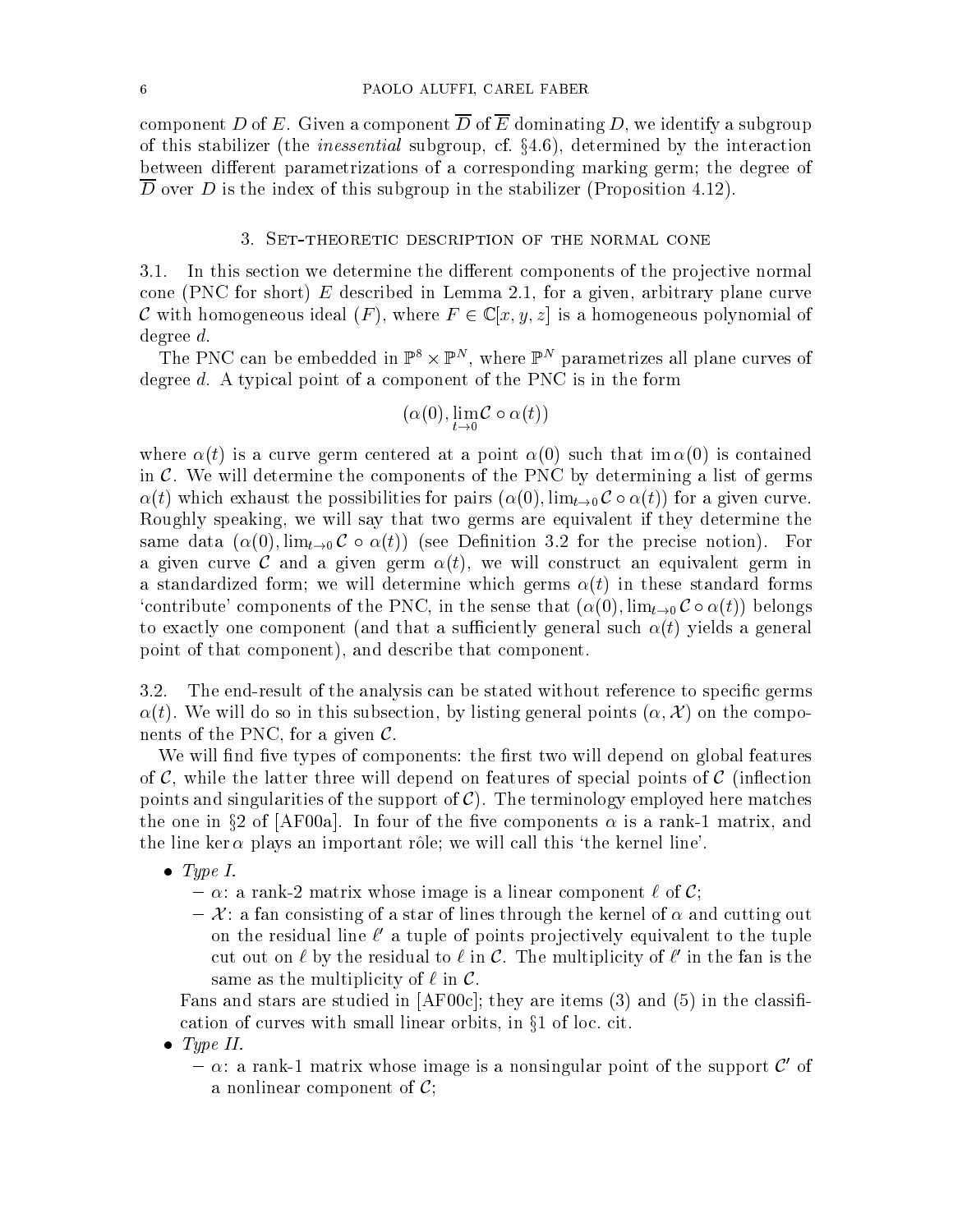${\cal X}$ : a nonsingular conic tangent to the kernel line, union (possibly) a multiple of the kernel line. The multiplicity of the conic component in  $\mathcal X$  equals the multiplicity of  $\mathcal{C}'$  in  $\mathcal{C}$ .

Such curves are items  $(6)$  and  $(7)$  in the classification of curves with small orbit. The extra kernel line is present precisely when  $\mathcal C$  is not itself a multiple nonsingular conic.

- $\bullet$  Type III.
	- ${\rm -}\alpha$ : a rank-1 matrix whose image is a point p at which the tangent cone to C is supported on at least three lines;
	- ${\cal X}$ : a fan with star reproducing projectively the tangent cone to C at p, and a multiple residual kernel line.

These limit curves are also fans, as in type I components; but note that type I and type III components are different, since for the typical  $(\alpha, \mathcal{X})$  in type I components  $\alpha$  has rank 2, while it has rank 1 for type III components.

- Type IV.
	- ${\alpha}$ : a rank-1 matrix whose image is a singular or inflection point p of the support of  $\mathcal{C}$ .
	- ${\cal X}$ : a curve determined by the choice of a line in the tangent cone to C at  $p$ , and by the choice of a side of a corresponding Newton polygon. This procedure is explained more in detail below.

The curves  $\mathcal X$  arising in this way are items (7) through (11) in the classification in [AF00c], and are studied enumeratively in [AF00b].

- $\bullet$  Type V.
	- ${\sim}$  a rank-1 matrix whose image is a singular point p of the support of C.
	- ${\cal X}$  a curve determined by the choice of a line  $\ell$  in the tangent cone to C at p, the choice of a formal branch for  $\mathcal C$  at p tangent to  $\ell$ , and the choice of a certain 'characteristic' rational number. This procedure is explained more in detail below.

The curves X arising in this way are item (12) in the classification in [AF00c], and are studied enumeratively in  $[AF00b]$ ,  $§4.1$ .

Here are the details of the determination of the limit curves  $\mathcal X$  for components of type IV and V.

**Type IV:** Let  $p = \text{im } \alpha$  be a singular or inflection point of the support of C; choose a line in the tangent cone to C at p, and choose coordinates  $(x : y : z)$  so that  $x = 0$ is the line ker  $\alpha$ ,  $p = (1:0:0)$ , and that the selected line in the tangent cone has equation  $z = 0$ . The *Newton polygon* for C in the chosen coordinates is the boundary of the convex hull of the union of the positive quadrants with origin at the points  $(j, \kappa)$  for which the coefficient of  $x^{\cdot}y^{\cdot}z^{\cdot}$  in the generator  $F$  for the ideal of C in the chosen coordinates is nonzero (see [BK86], p.380). The part of the Newton polygon consisting of line segments with slope strictly between  $-1$  and 0 does not depend on the choice of coordinates fixing the flag  $z = 0$ ,  $p = (1:0:0)$ .

The possible limit curves  $\mathcal X$  determining components of type IV are then obtained by choosing a side of the polygon with slope strictly between  $-1$  and  $0$ , and setting to 0 the coefficients of the monomials in F not on that side. These curves are studied in [AF00b]; typically, they consist of a union of cuspidal curves. The kernel line is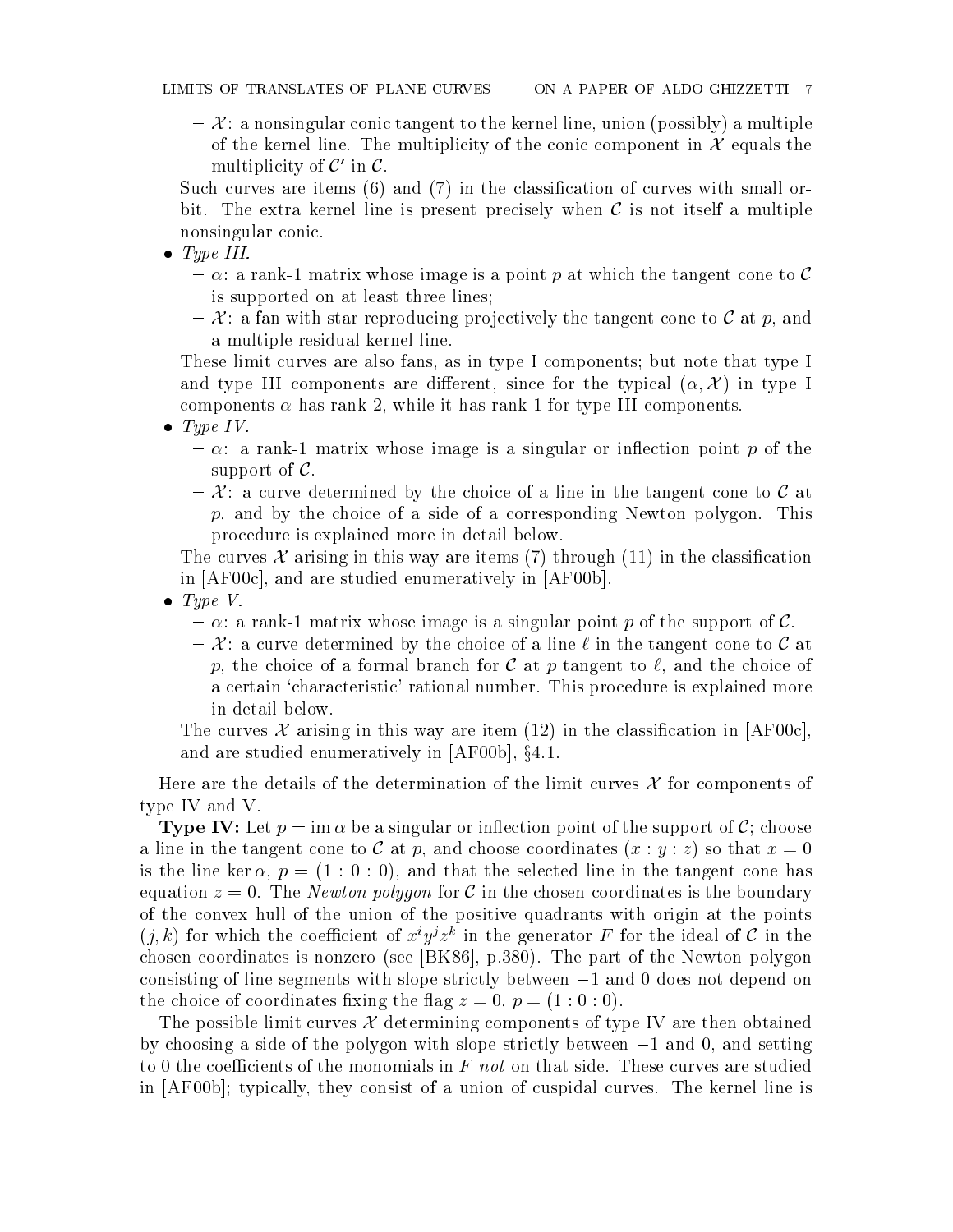part of the distinguished triangle of such a curve, and in fact it must be one of the distinguished tangents.

This procedure determines a component of the PNC, unless the limit curve  $\mathcal X$  is supported on a conic union (possibly) the kernel line.

**Type V:** Let  $p = \text{im } \alpha$  be a singular point of the support of C, and let m be the multiplicity of C at p. Again choose a line in the tangent cone to C at p, and choose coordinates  $(x : y : z)$  so that  $x = 0$  is the kernel line,  $p = (1 : 0 : 0)$ , and  $z = 0$  is the selected line in the tangent cone.

We may describe C near p as the union of m 'formal branches'; those that are tangent to  $z = 0$  may be written

$$
z=f(y)=\sum_{i\geq 0}\gamma_{\lambda_i}y^{\lambda_i}
$$

with  $\lambda_i \in \mathbb{Q}, 1 < \lambda_0 < \lambda_1 < \ldots$ , and  $\gamma_{\lambda_i} \neq 0$ .

The choices made above determine a finite set of rational numbers, which we call the 'characteristics' for C (w.r.t. the line  $z = 0$ ): these are the numbers C such that at least two of the branches tangent to  $z = 0$  agree modulo  $y^{\perp}$ , differ at  $y^{\perp}$ , and have  $\sim$  0  $\sim$  0  $\sim$  0  $\sim$ 

For a characteristic C, the initial exponents 0 and the coecients 0 , C+0 for the corresponding branches must agree. Let  $\gamma_C^{\sim}$ ,  $\ldots, \gamma_C^{\sim}$  be the coefficients of  $y^\circ$  in these S branches (so that at least two of these numbers are distinct, by the choice of C). Then  $\mathcal X$  is defined by

$$
x^{d-2S}\prod_{i=1}^S\left(zx-\frac{\lambda_0(\lambda_0-1)}{2}\gamma_{\lambda_0}y^2-\frac{\lambda_0+C}{2}\gamma_{\frac{\lambda_0+C}{2}}yx-\gamma_C^{(i)}x^2\right)\quad.
$$

This is a union of 'quadritangent' conics—that is, nonsingular conics meeting at exactly one point—with (possibly) a multiple of the distinguished tangent, which must be supported on the kernel line.

3.3. The following simple example illustrates the components described in  $\S 3.2$ : all five types are present for the curve

$$
y((y^2 + xz)^2 - 4xyz^2) = 0
$$

We will list five germs  $\alpha(t)$ , and the corresponding limits. (This is not an exhaustive list of all the components of the PNC for this curve.) The specific germs used here were obtained by applying the procedures explained in the rest of the section.

• Type I. A germ  $\alpha(t)$  centered at a rank-2 matrix with image the linear component of the curve:

$$
\alpha(t)=\begin{pmatrix}1&0&0\\0&t&0\\0&0&1\end{pmatrix}
$$

This yields the limit

$$
y\,x^2z^2\quad,\quad
$$

a fan consisting of the line  $y = 0$  and a star through the point  $(0:1:0)$ , that is, the kernel of  $\alpha(0)$ .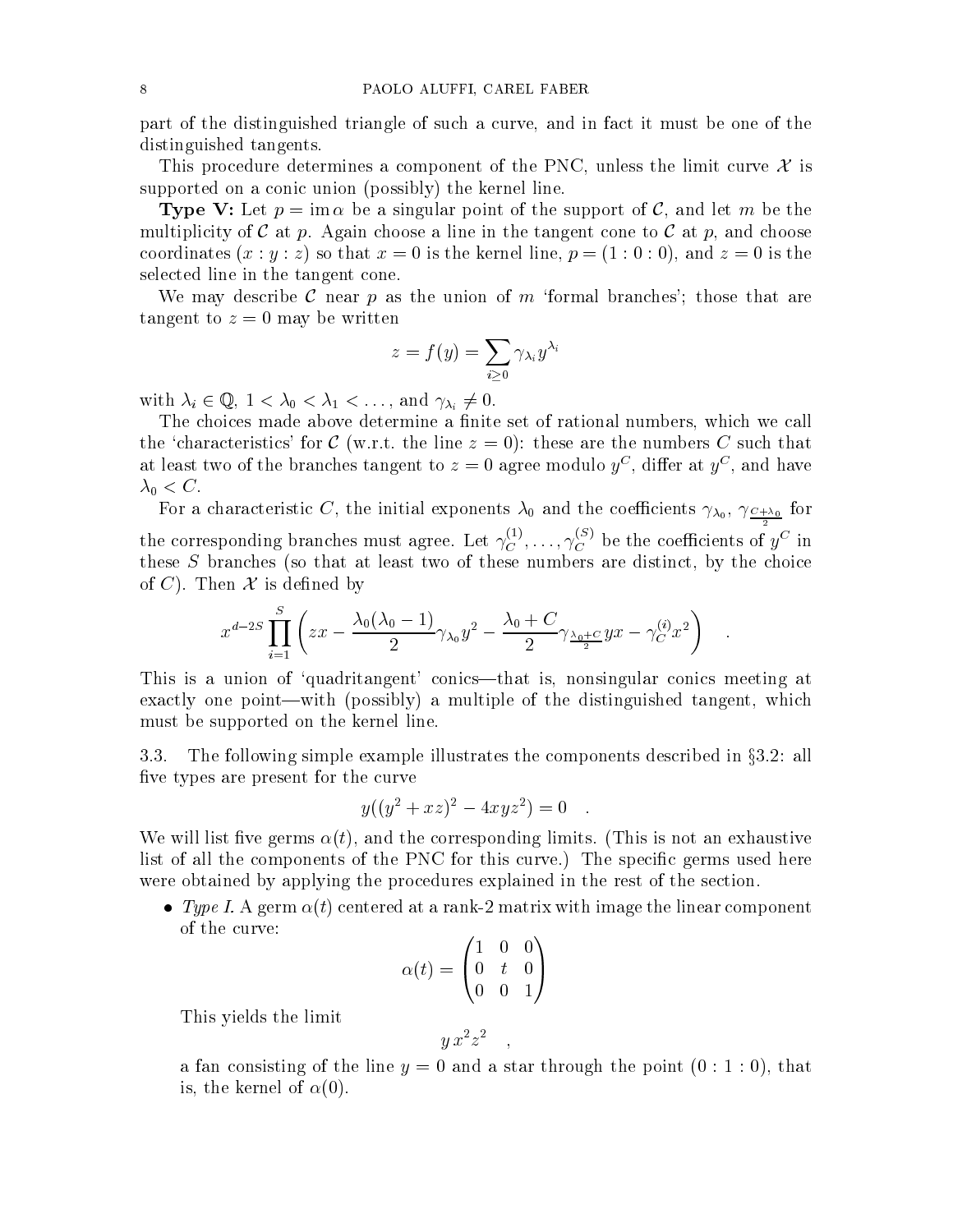• Type II. We 'aim' a one-parameter subgroup with weights  $(1, 2)$  at a nonsingular point of the curve and its tangent line:

$$
\alpha(t) = \begin{pmatrix} 1 & 0 & 0 \\ 1 & 1 & 0 \\ 1 & 1 & 1 \end{pmatrix} \begin{pmatrix} 1 & 0 & 0 \\ 0 & t & 0 \\ 0 & 0 & t^2 \end{pmatrix} \begin{pmatrix} 1 & 0 & 0 \\ -1 & 1 & 0 \\ 0 & -1 & 1 \end{pmatrix} = \begin{pmatrix} 1 & 0 & 0 \\ 1-t & t & 0 \\ 1-t & t-t^2 & t^2 \end{pmatrix} .
$$

(The curve is nonsingular at  $(1:1:1) = \text{im }\alpha(0)$ , and tangent to the line  $y = z$ .) This germ yields a limit

$$
x^3((x+y)^2-4xz) ,
$$

that is, a nonsingular conic union a (multiple) tangent line supported on the kernel line ker  $\alpha(0)$ .

• Type III. We aim a one-parameter subgroup with weights  $(1, 1)$  at  $(0:0:1)$ :

$$
\alpha(t)=\begin{pmatrix}t&0&0\\0&t&0\\0&0&1\end{pmatrix}
$$

obtaining a limit of

$$
xy(x-4y)z^2\quad :
$$

a fan consisting of the tangent cone to  $\mathcal C$  at p, union a multiple kernel line.

• Type IV. Considering now C at  $p = (1 : 0 : 0)$ , here is the Newton polygon w.r.t. the line  $z = 0$ :



It has one side with slope between  $-1$  and 0. The corresponding germ will be a one-parameter subgroup with weights  $(1, 2)$ :

$$
\alpha(t) = \begin{pmatrix} 1 & 0 & 0 \\ 0 & t & 0 \\ 0 & 0 & t^2 \end{pmatrix}
$$

yielding as limit the monomials of  $F$  situated on the selected side:

$$
x^2yz^2 + 2xy^3z + y^5 = y(y^2 + xz)^2
$$

This is a double nonsingular conic, union a transversal line.

• Type V. Finally, write formal branches for  $\mathcal C$  at  $p$ :

$$
\begin{cases}\ny = 0 \\
z = -y^2 - 2y^{5/2} - \dots \\
z = -y^2 + 2y^{5/2} - \dots\n\end{cases}
$$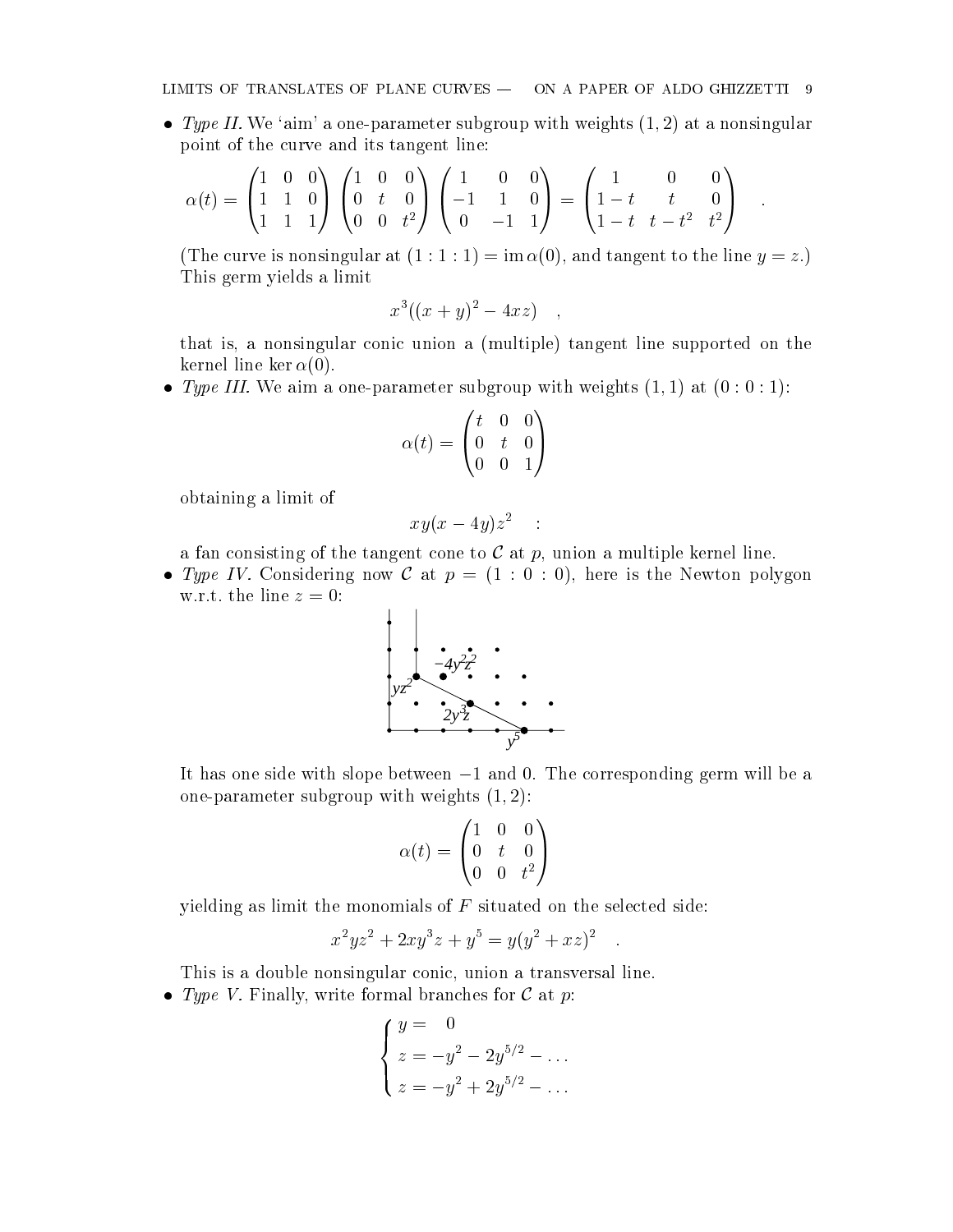We find one characteristic  $C=\frac{2}{2}$ , corresponding to the second and third branch. These pranches truncate to  $-y$ ; as will be explained in  $\delta$ 3.24, this information determines the germ

$$
\alpha(t) = \begin{pmatrix} 1 & 0 & 0 \\ t^4 & t^5 & 0 \\ -t^8 & -2t^9 & t^{10} \end{pmatrix}
$$

yielding the limit

$$
x(zx + y^2 + 2x^2)(zx + y^2 - 2x^2)
$$

prescribed by the formula given in  $\S 3.2$ . This is a pair of quadritangent conics union a distinguished tangent supported on the kernel line.

3.4. The rest of the section consists of the detailed analysis yielding the list given in x3.2. Our approach will be in the spirit of Ghizzetti's paper, and indeed was inspired by reading it. The general strategy consists of an elimination process: starting from an arbitrary germ  $\alpha(t)$ , we determine the possible components that arise unless  $\alpha(t)$ is of some special kind, and keep restricting the possibilities for  $\alpha(t)$  until none is left.

Here is a guided tour of the successive reductions. First of all, we will determine germs leading to type I components  $(\S3.7)$ ; this will account for all germs centered at a rank-2 matrix, so we will then be able to assume that  $\alpha(0)$  has rank 1. Next, we will show (Proposition 3.7,  $\S 3.8-\S 3.11$ ) that every  $\alpha$  centered at a rank-1 matrix is equivalent, in suitable coordinates, to one in the form

$$
\alpha(t)=\begin{pmatrix}1&0&0\\q(t)&t^b&0\\r(t)&s(t)t^b&t^c\end{pmatrix}
$$

with  $1 \le b \le c$  and q, r, and s polynomials satisfying certain conditions. Considering the case  $q \equiv r \equiv s \equiv 0$  (that is, when  $\alpha$  is a 'one-parameter subgroup') leads to components of type II, III, and IV; this is done in  $\S 3.13{\text -}S3.15$ . The subtlest case, leading to type V components, takes the remaining  $\S 3.16-\S 3.24$ . The key step here consists of showing that germs leading to new components are equivalent to germs in the form

$$
\begin{pmatrix} 1 & 0 & 0 \\ t^a & t^b & 0 \\ \frac{f(t^a)}{b} & \frac{f'(t^a)t^b}{b} & t^c \end{pmatrix}
$$

where  $C = \frac{2}{a}$  is one of the characteristics considered in 35.2, f is a corresponding branch, b is determined by the other data, and  $\dots$  stands for the truncation modulo  $\iota$  . This key reduction is accomplished in Proposition 5.15, after substantial preparatory work. A refinement of the reduction, given in Proposition 3.20, leads to the definition of 'characteristics' and to the description of components of type  $V$  given above (cf. Proposition 3.26).

As the process accounts for all possible germs, this will show that the list of components given in  $\S 3.2$  is exhaustive, concluding our description of the PNC.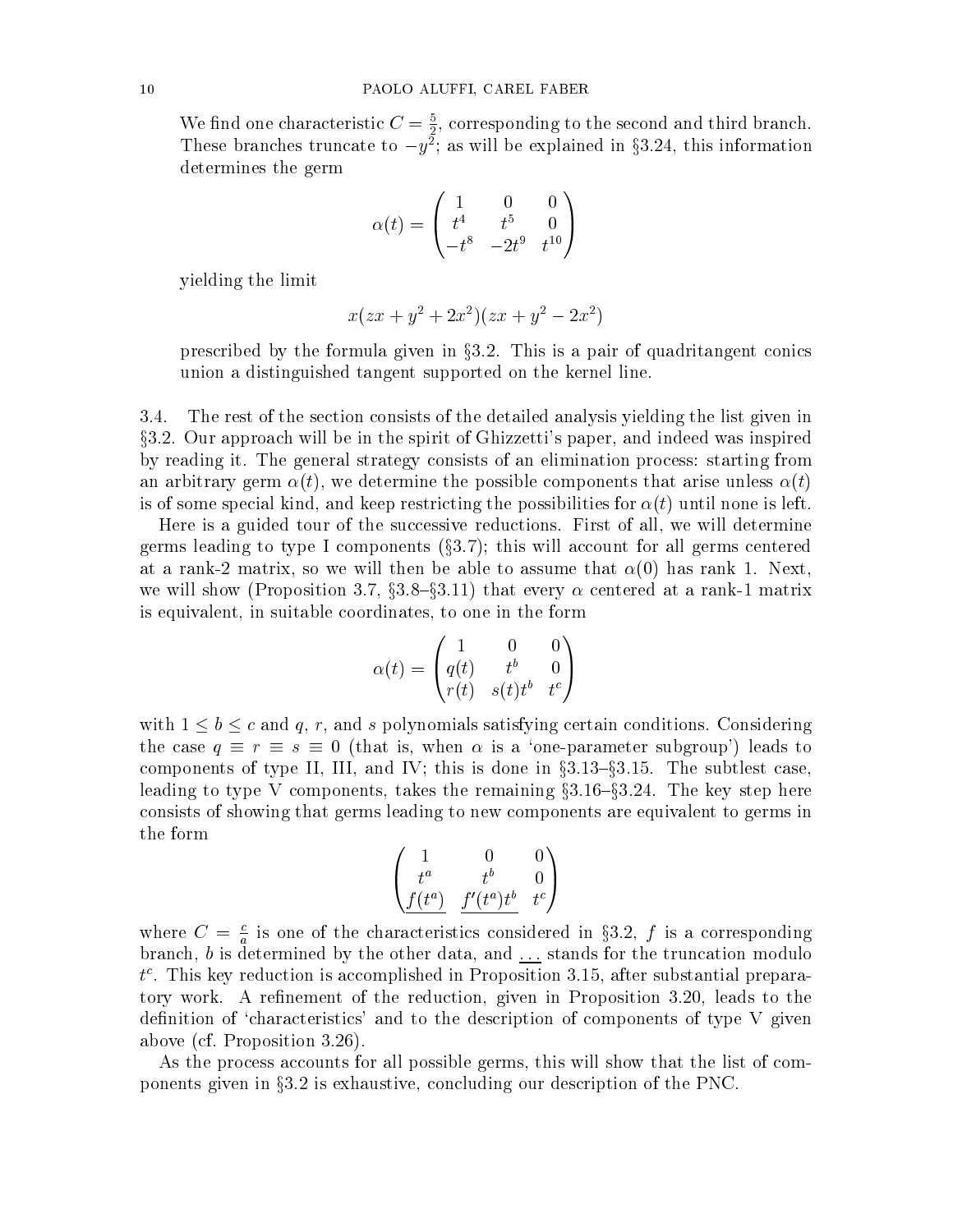3.5. Before starting on the path traced above, we discuss three results that will be applied at several places in the discussion. The first two are discussed in this subsection, and the third one in the subsection which follows.

The first concerns a recurrent tool in establishing that a germ  $\alpha(t)$  does not contribute a component to the PNC. As we discussed in  $\S 2.5$ , this is the case for 'rank-2 limits', that is, limits that can also be obtained by germs entirely contained within the locus of rank-2 transformations in  $\mathbb{P}^\circ$ . Since we are looking for germs determining components of  $E$ , we may ignore such 'rank-2 limits' and the germs that lead to them.

**Lemma 3.1.** Assume that  $\alpha(0)$  has rank 1. If  $\lim_{t\to 0} C \circ \alpha(t)$  is a star with center on ker  $\alpha(0)$ , then it is a rank-2 limit.

*Proof.* Assume  $\mathcal{X} = \lim_{t \to 0} C \circ \alpha(t)$  is a star with center on ker  $\alpha(0)$ . We may choose coordinates so that  $x = 0$  is the kernel line and the generator for the ideal of X is a polynomial in  $x, y$  only. If

$$
\alpha(t)=\begin{pmatrix} a_{00}(t) & a_{01}(t) & a_{02}(t) \\ a_{10}(t) & a_{11}(t) & a_{12}(t) \\ a_{20}(t) & a_{21}(t) & a_{22}(t) \end{pmatrix}\quad,
$$

then  $\mathcal{X} = \lim_{t \to 0} C \circ \beta(t)$  for

$$
\beta(t)=\begin{pmatrix} a_{00}(t) & a_{01}(t) & 0 \\ a_{10}(t) & a_{11}(t) & 0 \\ a_{20}(t) & a_{21}(t) & 0 \end{pmatrix}\quad.
$$

Since  $\alpha(0)$  has rank 1 and kernel line  $x = 0$ .

$$
\alpha(0) = \begin{pmatrix} a_{00}(0) & 0 & 0 \\ a_{10}(0) & 0 & 0 \\ a_{20}(0) & 0 & 0 \end{pmatrix} = \beta(0) .
$$

 $\Box$ 

Now  $\beta(t)$  is contained in the rank-2 locus, verifying the assertion.

A limit  $\lim_{t\to 0} C \circ \alpha(t)$  as in the lemma will be called a 'kernel star'.

A second tool will be at the root of our reduction process: we will replace a given germ  $\alpha(t)$  with a different one in a more manageable form, but leading to the same component of the PNC in a very strong sense.

**Definition 3.2.** Two germs are 'equivalent' with respect to  $\mathcal C$  if they are (possibly up to an invertible change of parameter) bers of a family of germs with constant center and limit. More precisely, two germs  $\alpha_0(t)$ ,  $\alpha_1(t)$  are equivalent if there exists a connected curve  $\mathcal{H}$ , a regular map  $A: \mathcal{H} \times \text{spec} \cup ||t|| \rightarrow \mathbb{F}$ , two points  $n_0, n_1$  of  $\mathcal{H}$ , and a unit  $\nu(t) \in \mathbb{C}[[t]]$  such that:

$$
\bullet \ \ A(h_0,t)=\alpha_0(t);
$$

- $A(h_1, t) = \alpha_1(t\nu(t));$
- $\bullet$   $A(\_,\cup)$ :  $\mathcal{H} \to \mathbb{F}^*$  is constant;
- If  $A : H \times \text{Spec } \mathbb{C}$  is a lift of A, then  $F \circ A(n, t) = \rho(n)Gt^{\infty}$  mod  $t^{\infty+1}$ for some w, with  $\rho$  :  $\pi \to \infty$  a nowhere vanishing function and G a nonzero polynomial in  $x, y, z$  independent of h.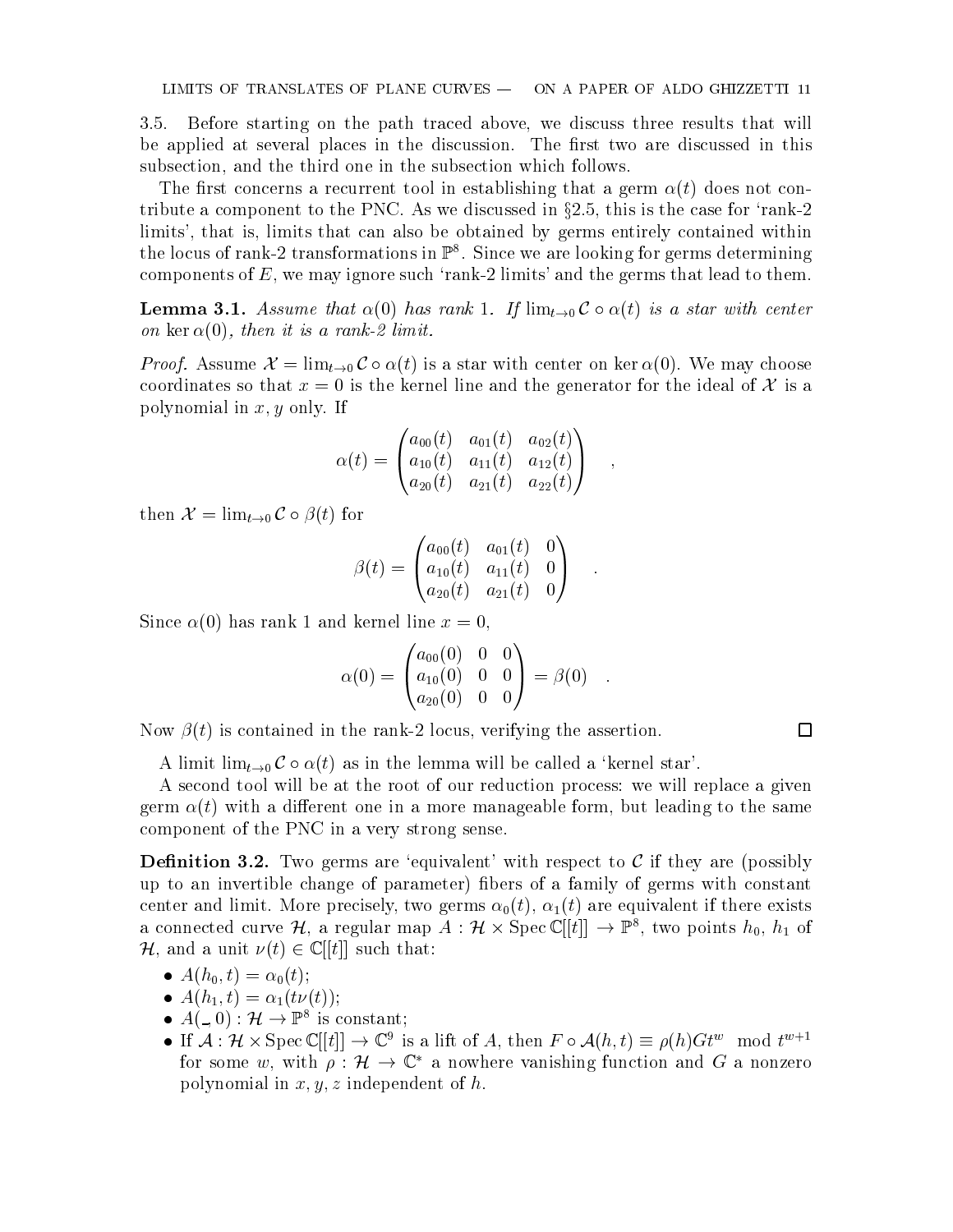It is clear that Definition 3.2 gives an equivalence relation on the set of germs: reflexivity and symmetry are immediate, and transitivity is obtained by joining two families along a common fiber (note that the limit  $G$  and the weight  $w$  are determined by any of the bers of a family, hence they are the same for any two families extending a given germ).

Note the possible parameter change in the second condition: this guarantees that a germ  $\alpha(t)$  is equivalent to any of its reparametrizations  $\alpha(t\nu(t))$ . This flexibility will play an important rôle in part of our discussion, especially in  $\S 4.6$  and ff.

By Lemma 2.1, the third and fourth conditions amount to the statement that all germs  $\alpha_h(t) = A(n, t)$  lift to germs in P<sub>s</sub>, the closure of the graph of c, centered at the same point  $\mathbf{u}$  are centered at a point of S, then  $\mathbf{u}$  and in fact all  $\mathbf{u}$ the intermediate  $\alpha_h$ ) determine the same point in the projective normal cone. Thus, equivalent germs can be 'continuously deformed' one into the other while holding the center of their lift in F  $\overline{\mathsf{x}}$  F  $\overline{\mathsf{x}}$  hxed.

Typically, the curve  $\mathcal H$  will simply be a chain of affine lines, minus some points.

Given an arbitrary germ  $\alpha(t)$ , we will want to produce an equivalent and 'simpler' germ. Our basic tool to produce an equivalent germ will be the following.

**Lemma 3.3.** Assume  $\alpha(t) \equiv \beta(t) \circ m(t)$ , and that  $M = m(0)$  is invertible. Then  $\alpha$ is equivalent to  $\beta \circ M$  (w.r.t. any curve C).

*Proof.* Write  $m(t) = M + t m_1(t)$ , and take  $\mathcal{H} = \mathbb{A}^T$ ,  $\nu(t) = 1$ . Let

$$
\alpha_h(t) = A(h,t) := \beta(t) \circ (M + \overline{htm_1(t)})
$$

Then

- and the contract of the contract of the contract of the contract of the contract of the contract of the contract of the contract of the contract of the contract of the contract of the contract of the contract of the contra
- $1$  and  $1$  and  $1$  and  $1$  and  $1$  and  $1$  and  $1$  and  $1$  and  $1$  and  $1$  and  $1$  and  $1$  and  $1$  and  $1$  and  $1$  and  $1$  and  $1$  and  $1$  and  $1$  and  $1$  and  $1$  and  $1$  and  $1$  and  $1$  and  $1$  and  $1$  and  $1$  and  $1$  a
- $\alpha_h(0) = \beta(0) \circ M$  does not depend on h.

For any given  $F$ ,

$$
F \circ \beta(t) = t^w G + t^{w+1} G_1(t)
$$

with  $G = \lim_{t \to 0} F \circ \beta(t)$ . Then

$$
F \circ \alpha_h(t) = F \circ \beta(t) \circ (M + \dots + t^w) = t^w(G + tG_1(t)) \circ (M + \dots + t^w) = t^w G \circ M + \dots + t^w
$$

The term  $G \circ M$  is not 0, since M is invertible, and does not depend on h.

Thus is a complete the contract to  $\mu$  . The condition  $\alpha$  is  $\alpha$  according to  $\alpha$  and  $\alpha$  as needed. The

3.6. The third preliminary item concerns formal branches of C at a point p, cf. [BK86] and [Fis01], Chapter 6 and 7. Choose affine coordinates  $(y, z) = (1 : y : z)$  so that  $p = (0, 0)$ , and let  $\Phi(y, z) = F(1 : y : z)$  be the generator for the ideal of C in these coordinates. Decompose  $\Phi(y, z)$  in  $\mathbb{C}[[y, z]]$ :

$$
\Phi(y, z) = \Phi_1(y, z) \cdot \cdots \cdot \Phi_r(y, z)
$$

with  $\Phi_i(y, z)$  irreducible power series. These define the *irreducible branches* of C at p. Each  $\Phi_i$  has a unique tangent line at p; if this tangent line is not  $y = 0$ , by the Weierstrass preparation theorem we may write (up to a unit in  $\mathbb{C}[[y,z]]$ )  $\Phi_i$  as a monic polynomial in z with coefficients in  $\mathbb{C}[[y]]$ , of degree equal to the multiplicity  $m_i$  of the branch at p (cf. for example [Fis01], §6.7). If  $\Phi_i$  is tangent to  $y = 0$ , we may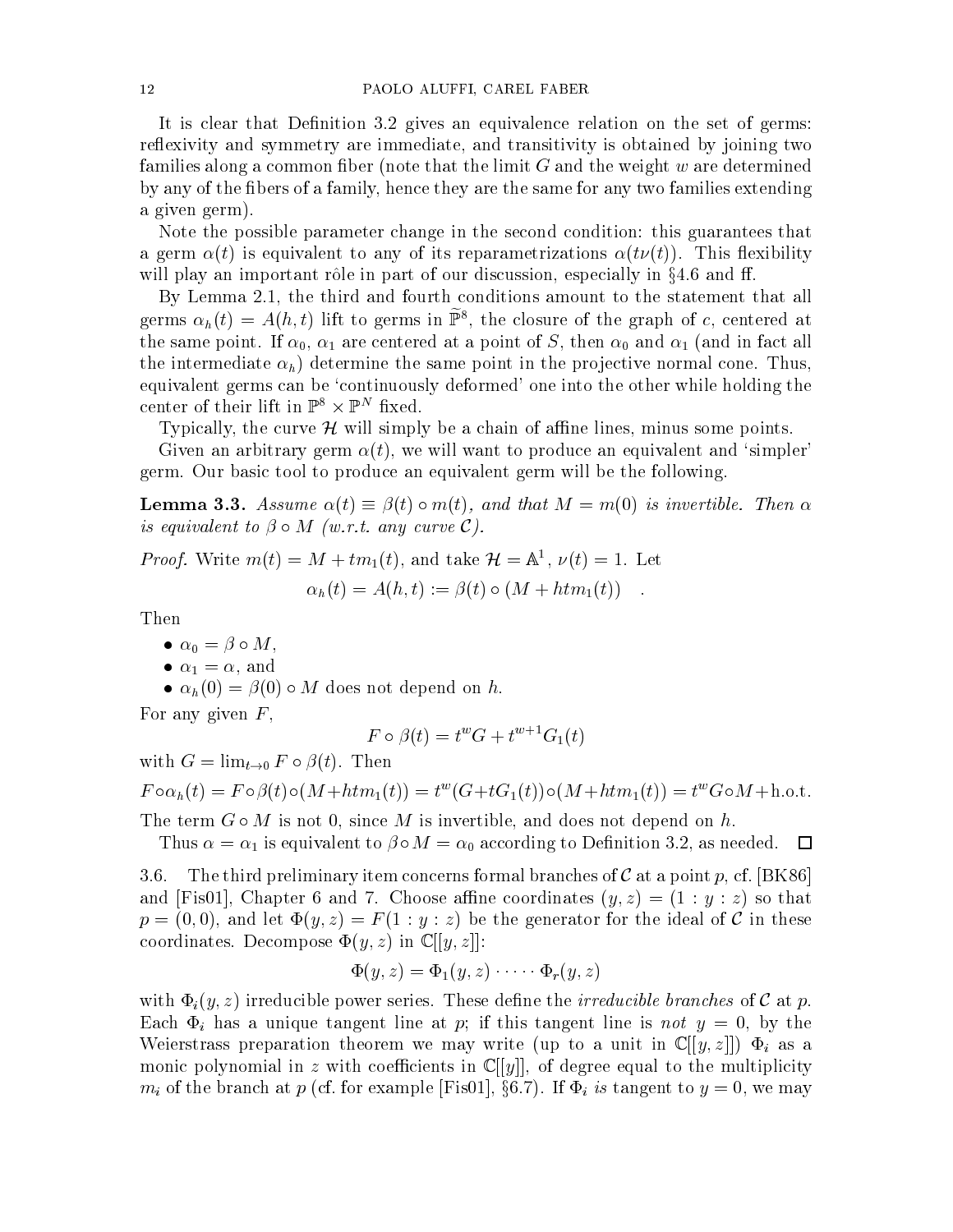likewise write it as a polynomial in y with coefficients in  $\mathbb{C}[[z]]$ ; mutatis mutandis, the discussion which follows applies to this case as well.

Concentrating on the first case, let

$$
\Phi_i(y, z) \in \mathbb{C}[[y]][z]
$$

be a monic polynomial of degree  $m_i$ , defining an irreducible branch of C at p, not tangent to  $y = 0$ . Then  $\Phi_i$  splits (uniquely) as a product of linear factors over the ring  $\cup$ [[y]] of power series with *rational nonnegative* exponents:

$$
\Phi_i(y, z) = \prod_{j=1}^{m_i} (z - f_{ij}(y)) ,
$$

with each  $f_{ij}(y)$  in the form

$$
f(y) = \sum_{k \geq 0} \gamma_{\lambda_k} y^{\lambda_k}
$$

with  $\lambda_k \in \mathbb{Q}$ ,  $1 \leq \lambda_0 < \lambda_1 < \ldots$ , and  $\gamma_{\lambda_k} \neq 0$ . We call each such  $z = f(y)$  a formal branch of C at p. The branch is tangent to zero. A if the domination will the dominate  $\sim 1.1$ The terms  $z - f_{ij}(y)$  in this decomposition are the Puiseux series for C at p.

Summarizing: if C has multiplicity m at p then C splits into m formal branches at p. In §3.16 and ff. we will want to determine  $\lim_{t\to 0} C \circ \alpha(t)$  as a union of 'limits' of the individual formal branches at  $p$ . The difficulty here resides in the fact that we cannot perform an arbitrary `change of variable' in a power series with fractional exponents. In the case in which we will need to do this, however,  $\alpha(t)$  will have the following special form:

$$
\alpha(t) = \begin{pmatrix} 1 & 0 & 0 \\ t^a & t^b & 0 \\ r(t) & s(t)t^b & t^c \end{pmatrix}
$$

with  $a < b \leq c$  positive integers and  $r(t)$ ,  $s(t)$  polynomials (satisfying certain restrictions, which are immaterial here). We will circumvent the difficulty we mentioned by the following *ad hoc* definition.

**Definition 3.4.** The *limit* of a formal branch  $z = f(y)$ , along a germ  $\alpha(t)$  as above, is defined by the dominant term in

$$
(r(t) + s(t)t^{b}y + t^{c}z) - f(t^{a}) - f'(t^{a})t^{b}y - f''(t^{a})t^{2b}\frac{y^{2}}{2} - \cdots
$$

where  $f'(y) = \sum \gamma_k \lambda_k y^{\lambda_k - 1}$  etc.

By 'dominant term' we mean the coefficient of the lowest power of  $t$  after cancellations. This coefficient is a polynomial in  $y$  and  $z$ , giving the limit of the branch according to our definition.

Of course we need to verify that this definition behaves as expected, that is, that the limit of  $\mathcal C$  is the union of the limits of its individual branches. We do so in the following lemma.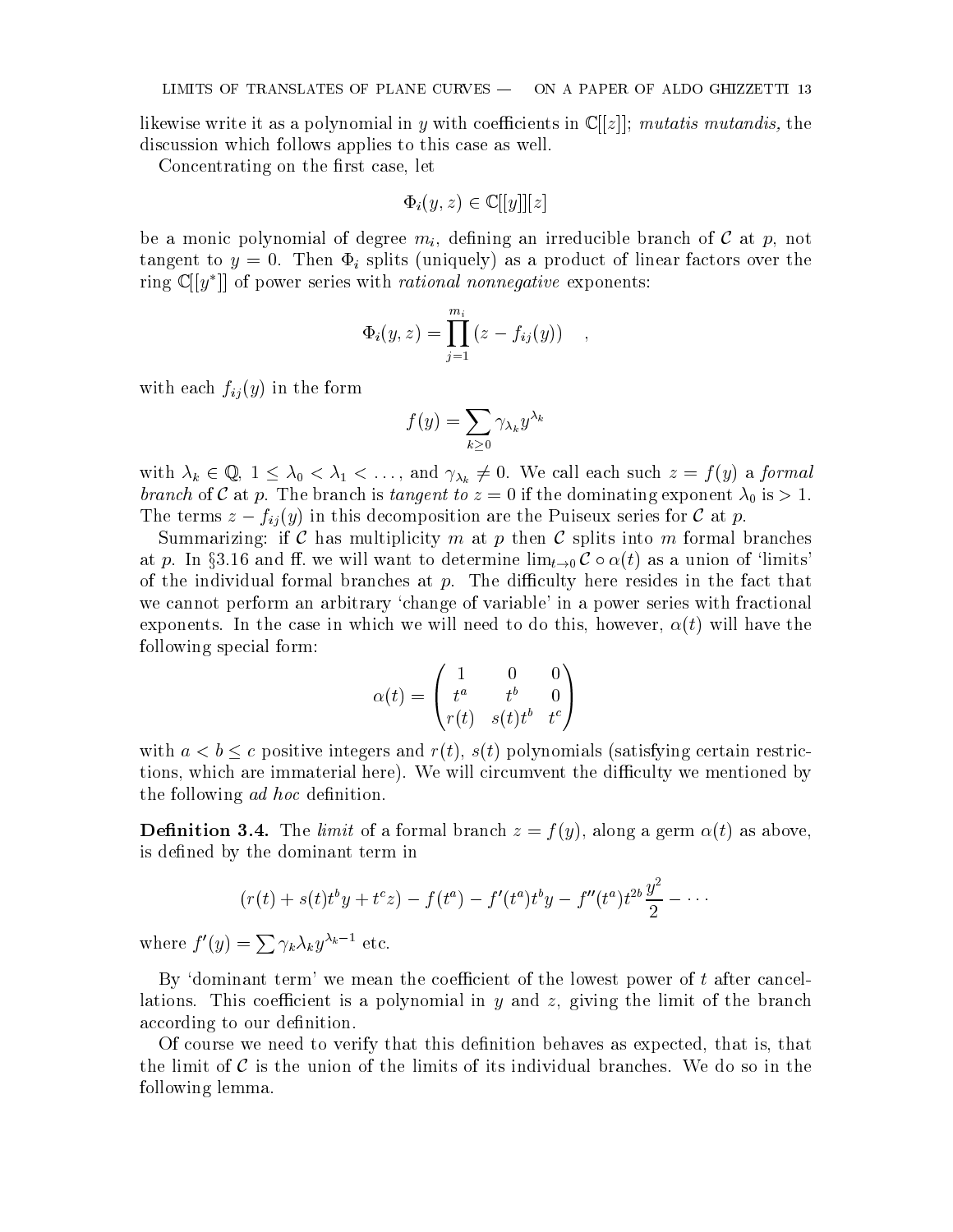**Lemma 3.5.** Let  $\Phi(y, z) \in \mathbb{C}[[y]][z]$  be a monic polynomial,

$$
\Phi(y,z) = \prod_i (z - f_i(y))
$$

a aecomposition over  $\cup$   $|y|$  , and let  $\alpha$ (t) be as above. Then the dominant term in  $\Phi \circ \alpha(t)$  is the product of the limits of the branches  $z = f_i(y)$  along  $\alpha$ , defined as in Definition 3.4.

*Proof.* We can 'clear the denominators' in the exponents in  $f_i$ , by writing

$$
\Phi(T^m, z) = \prod_i (z - \varphi_i(T))
$$

where  $\varphi_i(I_1) \in \mathbb{C}[[I_1]]$  and  $\varphi_i(I_-) = f_i(I_-^m)$ . For an integer  $\ell$  such that  $\ell a/m$  is integer, we may write

$$
t = S^{\ell}
$$
,  $T^{m} = T(S)^{m} = S^{\ell a} + S^{\ell b}y = S^{\ell a}(1 + S^{\ell(b-a)}y)$ 

with  $T(S) \in \mathbb{C}[[S, y]]$ : explicitly,

$$
T(S) = S^{\frac{\ell a}{m}} \left( 1 + \frac{1}{m} S^{\ell(b-a)} y + \frac{1}{m} \left( \frac{1}{m} - 1 \right) S^{\ell 2(b-a)} \frac{y^2}{2} + \cdots \right)
$$

The dominant term  $(w.r.t. t)$  in

$$
\Phi \circ \alpha(t) = \Phi(t^a + t^b y, r(t) + s(t)t^b y + t^c z)
$$

equals the dominant term  $(w.r.t. S)$  in

$$
\Phi(S^{\ell a} + S^{\ell b}y, r(S^{\ell}) + s(S^{\ell})S^{\ell b}y + S^{\ell c}z) = \Phi(T(S)^{m}, r(S^{\ell}) + s(S^{\ell})S^{\ell b}y + S^{\ell c}z)
$$
  
= 
$$
\prod_{i} ((r(S^{\ell}) + s(S^{\ell})S^{\ell b}y + S^{\ell c}z) - \varphi_{i}(T(S)))
$$

Thus the dominant term in  $\Phi \circ \alpha(t)$  is the product of the dominant terms in the factors

$$
(r(S^{\ell})+s(S^{\ell})S^{\ell b}y+S^{\ell c}z)-\varphi_i(T(S))
$$

and we have to verify that the dominant term here agrees with the one in Definition 3.4.

For this, we use a 'Taylor expansion' of  $\varphi_i$ . Write

$$
\varphi_i(T(S)) = \sum_{k \geq 0} \frac{\partial^k \varphi_i(T(S))}{\partial y^k} |_{y=0} \frac{y^k}{k!} \quad .
$$

We claim that

$$
\frac{\partial^k \varphi_i(T(S))}{\partial y^k}|_{y=0} = f_i^{(k)}(S^{\ell a})S^{\ell b k} \quad : \quad
$$

indeed, this is immediately checked for  $f_i(y) = y^{\alpha}$ , hence holds for any  $f_i$ .

Therefore we have

$$
\varphi_i(T(S)) = \sum_{k \ge 0} f_i^{(k)}(S^{\ell a}) \frac{S^{\ell b k} y^k}{k!}
$$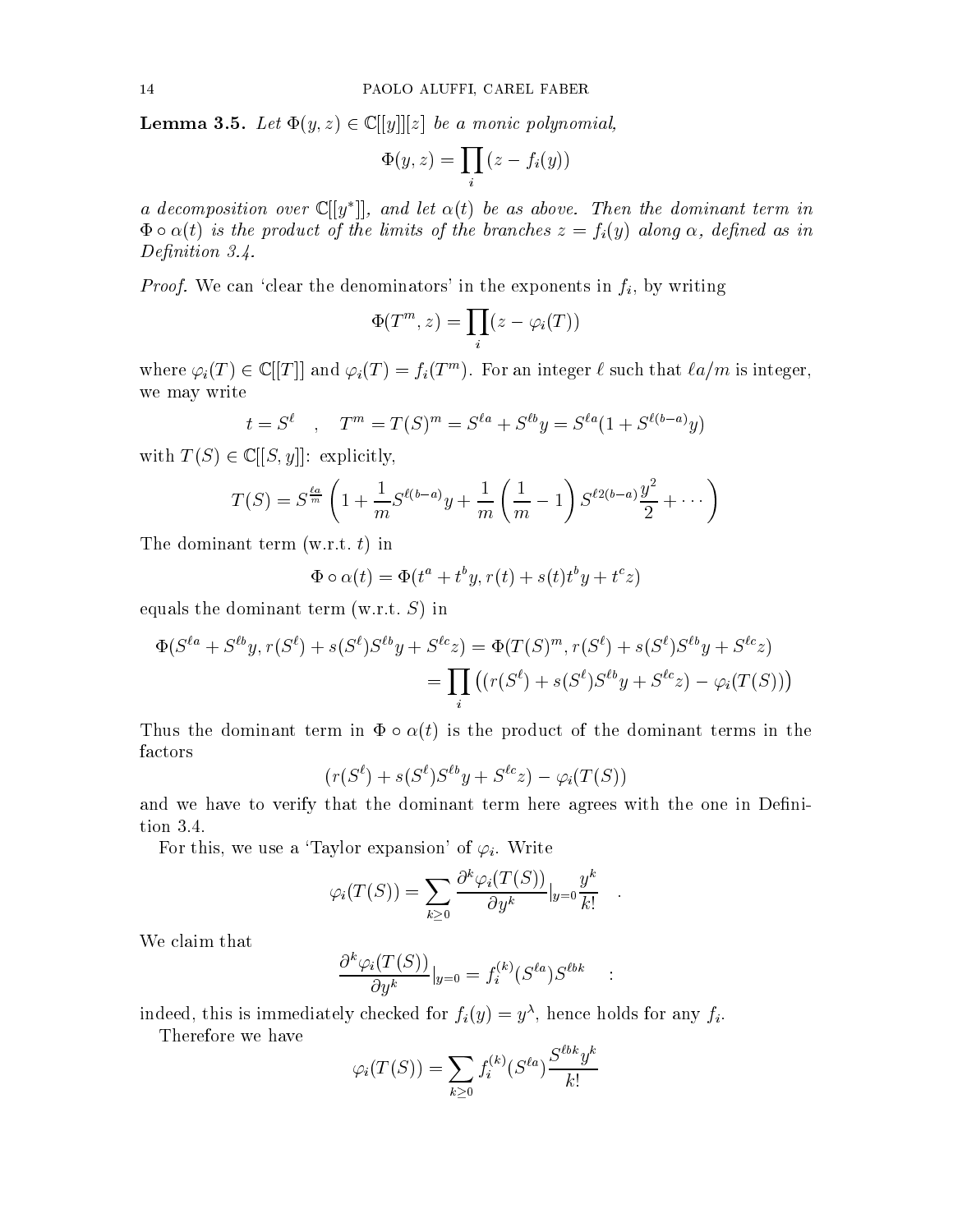LIMITS OF TRANSLATES OF PLANE CURVES - ON A PAPER OF ALDO GHIZZETTI 15 or, recalling  $t = S^{\ell}$ :

$$
\varphi_i(T(S)) = f_i(t^a) + f'_i(t^a) t^b y + f''_i(t^a) t^{2b} \frac{y^2}{2} + \ldots
$$

This shows that

$$
(r(S^{\ell})+s(S^{\ell})S^{\ell b}y+S^{\ell c}z)-\varphi_i(T(S))
$$

is in fact given by

$$
(r(t) + s(t)t^{b}y + t^{c}z) - \left(f_{i}(t^{a}) + f'_{i}(t^{a})t^{b}y + f''_{i}(t^{a})t^{2b}\frac{y^{2}}{2} + \dots\right) ,
$$

and in particular the dominant terms in the two expressions must match, as needed.  $\Box$ 

The gist of this subsection is that we may use formal branches for  $\mathcal C$  at p in order to compute the limit of C along germs  $\alpha(t)$  of the type used above, provided that the limit of a branch iscomputed by using the formal Taylor expansion given in Definition 3.4. This fact will be used several times in  $\S 3.16$  and ff.

 $3.7.$ We are finally ready to begin the discussion leading to the list of components given in  $\S 3.2$ .

Applying Lemma 2.1 amounts to studying germs  $\alpha(t)$  in  $\mathbb{P}^{\ast}$ , centered at matrices  $\alpha$ with image contained in  $C$ —these are precisely the matrices in the base locus S of the rational map c introduced in  $\S2$ . The corresponding component of E is determined by the center of the germ, and the limit.

As we may assume that  $\alpha(0)$  is contained in C, we may assume that  $\alpha(0) = 1$ or 2. We first consider the case of germs centered at a rank-2 matrix  $\alpha$ , hence with image equal to a linear component of  $\mathcal{C}$ . We will show that any germ centered at such a matrix leads to a point in the component of type I listed in  $\S 3.2$ .

Write

$$
\alpha(t) = \alpha(0) + t\beta(t) \quad ,
$$

where  $\alpha(0)$  has rank 2 and image defined by the linear polynomial L; thus, we may write the generator of the ideal of  $\mathcal C$  as

$$
F(x, y, z) = L(x, y, z)^m G(x, y, z)
$$

with L not a factor of G. The curve defined by G is the 'residual of L in  $\mathcal{C}'$ .

**Proposition 3.6.** The limit  $\lim_{t\to 0} C \circ \alpha(t)$  is a fan consisting of an m-fold line  $\ell$ , supported on  $\lim_{t\to 0} L \circ \beta(t)$ , and a star of lines through the point ker  $\alpha$ . This star reproduces projectively the tuple cut out on L by the residual of L in  $\mathcal C$ .

The terminology of stars and fans was introduced in  $[AF00c], §2.1$ . Here the m-fold line  $\ell$  may contain the point ker  $\alpha$ , in which case the fan degenerates to a star.

Proof. Write

$$
\alpha(t) = \alpha(0) + t\beta(t) \quad ,
$$

then the ideal of  $\mathcal{C} \circ \alpha(t)$  is generated by

$$
L(\alpha(t))^m G(\alpha(t)) = t^m L(\beta(t))^m G(\alpha(0) + t\beta(t)),
$$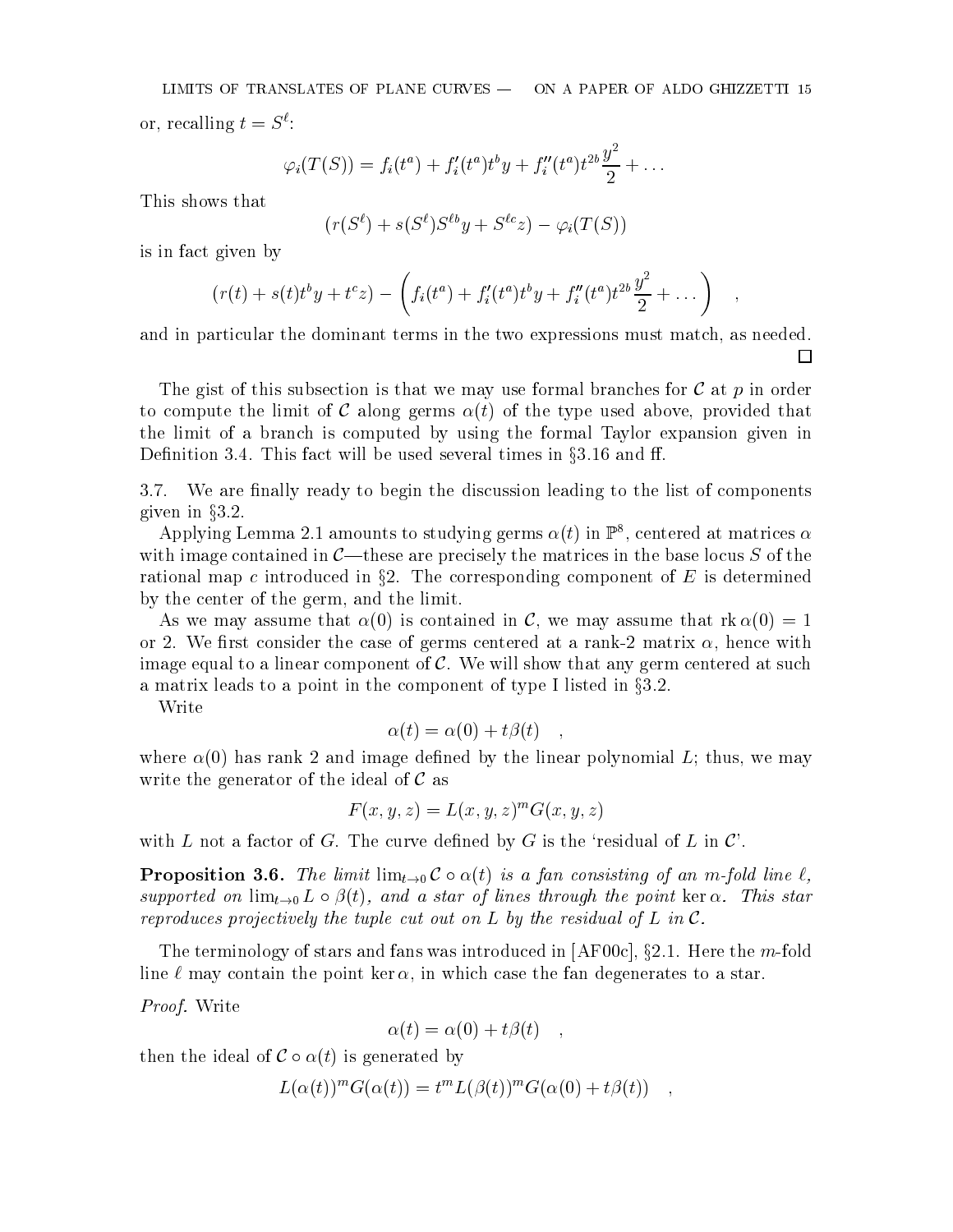since L is linear and vanishes along the image of  $\alpha(0)$ . As t approaches 0,  $L(\beta(t))^m$ converges to an m-fold line, while the other factor converges to  $G(\alpha(0))$ , yielding the statement.  $\Box$ 

A simple dimension count shows that the limits arising as in Proposition 3.6 do produce components of the projective normal cone. Indeed, matrices with image contained in a given line form a  $\mathbb{P}^*;$  for any given such matrix, the limits obtained consist of a fixed star through the kernel, plus a (multiple) line varying freely, accounting for 2 extra dimensions. These components are the components of type I described in  $\S 3.2$  (also cf. [AF00a],  $\S 2$ , Fact  $2(i)$ ).

3.8. Having taken into account the case in which the center  $\alpha(0)$  may be a rank-2 matrix, we are reduced to considering germs  $\alpha(t)$  with  $\alpha(0)$  of rank 1. Proposition 3.7 below will allow us to further assume that  $\alpha(t)$  has a particularly simple (and polynomial) expression.

We define the degree of the zero polynomial to be  $-\infty$ . We denote by v the `valuation' of a power series or polynomial, that is, its order of vanishing at 0; we define  $v(0)$  to be  $+\infty$ .

**Proposition 3.7.** With a suitable choice of coordinates, any germ  $\alpha$  is equivalent to a product

$$
\begin{pmatrix}\n1 & 0 & 0 \\
q & 1 & 0 \\
r & s & 1\n\end{pmatrix}\n\cdot\n\begin{pmatrix}\nt^a & 0 & 0 \\
0 & t^b & 0 \\
0 & 0 & t^c\n\end{pmatrix}
$$

with

- $a \le b \le c$  integers, q, r, s polynomials;
- $deg(q) < b a$ ,  $deg(r) < c a$ ,  $deg(s) < c b$ ;
- $q(0) = r(0) = s(0) = 0$ .

If further  $b = c$  and q, r are not both zero, then we may assume that  $v(q) < v(r)$ .

The proof of this proposition requires a few preliminary considerations.

3.9. The space  $\mathbb{P}^1$  of 3  $\times$  3 matrices considered above is, more intrinsically, the projective space  $\mathbb{P}$  Hom $(V, W)$ , where V and W are vector spaces of dimension 3. The generator  $F$  of the ideal of a plane curve of degree  $d$  is then an element of Sym<sup>®</sup>W '; for  $\varphi \in \text{Hom}(V,W)$ , the composition  $F \circ \varphi$  (if nonzero) is the element of Sym<sup>d</sup>V<sup>\*</sup> generating the ideal of  $\mathcal{C} \circ \varphi$ . We denote by PGL(V, W) the Zariski open subset of  $\mathbb{P} \text{Hom}(V,W)$  consisting of invertible transformations, and write  $\text{PGL}(V)$ for  $PGL(V, V)$  (which is a group under composition).

Homomorphisms  $\lambda$  of  $\mathbb{C}^*$  to PGL(V) will be called '1-PS' (as in: '1-parameter subgroups'), as will be called their extensions  $\mathbb{C} \to \mathbb{P}$  Hom $(V, V)$ . Recall that every 1-PS can be written as

$$
t\mapsto \begin{pmatrix} t^a & 0 & 0 \\ 0 & t^b & 0 \\ 0 & 0 & t^c \end{pmatrix}
$$

after a suitable choice of coordinates in V, where  $a \leq b \leq c$  are integers (and a may in fact be chosen to equal 0). Thus we may view a 1-PS as a  $\mathbb{C}((t))$ -valued point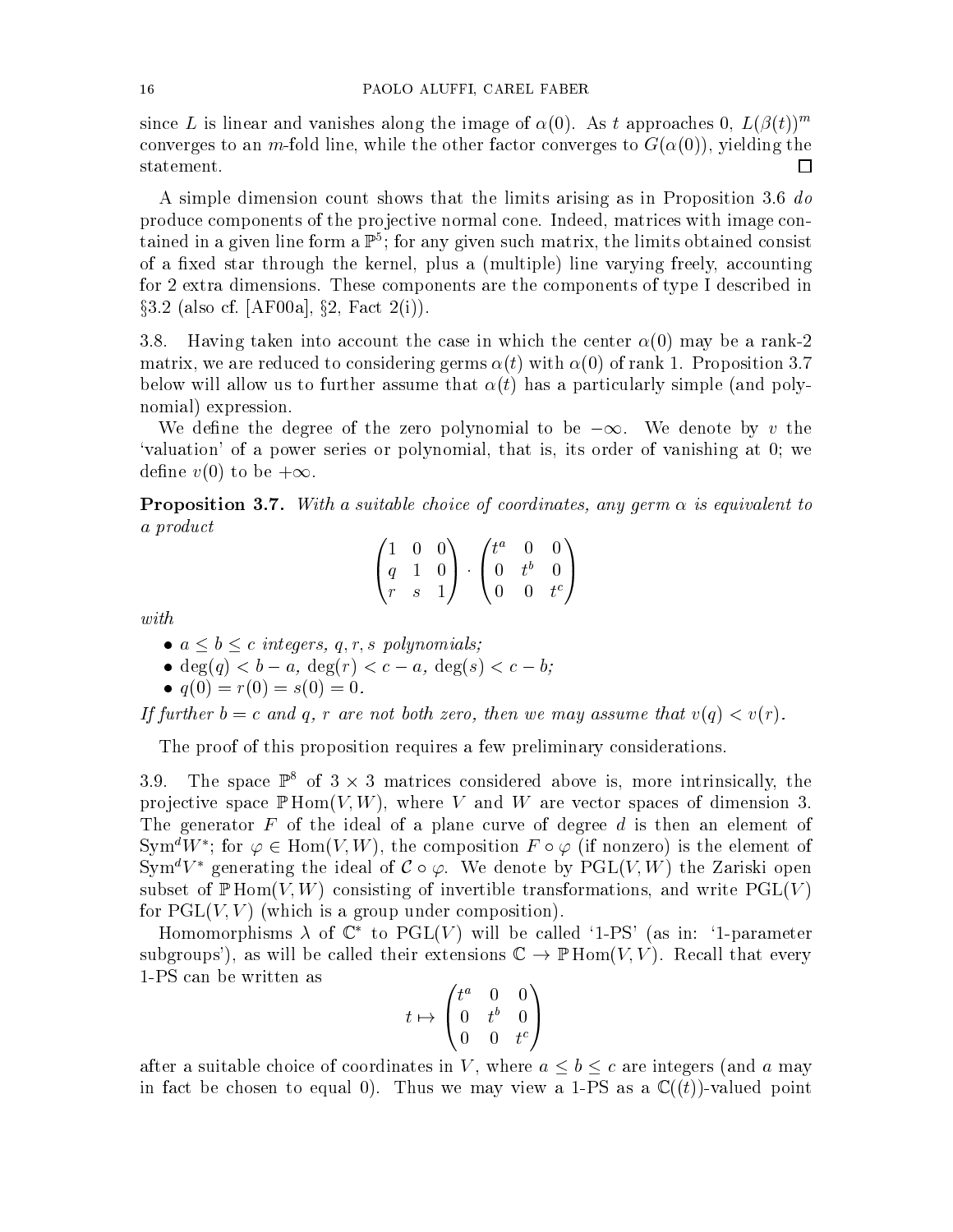of  $PGL(V) \subset \mathbb{P}$ Hom $(V, V)$ . The following lemma shows that these are the basic constituents of every germ  $\alpha(t)$ .

**Lemma 3.8.** Every germ  $\alpha(t)$  in  $\mathbb{P}$  Hom $(V, W)$  is equivalent to a germ

$$
H \circ h_1 \circ \lambda \quad ,
$$

where:

- $\bullet$  H is a constant invertible linear transformation  $V \rightarrow W$ ;
- h1 is <sup>a</sup> <sup>C</sup> [[t]]-valued point of PGL(V ) with h1(0) = IdV ; and
- $\bullet$   $\lambda$  is a 1-PS.

*Proof.* Every germ  $\alpha$  can be written (cf. [MF82], p.53) as a composition:

$$
V \xrightarrow{\phantom{X}k \phantom{X}} U \xrightarrow{\phantom{X} \phantom{X}l \phantom{X}} U \xrightarrow{\phantom{X}l \phantom{X}} W
$$

where k and h' are  $\mathbb{C}[[t]]$ -valued points of PGL(V, U), PGL(U, W) respectively and  $\lambda'$ is a 1-PS. In particular,  $K = k(0)$  is an invertible linear transformation; by Lemma 3.3, the composition is equivalent to the composition

$$
V \xrightarrow{K} U \xrightarrow{\lambda'} U \xrightarrow{h'} W \quad ,
$$

which can be written as

$$
V \xrightarrow{K} U \xrightarrow{\lambda'} U \xrightarrow{K^{-1}} V \xrightarrow{K} U \xrightarrow{h'} W \quad .
$$

Here  $\lambda$  is again a 1-PS, as a conjugate of a 1-PS by a constant transformation. The □ statement follows by writing  $h \circ \mathbf{A} = H \circ n_1$  as prescribed.

Now we choose coordinates in V so that  $\lambda$  is diagonal:

$$
\lambda = \begin{pmatrix} t^a & 0 & 0 \\ 0 & t^b & 0 \\ 0 & 0 & t^c \end{pmatrix}
$$

with a b contract  $\alpha$  integers; the matrices, and we are interested we are interested with  $\alpha$ in putting  $h_1$  in a 'standard' form.

Lemma 3.9. Let

$$
h_1=\begin{pmatrix}u_1&b_1&c_1\\a_2&u_2&c_2\\a_3&b_3&u_3\end{pmatrix}
$$

be a C internal point of PGL(V iii) such that his point of PGL(V iii)  $\sim$  II can be written as in be written as in the written as in the written as in the written as in the written as in the written as in the written as a product has  $\mathbf{1}$  and  $\mathbf{1}$  with  $\mathbf{1}$ 

$$
h = \begin{pmatrix} 1 & 0 & 0 \\ q & 1 & 0 \\ r & s & 1 \end{pmatrix} , \quad j = \begin{pmatrix} v_1 & e_1 & f_1 \\ d_2 & v_2 & f_2 \\ d_3 & e_3 & v_3 \end{pmatrix}
$$

with q, r, s polynomials, satisfying

1. 
$$
h(0) = j(0) = I_3;
$$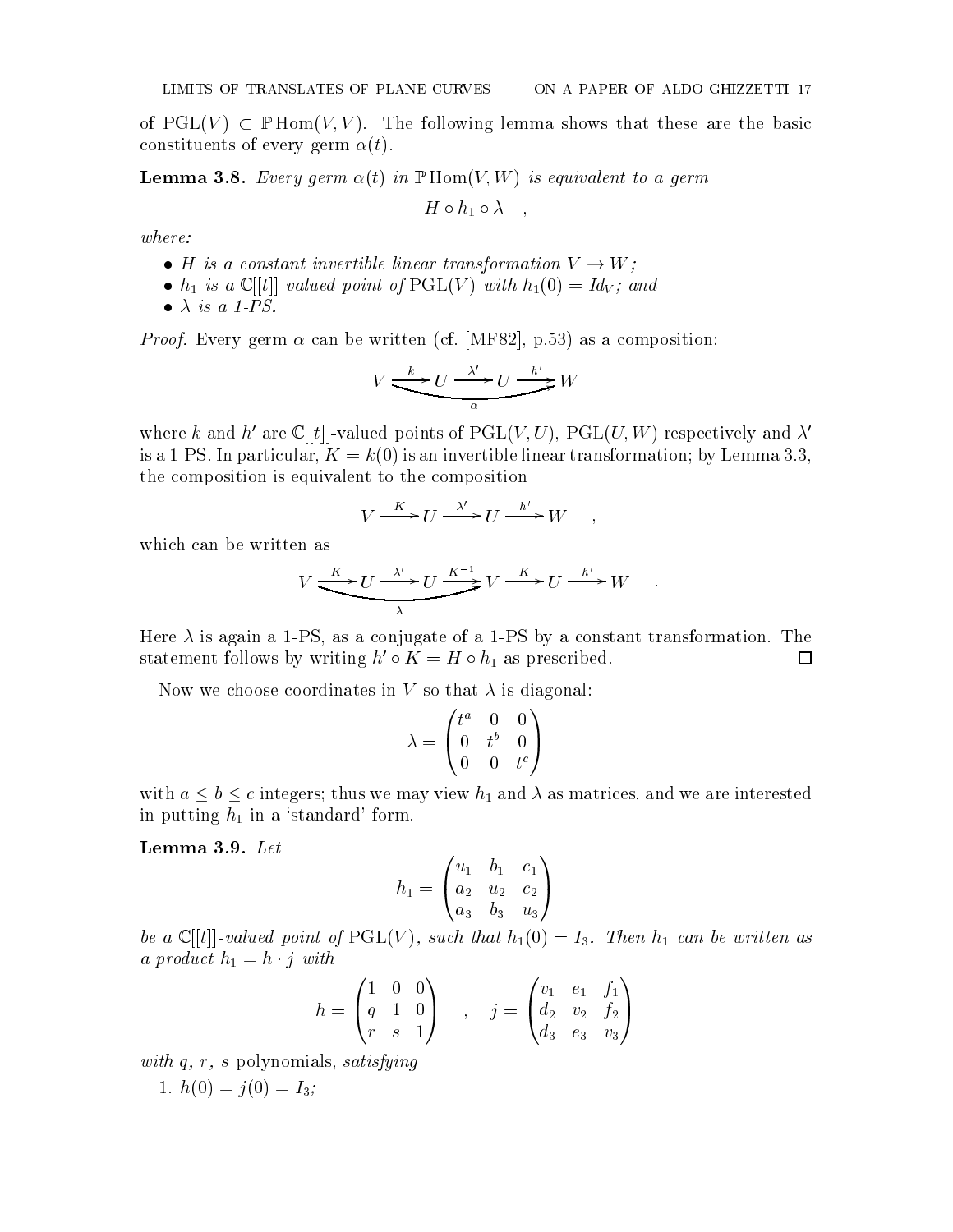- 2.  $\deg(q) < b a$ ,  $\deg(r) < c a$ ,  $\deg(s) < c b$ ;
- 3.  $a_2 = 0 \pmod{t 1}, a_3 = 0 \pmod{t 1}, e_3 = 0 \pmod{t 1}.$

Proof. Obviously values in the binary values of the binary contract of the contract of write  $\mu_1$  and  $\mu_2$  and  $\mu_3$ 

$$
v_1^{-1}a_2 = D_2t^{b-a} + q
$$

with  $\deg(q) < b - a$ , and let  $a_2 = v_1 D_2 t$  (so that  $qv_1 + a_2 = a_2$ ). This defines q and d2, and uniquely determines v2 and f2. (Note that q(0) = d2(0) = f2(0) = 0 and that  $v_2(0) = 1.$ 

Similarly, we let  $r$  be the remainder of

$$
(v_1v_2-e_1d_2)^{-1}(v_2a_3-d_2b_3)\\
$$

under division by  $\iota$  ; and  $s$  be the remainder of

$$
(v_1v_2-e_1d_2)^{-1}(v_1b_3-e_1a_3)\\
$$

under division by  $\iota^-$  .

Then  $\deg(r) < c - a$ ,  $\deg(s) < c - b$  and  $r(0) = s(0) = 0$ ; moreover, we have

$$
v_1r + d_2s \equiv a_3 \pmod{t^{c-a}}, \qquad e_1r + v_2s \equiv b_3 \pmod{t^{c-b}},
$$

 $s$  , and a v1r ii a3  $s$  and e3, and e3, and e3, and e3, and e3, and e3, and e3, and e3, and e3, and e3, and e3, and e3, and e3, and e3, and e3, and e3, and e3, and e3, and e3, and e3, and e3, and e3, and e3, and e3, and uniquely determines  $v_3$ .  $\Box$ 

3.10. We are now ready to prove Proposition 3.7. We have written a germ equivalent to  $\alpha$  as

$$
H\cdot h\cdot j\cdot \lambda
$$

with notations as above. Now, by (3) in Lemma 3.9 we have  $j \cdot \lambda = \lambda \cdot \ell$  for  $\ell$ with entries in  $\mathbb{C}[[t]]$ , and  $L = \ell(0)$  lower triangular, with 1's on the diagonal. By Lemma 3.3 this germ is equivalent to

$$
H \cdot h \cdot \lambda \cdot L = (H \cdot L) \cdot L^{-1} \cdot (h \cdot \lambda) \cdot L
$$

We change coordinates in V by L  $^{-}$ , so that  $L^{-}$   $\cdot$  ( $h \cdot \lambda$ )  $\cdot$  L has matrix representation  $h \cdot \lambda$ . Finally, we choose coordinates in W so that  $H \cdot L = I_3$ , completing the proof of the first part of Proposition 3.7.

If  $b = c$ , then the condition that deg  $s < c - b = 0$  forces  $s = 0$ . Conjugating by

$$
\begin{pmatrix} 1 & 0 & 0 \\ 0 & 0 & 1 \\ 0 & 1 & 0 \end{pmatrix}
$$

interchanges q and r; so we may assume  $v(q) \le v(r)$  if q and r are not both 0. Conjugating by

|  | $\begin{pmatrix} 1 & 0 & 0 \\ 0 & 1 & 0 \\ 0 & u & 1 \end{pmatrix}$ |  |
|--|---------------------------------------------------------------------|--|

replaces r by  $uq + r$ , allowing us to force  $v(q) \le v(r)$ , and completing the proof of Proposition 3.7. $\Box$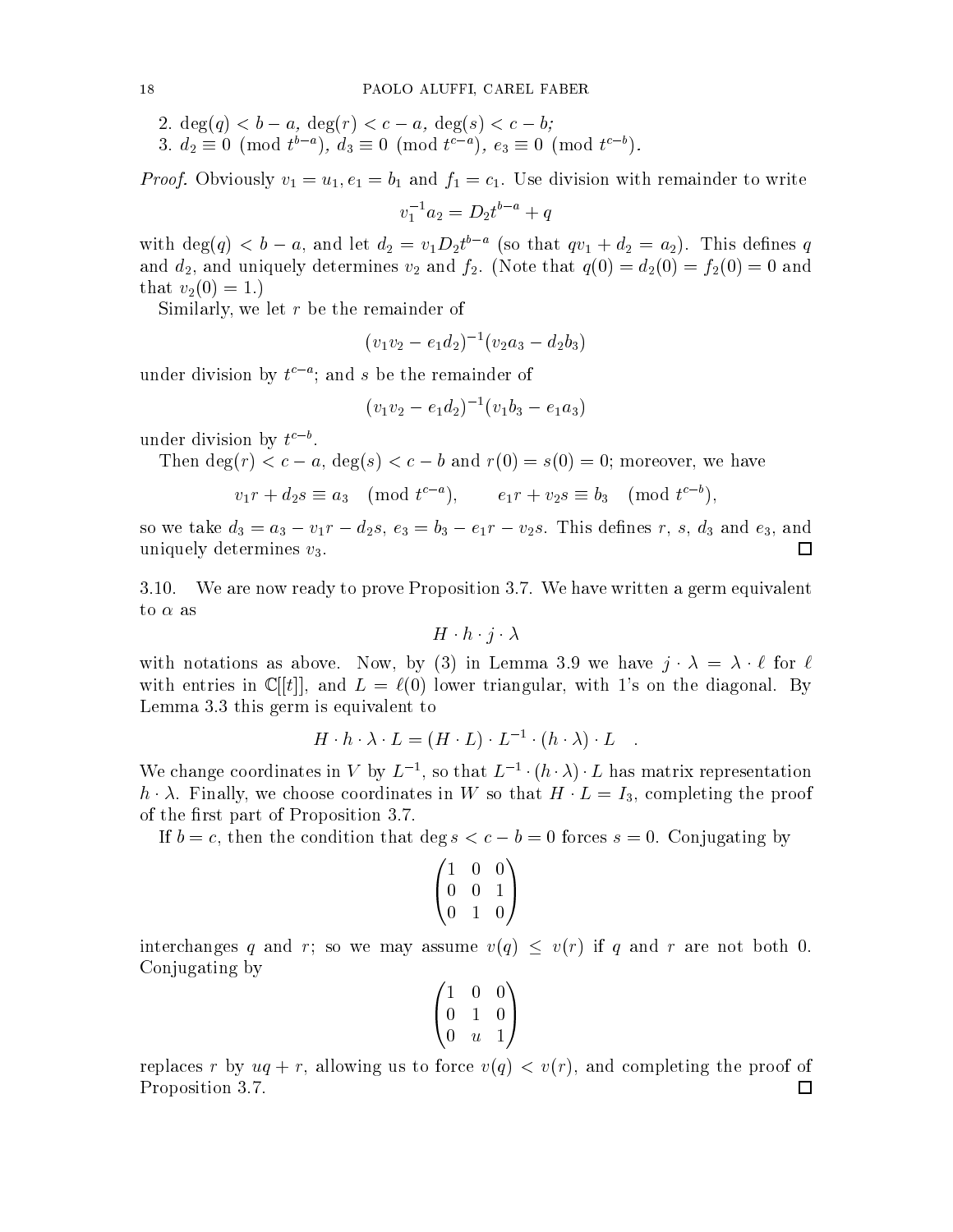3.11. By Proposition 3.7, and scaling the entries in the 1-PS so that  $a = 0$ , an arbitrary germ  $\alpha$  is equivalent to one that, with a suitable choice of coordinates, can be written as

$$
\alpha(t)=\begin{pmatrix}1&0&0\\q(t)&t^b&0\\r(t)&s(t)t^b&t^c\end{pmatrix}
$$

with  $0 \leq b \leq c$  and q, r, and s polynomials satisfying certain conditions. We may in fact assume that  $b > 0$ , since we are already reduced to the case in which  $\alpha(0)$  is a rank-1 matrix. If  $b > 0$ , then the center  $\alpha(0)$  is the matrix

$$
\alpha(0) = \begin{pmatrix} 1 & 0 & 0 \\ 0 & 0 & 0 \\ 0 & 0 & 0 \end{pmatrix}
$$

with image the point  $(1:0:0)$  and kernel the line  $x=0$ .

Further, if  $(1:0:0)$  is not a point of the curve C then  $\lim_{t\to 0} C \circ \alpha(t)$  is simply a multiple kernel line with ideal  $(x^{\deg \mathcal{C}})$ . Thus we may assume that  $p = (1 : 0 : 0)$  is a point of C. In what follows, we will assume that  $\alpha$  is a germ in the standard form given above, and all these conditions are satisfied.

One last remark will be needed later in the section: if the polynomial  $q(t)$  is known to be nonzero, then Proposition 3.7 admits the following refinement.

**Lemma 3.10.** If  $q \neq 0$  in  $\alpha(t)$ , then  $\alpha(t)$  is equivalent to a germ

$$
\begin{pmatrix} 1 & 0 & 0 \ t^a & t^b & 0 \ r_1(t) & s_1(t) t^b & t^c \end{pmatrix} \cdot \begin{pmatrix} 1 & 0 & 0 \ 0 & u & 0 \ r & s & v \end{pmatrix} ,
$$

with

- $a < b \leq c$  positive integers;
- $r_1(t)$  and  $s_1(t)$  polynomials of degree  $\lt c, \lt (c b)$  respectively and vanishing at  $t = 0$ ; and
- $u, r, s, v \in \mathbb{C}$ , with  $uv \neq 0$ .

If further  $b = c$ , then we may assume  $a < v(r_1)$ .

*Proof.* As  $q \neq 0$ , we may write  $q(t) = 7(t)$  for  $a = v(q)$  (so  $0 \leq a \leq v$ ) and with  $\tau(t) \in \mathbb{C}[[t]]$ , such that  $\tau(t)/t$  is a unit in  $\mathbb{C}[[t]]$ . Expressing t in terms of  $\tau$ , we can set

$$
\beta(\tau) = \begin{pmatrix} 1 & 0 & 0 \\ \tau^a & u(\tau)\tau^b & 0 \\ \overline{r}(\tau) & \overline{s}(\tau)u(\tau)\tau^b & v(\tau)\tau^c \end{pmatrix}
$$

so that  $\alpha(t) = \beta(\tau(t))$ , for suitable  $\overline{\tau}(\tau)$ ,  $\overline{s}(\tau)$ , and invertible  $u(\tau)$ ,  $v(\tau)$  in  $\mathbb{C}[\tau]$ .

Since  $\alpha(t)$  and  $\beta(t)$  only differ by a change of parameter, they are equivalent in the sense of Definition 3.2.

Next, define  $\rho(t), \sigma(t) \in \mathbb{C}[[t]]$  so that

$$
\overline{r}(t) = \overline{r}(t) + \rho(t)t^c \quad , \quad \overline{s}(t)t^b = \overline{s}(t)t^b + \sigma(t)t^c
$$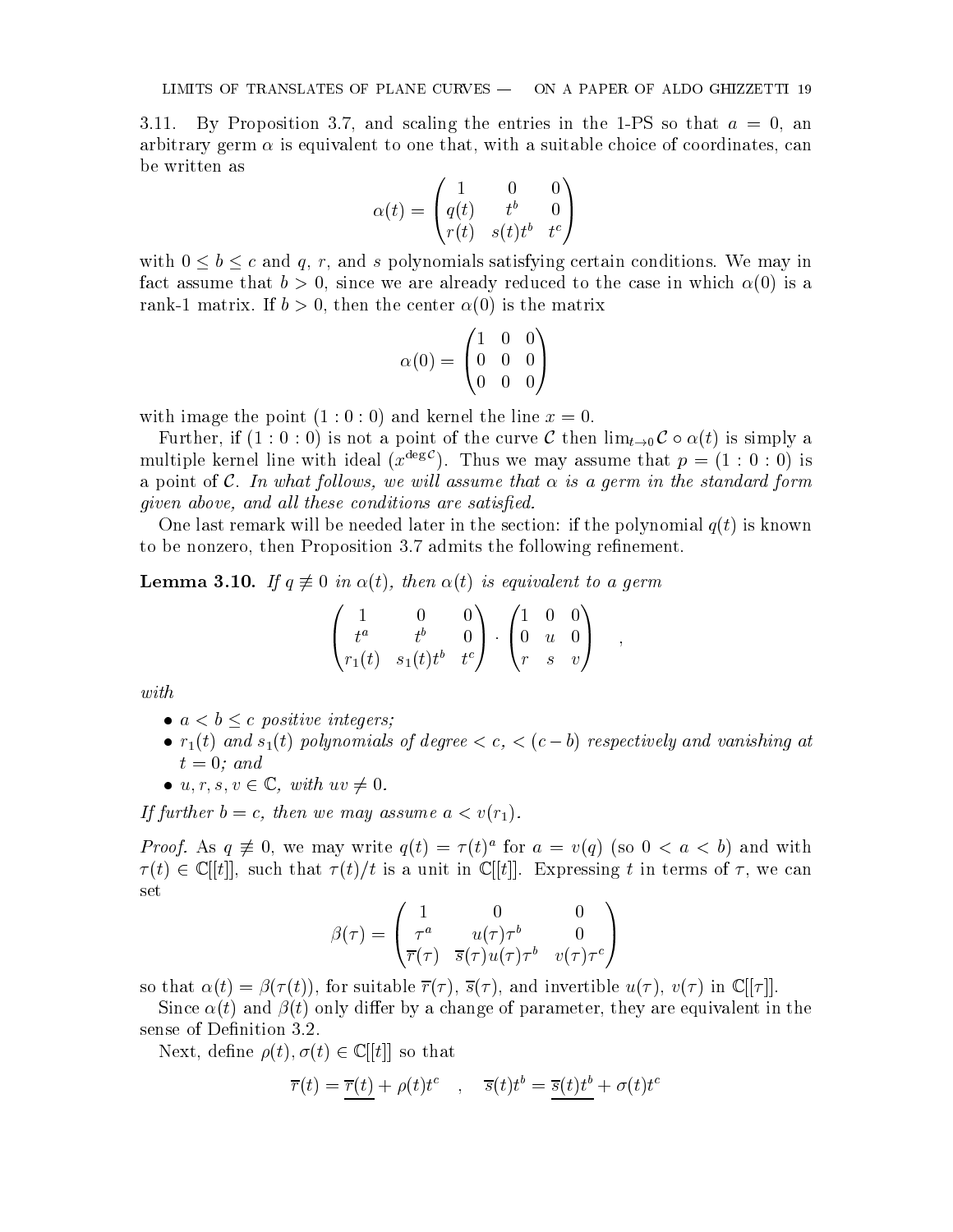with  $r(t)$ ,  $s(t)t^{\gamma}$  polynomials of degree less than c, and observe that then

$$
\beta(t) = \begin{pmatrix} 1 & 0 & 0 \\ t^a & u(t)t^b & 0 \\ \overline{r}(t) & \overline{s}(t)u(t)t^b & v(t)t^c \end{pmatrix} = \begin{pmatrix} 1 & 0 & 0 \\ t^a & t^b & 0 \\ \overline{r}(t) & \overline{s}(t)t^b & t^c \end{pmatrix} \cdot \begin{pmatrix} 1 & 0 & 0 \\ 0 & u(t) & 0 \\ \rho(t) & \sigma(t)u(t) & v(t) \end{pmatrix} .
$$

The rightmost matrix is invertible at 0, so by Lemma 3.3  $\beta(t)$  (and hence  $\alpha(t)$ ) is equivalent to

$$
\begin{pmatrix}\n1 & 0 & 0 \\
t^a & t^b & 0 \\
\overline{r}(t) & \overline{s}(t)t^b & t^c\n\end{pmatrix} \cdot \begin{pmatrix}\n1 & 0 & 0 \\
0 & u & 0 \\
r & s & v\n\end{pmatrix}
$$

where  $u = u(0)$ ,  $r = \rho(0)$ ,  $s = \sigma(0)u(0)$ , and  $v = v(0)$ . We have  $uv \neq 0$  as both  $u(t)$ and  $v(t)$  are invertible.

To obtain the stated form, let  $r_1(t) = r(t)$  and  $s_1(t)$  so that  $s_1(t)t = s(t)t$ . Then  $r_1(t)$  and  $s_1(t)$  are polynomials of degree  $\langle c, \langle (c - b) \rangle$  respectively, and  $r_1(0) = s_1(0) = 0$  as an immediate consequence of  $r(0) = s(0) = 0$ .

Finally, note that  $a = v(q)$  and  $v(r_1) = v(r)$ ; if  $b = c$ , then we may assume  $v(q) < v(r)$  by Proposition 3.7, and hence  $a < v(r_1)$  as needed.  $\Box$ 

The form obtained in Lemma 3.10 will be needed in a key reduction (Proposition 3.15) later in the section. The effect of the constant factor on the right in the germ appearing in the statement of Lemma 3.10 is simply to translate the limit (by an invertible transformation fixing the flag consisting of the line  $x=0$  and the point  $(0:0:1)$ . Thus this factor will essentially be immaterial in the considerations in this section.

 $3.12$ . In the following, it will be convenient to switch to affine coordinates centered at the point  $(1:0:0)$ : we will denote by  $(y, z)$  the point  $(1: y: z)$ ; as we just argued, we may assume that the curve C contains the origin  $p = (0, 0)$ . We write

$$
F(1:y:z) = F_m(y,z) + F_{m+1}(y,z) + \cdots + F_d(y,z) ,
$$

with  $d = \deg \mathcal{C}$ ,  $F_i$  homogeneous of degree i, and  $F_m \neq 0$ . Thus,  $F_m(y, z)$  generates the ideal of the *tangent* cone of  $\mathcal C$  at p.

3.13. In the next three subsections we consider the case in which  $q = r = s = 0$ , that is, in which  $\alpha(t)$  is itself a 1-PS:

$$
\alpha(t)=\begin{pmatrix}1&0&0\\0&t^b&0\\0&0&t^c\end{pmatrix}
$$

with  $1 \leq b \leq c$ . Also, we may assume that b and c are coprime: this only amounts to a reparametrization of the germ by  $t \mapsto t^{\gamma,*}$ , with  $a = qca(v, c)$ ; the new germ is not equivalent to the old one in terms of Definition 3.2, but clearly achieves the same limit.

Germs with  $b = c(= 1)$  lead to components of type III: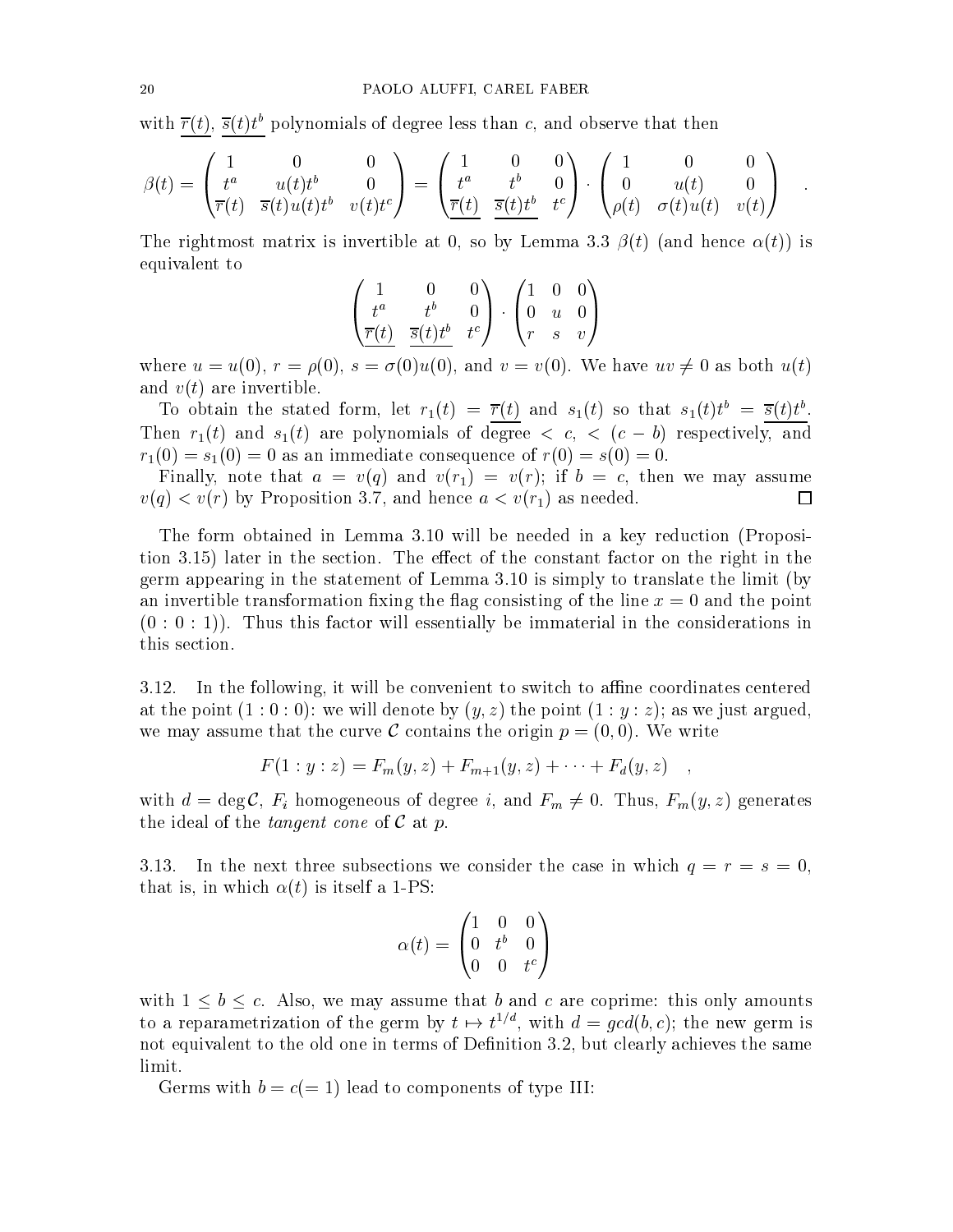**Proposition 3.11.** If  $q = r = s = 0$  and  $b = c$ , then  $\lim_{t\to 0} C \circ \alpha(t)$  is a fan consisting of a star projectively equivalent to the tangent cone to  $\mathcal C$  at p, and of a residual  $(d - m)$ -fold line supported on ker  $\alpha$ .

*Proof.* The composition  $F \circ \alpha(t)$  is

 $F(x : t y : t z) = t^{\cdots} x^{\cdots} F_m(y, z) + t^{\cdots + z} x^{\cdots} \cdots F_{m+1}(y, z) + \cdots + t^{\cdots} F_d(y, z)$ 

By definition of limit,  $\lim_{t\to 0} C \circ \alpha(t)$  has ideal  $(x^{d-m}F_m(y, z))$ , proving the assertion.  $\Box$ 

A dimension count (analogous to the one in  $\S 3.7$ ) shows that the limits found in Proposition 3.11 contribute a component to the projective normal cone when the star is supported on three or more lines. These are the components 'of type III' in the terminology of  $\S 3.2$ ; also cf. [AF00a],  $\S 2$ , Fact 4(i).

3.14. More components may arise due to 1-PS with  $b < c$ , but only if C is in a particularly special position relative to  $\alpha$ .

**Lemma 3.12.** If  $q = r = s = 0$  and  $b < c$ , and  $z = 0$  is not contained in the tangent cone to C at p, then  $\lim_{t\to 0} C \circ \alpha(t)$  is supported on a pair of lines.

*Proof.* The condition regarding  $z = 0$  translates into  $F_m(1,0) \neq 0$ . Applying  $\alpha(t)$ to  $F$ , we find:

$$
F(x : t^{b}y : t^{c}z) = t^{bm}x^{d-m}F_{m}(y, t^{c-b}z) + t^{b(m+1)}x^{d-(m+1)}F_{m+1}(y, t^{c-b}z) + \cdots
$$

Since  $r_m(1,0) \neq 0$ , the dominant term on the right-hand-side is  $x^{\ldots}$   $y^{\ldots}$ , proving the assertion.

By Lemma 3.1, these limits do not contribute components to the projective normal cone.

Components that do arise due to 1-PS with  $b < c$  may be described in terms of the Newton polygon for C at  $(0,0)$ , relative to the line  $z=0$ , which we may now assume (by the preceding lemma) is part of the tangent cone to  $\mathcal C$  at p. The Newton polygon for  $\mathcal C$  in the chosen coordinates is the boundary of the convex hull of the union of the positive quadrants with origin at the points  $(j, k)$  for which the coefficient of  $x^i y^j z^k$ in the equation for  $\mathcal C$  is nonzero (see [BK86], p.380). The part of the Newton polygon consisting of line segments with slope strictly between  $-1$  and 0 does not depend on the choice of coordinates fixing the flag  $z = 0$ ,  $p = (0, 0)$ .

**Proposition 3.13.** Assume  $q = r = s = 0$  and  $b < c$ .

- If  $-b/c$  is not a slope of the Newton polygon for C, then the limit  $\lim_{t\to 0} C \circ \alpha(t)$ is supported on (at most) three lines. Such limits do not contribute components to the projective normal cone.
- If  $-b/c$  is a slope of a side of the Newton polygon for C, then the ideal of the limit  $\lim_{t\to 0} C \circ \alpha(t)$  is generated by the polynomial obtained by setting to 0 the coefficients of the monomials in  $F$  not on that side. Such polynomials are in the form

$$
G = x^{\overline{q}} y^r z^q \prod_{j=1}^S (y^c + \rho_j x^{c-b} z^b)
$$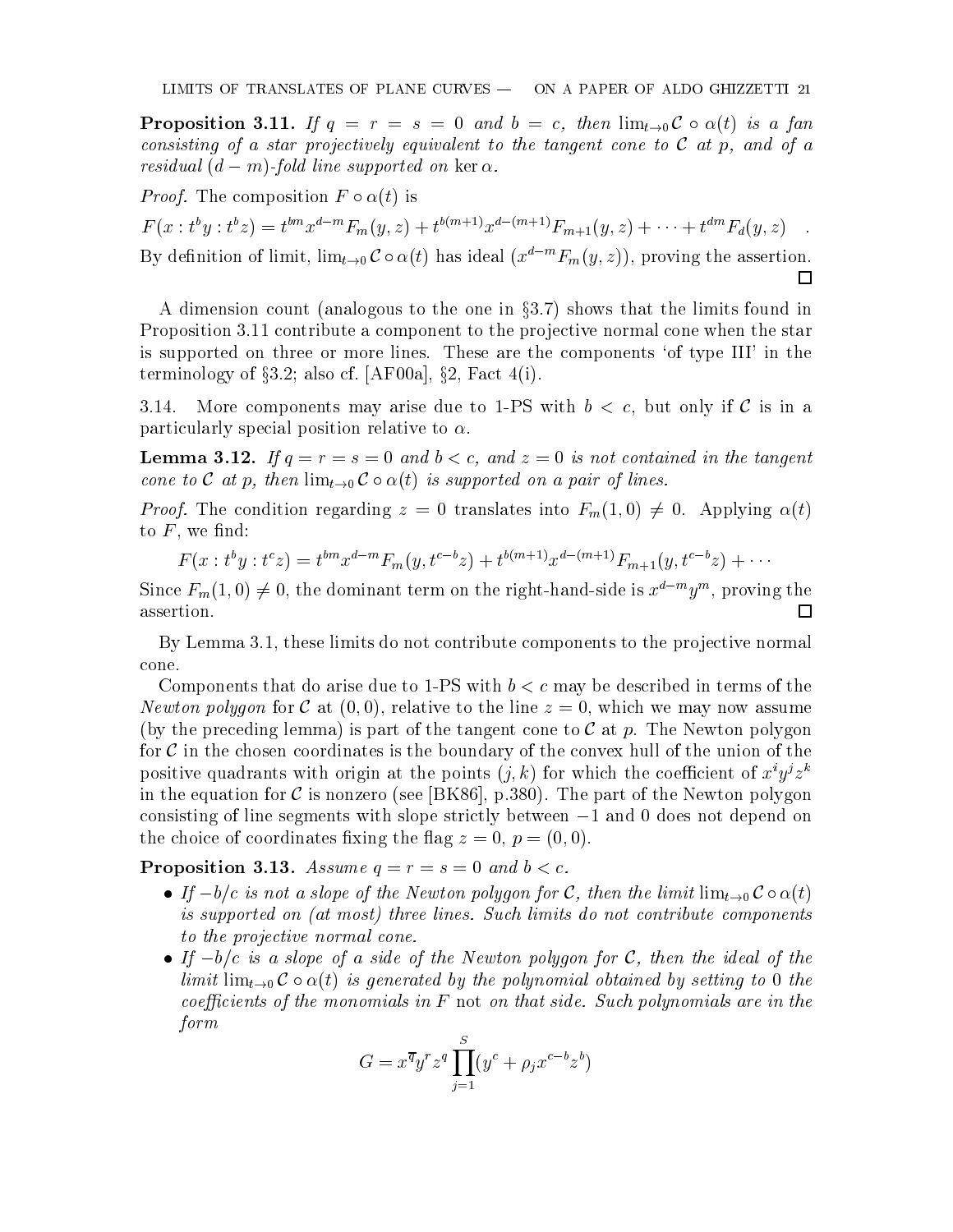Proof. For the first assertion, simply note that under the stated hypotheses only one monomial in F is dominant in  $F \circ \alpha(t)$ ; hence, the limit is supported on the union of the coordinate axes. A simple dimension count shows that such limits may only  $\mathop{\rm span}\nolimits$  a 0-dimensional locus in  $\mathbb{P}^*\times\mathbb{P}^*$  , so they do not determine a component of the pro jective normal cone.

The second assertion is analogous: the dominant terms in  $F \circ \alpha(t)$  are precisely those on the side of the Newton polygon with slope equal to  $-b/c$ . It is immediate that the resulting polynomial can be factored as stated.  $\Box$ 

Limits arising as in the second part of Proposition 3.13 are the curves studied in  $[AF00b]$ , and appear as items (6) through (11) in the classification in  $\S1$  of  $[AF00c]$ . The number S of 'cuspidal' factors in G is the number of segments cut out by the integer lattice on the selected side of the Newton polygon.

Assume the point  $p = (1:0:0)$  is a singular or an inflection point of the support of C. If  $b/c \neq 1/2$ , then the corresponding limit will contribute a component to the PNC: indeed, the orbit of the corresponding limit curve has dimension 7. If  $b/c = 1/2$ , then a dimension count shows that the corresponding limit will contribute a component to the PNC unless it is supported on a conic union (possibly) the kernel line.

These are the components of type IV in  $\S 3.2$ , also cf. [AF00a],  $\S 2$ , Fact 4(ii).

3.15. If p is a nonsingular, non-inflectional point of the support of  $\mathcal{C}$ , then the Newton polygon consists of a single side with slope  $-1/2$ , and the polynomial G in the statement of Proposition 3.13 reduces to

$$
x^{d-2S}(y^2+\rho x z)^S \quad ,
$$

that is, a (multiple) conic union a (multiple) tangent line supported on ker  $\alpha$ ; here S is the multiplicity of the corresponding component of  $\mathcal{C}$ . The orbit of this limit curve has dimension 6; but as there is one such limit at almost all points of the support of every nonlinear component of  $\mathcal{C}$ , the collection of these limits span one component of the projective normal cone for each nonlinear component of  $\mathcal{C}$ . These components are the components of type II in  $\S 3.2$ , also cf. [AF00a], Fact 2(ii).

*Example* 3.14. Consider the 'double cubic' with (affine) ideal generated by

$$
(y2 + z3 + z)2 = y4 + 2y2z3 + 2y2z + z6 + 2z4 + z2
$$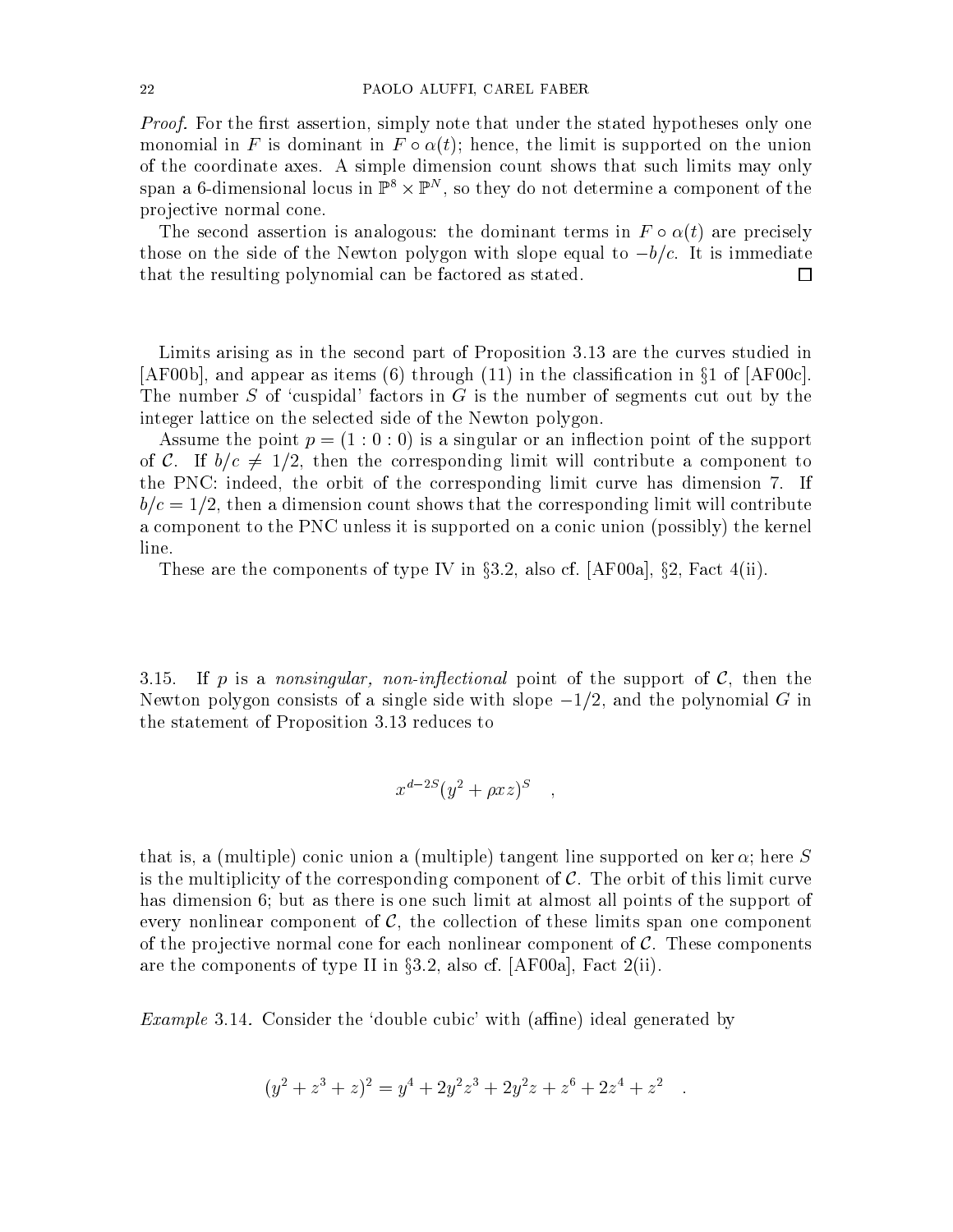Its Newton polygon consists of one side, with slope  $-1/2$ :



The limit by the 1-PS

$$
\begin{pmatrix}\n1 & 0 & 0 \\
0 & t & 0 \\
0 & 0 & t^2\n\end{pmatrix}
$$

consists, according to the preceding discussion, of the part of the above polynomial supported on the side. This may be checked directly:

$$
(x(ty)^2 + (t^2z)^3 + x^2(t^2z))^2 = x^2t^4(y^4 + 2xy^2z + x^2z^2) + xt^8(2y^2z^3 + 2xz^4) + t^{12}z^6
$$

the dominant terms in this expression are  $x^2y^2 + 2x^3y^2z + x^2z^2 = x^2(y^2 + xz)^2$ . The support of the limit is a conic union a tangent kernel line, as promised.

3.16. Having dealt with the 1-PS case in the previous sections, we may now assume that

$$
\alpha(t) = \begin{pmatrix} 1 & 0 & 0 \\ q(t) & t^b & 0 \\ r(t) & s(t)t^b & t^c \end{pmatrix}
$$

with the conditions listed in Proposition 3.7, and further such that  $q, r,$  and s do not all vanish identically. As four of the five types of components listed in  $\S 3.2$  have been identied, we are left with the task of showing that the only remaining components of the PNC to which such germs may lead are the ones 'of type  $V'$ . This will take the rest of the section.

The key to the argument will be a further restriction on the germs we need to consider. We are going to argue that the curve has a rank-2 limit unless  $\alpha(t)$  and certain formal branches of the curve are closely related.

Work in affine coordinates  $(y, z) = (1 : y : z)$ . If C has multiplicity m at  $p = (0, 0)$ , then we can write the generator  $F$  for the ideal of  $\mathcal C$  as a product of formal branches  $(cf. §3.6)$ 

$$
F=f_1\cdot\cdots\cdot f_m
$$

where each  $f_i$  is expressed as a power series with fractional exponents. Among these branches, we will especially focus on the ones that are tangent to the line  $z = 0$ .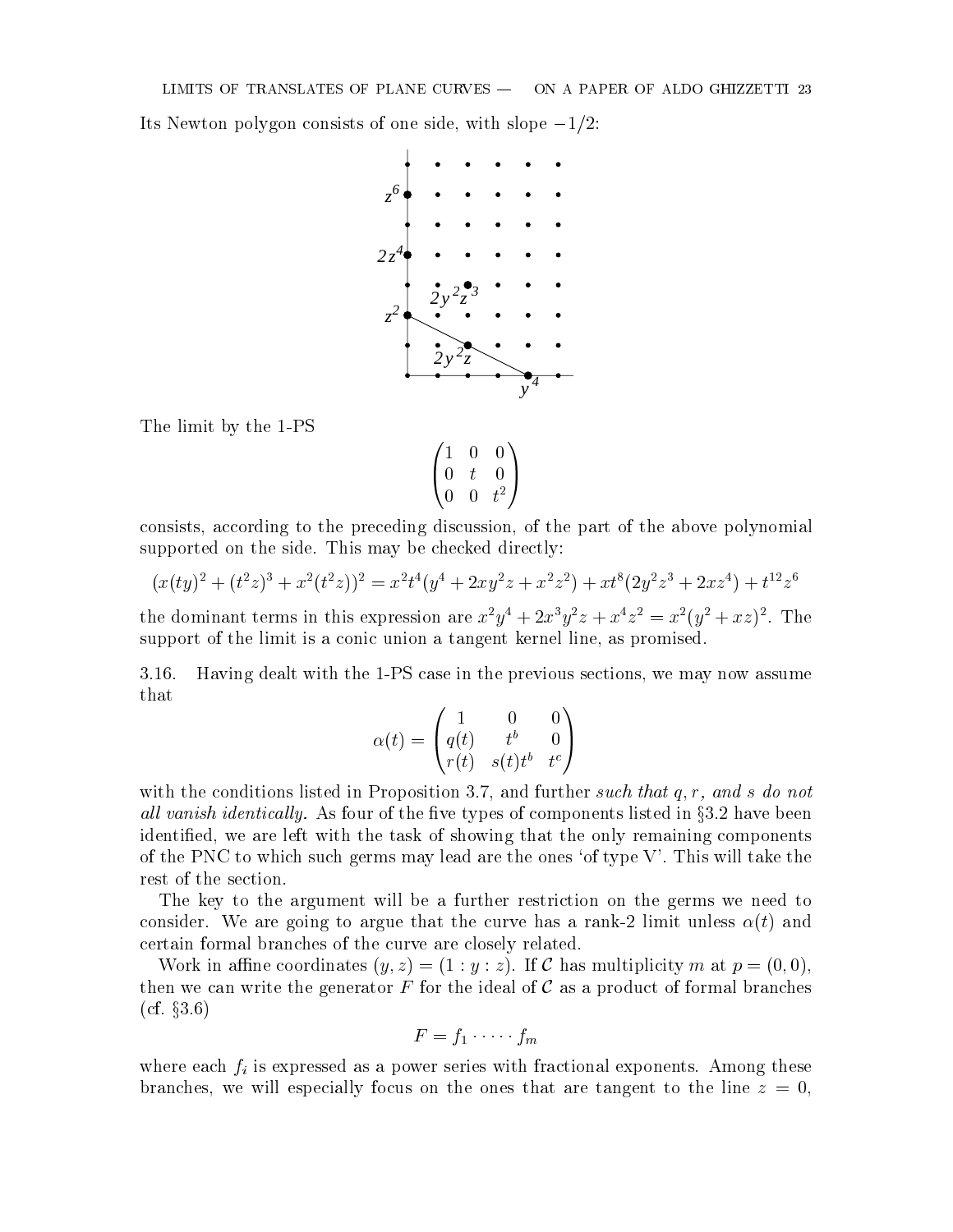which may be written explicitly as

$$
z=f(y)=\sum_{i\geq 0}\gamma_{\lambda_i}y^{\lambda_i}
$$

with  $\lambda_i \in \mathbb{Q}$ ,  $1 < \lambda_0 < \lambda_1 < \ldots$ , and  $\gamma_{\lambda_i} \neq 0$ .

**Notation.** For  $C \in \mathbb{Q}$ , we will denote by  $f_{(C)}(y)$  the finite sum ('truncation')

$$
f_{(C)}(y) = \sum_{\lambda_i < C} \gamma_{\lambda_i} y^{\lambda_i} \quad .
$$

For  $c \in \mathbb{Z}$ , we will also write  $g(t)$  for the truncation of  $g(t)$  to  $t^*$ , so that  $f(t^*) \equiv f_{(C)}(t^*)$ when  $C = \frac{1}{a}$ . Note that for all  $b > a$  the truncation  $f(t<sup>2</sup>)t<sup>2</sup>$  is determined by b and  $f(t^a)$  (and hence by  $f_{(C)}(y)$  and a, b).

**Proposition 3.15.** Let  $\alpha(t)$  be as above, and assume that  $\lim_{t\to 0} C \circ \alpha(t)$  is not a rank-2 limit. Then C has a formal branch  $z = f(y)$ , tangent to  $z = 0$ , such that  $\alpha$  is equivalent to a germ

$$
\begin{pmatrix}\n1 & 0 & 0 \\
t^a & t^b & 0 \\
\underline{f(t^a)} & \underline{f'(t^a)t^b} & t^c\n\end{pmatrix} \cdot \begin{pmatrix}\n1 & 0 & 0 \\
0 & u & 0 \\
r & s & v\n\end{pmatrix} ,
$$

with  $a < b < c$  positive integers,  $u, r, s, v \in \mathbb{C}$ , and  $uv \neq 0$ . Further, it is necessary that  $\frac{c}{a} \leq \lambda_0 + 2(\frac{b}{a} - 1)$ .

The proof of this key reduction requires the study of several distinct cases. We will first show that under the hypothesis that  $\lim_{t\to 0} C \circ \alpha(t)$  is not a rank-2 limit we may assume that  $q(t) \neq 0$ , and this will allow us to replace it with a power of t; next, we will deal with the  $b = c$  case; and finally we will see that if  $b < c$  and  $\alpha(t)$  is not in the stated form, then the limit of every branch of C is a  $(0:0:1)$ -star. This will imply that the limit of  $\mathcal C$  is a kernel star in this case, proving the assertion by Lemma 3.1.

3.17. The first remark is that, under the assumptions that  $q, r$ , and s do not vanish, we may in fact assume that  $q(t)$  is not zero.

**Lemma 3.16.** If  $\alpha(t)$  is as above, and  $q \equiv 0$ , then  $\lim_{t\to 0} C \circ \alpha(t)$  is a rank-2 limit.

*Proof.* This is a case-by-case analysis. Assume  $q \equiv 0$ ; thus r and s are not both zero. For F the generator of the ideal of  $\mathcal{C}$ , consider the fate of an individual monomial  $x - y = z - u$ nder  $\alpha(t)$ :

$$
m_{ABC} = x^A y^B (r(t)x + s(t)t^b y + t^c z)^C t^{bB}
$$

If  $r \equiv 0$  and  $s \not\equiv 0$ , note that  $v(s) \leq \deg s < c - b$ . Therefore, the dominating term in  $m_{ABC}$  is

$$
x^A y^{B+C} t^{bB+(b+v(s))C}
$$

Since  $v(s) > 0$ , the weights with which a fixed limit monomial  $x \cdot y$ <sup>-1</sup> arises are mutually distinct, hence the limit monomial with minimum weight cannot be cancelled. Thus  $\lim_{t\to 0} F \circ \alpha(t)$  is the sum of all the limit monomials  $x^{\alpha}y^{\alpha+\beta}$  with minimum weight. Thus  $\lim_{t\to 0} C \circ \alpha(t)$  is a kernel star, and hence a rank-2 limit by Lemma 3.1.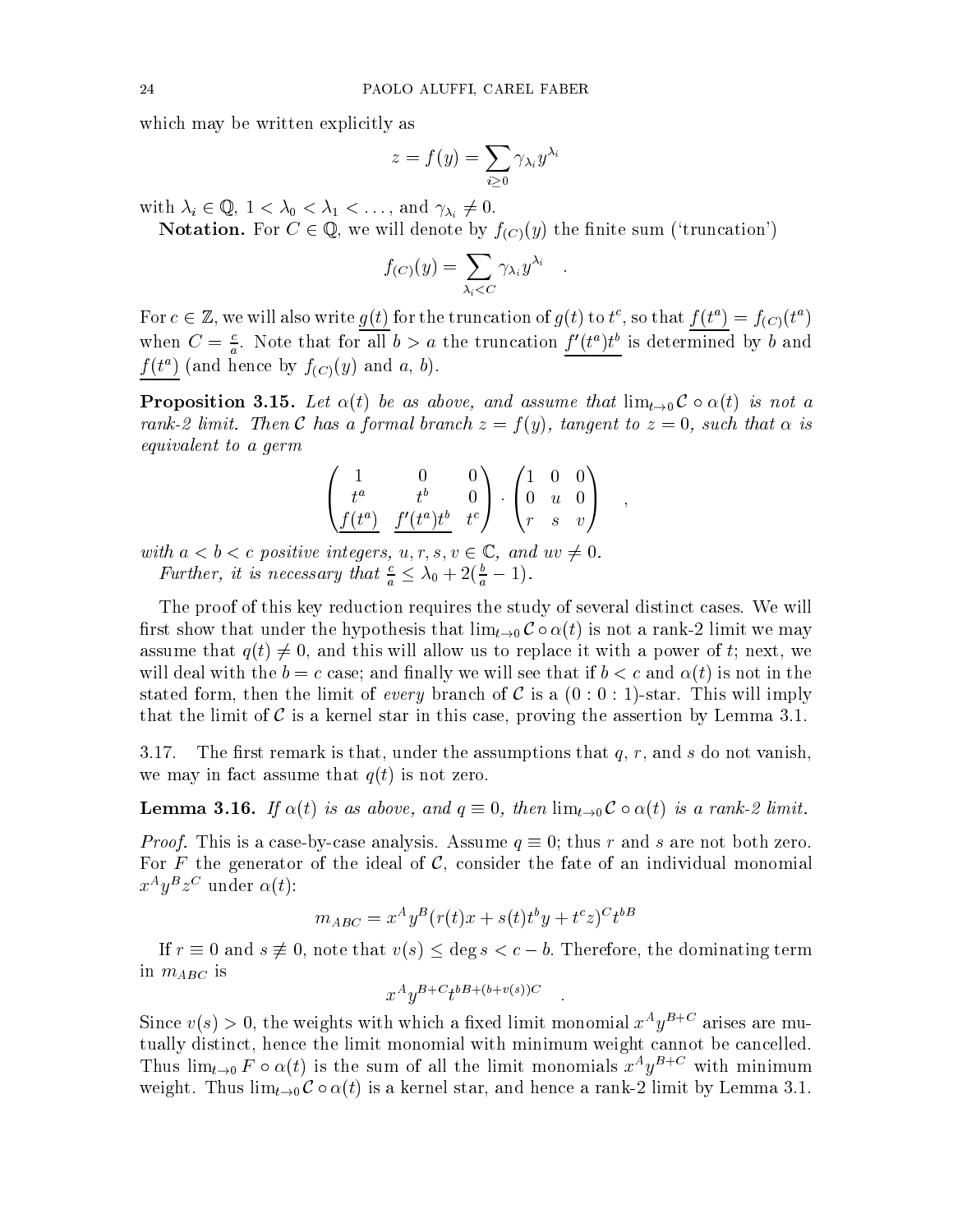If  $r \neq 0$  and  $s \neq 0$ , but  $v(r) > b + v(s)$ , the same discussion applies, with the same conclusion.

If  $r \neq 0$ , and  $s \equiv 0$  or  $v(r) < b + v(s)(< c)$ , then the dominating term in  $m_{ABC}$  is  $x$  and  $y$  is the vertex of  $\ddot{x}$  is the contract of  $y$  is the contract of  $y$  is the contract of  $y$  is the contract of  $y$  is the contract of  $y$  is the contract of  $y$  is the contract of  $y$  is the contract of  $y$ 

as  $v(r) > 0$  these limit monomials again have different weights, so  $\lim_{t\to 0} C \circ \alpha(t)$  is again a kernel star.

Finally, assume  $r \neq 0$ ,  $s \neq 0$ , and  $v(r) = b + v(s)$  (in particular,  $v(r) \neq b$ ). The dominating terms are then those

$$
x^A y^B (r_0 x + s_0 y)^C = r_0^C x^{A+C} y^B + \dots + s_0^C x^A y^{B+C}
$$

with minimal basic minimal coecients in redshift in redshift in redshift in redshift in redshift in redshift in redshift in redshift in redshift in redshift in redshift in redshift in redshift in redshift in redshift in r terms cannot all cancel: as  $b \neq v(r)$ , there must be exactly one term with maximum  $B + C$ , and the corresponding term  $x \gamma$  is cannot be cancelled by other terms. As the limit is again a kernel star, hence a rank-2 limit, the assertion is proved.  $\Box$ 

3.18. By Lemma 3.16 we may now assume that  $q(t) \neq 0$ . By Lemma 3.10 we may then replace  $\alpha(t)$  with an equivalent germ

$$
\begin{pmatrix} 1 & 0 & 0 \ t^a & t^b & 0 \ r_1(t) & s_1(t)t^b & t^c \end{pmatrix} \cdot \begin{pmatrix} 1 & 0 & 0 \ 0 & u & 0 \ r & s & v \end{pmatrix}
$$

with  $a < b \leq c$ ,  $r_1(t)$ ,  $s_1(t)$  polynomials, and an invertible constant factor on the right. This constant factor is the factor appearing in the statement of Proposition 3.15. The limit of any curve under this germ is a rank-2 limit if and only if the limit by

$$
\begin{pmatrix}\n1 & 0 & 0 \\
t^a & t^b & 0 \\
r_1(t) & s_1(t)t^b & t^c\n\end{pmatrix}
$$

is a rank-2 limit, so we may ignore the constant matrix on the right in the rest of the proof of Proposition 3.15.

Renaming  $r_1(t)$ ,  $s_1(t)$  by  $r(t)$ ,  $s(t)$  respectively, we are reduced to studying germs

$$
\alpha(t) = \begin{pmatrix} 1 & 0 & 0 \\ t^a & t^b & 0 \\ r(t) & s(t)t^b & t^c \end{pmatrix}
$$

with  $a < b \leq c$  positive integers and  $r(t)$ ,  $s(t)$  polynomials of degree  $\lt c, \lt (c - b)$ respectively and vanishing at  $t = 0$ .

In order to complete the proof of Proposition 3.15, we have to show that if  $\lim_{t\to 0}$  Co  $\alpha(t)$  is not a rank-2 limit then  $b < c$  and  $r(t)$ ,  $s(t)$  are as stated.

3.19. We first deal with the case  $b = c$ .

**Lemma 3.17.** Let  $\alpha(t)$  be as above. If  $b = c$ , then  $\lim_{t\to 0} C \circ \alpha(t)$  is a rank-2 limit.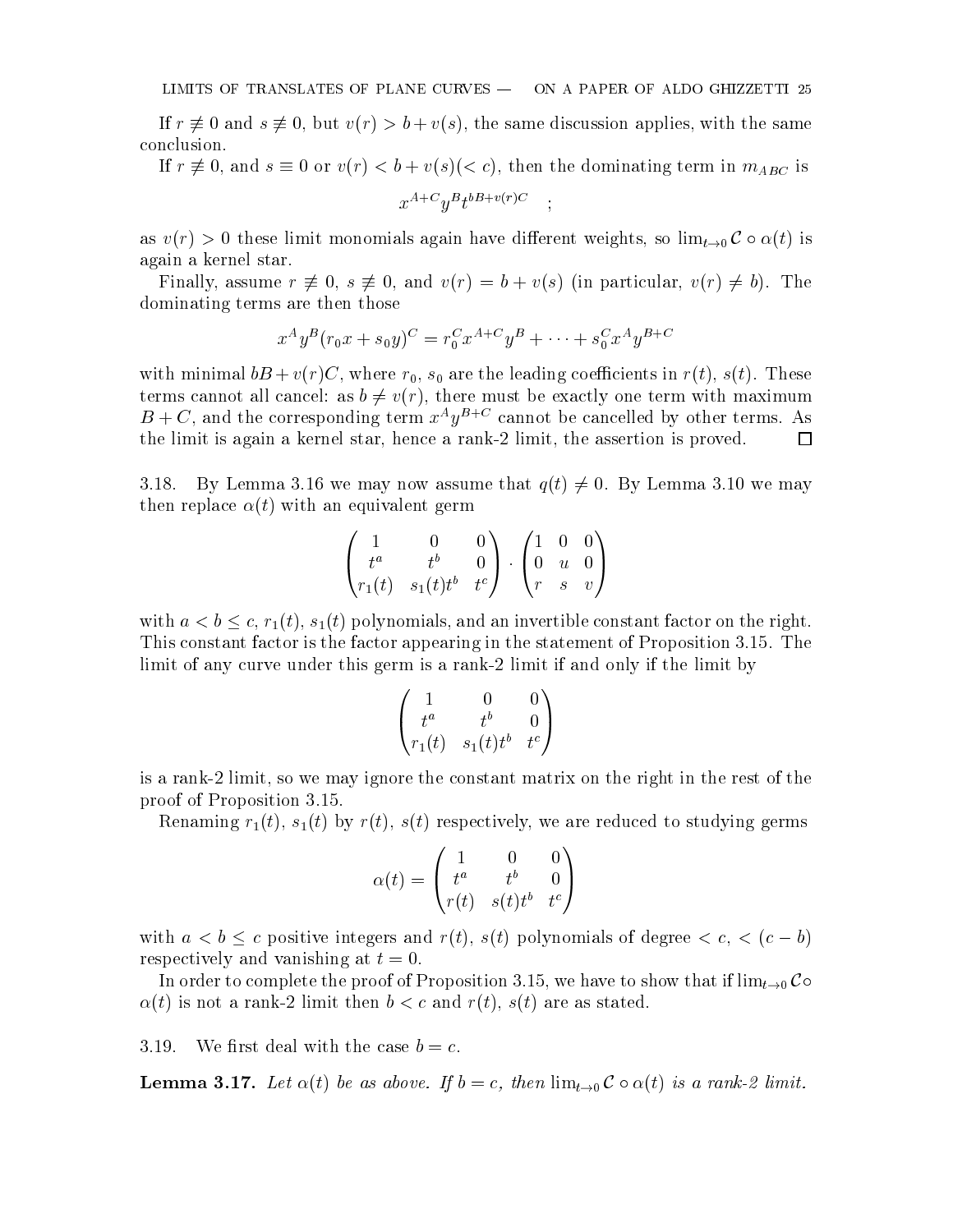*Proof.* If  $b = c$ , then  $s = 0$  necessarily:

$$
\alpha(t) = \begin{pmatrix} 1 & 0 & 0 \\ t^a & t^b & 0 \\ r(t) & 0 & t^b \end{pmatrix} ,
$$

and further  $a < v(r)$  (by Lemma 3.10).

Decompose  $F(1:y:z)$  in  $\mathbb{C}[[y,z]]: F(1:y:z) = G(y,z) \cdot H(y,z)$ , where  $G(y,z)$ collects the branches that are not tangent to  $z = 0$ . Writing  $G(y, z)$  as a sum of homogeneous terms in  $y, z$ :

$$
G(y, z) = G_{m'}(y, z) + \text{higher order terms}
$$

with  $G_{m'}(1,0) \neq 0$ , and applying  $\alpha(t)$  gives

$$
G_{m'}(t^a x + t^b y, r(t)x + t^b z) +
$$
higher order terms

As  $a < v(r)$  and  $a < b$ , the dominant term in this expression is  $t^{m' a} x^{m'}$ : that is, the limit of these branches is supported on the kernel line  $x = 0$ .

The (formal) branches collected in  $H(y, z)$  are tangent to  $z = 0$ , and we can write such branches as power series with fractional coefficients (cf.  $\S 3.6$ ):

$$
z=f(y)=\sum_{i\geq 0}\gamma_{\lambda_i}y^{\lambda_i}
$$

with  $\lambda_i \in \mathbb{Q}$ ,  $1 < \lambda_0 < \lambda_1 < \ldots$ , and  $\gamma_{\lambda_i} \neq 0$ . We will be done if we show that the limit of such a branch (in the sense of Definition 3.4) is given by an equation in  $x$ and z: the limit  $\lim_{t\to 0} C \circ \alpha(t)$  will then (cf. Lemma 3.5) be a  $(0:1:0)$ -star, hence a rank-2 limit by Lemma 3.1.

The affine equation of the limit of  $z = f(y)$  is given by the dominant terms in

$$
r(t) + t^b z = f(t^a) + f'(t^a)t^b y + \cdots
$$

we observe that y appears on the right-hand-side with  $\alpha$  as  $\alpha$  is  $\alpha$  is a 1  $\alpha$  is a 1  $\alpha$  is a 1  $\alpha$  is a 1  $\alpha$  is a 1  $\alpha$  is a 1  $\alpha$  is a 1  $\alpha$  is a 1  $\alpha$  is a 1  $\alpha$  is a 1  $\alpha$  is a 1  $\alpha$  is a 1  $\alpha$  is On the other hand, z only appears on the left-hand-side, so it cannot be cancelled by other parts in the expression. It follows that the weight of the dominant terms is  $\leq b$ , and in particular that y does not appear in these dominant terms. This shows that the equation of the limit does not depend on  $y$ , and we are done. 口

3.20. Next, assume that  $\alpha$  is parametrized by

$$
\alpha(t)=\begin{pmatrix} 1 & 0 & 0\\ t^a & t^b & 0\\ r(t) & s(t)t^b & t^c\end{pmatrix}
$$

with the usual conditions on  $r(t)$  and  $s(t)$ , and further  $b < c$ .

We want to study the limits of individual branches of  $\mathcal C$  under such a germ. We first deal with branches that are not tangent to  $z = 0$ :

**Lemma 3.18.** Under these assumptions on  $\alpha$ , the limits of branches that are not tangent to the line  $z = 0$  are necessarily  $(0:0:1)$ -stars. Further, if  $a < v(r)$  then the limit of such branches is the kernel line  $x = 0$ .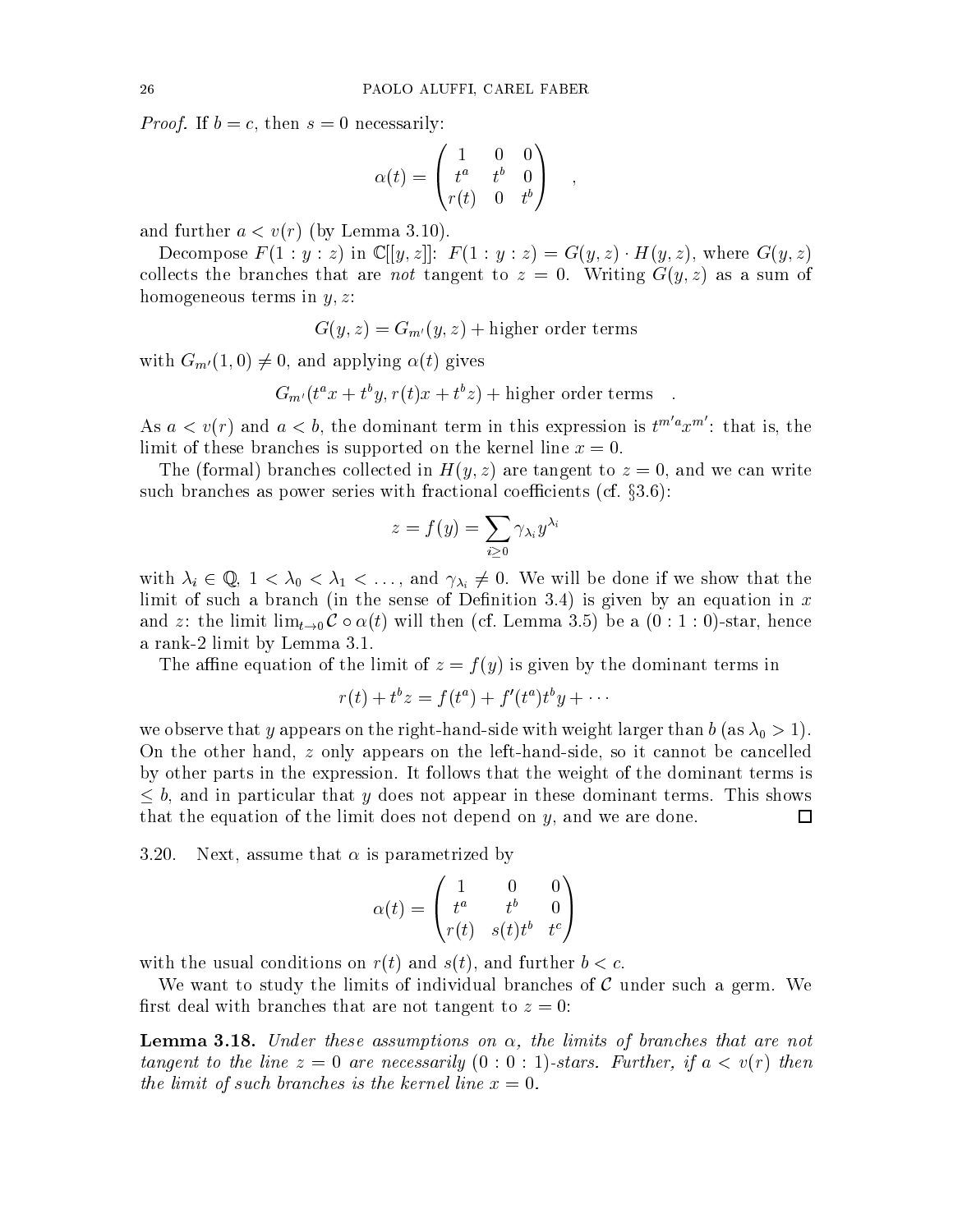*Proof.* Formal branches that are not tangent to the line  $y = 0$  may be written (cf.  $\S 3.6$ )

$$
z=f(y)=\sum_{i\geq 0}\gamma_{\lambda_i}y^{\lambda_i}
$$

with  $\lambda_i \in \mathbb{Q}$ ,  $1 \leq \lambda_0 < \lambda_1 < \ldots$ , and  $\gamma_{\lambda_i} \neq 0$ , and have limit along  $\alpha(t)$  given by the dominant terms in

$$
r(t) + s(t)t^{b}y + t^{c}z = f(t^{a}) + f'(t^{a})t^{b}y + \dots
$$

Dranches that are not tangent to  $z = 0$  have  $\lambda_0 = 1$ , hence  $f(y) = \gamma_1 + \ldots$  with  $\gamma_1 \neq 0$ . Hence, the term f  $\mu^* \mu^* y$  on the right has weight  $\iota^*$ , and is not cancelled by other terms in the expression (since  $v(s) > 0$ ). This implies that the dominant weight is  $\leq b \leq c$ , and in particular that the equation of the limit does not involve z. Hence the limit is a  $(0:0:1)$  star, as needed.

If and  $\mathbf{v}$  and  $\mathbf{v}$  and  $\mathbf{v}$  is a dominant weight is a dominant weight is a dominant weight is a dominant weight is a dominant weight is a dominant weight is a dominant weight is a dominant weight is a domina the limit does not involve  $y$  either, so the limit is a kernel line, as claimed.

Analogous arguments can be used to treat formal branches that are tangent to  $y=0.$ □

3.21. Next, consider a formal branch that is tangent to  $z = 0$ :

$$
z=f(y)=\sum_{i\geq 0}\gamma_{\lambda_i}y^{\lambda_i}
$$

with 1  $\sim$  1  $\sim$  1  $\sim$  1  $\sim$  1  $\sim$  1  $\sim$  1  $\sim$  1  $\sim$  1  $\sim$  1  $\sim$  1  $\sim$  1  $\sim$  1  $\sim$  1  $\sim$  1  $\sim$  1  $\sim$  1  $\sim$  1  $\sim$  1  $\sim$  1  $\sim$  1  $\sim$  1  $\sim$  1  $\sim$  1  $\sim$  1  $\sim$  1  $\sim$  1  $\sim$  1  $\sim$  1  $\sim$  1  $\sim$  1  $\sim$ 

**Lemma 3.19.** Under the same assumptions on  $\alpha$  as in Lemma 3.18, the limit of  $z = f(y)$  by  $\alpha$  is a  $(0:0:1)$ -star unless

- $\bullet$   $r(t) = t(t)$  (mod t );
- $\bullet$  s(t)  $\equiv$  1 (t<sup>e</sup>) (mod t<sup>--</sup>).

Proof. The limit of the branch is given by the dominant terms in

$$
r(t) + s(t)tby + tcz = f(ta) + f'(ta)tby + \dots
$$

If  $r(t) \neq f(t)$  (mod t), then the weight of the branch is necessarily  $\leq c$ , so the ideal of the limit is generated by a polynomial in x and y, as needed. The same reasoning  $\Box$ applies if  $s(t) \neq f(t^{\alpha})$  (mod  $t^{\alpha}$ ).

3.22. Proposition 3.15 is now essentially proved. We tie up here the loose ends of the argument.

Proof. Assume

$$
\alpha(t)=\begin{pmatrix}1&0&0\\q(t)&t^b&0\\r(t)&s(t)t^b&t^c\end{pmatrix}
$$

with the conditions listed in Proposition 3.7, and such that  $q, r$ , and s do not all vanish identically, and assume  $\lim_{t\to 0} C \circ \alpha(t)$  is not a rank-2 limit. By Lemma 3.16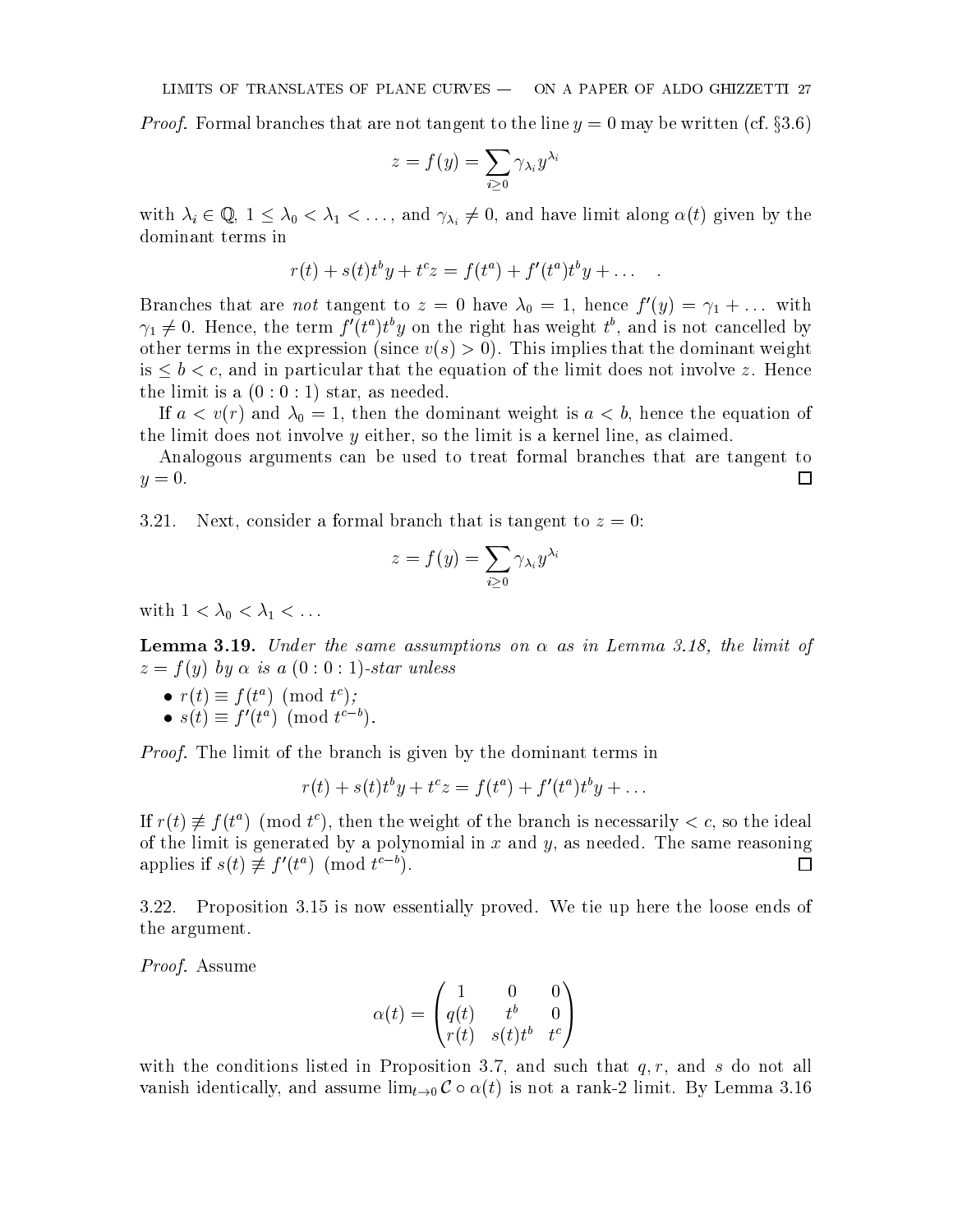we may assume  $q(t) \neq 0$ ; hence by Lemma 3.10  $\alpha(t)$  is equivalent to a germ

$$
\begin{pmatrix} 1 & 0 & 0 \ t^a & t^b & 0 \ r_1(t) & s_1(t)t^b & t^c \end{pmatrix} \cdot \begin{pmatrix} 1 & 0 & 0 \ 0 & u & 0 \ r & s & v \end{pmatrix} ,
$$

with  $a < b \leq c$ ,  $r_1(t)$ ,  $s_1(t)$  polynomials, and  $u, r, s, v \in \mathbb{C}$  with  $uv \neq 0$ . The limit along this germ is not a rank-2 limit if and only if the limit along

$$
\begin{pmatrix} 1 & 0 & 0 \\ t^a & t^b & 0 \\ r_1(t) & s_1(t)t^b & t^c \end{pmatrix}
$$

is not a rank-2 limit. Assuming this is the case, necessarily  $b < c$  by Lemma 3.17. Further, by Lemma 3.18 the limits of all branches that are not tangent to  $z = 0$  are  $(0:0:1)$ -stars, hence rank-2 limits (by Lemma 3.1); the same holds for all formal branches  $z = f(y)$  tangent to  $z = 0$  unless  $r_1(t) = f(t)$  and  $s_1(t)t = f(t)t$ , by Lemma 3.19. Hence, if  $\lim_{t\to 0} C \circ \alpha(t)$  is not a rank-2 limit then  $\alpha(t)$  must be equivalent to one in the form given in the statement of the proposition, for some formal branch  $z = f(y)$  tangent to  $z = 0$ .

Finally, to see that the stated condition on  $\frac{c}{a}$  must hold, look again at the limit of the formal branch  $z = f(y)$ , that is, the dominant term in

$$
r(t) + s(t)t^{b}y + t^{c}z = f(t^{a}) + f'(t^{a})t^{b}y + \frac{f''(t^{a})t^{2b}y^{2}}{2} + \cdots
$$

the dominant weight will be less than c (causing the limit to be a  $(0:0:1)$ -star) if  $\Box$  $c > 20 + v(f_-(t)) = 20 + a(\lambda_0 - 2)$ . The stated condition follows at once.

The effect of the constant factor on the right in the germ appearing in the statement of Proposition 3.15 is simply to translate the limit (by an invertible transformation fixing the flag consisting of the line  $x = 0$  and the point  $(0:0:1)$ ). Hence, for the remaining considerations in this section we may and will ignore this factor.

Also, we will replace  $\iota$  by  $\iota^{**}$  in the germ obtained in Proposition 3.15 to ensure that the exponents appearing in its expression are relatively prime; the resulting germ determines the same component of the PNC.

3.23. The next reduction concerns the possible triples  $a < b < c$  determining limits contributing to components of the PNC. This is best expressed in terms of  $B = \frac{b}{a}$ and  $C = \frac{1}{a}$ . Let

$$
z=f(y)=\sum_{i\geq 0}\gamma_{\lambda_i}y^{\lambda_i}
$$

with  $\lambda_i \in \mathbb{Q}$ ,  $1 < \lambda_0 < \lambda_1 < \ldots$ , and  $\gamma_{\lambda_i} \neq 0$ , be a formal branch tangent to  $z = 0$ . Every choice of such a branch and of a rational number  $C = \frac{c}{a} > 1$  determines a truncation

$$
f_{(C)}(y) = \sum_{\lambda_i < C} \gamma_{\lambda_i} y^{\lambda_i} \quad .
$$

With this notation, the truncation  $f(t^a)$  equals  $f_{(C)}(t^a)$ .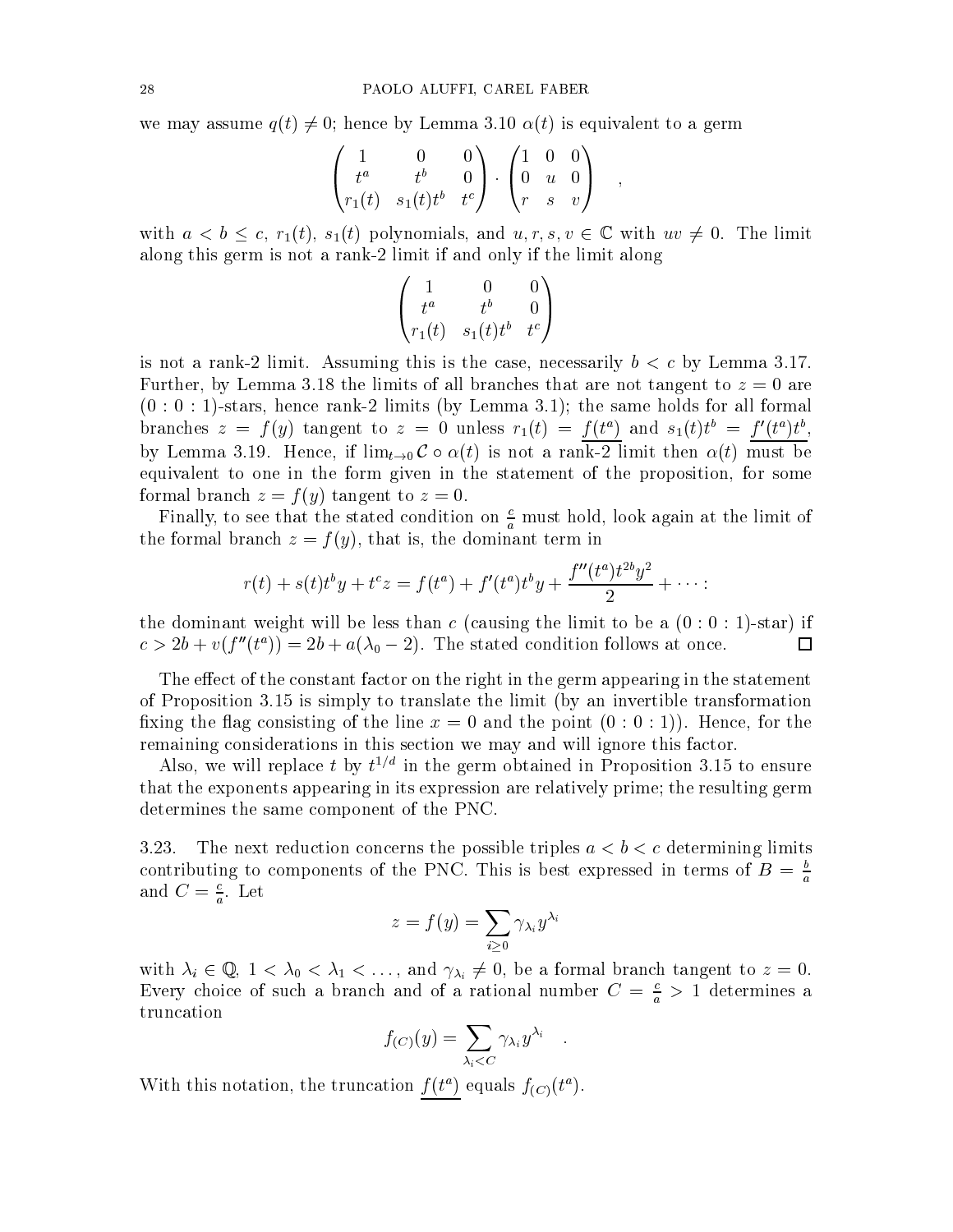The choice of a rational number  $B = \frac{b}{a}$  satisfying  $1 \lt B \lt C$  determines now a germ as prescribed by Proposition 3.15:

$$
\alpha(t) = \begin{pmatrix} 1 & 0 & 0 \\ t^a & t^b & 0 \\ \frac{f(t^a)}{a} & \frac{f'(t^a)t^b}{a} & t^c \end{pmatrix}
$$

(choosing the smallest positive integer a for which the entries of this matrix have integer exponents). Observe that the truncation  $f(t^a) = f_{(C)}(t^a)$  is identically 0 if and only if  $C \leq \lambda_0$ . Also observe that  $f(t)$  is determined by  $f(C)(t)$ , as it equals the truncation to  $t^c$  of  $(f_{(C)})$   $(t^u)t^v$ .

**Proposition 3.20.** If  $C \leq \lambda_0$  or  $B \neq \frac{1}{2}+1$ , then  $\lim_{t\to 0} C \circ \alpha(t)$  is a rank-2 limit.  $-$ 

We deal with the different cases separately.

**Lemma 3.21.** If  $C \leq \lambda_0$ , then  $\lim_{t \to 0} C \circ \alpha(t)$  is a  $(0 : 1 : 0)$ -star.

*Proof.* If  $C = \frac{c}{a} \leq \lambda_0$ , then  $f_{(C)}(y) = 0$ , so

$$
\alpha(t) = \begin{pmatrix} 1 & 0 & 0 \\ t^a & t^b & 0 \\ 0 & 0 & t^c \end{pmatrix} .
$$

Collect the branches that are not tangent to  $z = 0$  into  $\Phi(y, z) \in \mathbb{C}[[y, z]]$ , with initial form  $\Phi_m(y, z)$ . Applying  $\alpha(t)$  to these branches gives

$$
\Phi_m(t^a x + t^b y, t^c z) + \dots
$$

with limit a kernel line since  $a < c$  and  $\Phi_m(1:0) \neq 0$ .

As for the branches that are tangent to  $z = 0$ , let  $z = f(y)$  be such a formal branch. The limit along  $\alpha(t)$  is given by the dominant terms in

$$
t^c z = f(t^a) + f'(t^a)t^b y + \dots
$$

All terms on the right terms is the main that we have well the close than an  $0 \; = \; \ldots \;$ hence the dominant term does not involve y, concluding the proof.  $\Box$ 

By Lemma 3.1, the limits obtained in Lemma  $3.21$  are rank-2 limits, so the first part of Proposition 3.20 is proved. As for the second part, if  $B < \frac{1}{2} + 1$  then  $C > 0$  $-$ 0 + 2(B 1), and the limit is a rank-2 limit by the last assertion in Proposition 3.15.

For  $B \geq \frac{z}{2} + 1$ , the limit of a branch tangent to  $z = 0$  depends on whether the branch truncates to  $f_{(C)}(y)$  or not. These cases are studied in the next two lemmas.

**Lemma 3.22.** Assume  $C > \lambda_0$  and  $B \geq \frac{2}{\lambda_0} + 1$ , and let  $z = g(y)$  be a formal branch tangent to  $\mathcal{L}(\mathcal{C})$  ,  $\mathcal{L}(\mathcal{C})$  (y),  $\mathcal{L}(\mathcal{C})$  (y). The branch is the branch is the branch is the branch is the branch is the branch is the branch is the branch is the branch is the branch is the br supported on a kernel line.

*Proof.* The limit of the branch is determined by the dominant terms in

$$
\frac{f(t^a)}{f(t^a)} + \frac{f'(t^a)t^b}{f(t^a)}y + t^c z = g(t^a) + g'(t^a)t^b y + \dots
$$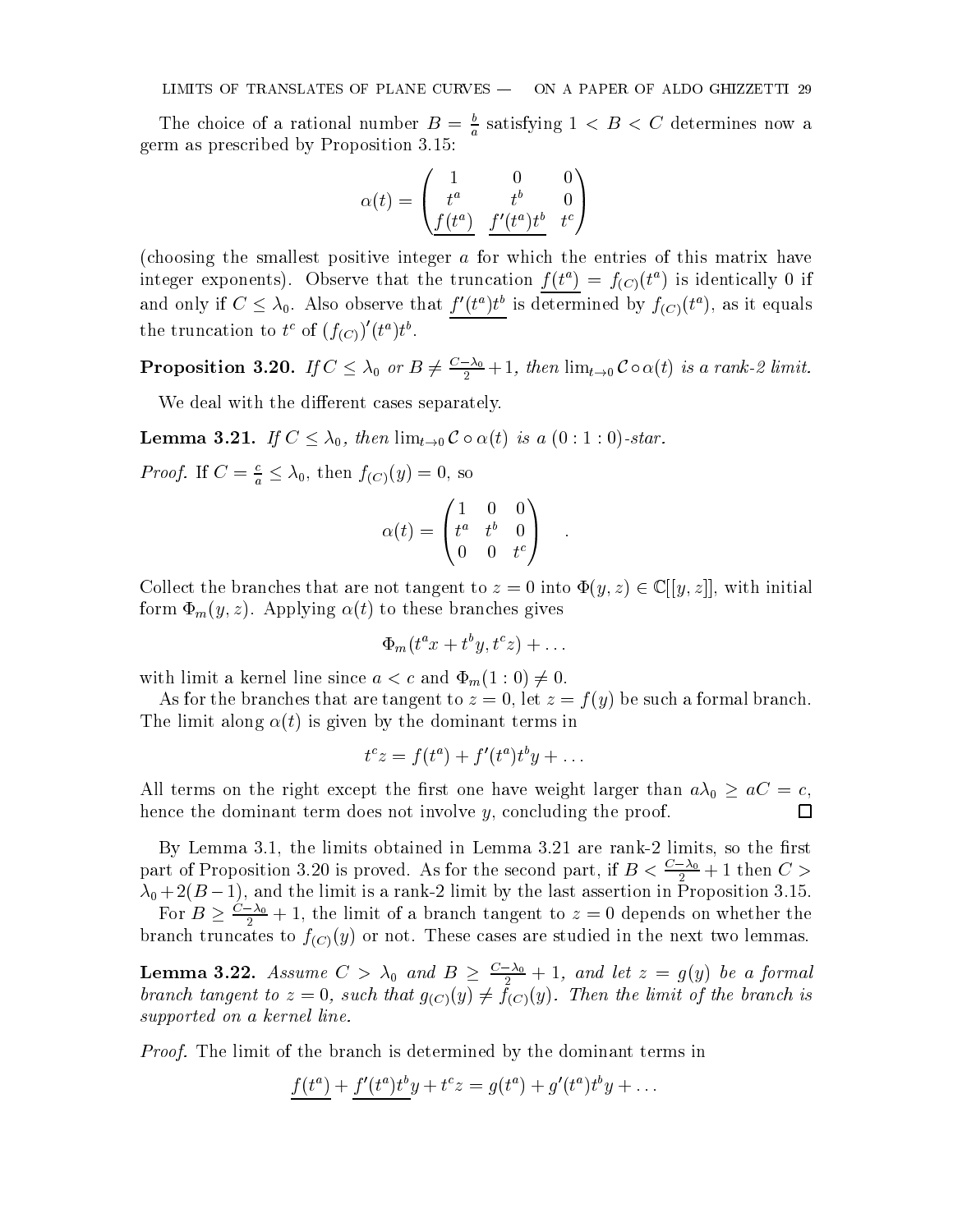Assume the truncations  $g_{(C)}$  and  $f_{(C)}$  do not agree. If the first term at which they disagree has we have the dominant lower than  $B$  then the dominant terms in the expansion of the expansion of the expansion of the expansion of the expansion of the expansion of the expansion of the expansion of the expan sion have weight lower than the weight of  $f(t^*)t^*y$ , and it follows that the limit is supported on  $x = 0$ . So we may assume that

$$
g_{(C)}(y) = f_{(C)}(y) + y^{B + \lambda_0 - 1} \rho(y)
$$

for some  $\rho(y)$ . We claim that then the terms f  $(v^*)vy$  and  $q(v^*)vy$  agree modulo  $t^*$ : this implies that the dominant term is independent of  $y$ . As the dominant term is also independent of z (since the truncations  $g_{(C)}$  and  $f_{(C)}$  do not agree), the statement will follow from our claim.

In order to prove the claim, observe that

$$
(g_{(C)})'(y) = (f_{(C)})'(y) + (B + \lambda_0 - 1)y^{B + \lambda_0 - 2} \rho(y) + y^{B + \lambda_0 - 1} \rho'(y) \quad :
$$

thus,  $(g_{(C)}) (y) y^2$  and  $(f_{(C)}) (y) y^2$  must agree modulo  $y^{2\gamma}$ . Since  $B \geq \frac{\gamma}{2} + 1$ , we have

$$
2B + \lambda_0 - 2 \ge (C - \lambda_0) + 2 + \lambda_0 - 2 = C \quad ;
$$

hence  $(g_{(C)})$  (t )t and  $(f_{(C)})$  (t )t must agree modulo t  $\Xi$  t. It follows that  $\Box$ f to forward and  $q$  to forward modulo t , and we are done.

**Lemma 3.23.** Assume  $C > \lambda_0$  and  $B \geq \frac{\lambda_0}{2} + 1$ , and let  $z = g(y)$  be a formal branch tangent to  $z=0$ , such that  $g_{(C)}(y)=f_{(C)}(y)$ . Denote by  $\gamma_{C}^{\infty\prime}$  the coefficient of  $y \in w \; q(y)$ .

• If  $B > \frac{C_0}{2} + 1$ , then the limit of the branch  $z = g(y)$  by  $\alpha(t)$  is the line  $-$ 

$$
z = (C - B + 1)\gamma_{C-B+1}y + \gamma_C^{(g)}.
$$

 $\bullet$  If  $B = \frac{C_0}{2} + 1$ , then the limit of the branch  $z = g(y)$  by  $\alpha(t)$  is the conic

$$
z = \frac{\lambda_0 (\lambda_0 - 1)}{2} \gamma_{\lambda_0} y^2 + \frac{\lambda_0 + C}{2} \gamma_{\frac{\lambda_0 + C}{2}} y + \gamma_C^{(g)}.
$$

*Proof.* Rewrite the expansion whose dominant terms give the limit of the branch as:

$$
t^{c}z = (g(t^{a}) - \underline{f(t^{a})}) + (g'(t^{a})t^{b} - \underline{f'(t^{a})t^{b}})y + \frac{g''(t^{a})}{2}t^{2b}y^{2} + \dots
$$

The dominant term has weight  $c = Ca$  by our choices; if  $B > \frac{c_0}{2} + 1$  then the weight of the coefficient of  $y^2$  exceeds c, so it does not survive the limiting process, and the limit is a line. If  $B = \frac{Q_0}{2} + 1$ , the term in y<sup>2</sup> is dominant, and the limit is a conic.

The explicit expressions given in the statement are obtained by reading the coeffcients of the dominant terms.  $\Box$ 

We can now complete the proof of Proposition 3.20:

**Lemma 3.24.** If  $B > \frac{20}{2} + 1$ , then the limit  $\lim_{t\to 0} C \circ \alpha(t)$  is a rank-2 limit.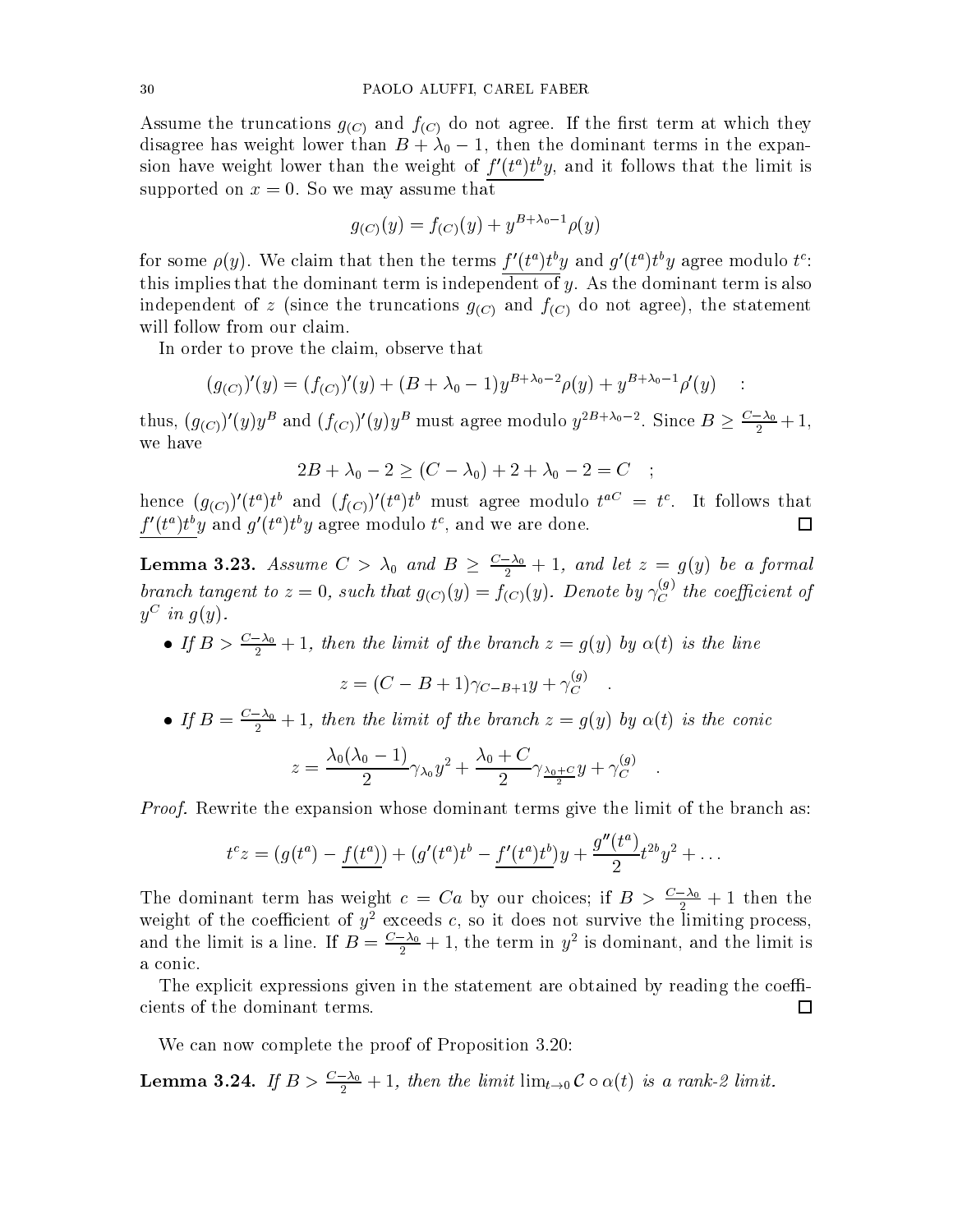*Proof.* We will show that the limit is necessarily a kernel star, which gives the statement by Lemma 3.1.

As  $B > 1$ , the coefficient  $\gamma_{C-B+1}$  is determined by the truncation  $f_{(C)}$ , and in particular it is the same for all formal branches with that truncation. If  $B > \frac{2}{3} + 1$ ,  $\overline{\phantom{0}}$  $\alpha$  ) is the branches contributes a line through the branches  $\alpha$  and the through the point (0 : 1 : 1 : 1 :  $(C - B + 1)\gamma_{C-B+1}$ . We are done if we check that all other branches contribute a kernel line  $x = 0$ : and this is implied by Lemma 3.18 for branches that are not tangent to  $z = 0$  (note  $a < v(r)$  for the germs we are considering), and by Lemma 3.22 for formal branches  $z = g(y)$  tangent to  $z = 0$  but whose truncation  $g_{(C)}$  does not agree with  $f_{(C)}$ .  $\Box$ 

3.24. Finally we are ready to complete the description of the components given in x3.2. By Propositions 3.15 and 3.20, germs leading to components of the PNC that have not yet been accounted for must be (up to a constant translation, and up to replacing  $\iota$  by  $\iota^{\mathscr{A}+}$  in the form

$$
\alpha(t) = \begin{pmatrix} 1 & 0 & 0 \\ t^a & t^b & 0 \\ \frac{f(t^a)}{f(t^a)} & \frac{f'(t^a)t^b}{f(t^a)} & t^c \end{pmatrix}
$$

for some branch  $z = f(y) = \gamma_{\lambda_0} y^{\lambda_0} + \dots$  of C tangent to  $z = 0$  at  $p = (0,0)$ , and further satisfying  $C > \lambda_0$  and  $B = \frac{C_0}{2} + 1$  for  $B = \frac{C_0}{a}$ ,  $C = \frac{C_0}{a}$ . New components of the PNC will arise depending on the limit limt!0 C (t), which we now determine.

**Lemma 3.25.** If  $C > \lambda_0$  and  $B = \frac{\lambda_0}{2} + 1$ , then the limit  $\lim_{t\to 0} C \circ \alpha(t)$  consists of a union of quadritangent conics, with distinguished tangent equal to the kernel line  $x = 0$ , and of a multiple of the distinguished tangent line.

 $P = \frac{P}{Q}$  and  $P = \frac{Q}{Q}$  are determined by the truncation  $f(C)$  (since  $C > 0$ ;  $(0)$ ; hence the equations of the conics

$$
z=\frac{\lambda_0 (\lambda_0-1)}{2}\gamma_{\lambda_0} y^2 + \frac{\lambda_0+C}{2}\gamma_{\frac{\lambda_0+C}{2}} y + \gamma_C
$$

contributed (according to Lemma 3.23) by different branches with truncation  $f_{(C)}$ may only differ in the  $\gamma_C$  coefficient.

It is immediately verified that all such conics are tangent to the kernel line  $x = 0$ , at the point  $(0:0:1)$ , and that any two such conics meet only at the point  $(0:0:1)$ ; thus they are necessarily quadritangent.

Finally, the branches that do not truncate to  $f_{(C)}(y)$  must contribute kernel lines, by Lemmas 3.18 and 3.22.  $\Box$ 

The type of curves arising as the limits described in Lemma 3.25 are studied in  $[AF00b], §4.1; also see item (12) in the classification of curves with small orbit in$  $[AF00c], §1.$  The degenerate case in which only one conic appears does not lead to a component of the projective normal cone, by the usual dimension considerations. A component is present as soon as there are two or more conics, that is, as soon as two branches contribute distinct conics to the limit.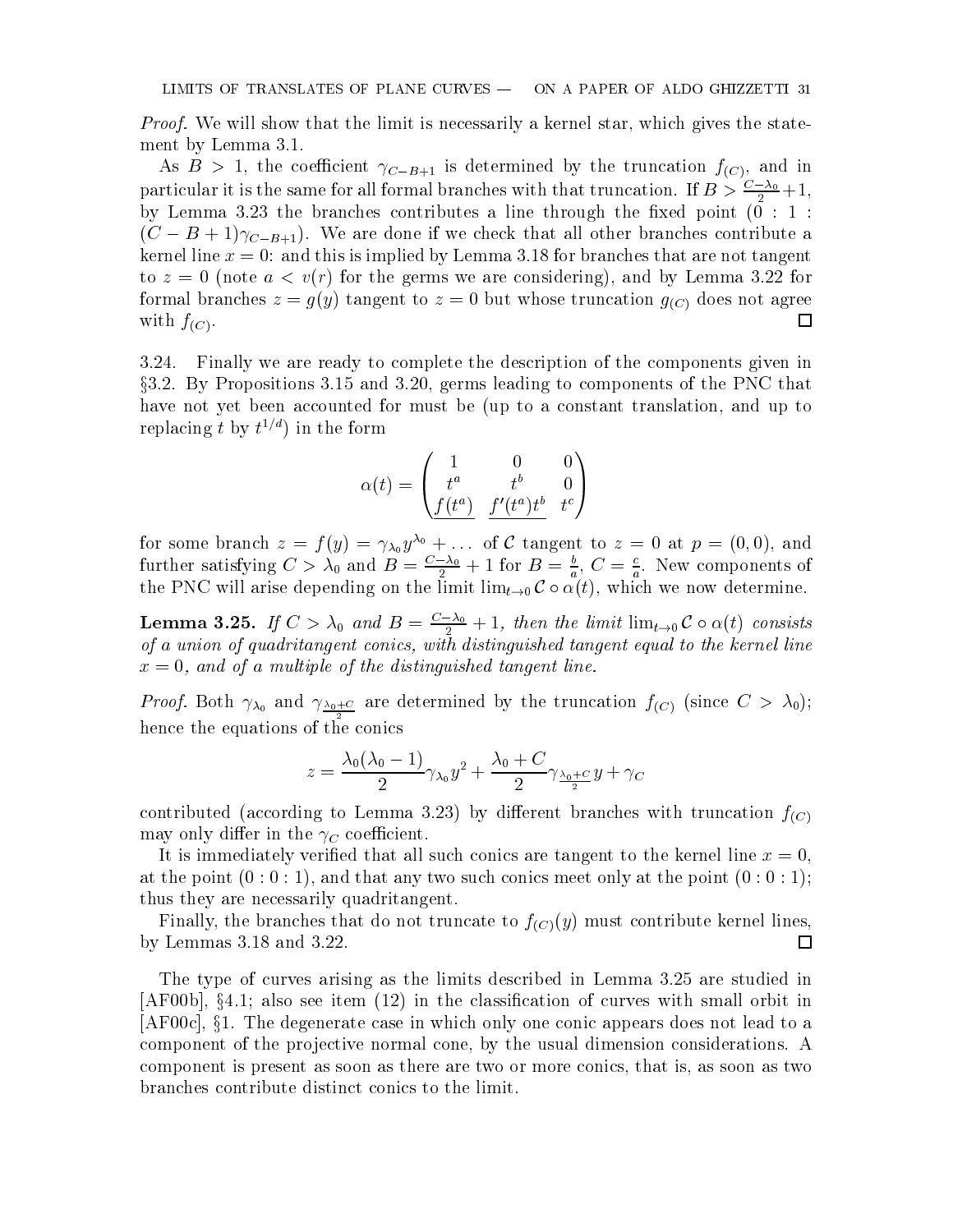This leads to the description given in  $\S 3.2$ . We say that a rational number C is 'characteristic' for C (with respect to  $z = 0$ ) if at least two formal branches of C (tangent to  $z = 0$ ) have the same nonzero truncation, but different coefficients for  $y_{\perp}$ .

# **Proposition 3.26.** The set of characteristic rationals is finite.

The limit  $\lim_{t\to 0} C \circ \alpha(t)$  obtained in Lemma 3.25 determines a component of the projective normal cone precisely when C is characteristic.

*Proof.* If  $C \gg 0$ , then branches with the same truncation must in fact be identical, hence they cannot differ at  $y^\perp$  , hence  $C$  is not characteristic. Since the set of exponents of any branch is discrete, the rst assertion follows.

The second assertion follows from Lemma 3.25: if  $C > \lambda_0$  and  $B = \frac{Q}{2^2} + 1$ , then the limit is a union of a multiple kernel line and conics with equation

$$
z=\frac{\lambda_0(\lambda_0-1)}{2}\gamma_{\lambda_0}y^2+\frac{\lambda_0+C}{2}\gamma_{\frac{\lambda_0+C}{2}}y+\gamma_C\quad:
$$

these conics are different precisely when the coefficients  $\gamma_C$  are different, and the statement follows.  $\Box$ 

Proposition 3.26 leads to the procedure giving components of type V explained in  $\S 3.2$  (also cf. [AF00a],  $\S 2$ , Fact 5), concluding the set-theoretic description of the pro jective normal cone given there.

3.25. Rather than reproducing from  $\S 3.2$  the procedure leading to components of type V, we offer another explicit example by applying it to the curve considered in  $§2.2$ .

*Example* 3.27. We obtain the components of type V due to the singularity at the point  $p = (1:0:0)$  on the curve

$$
x^3z^4 - 2x^2y^3z^2 + xy^6 - 4xy^5z - y^7 = 0
$$

The ideal of the tangent cone at  $p$  is ( $z$ ), so that this curve has four formal branches, all tangent to the line  $z = 0$ . These can be computed with ease:

$$
\begin{cases}\nz = y^{3/2} - y^{7/4} \\
z = y^{3/2} + y^{7/4} \\
z = -y^{3/2} + iy^{7/4} \\
z = -y^{3/2} - iy^{7/4}\n\end{cases}
$$

We find a single characteristic  $C = \frac{1}{4}$ , and two truncations  $y^{\alpha_1}$ ,  $-y^{\alpha_2}$ . In both cases  $\lambda_0 = \frac{1}{2}$ , so  $B = \frac{4}{2} + 1 = \frac{1}{8}$  $\frac{\frac{1}{4}-\frac{1}{2}}{2}+1=\frac{9}{8}$ . The lowest integer a clearing all denominators is 8, and we find the two germs

$$
\alpha_1(t)=\begin{pmatrix} 1 & 0 & 0 \\ t^8 & t^9 & 0 \\ t^{12} & \frac{3}{2}t^{13} & t^{14} \end{pmatrix} \quad , \quad \alpha_2(t)=\begin{pmatrix} 1 & 0 & 0 \\ t^8 & t^9 & 0 \\ -t^{12} & -\frac{3}{2}t^{13} & t^{14} \end{pmatrix} \quad .
$$

As in each case there are two pranches (with different  $y\gamma$  -coefficients), the limits must in both cases be pairs of quadritangent conics, union a triple kernel line. The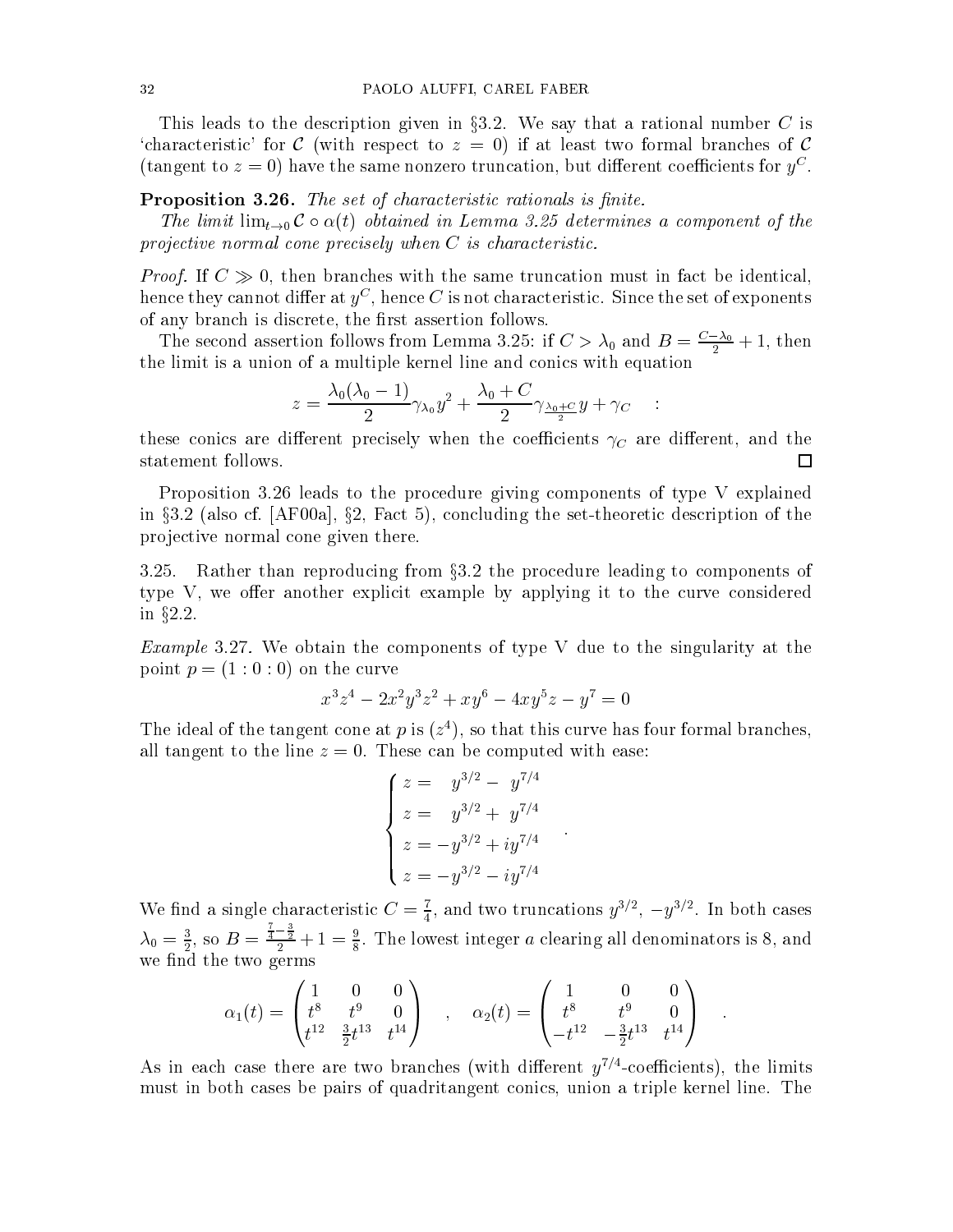limit along 1 is limit along 1 is limit along 2 must be, according to the formula to the formula to the formula given above,

$$
x^3 \left( zx - \frac{\frac{3}{2} \cdot \frac{1}{2}}{2} (-1) y^2 - \frac{\frac{3}{2} + \frac{7}{4}}{2} \cdot 0 \cdot yx - ix^2 \right) \left( zx - \frac{\frac{3}{2} \cdot \frac{1}{2}}{2} (-1) y^2 - \frac{\frac{3}{2} + \frac{7}{4}}{2} \cdot 0 \cdot yx + ix^2 \right)
$$

that is (up to a constant factor),

$$
x^3 \left(64x^2z^2 + 48xy^2z + 9y^4 + 64x^4\right) ,
$$

as may also be checked directly.

3.26. In this subsection we briefly describe the contents of Aldo Ghizzetti's first paper [Ghi36b]. Following this paper, Ghizzetti turned to analysis under the mentorship of Guido Fubini and Mauro Picone. His 50 year career was crowned by the election into the Accademia Nazionale dei Lincei . See [Fic94].

In [Ghi36b], Ghizzetti reports the results of his 1930 thesis under Alessandro Terracini. He determines here the limits of one-parameter families of 'homographic' plane curves (that is, of curves in the same orbit under the PGL(3) action).

A main feature of loc. cit. is the classification of one-dimensional systems of 'homographies' approaching a degenerate homography. Let  $\Omega_t = (a_{ik}(t))$  be such a system, where the coefficients  $a_{ik}(t)$  are power series in t in a neighborhood of  $t = 0$ ; we assume that deterministically deterministically  $\alpha$  but is not identically zero. The  $\alpha$ as transformations from a projective plane  $\pi$  to another plane  $\pi'$ :

$$
x'_{i} = \sum_{k=1}^{3} a_{ik}(t)x_{k} , \qquad (i = 1, 2, 3).
$$

A plane curve C' of degree d in  $\pi'$  with equation  $F(x_1', x_2', x_3') = 0$  is given; transforming it by a curve  $\alpha$  curve Community Community Community Community Community Community Community Community Co The coordinates  $x_k$  may be modified by a system of non-degenerate homographies of to the and the simple form. The simple form and the simple form of the simple simple simple simples of the simple simple simple simples of the simple simple simples of the simple simple simple simples of the simple simple

when  $\Omega_0$  has rank  $2$ , it defines a kernel point  $S$  in  $\pi$  and an image line s in  $\pi$ . when C above not contain s, it is easy to see that  $C_0$  consists of d lines through  $S$ , the a-tuple being projectively equivalent to the a points that  $C_0$  cuts out on s. Let  $s_0$ be the imitung position of the line  $s_t$  that results from transforming s by  $\Omega_t$ . When  $C$  contains s with multiplicity m, the limiting curve  $C_0$  consists of a  $(a-m)$ -tuple of lines through S (projectively equivalent to the  $(d - m)$ -tuple of points that the residual of  $C_0$  cuts out on s ) and the line s<sub>0</sub> with multiplicity m. These are the limit curves of type I.

When  $\Omega_0$  has rank 1, it defines a kernel line s in  $\pi$  and an image point  $S$  in  $\pi$ . When C' doesn't pass through S', the limiting curve  $C_0$  consists of the line s with multiplicity d. Assume from now on that C' passes through S'. For  $t \neq 0$ , let  $S_t$  be the inverse image point under  $\Omega_t$  or  $S$  and let  $S_0$  be the limiting point. The author  $c = 0$  is not contained in section in section in section in section in section in section in section in section in section in section in section in section in section in section in section in section in section in section the word 'cases' for Ghizzetti's classification and continue to use 'types' for ours.) After a change of coordinates in  $\pi$  it may be assumed that  $S_t$  is fixed and coincides with  $S_0$ . Then  $\Omega_t$  induces a linear map  $\omega_t$  on the pencils through  $S_0$  and  $S$  and one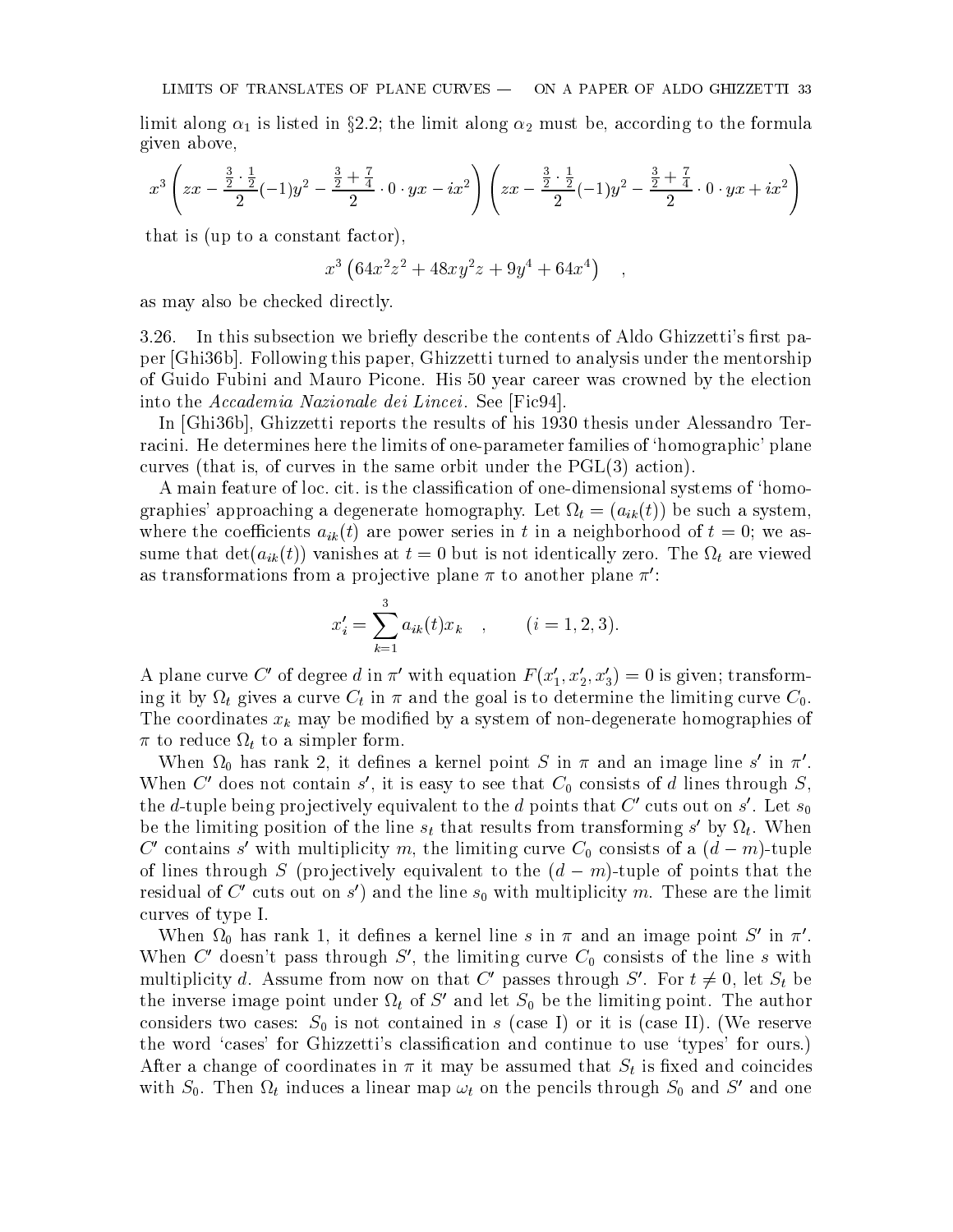obtains a limiting transformation in the interval induced in  $\mathbf{u}_1$  and  $\mathbf{u}_2$  and  $\mathbf{u}_3$  and  $\mathbf{u}_4$ or degenerate (cases I2 and II2).

Case I1 yields one-parameter substitute with the limit two equal weights; the limit of limit weights; this gives curves of type III, the fans of Proposition 3.11. In case II, In case II, In case III the kernel line second S0 and the limit curves become kernel stars. Ghizzetti explicitly shows that they are rank-2 limits.

 $\Delta$  and IV and II2, the degenerate map in the degenerate map in the degenerate map in the degenerate map in the degenerate map in the degenerate map in the degenerate map in the degenerate map in the degenerate map in th image line s  $\,$  through  $\,$   $\,$   $\,$  . Let  $\,s_{0}$  be the limiting position of the line  $s_{t}$  that results from transforming s by  $\omega_t$ . The author distinguishes two subcases: s and  $s_0$  are distinct (case in F21 and II 21) or they, coincide (case in F22 and II 22). Moreover, in the III22 it is is necessary to distinguish whether s differs from  $s = s_0$  (case  $\mathfrak{u}_{22}$ ) or coincides with it  $(\text{case II}_{22}^{\prime\prime}).$ 

Case I21 yields one-parameter subgroups with three distinct weights: in the notation of  $\alpha$  is  $\alpha$  is the contract the limit of  $\alpha$  is  $\alpha$  is  $\alpha$  is  $\alpha$  is the  $\alpha$  is the limit of limit  $\alpha$  is  $\alpha$  is the limit of  $\alpha$  is another limit of  $\alpha$  is  $\alpha$  is  $\alpha$  is another limit of  $\alpha$  is another li curves of types II and IV, cf.  $\S$  $3.14$  and 3.15.

Each of the cases  $\rm I_{22},\, \rm I\,I_{21},\,$  and  $\rm II_{22}$  leads to limit curves that are kernel stars; again, Ghizzetti shows explicitly that they are rank-2 limits.

The case  $\Pi_{22}$  remains:  $s = s = s_0$ . Assume that C is tangent to s in S; if not,  $\sim$  0 consists of the lines of the line s multiplicity d. After a change of coordinates in and a change  $\sim$ change of parameter (similar to the one in Lemman 3.10), the matrix of  $\alpha$  is the matrix  $\alpha$ zero entries, one entry equal to 1, and one entry a positive power of  $t$ ; each of the remaining entries vanishes at  $t = 0$  but is not identically zero. (The matrix is not in triangular form.) The vanishing orders of two of the entries  $(m \text{ and } m + n \text{ in})$ Ghizzetti's notation) arose naturally in the classication leading to the present case. The other three vanishing orders are called  $m + p$ , q, and r, and it is necessary to analyze the various possibilities for the triple  $p, q$ , and r. (In the last section of loc. cit. the author remarks that  $m$  and  $n$  are the degree and class of the curve of image point in the contract point in the point in  $\mathcal{O}$  and related point in the point in  $\mathcal{O}$ to the curve of inverse image points of a fixed point in  $\pi'$ .)

Ghizzetti distinguishes five cases in his analysis of the triple  $p, q$ , and r. After simplifying coordinate changes, the  $\Omega_t$  are applied to the branches of  $C$  at  $S$  that are tangent to  $s$  . The hrst four cases lead to limit curves that are kernel stars. In  $\,$ the study of the fifth case, it is necessary to distinguish five subcases. The first three lead to limit curves that are kernel stars. The fourth case is not worked out in detail. The limit curve consists of lines; in general, not all of these lines belong to the same pencil, according to Ghizzetti, but in fact they form a kernel star (cf. Lemma 3.24). The fifth and final case leads to a union of quadritangent conics and a multiple of the kernel line, as in Lemma 3.25. These are the limit curves of type V; with them, Ghizzetti concludes his analysis of the possible limit curves arising from a system of non-degenerate homographies approaching a degenerate homography.

One of the consequences of Ghizzetti's work is that the irreducible components of limit curves are very special from the projective standpoint; for example, they are necessarily isomorphic to their own dual. It is clear that such curves have 'small' linear orbit; Ghizzetti's characterization was extended to curves with small orbit in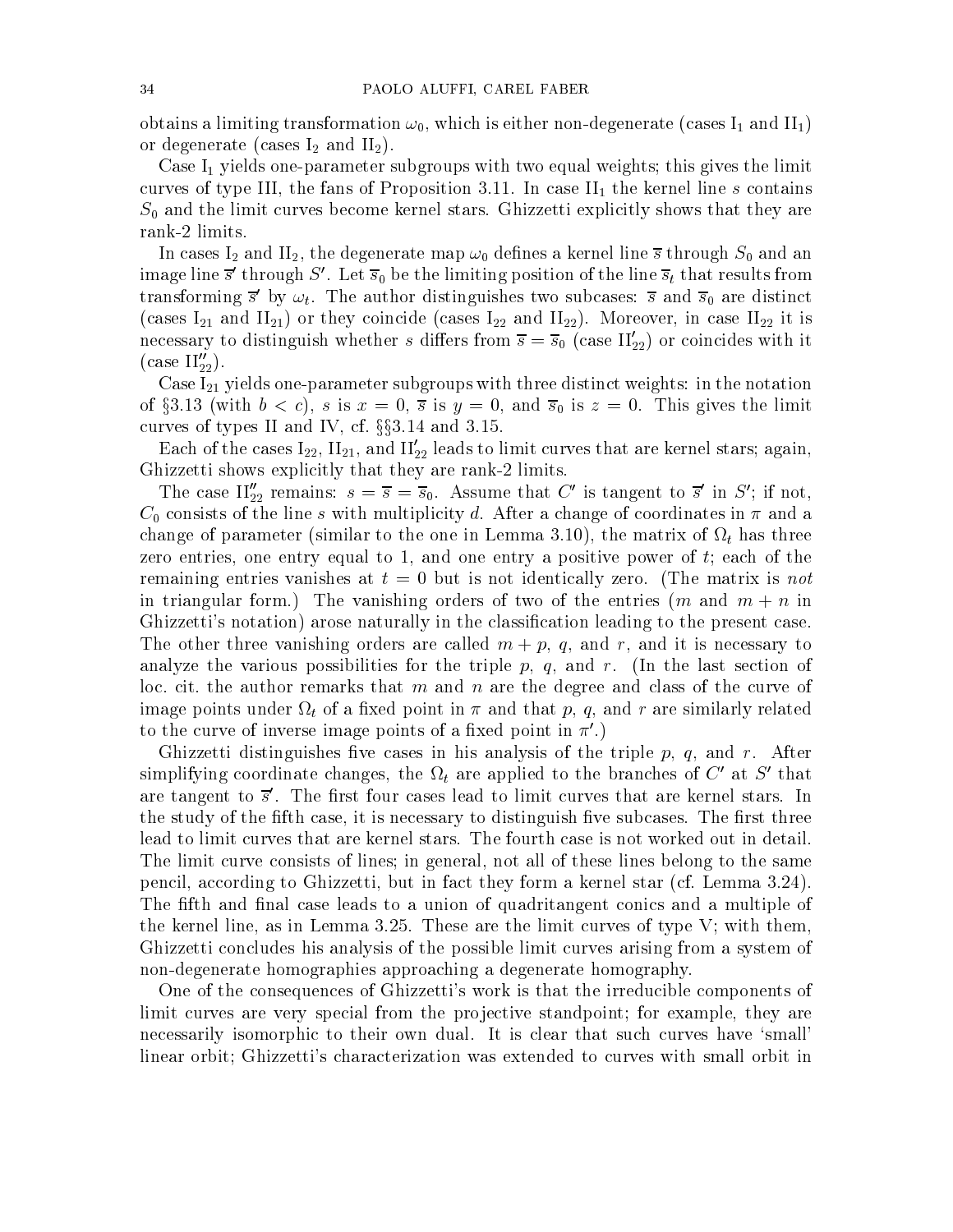projective spaces of arbitrary dimension in one of Ciro Ciliberto's first papers, [Cil77]. Plane curves with small linear orbits are classified in [AF00c].

It will be obvious from the above that Ghizzetti's approach and ours are quite similar. Let us then conclude this section by indicating some of the differences. From a technical viewpoint, Proposition 3.7 and its refinement Lemma 3.10 lead us to the key reduction of Proposition 3.15; this result allows us to restrict our attention to germs that are essentially determined by a branch of  $C$ . Although this reduction is perhaps not as geometrically meaningful as Ghizzetti's approach, it appears to lead to a considerable simplication. Also, the fact that the limit curves necessarily have infinite stabilizer plays a less prominent role in [Ghi36b]. Most importantly, Ghizzetti's goal was essentially the set-theoretic description of the boundary components of the linear orbit of a curve, while our enumerative applications in [AF00a] require the more refined information carried by the projective normal cone dominating the boundary. This forces us to be more explicit concerning equivalence of germs, and leads us to a rather different classification than the one considered by Ghizzetti. In fact, the set-theoretic description alone of (even) the projective normal cone does not suffice for our broader goals, so that we need to refine our analysis considerably in order to determine the projective normal cone as a cycle, in the next section. For this, the notion of equivalence introduced in Definition 3.2 will play a crucial role, cf. Proposition 4.5 and Lemma 4.10.

In any case, Ghizzetti's contribution remains outstanding for its technical prowess, and it is an excellent example of concreteness and concision in the exposition of very challenging material. The fact that this is his first paper makes our admiration of it only stronger.

### 4. The projective normal cone as <sup>a</sup> cycle

4.1. As mentioned in  $\S1$  and  $\S2$ , the enumerative computations in [AF00a] require the knowledge of the *cycle* supported on the projective normal cone; that is, we need to compute the *multiplicities* with which the components identified in  $\S$ 3 appear in the PNC. This is what we do in this section.

Our general strategy will be the following. By normalizing the graph of the basic rational map  $\mathbb{P}^8$  -->  $\mathbb{P}^N$ , we will distinguish different 'ways' in which a component may arise, and compute a contribution to the multiplicity due to each way. This contribution will be obtained by carefully evaluating different ingredients: the order of contact of certain germs with the base scheme of the rational map, the number of components in the normalization dominating a given component of the PNC, and the degree of the restriction of the normalization map to these components.

4.2. Here is the result. The `multiplicities' in the following list are contributions to the multiplicity of each individual component from the possibly different ways to obtain it. This list should be compared with  $[AF00a]$ ,  $\S 2$ , Facts 1 through 5.

- Type I. The multiplicity of the component determined by a line  $\ell \subset \mathcal{C}$  equals the multiplicity of  $\ell$  in  $\mathcal{C}$ .
- $\bullet$  Type II. The multiplicity of the component determined by a nonlinear component  $\mathcal{C}'$  of  $\mathcal{C}$  equals 2m, where m is the multiplicity of  $\mathcal{C}'$  in  $\mathcal{C}$ .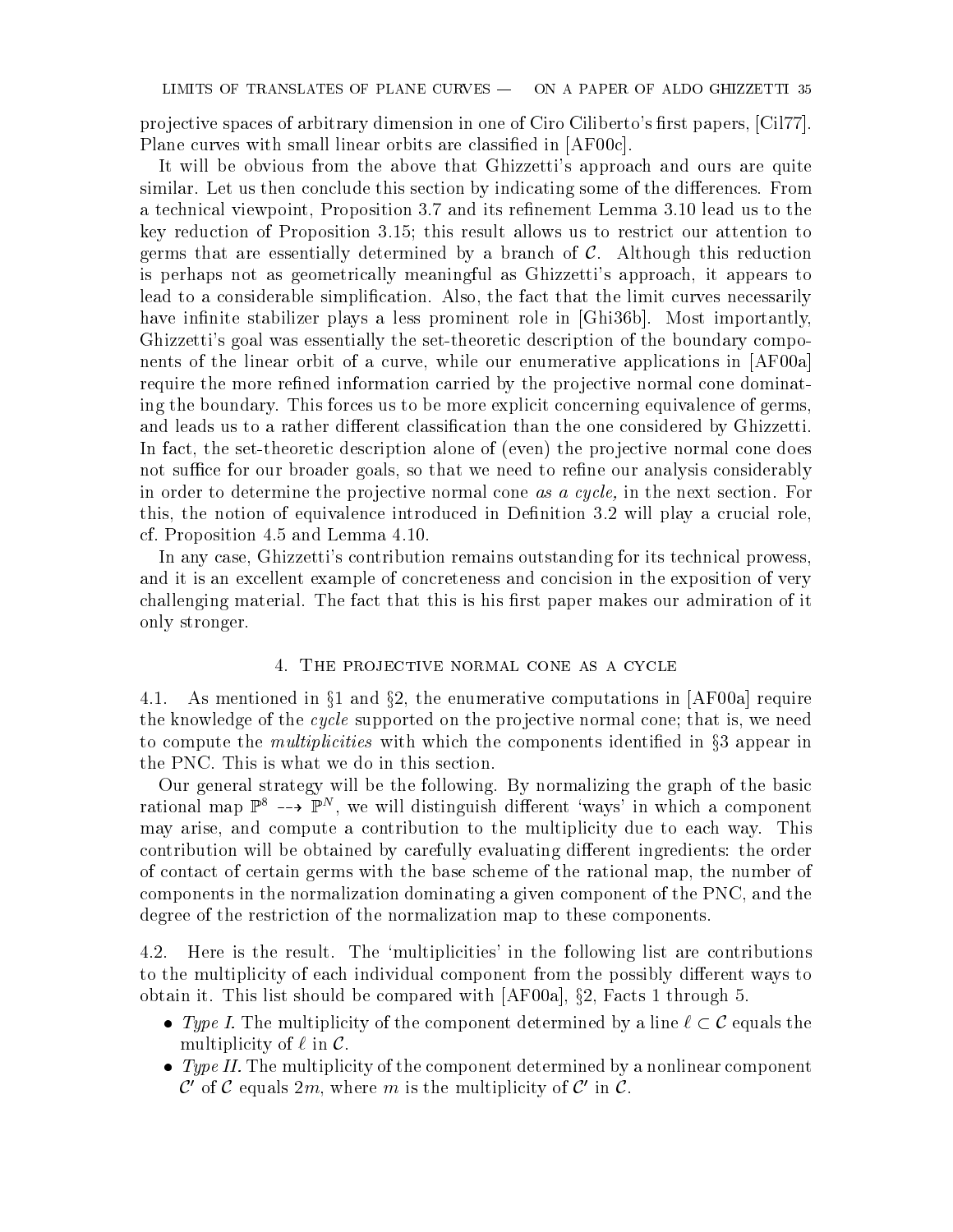- Type III. The multiplicity of the component determined by a singular point  $p$ of C such that the tangent cone  $\lambda$  to C at p is supported on three or more lines equals mA, where m is the multiplicity of C at p and A equals the number of automorphisms of  $\lambda$  as a tuple in the pencil of lines through p.
- $\bullet$  Type IV. The multiplicity of the component determined by one side of a Newton polygon for C, with vertices (j0; k0), (j1; k1) (where j0 < j1) and limit

$$
x^{\overline{q}}y^r z^q \prod_{j=1}^S (y^c + \rho_j x^{c-b} z^b) ,
$$

(with b and c relatively prime) equals

$$
\frac{j_1k_0 - j_0k_1}{S}A \quad ,
$$

where A is the number of automorphisms  $A^* \to A^*$ ,  $\rho \mapsto u\rho$  (with u a root of unity) preserving the S-tuple  $\{\rho_1,\ldots,\rho_S\}$ .<sup>1</sup>

 $\bullet$  Type V. The multiplicity of the component corresponding to the choice of a characteristic C and a truncation  $f_{(C)}(y)$  at a point p, with limit

$$
x^{d-2S} \prod_{i=1}^{S} \left( zx - \frac{\lambda_0 (\lambda_0 - 1)}{2} \gamma_{\lambda_0} y^2 - \frac{\lambda_0 + C}{2} \gamma_{\frac{\lambda_0 + C}{2}} yx - \gamma_C^{(i)} x^2 \right)
$$

is  $\ell WA$ , where:

- $\ell$  is the least positive integer  $\mu$  such that  $f(C)(y^{\mu})$  has integer exponents.
- W is defined as follows. For each formal branch  $\beta$  of C at p, let  $v_{\beta}$  be the first exponent at which  $\beta$  and  $f_{(C)}(y)$  differ, and let  $w_{\beta}$  be the minimum of C and  $v_\beta$ . Then W is the sum  $\sum w_\beta$ .
- A is twice the number of automorphisms  $\gamma \to u\gamma + v$  preserving the S-tuple  $\{\gamma_C^{\sim\prime},\ldots,\gamma_C^{\sim\sim\prime}\}$ .

Concerning the 'different ways' in which a component may be obtained (each producing a multiplicity computed by the above recipe), no subtleties are involved for components of type I, II, or III: there is only one contribution for each of the specied data—that is, exactly one contribution of type I from each line contained in  $\mathcal{C}$ , one contribution of type II from each nonlinear component of  $\mathcal{C}$ , and one of type III from each singular point of  $\mathcal C$  at which the tangent cone is supported on three or more distinct lines.

As usual, the situation is a little more complex for components of type IV and V.

Components of type IV correspond to sides of Newton polygons; one polygon is obtained for each line in the tangent cone at a fixed singular point  $p$  of  $\mathcal{C}$ , and each of these polygons provides a set of sides (with slope strictly between  $-1$  and 0). Exactly one contribution has to be counted for each side obtained in this fashion. Note that sides of different Newton polygons may lead to the same limits, hence to the same component of the PNC.

Example 4.1. The curve

$$
(y - z^3)(z - y^3) = 0
$$

<sup>&</sup>lt;sup>1</sup>Note: the number A given here is denoted  $A/\delta$  in [AF00a].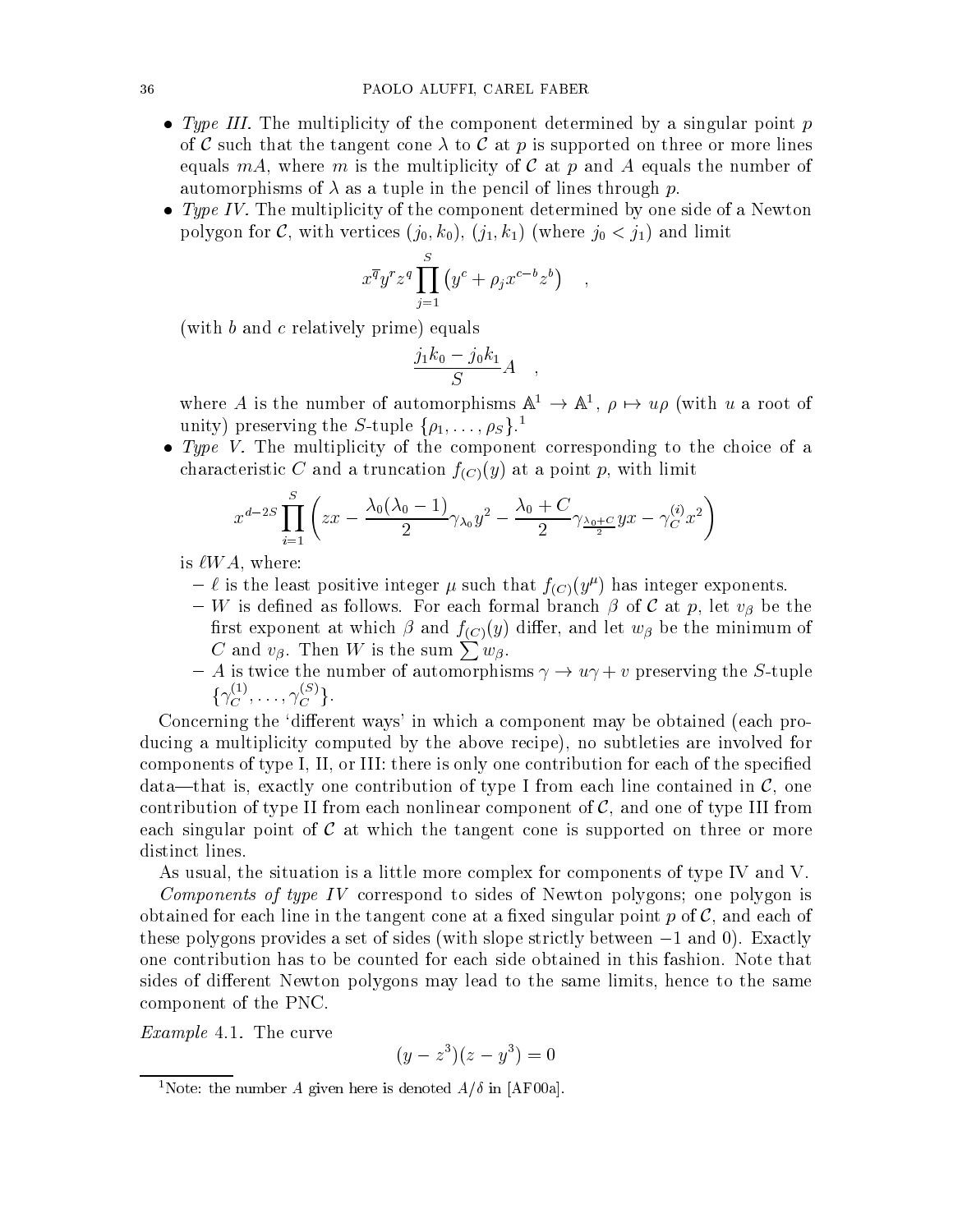has a node at the origin p:  $(y, z) = (0, 0)$ ; the two lines in the tangent cone both give the Newton polygon



each with one side with slope  $-1/3$ . The corresponding limits, obtained (as prescribed in  $\S 3.14$ ) via the germs

$$
\begin{pmatrix}\n1 & 0 & 0 \\
0 & t & 0 \\
0 & 0 & t^3\n\end{pmatrix} , \quad\n\begin{pmatrix}\n1 & 0 & 0 \\
0 & t^3 & 0 \\
0 & 0 & t\n\end{pmatrix}
$$

are respectively

 $y(z-y^*)$ ,  $z(y-z^*)$ .

These limits belong to the same PGL(3) orbit; thus the two sides determine the same component of the PNC. According to the result given above, the multiplicity of this component receives a contribution of 4 from each of the sides, so the component appears with multiplicity 8 in the PNC.

Components of type V are determined by a choice of a singular point p of  $\mathcal{C}$ , a line L in the tangent cone to C at p, a characteristic C and a truncation  $f_{(C)}(y)$  of a formal branch of  $C$  tangent to  $L$ . Recall that this data determines a triple of positive integers  $a < b < c$  with  $C = c/a$ : the number C and the truncation  $f_{(C)}(y)$  determine B as in the beginning of  $\S 3.24$ , and a is the smallest integer clearing denominators of all exponents in the corresponding germ  $\alpha(t)$ . Again, different choices may lead to the same component of the PNC, and we have to specify when choices should be counted as giving separate contributions. Of course different points  $p$  or different lines in the tangent cone at  $p$  give separate contributions; the question is when two sets of data  $(C, f_{(C)}(y))$  for the same point, with respect to the same tangent line, should be counted separately.

To state the result, we say that  $(C, f_{(C)}(y))$ ,  $(C', g_{(C')}(y))$  (or the truncations  $f_{(C)}$ ,  $g_{(C')}$  for short) are *sibuing* data if  $C = C$  and  $f_{(C)}(t^*) = g_{(C)}(\zeta t)^*)$  for an a-th root  $\xi$  of 1.

*Example* 4.2. If  $z = f(y)$ ,  $z = g(y)$  are formal branches belonging to the same irreducible branch of C at p, then the corresponding truncations  $f_{(C)}(y)$ ,  $g_{(C)}(y)$  are siblings for all C.

Indeed, if the branch has multiplicity  $m$  at  $p$  then  $f(\tau^m) = \varphi(\tau)$  and  $g(\tau^m) = \psi(\tau),$ with  $\psi(\tau) = \varphi(\zeta \tau)$  for an m-th root  $\zeta$  of 1 ([Fis01], §7.10). That is,

if 
$$
f(y) = \sum \gamma_{\lambda_i} y^{\lambda_i}
$$
, then  $g(y) = \sum \zeta^{m\lambda_i} \gamma_{\lambda_i} y^{\lambda_i}$ 

for  $\zeta$  an m-th root of 1. Note that the positive integer a determined by C is such that  $a\lambda_i$  is integer for all the exponents  $\lambda_i$  lower than C.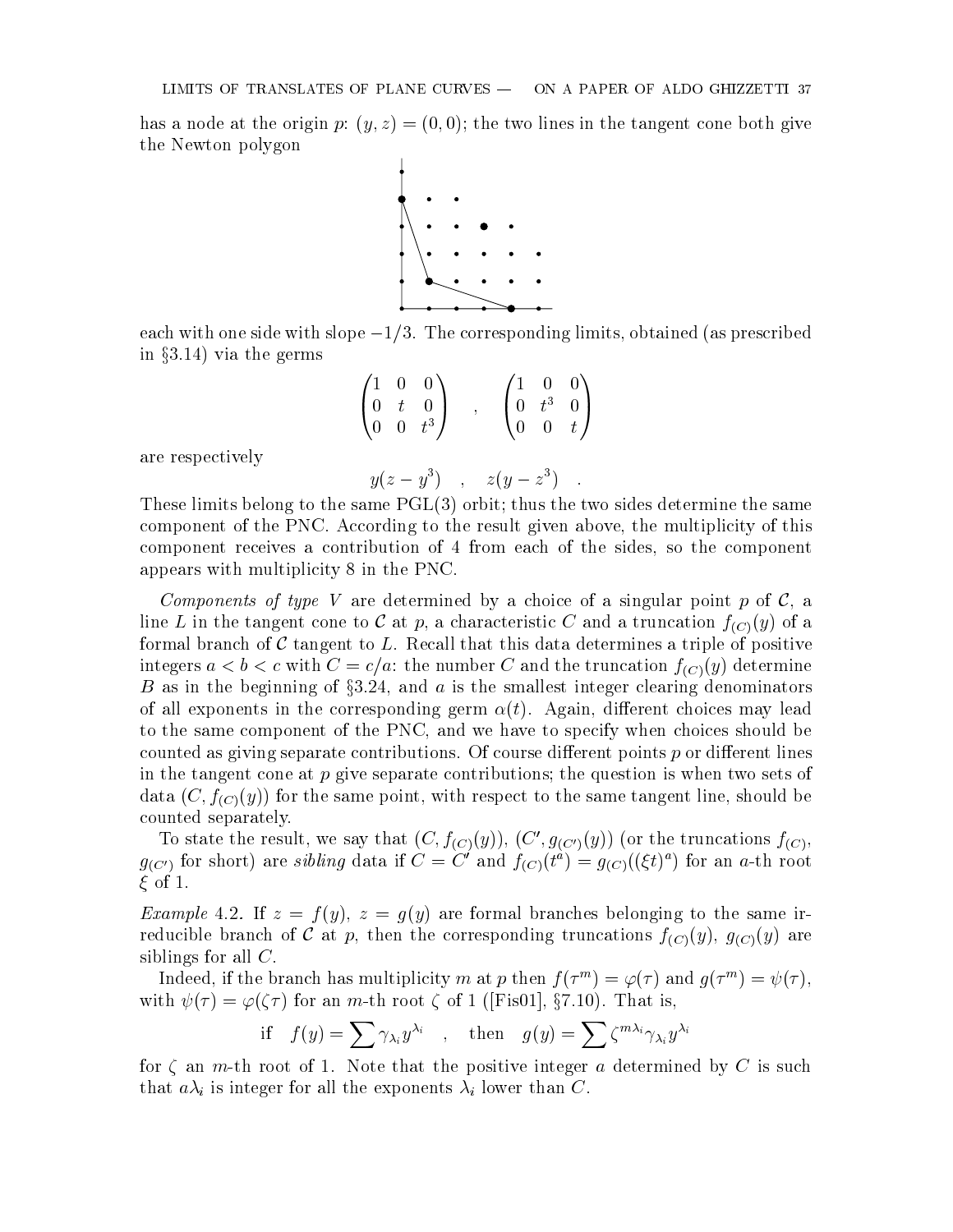Now let  $\rho$  be an (am)-th root of 1 such that  $\rho^* = \zeta$ , and set  $\zeta = \rho^*$ ; since the exponents  $a\lambda_i$  in the truncations are integers, as well as all exponents  $m\lambda_i$ , we have

$$
\zeta^{m\lambda_i}=\rho^{ma\lambda_i}=\xi^{a\lambda_i}
$$

for all exponents  $\lambda_i < C$ , and this shows that the truncations are siblings.

With this notion, we can state precisely when two truncations  $(C, f_{(C)}(y))$  at the same point, with respect to the same tangent line, yield separate contributions: they do if and only if they are not siblings.

The proof that the formulas presented above hold occupies the rest of this paper. Rather direct arguments can be given for the 'global' components, of type I and type II, cf.  $\S$  $\S$ 4.8 and 4.9. The 'local' types III, IV, and V require some preliminaries, covered in the next several sections.

4.3. The main character in the story will be the *normalization*  $\overline{P}$  of the closure  $\widetilde{P}^8$ of the graph of the basic rational map  $\mathbb{P}^2 \dashrightarrow \mathbb{P}^2$  introduced in  $\S{2}$ . We denote by

$$
n:\overline{\mathbb{P}}\to\widetilde{\mathbb{P}}^8
$$

the normalization map, and by n the composition  $\mathbb{F} \to \mathbb{F}^* \to \mathbb{F}^*$ .

In  $32$ , Lemma 2.1 we have realized the PNC as a subset of  $\mathbb{F}^* \subset \mathbb{F}^* \times \mathbb{F}^*$ . Recall that the PNU is in fact the exceptional divisor  $E$  in  $\mathbb{F}^*$ , where the latter is viewed as the blow-up of  $\mathbb{P}^8$  along the base scheme S of the basic rational map. If  $F \in \mathbb{C}[x, y, z]$ generates the ideal of  $C$  in  $\mathbb{F}^2$ , then the ideal of  $S$  in  $\mathbb{F}^2$  is generated by all

$$
F(\varphi(x_0,y_0,z_0))
$$

viewed as polynomials in  $\varphi \in \mathbb{P}^{\circ}$ , as  $(x_0, y_0, z_0)$  ranges over  $\mathbb{P}^{\ast}$  . We denote by  $E_i$  the supports of the components of E, and by  $m_i$  the multiplicity of  $E_i$  in E.

We also denote by  $\overline{E}$  the Cartier divisor  $n^{-1}(E) = \overline{n}^{-1}(S)$  in  $\overline{\mathbb{P}}$ , and by

$$
\overline{E}_{i1},\ldots,\overline{E}_{ir_i}
$$

the supports of the components of  $\overline{E}$  lying above a given component  $E_i$  of E. Finally, we let  $m_{ij}$  be the multiplicity of  $\overline{E}_{ij}$  in  $\overline{E}$ . That is:

$$
[E] = \sum m_i [E_i] , [E] = \sum m_{ij} [E_{ij}].
$$

Proposition 4.3. We have

$$
m_i=\sum_{j=1}^{r_i}e_{ij}m_{ij}
$$

where ein  $e_j$  is the degree of  $e_i$   $E_{ij}$   $\cdots$   $E_{ij}$ 

*Proof.* This follows from the projection formula and  $(n|_{\overline{E}_{ij}})_* [\overline{E}_{ij}] = e_{ij} [E_i].$  $\Box$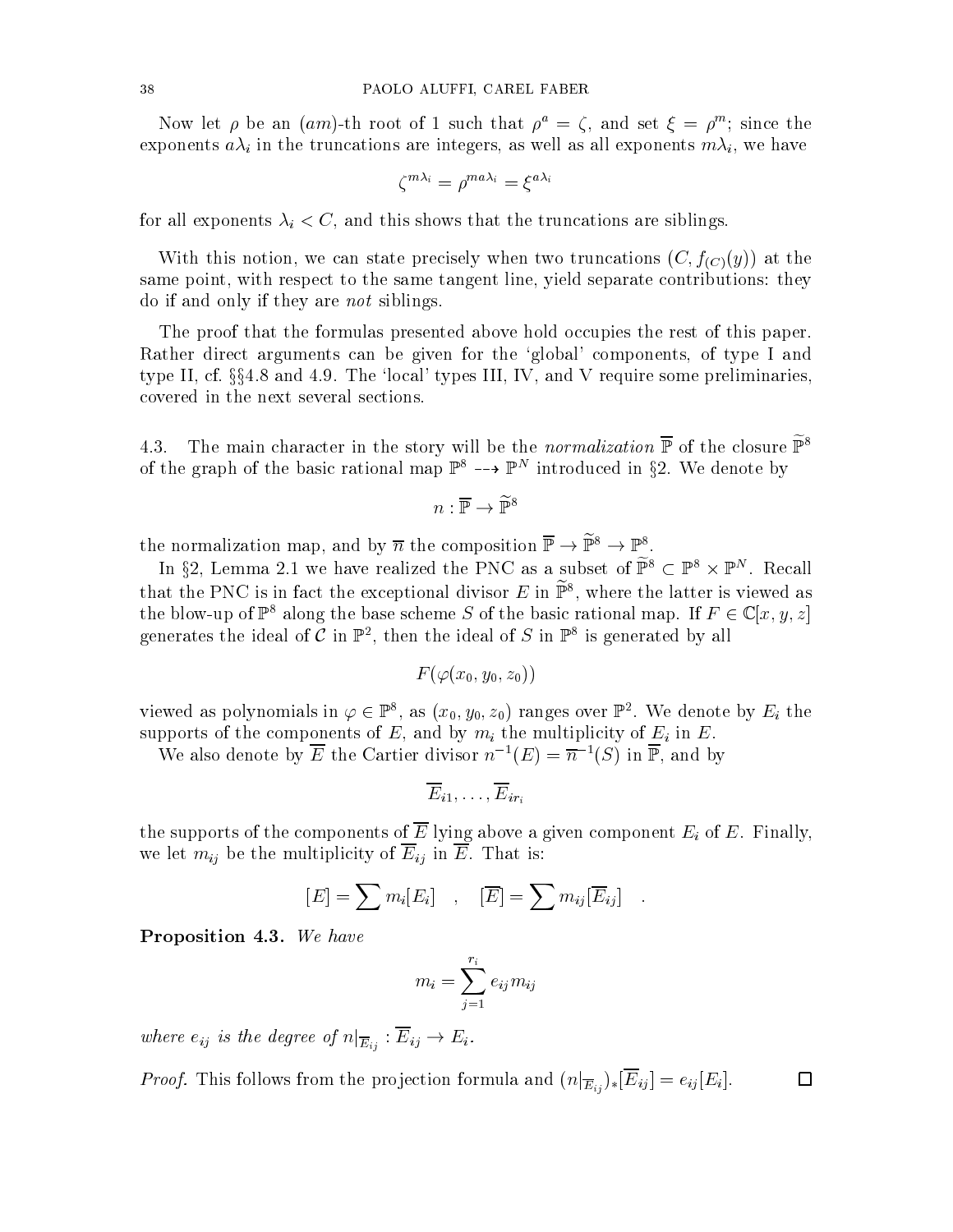4.4. In order to apply Proposition 4.3, we have to develop tools to evaluate the multiplicities  $m_{ij}$  and the degrees  $e_{ij}$ . For 'local' components, we will obtain this information by describing  $E_{ij}$  in terms of lifts of certain germs from  $\mathbb{P}^s$ . Until the end of  $\S 4.7$  we focus on components of type III, IV, and V.

Every germ  $\alpha(t)$  in  $\mathbb{P}^{\ast}$ , whose general element is invertible, and such that  $\alpha(0) \in S,$ lifts to a unique germ in  $\tilde{\mathbb{P}}^8$  centered at a point  $(\alpha(0), \mathcal{X})$  of the PNC. The germ lifts to a unique germ in  $\overline{\mathbb{P}}$ , centered at a point of  $\overline{E}$ .

**Definition 4.4.** We denote by  $\overline{\alpha}$  the center of the lift of  $\alpha(t)$  to  $\overline{\mathbb{P}}$ . We will say that  $\alpha(t)$  is a 'marker' germ if

- $\bullet \overline{\alpha}$  belongs to exactly one component of  $\overline{E}$ , and the lift of  $\alpha(t)$  is transversal to (the support of)  $\overline{E}$  at  $\overline{\alpha}$ ;
- $\bullet \ \overline{\mathbb{P}}$  is nonsingular at  $\overline{\alpha}$ ;
- $\bullet$  lim  $\mathcal{C} \circ \alpha(t)$  is a curve of the type described in §3.2.

Thus, marker germs 'mark' one component of  $\overline{E}$ , and  $\overline{P}$  is particularly well-behaved around marker germs. Note that since  $\overline{P}$  is normal, it is nonsingular along a dense open set in each component of  $\overline{E}$ : so the second requirement in the definition of marker germ is satisfied for a general  $\overline{\alpha}$  on every component of  $\overline{E}$ . It follows that every component of  $\overline{E}$  admits marker germs. Our next result is that, for marker germs, our notion of 'equivalence' (Definition 3.2) translates nicely in terms of the lifts to  $\overline{E}$ .

**Proposition 4.5.** Let  $\alpha_0(t)$ ,  $\alpha_1(t)$  be germs, and assume that  $\alpha_1(t)$  is a marker germ. Then the contract to  $\alpha$  if  $\alpha$  is an only if  $\alpha$  is an analyze if  $\alpha$  is an analyze if  $\alpha$  is a lift of  $\alpha$ transversal to  $\overline{E}$ . In particular,  $\alpha_0(t)$  is then a marker germ as well.

Proof. Assume rst that the germs 0(t) and 1(t) are equivalent. Then 0, 1 are hbers of a family  $\alpha_h(t) = A(n, t)$  where  $A : H \times \text{spec} \cup |\{t\}| \rightarrow \mathbb{F}$  is as specified in Definition 3.2. In particular, the map  $\mathcal{H} \to \mathbb{P}^*, n \mapsto (\alpha_h(0), \lim_{t\to 0}C\circ \alpha_h(t))$  is constant. This map factors

$$
h \mapsto \overline{\alpha}_h \stackrel{n}{\mapsto} (\alpha_h(0), \lim_{t \to 0} \mathcal{C} \circ \alpha_h(t))
$$

and *n* is finite over  $(\alpha_h(0), \lim_{t\to 0} C \circ \alpha(t))$ , so  $h \mapsto \overline{\alpha}_h$  is constant; in particular,  $\sqrt{1}$ 

Further, the weight of  $F(\alpha_h(t))$  is constant as h varies; this implies that the intersection numbers of all lifts of the germs  $\alpha_h(t)$  with  $\overline{E}$  are equal. In particular, the lift of  $\alpha_0(t)$  is transversal to  $\overline{E}$  if and only if the lift of  $\alpha_1(t)$  is. Since  $\alpha_1(t)$  is a marker germ, it follows that the lift of  $\alpha_0(t)$  is transversal to  $\overline{E}$ , as needed.

For the other implication, P is nonsingular at  $\sim$  0  $^{11}$  is a matrix  $\sim$  1 (t) is a matrix  $\sim$ germ. Let  $(\overline{z})=(z_1,\ldots,z_8)$  be a system of local parameters for  $\overline{P}$  centered at  $\overline{\alpha}$ , and write the lifts  $\overline{\alpha}_i(t)$  as

$$
t \to (\overline{z}^{(i)}(t)) = (z_1^{(i)}(t), \ldots, z_8^{(i)}(t)) .
$$

Now

$$
A(h, t) := \overline{n} ((1 - h)\overline{z}^{(0)}(t) + h\overline{z}^{(1)}(t))
$$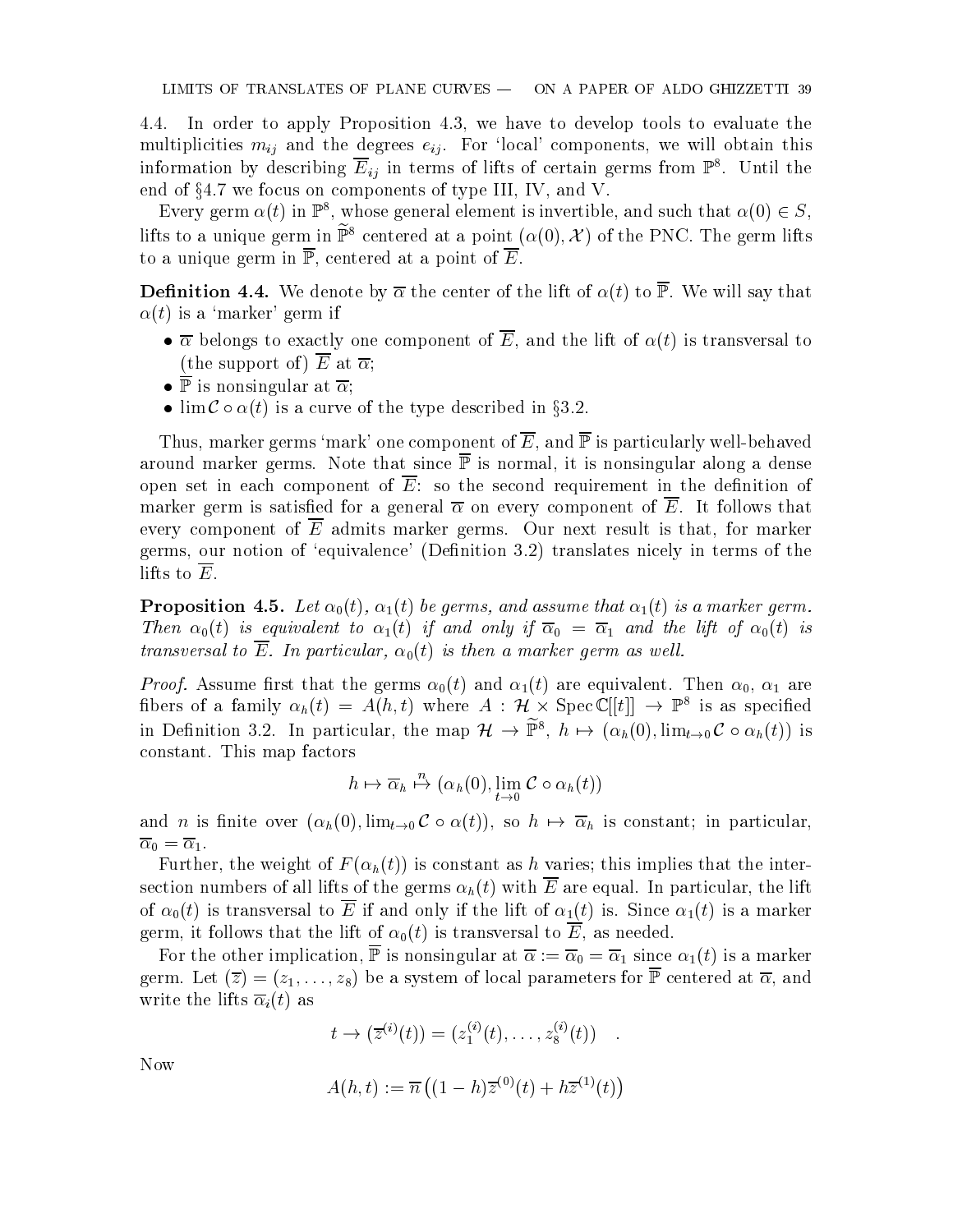defines a map  $A^* \times \text{spec} \cup ||t|| \rightarrow \mathbb{F}^*,$  so that  $\alpha_h(t) := A(n, t)$  interpolates between  $\alpha_0(t)$  and  $\alpha_1(t)$ . The map  $A(\_,0)$  is constant since all lifts  $\overline{\alpha}_h(t)$  meet  $\overline{E}$  at  $\overline{\alpha}$ . By the same token, writing

$$
F(\alpha_h(t)) = G(h)t^w + \text{higher order terms} ,
$$

necessarily  $G(h) = \rho(h)G$  for  $\rho(h) \in \mathbb{C}$  and G a polynomial in x, y, z independent of h. Since both  $\overline{\alpha}_0(t)$  and  $\overline{\alpha}_1(t)$  are transversal to  $\overline{E}$ , we have that  $\rho(0)$  and  $\rho(1)$  are both nonzero. Taking  $\cal H$  to be the complement of the zero-set of  $\rho$  in  ${\mathbb A}^*$  and restricting A to H - Spec C [[t]] we obtain a map asprescribed in Denition 3.2, showing that  $\alpha_0(t)$  and  $\alpha_1(t)$  are equivalent.  $\Box$ 

**Corollary 4.6.** The germs  $\alpha(t)$  obtained in section 3 in order to identify components of the PNC are marker germs.

*Proof.* Indeed, we have shown in  $\S3$  that every germ determining a component of the PNC is equivalent to one such germ  $\alpha(t^d)$ , with d a positive integer; in particular this holds with  $d = 1$  for marker germs, showing that such  $\alpha(t)$  lift to germs that are transversal to  $\overline{E}$ , and meet it at points at which  $\overline{P}$  is nonsingular.  $\Box$ 

4.5. Another important ingredient is the PGL(3) action on  $\overline{\mathbb{P}}$ .

The PGL(3) action on  $\mathbb{P}^8$  given by multiplication on the right makes the basic rational map

 $\mathbb{P}^{\mathbb{P}} \dashrightarrow \mathbb{P}^{\mathbb{P}}$ 

equivariant, and hence induces a right PGL(3) action on  $\tilde{\mathbb{P}}^8$  and  $\overline{\mathbb{P}}$ , fixing each component of  $\overline{E}$ . Explicitly, the action is realized by setting  $\overline{\alpha} \cdot N$  to be the center of the lift of the germ  $\alpha(t) \cdot N$ , for  $N \in \text{PGL}(3)$ . We record the following trivial but useful remark:

**Lemma 4.7.** If  $\beta(t) = \alpha(t) \cdot N$  for  $N \in \text{PGL}(3)$ , then  $\overline{\alpha}$  and  $\overline{\beta}$  belong to the same component of  $\overline{E}$ .

 $\Box$ 

*Proof.* Indeed, then  $\overline{\beta}$  belongs to the PGL(3) orbit of  $\overline{\alpha}$ .

**Lemma 4.8.** Let  $\overline{D}$  be a component of  $\overline{E}$  of type III, IV, or V. The orbit of a general  $\overline{\alpha}$  in  $\overline{D}$  is dense in  $\overline{D}$ .

Proof. This follows immediately from the description of the general elements in the components of the PNC, given in  $\S 3.2$ .  $\Box$ 

Combining this observation with Lemma 4.7 and Proposition 4.5 gives a precise description of the fibers of  $\overline{E}$  over S:

**Corollary 4.9.** Let  $\alpha(t)$ ,  $\beta(t)$  be marker germs such that  $\alpha(0) = \beta(0)$ . Then  $\overline{\alpha}$  and  $\overline{\beta}$  belong to the same component of  $\overline{E}$  if and only if  $\beta(t)$  is equivalent to  $\alpha(t) \cdot N$  for some constant invertible matrix N such that  $\alpha(0) \cdot N = \alpha(0)$ .

*Proof.* Let  $\alpha(t)$ ,  $\beta(t)$  be marker germs such that  $\alpha(0) = \beta(0)$ . If  $\overline{\alpha}$  and  $\overline{\beta}$  belong to the same component of  $\overline{E}$ , then by Lemma 4.8 there exists  $N \in \mathrm{PGL}(3)$  such that  $\overline{\beta} = \overline{\alpha} \cdot N$ ; by Proposition 4.5,  $\beta(t)$  is equivalent to  $\alpha(t) \cdot N$ . Further,  $\alpha(0) = \beta(0) =$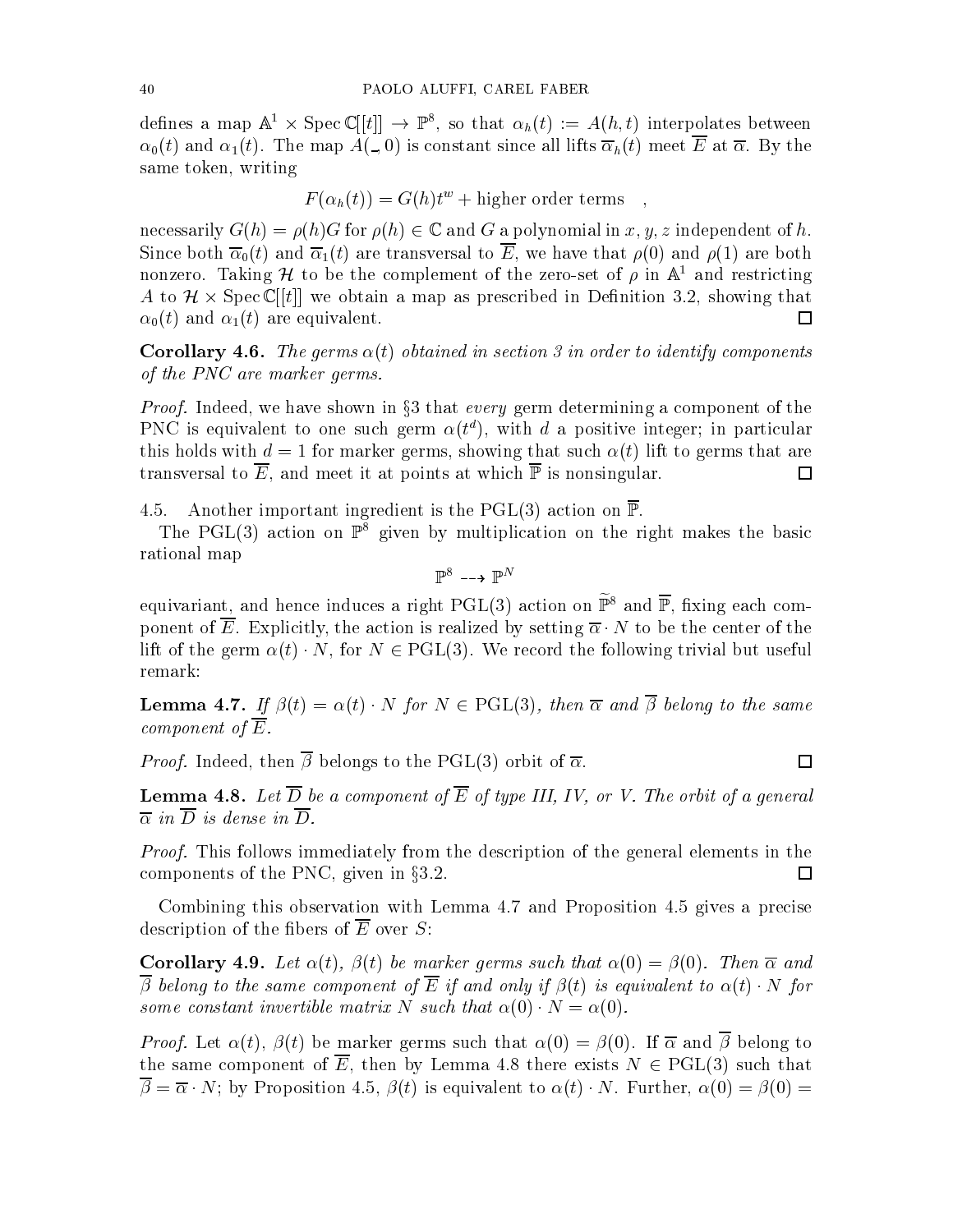口

 $\alpha(0) \cdot N$  (by definition of equivalent germs), hence the stated condition on N must hold.

The other implication is immediate from Lemma 4.7.

This description yields our main tool for computing the degrees  $e_{ii}$ , Proposition 4.12 below.

First, equivalence of marker germs can be recast in the following apparently stronger form.

**Lemma 4.10.** Two marker germs  $\alpha_0(t)$  and  $\alpha_1(t)$  are equivalent (w.r.t. C) if and only if there exists a unit  $\nu(t) \in \mathbb{C}[[t]]$  and a  $\mathbb{C}[h][[t]]$ -valued point  $N(h, t)$  of PGL(3), such that

- $\bullet$  N(0, t) is the identity;
- $N(h, 0)$  is the identity; and
- $\alpha_1(t\nu(t)) = \alpha_0(t) \cdot N(1, t).$

*Proof.* It a matrix  $N(n, t)$  exists as in the statement, define  $A: \mathbb{A}^+ \times \text{Spec} \cup |t| \rightarrow \mathbb{P}^+$ by setting  $A(h, t) := \alpha_0(t) \cdot N(h, t)$ . Then the conditions prescribed by Definition 3.2 are satisfied with the contract with the  $\alpha$  is equivalent to  $1/\alpha$  is equivalent to 1(t).

 $\mathsf{U} \setminus \mathsf{V}$  and 1(t) and 1(t) and 1(t) are equivalent, 0  $\mathsf{U} \setminus \mathsf{V}$  and 1,5, are equivalent, 0  $\mathsf{U}$ and  $(\alpha_0(0), \lim_{t\to 0} C \circ \alpha_0(t)) = (\alpha_1(0), \lim_{t\to 0} C \circ \alpha_1(t))$ . Let  $(\alpha, \mathcal{X})$  be this point of  $\mathbb{P}^8$ . and let  $D$  be the (unique) component of  $E$  which contains it. For the remainder of the argument, we use the standing assumption that  $D$  is a component of type III, IV, or V.

Under this assumption, the stabilizer of  $(\alpha, \lambda)$  has dimension 1; consider an A transversal to the stabilizer at the identity I, let  $U = A + P$ GL(3), and consider the action map U - Special Control of the Control of the Control of the Control of the Control of the Control of t

$$
(\varphi, t) \mapsto \overline{\alpha}_0(t) \circ \varphi
$$

where  $\overline{\alpha}_0(t)$  is the lift of  $\alpha_0(t)$  to  $\overline{\mathbb{P}}$ .

Note that  $\alpha_0(t)$  factors through this map:

$$
\operatorname{Spec} \mathbb{C}[[t]] \to U \times \operatorname{Spec} \mathbb{C}[[t]] \to \overline{\mathbb{P}} \to \mathbb{P}^8
$$

by

$$
t \mapsto (I, t) \mapsto \overline{\alpha}_0(t) \mapsto \alpha_0(t) \quad .
$$

Lifting  $\alpha_1(t)$  we likewise get a factorization

$$
t \mapsto (M(t), z(t)) \mapsto \overline{\alpha}_0(z(t)) \circ M(t) = \overline{\alpha}_1(t) \mapsto \alpha_1(t)
$$

for suitable  $M(t)$ ,  $z(t)$ . We may assume that the center  $(M(0), z(0))$  of the lift of  $\alpha_1(t)$  equals the center  $(I, 0)$  of the lift of  $\alpha_0(t)$ ; also,  $z(t)$  vanishes to order 1 at  $t = 0$ , since the lift of  $\alpha_1(t)$  is transversal to  $\overline{E}$ . Hence there exists a unit  $\nu(t)$  such that  $z(t\nu(t)) = t$ , and we can effect the parameter change

$$
\alpha_1(t\nu(t)) = \alpha_0(t) \circ M(t\nu(t)) = \alpha_0(t) \circ N(t) \quad ,
$$

where we have set  $N(t) = M(t\nu(t))$ , a C[[t]]-valued point of PGL(3).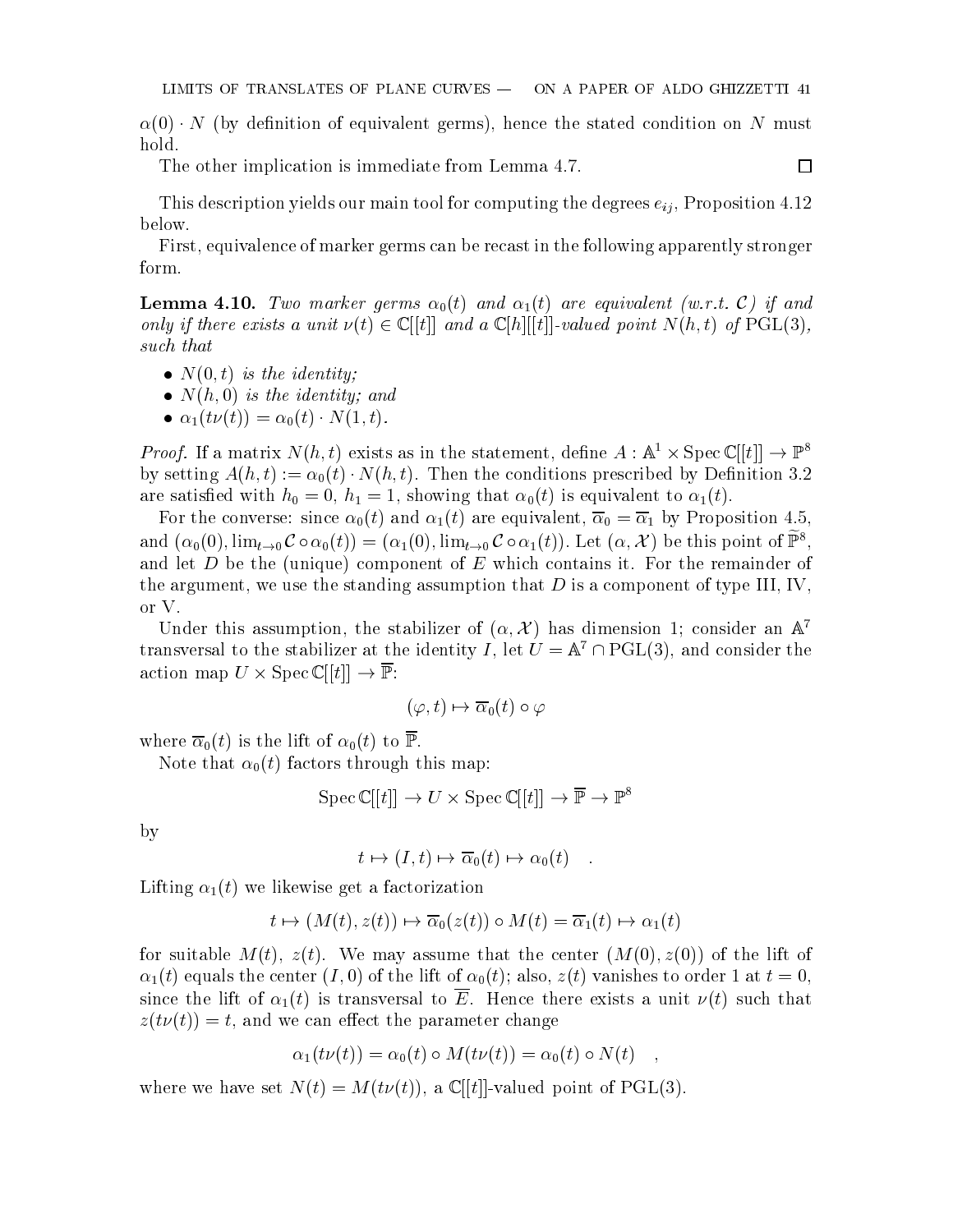Finally, interpolate between  $(I, t)$  and  $(V(t), t)$  in  $U \times Spec$   $\cup$   $[t]$   $\subset$  A  $\cdot \times Spec$   $\cup$   $[t]$ (much as we did already in the proof of Proposition 4.5), by

$$
(h, t) \mapsto ((1 - h)I + hN(t), t) \quad .
$$

Setting  $N(h, t) := (1 - h)I + hN(t)$ , we obtain the sought  $\mathbb{C}[h][[t]]$ -valued point of PGL(3). Indeed:  $N(0,t) = I$  for all t;  $N(h,0) = I$  for all h; and  $\alpha_0(t) \cdot N(1,t) =$  $\alpha_0(t) \cdot N(t) = \alpha_1(t\nu(t)).$ 口

4.6. The dependence of this observation on a parameter change prompts the following definition. Let  $\alpha(t)$  be a marker germ for a component D, and consider the  $\mathbb{C}((t))$ -valued points of PGL(3) obtained as products

$$
M_{\nu}(t) := \alpha(t)^{-1} \cdot \alpha(t\nu(t))
$$

as  $\nu(t)$  ranges over all units in C[[t]]. Among all the  $M_{\nu}(t)$ , consider those that are in fact  $\mathbb{C}[[t]]$ -valued points of PGL(3), and in that case let

$$
M_{\nu} := M_{\nu}(0) .
$$

Let  $\alpha = \alpha(0)$ , and  $\mathcal{X} = \lim_{t \to 0} C \circ \alpha(t)$ .

**Lemma 4.11.** The set of all  $M_{\nu}$  so obtained is a subgroup of the stabilizer of  $(\alpha, \mathcal{X})$ .

*Proof.* Let  $M_{\nu}$  be as above; that is,  $M_{\nu} = M_{\nu}(0)$ , where  $M_{\nu}(t) = \alpha(t)^{-1} \cdot \alpha(t \nu(t))$  is a  $\mathbb{C}[[t]]$ -valued point of PGL(3). Since

$$
\alpha(t\nu(t)) = \alpha(t) \cdot M_{\nu}(t) \quad ,
$$

we have

$$
\alpha = \alpha(0\nu(0)) = \alpha(0) \cdot M_{\nu}(0) = \alpha \cdot M_{\nu} \quad ,
$$

showing that  $M_{\nu}$  stabilizes  $\alpha$ . Further

$$
\mathcal{C} \circ \alpha(t\nu(t)) = \mathcal{C} \circ \alpha(t) \circ M_{\nu}(t) ,
$$

and taking the limit

$$
\lim_{t \to 0} C \circ \alpha(t\nu(t)) = (\lim_{t \to 0} C \circ \alpha(t)) \circ M_{\nu}(0) ,
$$

that is,

$$
\mathcal{X}=\mathcal{X}\circ M_{\nu}
$$

since the limits along  $\alpha(t)$  and  $\alpha(t\nu(t))$  must agree as the two germs only differ by a change of parameter. Thus  $M_{\nu}$  stabilizes X as well, as needed.

To verify that the set  $\{M_{\nu}\}_{\nu}$  forms a group, let  $\overline{\nu}(t)$  be the unit such that

$$
\overline{\nu}(t\nu(t)) = \nu(t)^{-1} .
$$

Then we find

$$
M_{\nu}(t) \cdot M_{\overline{\nu}}(t\nu(t)) = \alpha(t)^{-1} \alpha(t\nu(t)) \alpha(t\nu(t))^{-1} \alpha(t\nu(t)\overline{\nu}(t\nu(t)))
$$
  
=  $\alpha(t)^{-1} \alpha(t\nu(t)\nu(t)^{-1})$   
= I

the identity matrix. That is,  $M_{\overline{\nu}}(t\nu(t)) = M_{\nu}(t)$ , and hence

$$
M_{\overline{\nu}} = M_{\overline{\nu}}(0) = M_{\nu}(0)^{-1} = M_{\nu}^{-1} .
$$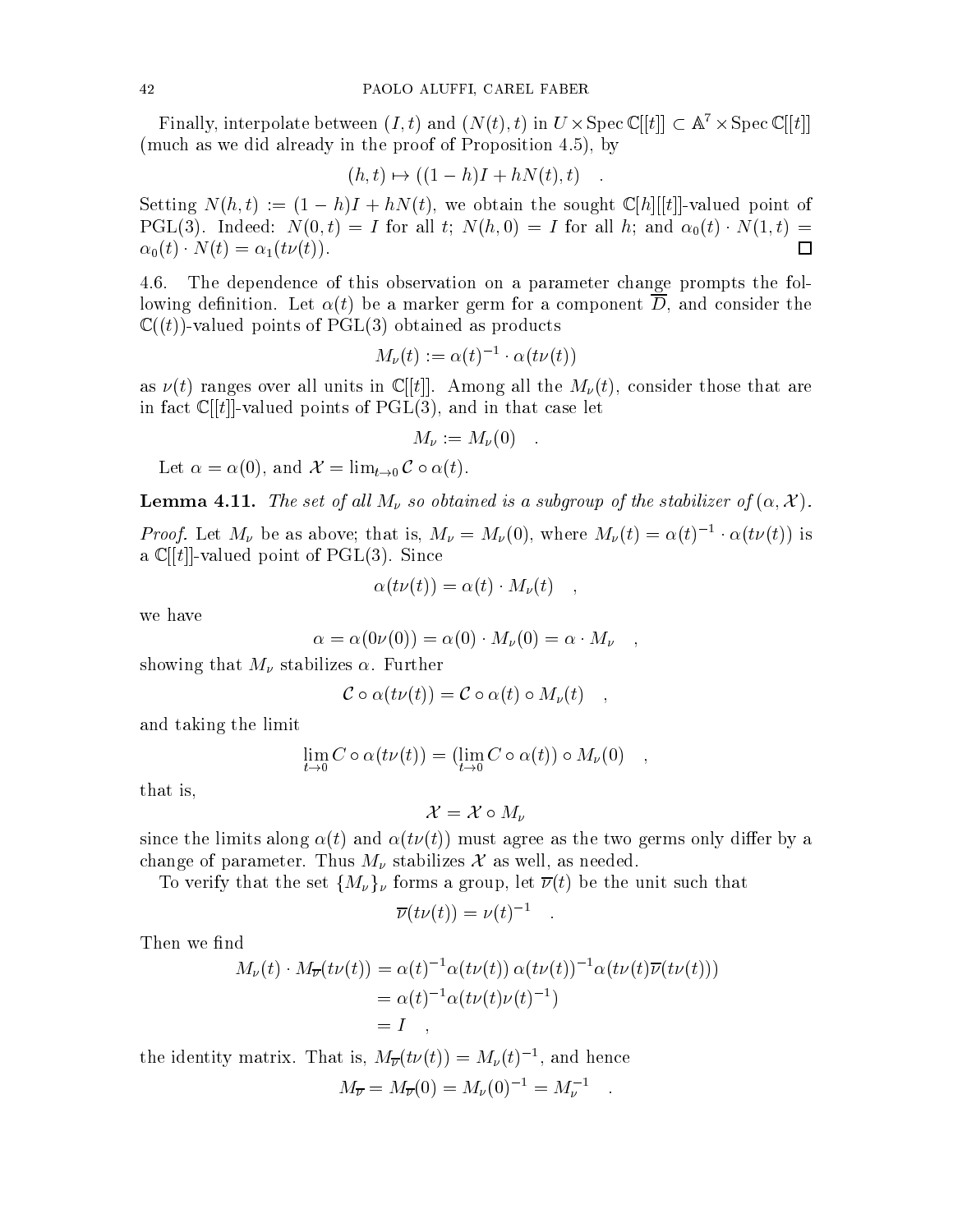Similarly, for  $\nu_1(t)$ ,  $\nu_2(t)$  units, let

$$
\nu_3(t) = \nu_1(t)\nu_2(t\nu_1(t)) .
$$

Then we find

$$
M_{\nu_3}(t) = \alpha(t)^{-1} \alpha(t\nu_3(t))
$$
  
=  $\alpha(t)^{-1} \alpha(t\nu_1(t)) \alpha(t\nu_1(t))^{-1} \alpha(t\nu_1(t)\nu_2(t\nu_1(t)))$   
=  $M_{\nu_1}(t) M_{\nu_2}(t\nu_1(t))$ ,

and hence  $M_{\nu_3} = M_{\nu_3}(0) = M_{\nu_1}(0)M_{\nu_2}(0) = M_{\nu_1}M_{\nu_2}$  as needed.

We call inessential the components of the stabilizer of  $(\alpha, \mathcal{X})$  containing elements of the subgroup identied in Lemma 4.11. These components form the inessential subgroup of the stabilizer of  $(\alpha, \mathcal{X})$ , corresponding to the choice of  $\alpha(t)$ .

 $\Box$ 

This apparently elusive notion is crucial for our tool to compute the degrees  $e_{ij}$ .

**Proposition 4.12.** Let D be a component of E, let  $\overline{D}$  be any component of  $\overline{E}$  dominating D. Then the degree of  $\overline{D}$  over D is the index of the inessential subgroup in the stabilizer of a general point of D.

*Proof.* Let  $(\alpha, \mathcal{X})$  be a general point of D, and let  $\overline{\alpha}_1, \ldots, \overline{\alpha}_r$  be its preimages in  $\overline{D}$ ; so the degree of D over D equals r. We may assume that  $\mathcal X$  is a limit curve of the type described in §3.2, and that  $\overline{P}$  is nonsingular at all  $\overline{\alpha}_i$ , hence for  $i = 1, \ldots, r$  we may choose a *marker* germ  $\alpha_i(t)$  whose lift is centered at  $\overline{\alpha}_i$ . Let  $\alpha(t) = \alpha_1(t)$ . By Corollary 4.9, every  $\alpha_i(t)$  is equivalent to  $\alpha(t) \cdot N_i$  for some  $N_i \in \text{PGL}(3)$  stabilizing  $(\alpha, \mathcal{X})$ ; conversely, if  $N \in PGL(3)$  fixes  $(\alpha, \mathcal{X})$  then  $\alpha(t) \cdot N$  is equivalent to one of the  $\alpha_i(t)$ . Thus, the action  $N \mapsto \overline{\alpha} \cdot N$  maps the stabilizer of  $(\alpha, \mathcal{X})$  onto the fiber of  $\overline{D}$  over  $(\alpha, \mathcal{X})$ .

Therefore we simply have to check that two elements of the stabilizer map to the same point in  $E$  if and only if they are in the same coset w.r.t. the inessential subgroup; that is, it is enough to check that  $\overline{\alpha} = \overline{\alpha} \cdot N$  if and only if N is in the inessential subgroup.

First assume that N is in the inessential subgroup, that is, N is in a component containing an element  $M_{\nu}$  as above. Since the fiber of  $\overline{E}$  over  $(\alpha, \mathcal{X})$  is finite, then  $\overline{\alpha} \cdot N = \overline{\alpha} \cdot M_{\nu}$ . Now  $\alpha(t) \cdot M_{\nu}$  and  $\alpha(t) \cdot M_{\nu}(t)$  are equivalent by Lemma 3.3; since  $\alpha(t) \cdot M_{\nu}(t) = \alpha(t\nu(t)),$  we have that  $\overline{\alpha} \cdot M_{\nu} = \overline{\alpha}$ . Thus  $\overline{\alpha} \cdot N = \overline{\alpha}$  as needed.

For the converse, assume  $\overline{\alpha} = \overline{\alpha} \cdot N$ . By Proposition 4.5 and Lemma 4.10, if  $\overline{\alpha} = \overline{\alpha} \cdot N$  then there is a  $\mathbb{C}[h][[t]]$ -valued point  $N(h, t)$  of PGL(3) and a unit  $\nu(t)$  in  $\mathbb{C}[[t]]$  such that  $N(0, t) = N(h, 0) = I$  and

$$
\alpha(t) \cdot N(1, t) = \alpha(t\nu(t)) \cdot N.
$$

Now  $M_{\nu}(t) := \alpha(t)^{-1}\alpha(t\nu(t)) = N(1,t)N^{-1}$  is a  $\mathbb{C}[[t]]$ -valued point of PGL(3), thus  $M_{\nu} = N(1,0)N^{-1} = N^{-1}$  is in the inessential subgroup. This shows that N is in the inessential subgroup, completing the proof.  $\Box$ 

4.7. Our work in  $\S$ 3 has produced a list of marker germs; these can be used to evaluate the multiplicities  $m_{ij}$ .

**Definition 4.13.** The weight of a germ  $\alpha(t)$  is the order of vanishing in t of  $F \circ \alpha(t)$ .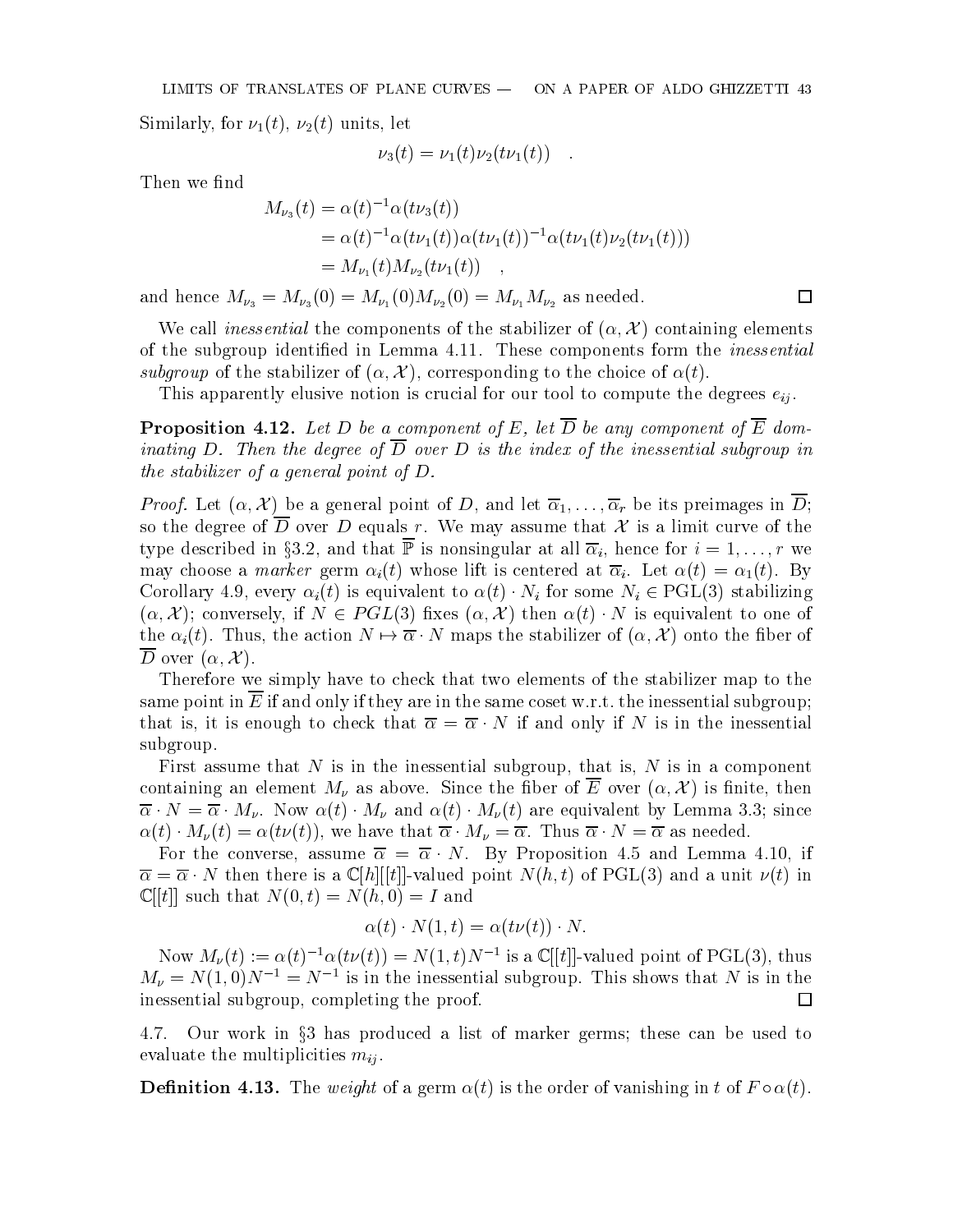Note that the weight of  $\alpha(t)$  is the 'order of contact' of  $\alpha(t)$  with S: indeed, it is the minimum intersection multiplicity of  $\alpha(t)$  and generators  $F \circ \varphi(x_0, y_0, z_0)$  of the ideal of S, at  $\alpha(0)$ .

**Lemma 4.14.** The multiplicity  $m_{ij}$  is the minimum weight of a germ  $\alpha(t)$  such that  $\overline{\alpha} \in \overline{E}_{ij}$ . This weight is achieved by a marker germ for  $\overline{E}_{ij}$ .

*Proof.* Let  $\overline{\alpha}$  be a general point of  $\overline{E}_{ij}$ . Since  $\overline{\mathbb{P}}$  is normal, we may assume that it is nonsingular at  $\overline{\alpha}$ . Let  $(\overline{z})=(z_1,\ldots,z_8)$  be a system of local parameters for  $\overline{\mathbb{P}}$  centered at  $\alpha,$  and such that the ideal of  $E_{ij}$  is ( $z_1$ ) near  $\alpha;$  thus the ideal of  $E$  is ( $z_1$   $^\circ$ ) near  $\overline{\alpha}$ . Consider the germ  $\overline{\alpha}(t)$  in  $\overline{\mathbb{P}}$  defined by

$$
\overline{\alpha}(t)=(t,0,\ldots,0)\quad,
$$

and its push-forward  $\alpha(t) = n(\alpha(t))$  in F.

The weight of  $\alpha(t)$  is the order of contact of  $\alpha(t)$  with S; hence it equals the order of contact of  $\overline{\alpha}(t)$  with  $\overline{n}^{-1}(S) = \overline{E}$ ; pulling back the ideal of  $\overline{E}$  to  $\overline{\alpha}(t)$ , we see that this equals  $m_{ij}$ .

In fact, this argument shows that the weight of any germ in P8 lifting to a germ in  $\overline{\mathbb{P}}$  meeting the support of  $\overline{E}$  transversally at a general point of  $\overline{E}_{ij}$  is  $m_{ij}$ . It follows that the weight of any germ lifting to one meeting  $\overline{E}_{ij}$  must be  $\geq m_{ij}$ , completing the proof of the first assertion.

The second assertion is immediate, as the germ  $\alpha(t)$  constructed above is a marker germ for  $E_{ij}$ .  $\Box$ 

Applying Proposition 4.3 requires the list of the components  $\overline{E}_{ij}$  of  $\overline{E}$  dominating a given component  $E_i$  of  $E$ , and for each  $\overline{E}_{ij}$  the two numbers  $e_{ij}$  and  $m_{ij}$ . These last two elements of information will be obtained by applying Proposition 4.12 and Lemma 4.14. Obtaining the list  $\overline{E}_{ij}$  and a local description of  $\overline{P}$  requires a case-by-case analysis.

4.8. We start with components of type I in this subsection. As it happens,  $\overline{\mathbb{P}} \to \widetilde{\mathbb{P}}^8$ is an isomorphism near the general point of such a component, and we can perform the multiplicity computation directly on  $\tilde{\mathbb{P}}^8$ .

**Proposition 4.15.** Assume C contains a line  $\ell$  with multiplicity m, and let  $(\alpha, \mathcal{X})$ be a general point of the corresponding component  $D$  of  $E$ . Then  $\mathbb{P}^+$  is nonsingular near  $(\alpha, \mathcal{X})$ , and D appears with multiplicity m in E.

*Proof.* We are going to snow that, in a neighborhood of  $(\alpha, \lambda)$ ,  $\mathbb{P}^{\circ}$  is isomorphic to the blow-up of  $\mathbb{P}^8$  along the  $\mathbb{P}^5$  of matrices whose image is contained in  $\ell$ . The nonsingularity of  $\widetilde{\mathbb{P}}^8$  near  $(\alpha, \mathcal{X})$  follows from this.

Choose coordinates so that  $\ell$  is the line  $z = 0$ , and the affine open set U in  $\mathbb{P}^8$  with coordinates

$$
\begin{pmatrix} 1 & p_1 & p_2 \\ p_3 & p_4 & p_5 \\ p_6 & p_7 & p_8 \end{pmatrix}
$$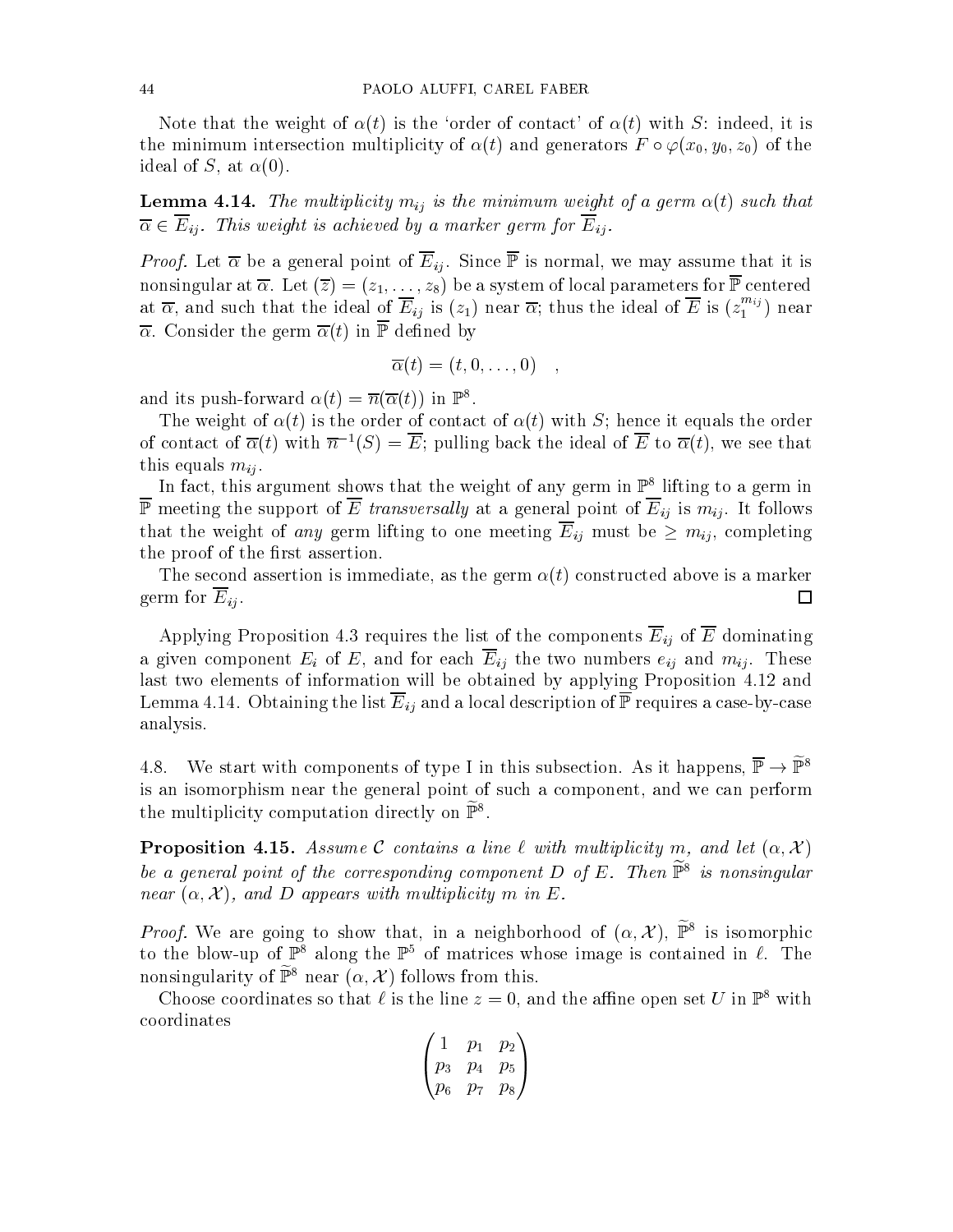contains  $\alpha$ . The  $\mathbb{P}^5$  of matrices with image contained in  $\ell$  intersects this open set along p6  $p$  in an angle  $p$ 8  $p$ 8 in angle coordinates  $p$  in an angle coordinates  $p$  in an angle  $p$ subset V of the blow-up of  $\mathbb{P}^8$  along  $\mathbb{P}^5$  so that the blow-up map is given by

$$
\begin{cases}\np_i = q_i & i = 1, \dots, 5 \\
p_6 = q_6 \\
p_7 = q_6 q_7 \\
p_8 = q_6 q_8\n\end{cases}
$$

(the part of the blow-up over U is covered by three such open sets; it should be clear from the argument that the choice made here is immaterial).

Under the hypotheses of the statement, the ideal of C is generated by  $z^m G(x, y, z)$ , where z does not divide G; that is,  $G(x, y, 0) \neq 0$ . The rational map  $\mathbb{P}^2 \dashrightarrow \mathbb{P}^2$  acts on U by sending  $(p_1,\ldots,p_8)$  to the curve with ideal generated by

$$
(p_6x + p_7y + p_8z)^m G(x + p_1y + p_2z, p_3x + p_4y + p_5z, p_6x + p_7y + p_8z) \quad .
$$

Composing with the blow-up map:

$$
V \longrightarrow U \dashrightarrow \mathbb{P}^N
$$

we find that  $(q_1,\ldots,q_8)$  is mapped to the curve with ideal generated by

$$
(x+q_7y+q_8z)^mG(x+q_1y+q_2z,q_3x+q_4y+q_5z,q_6x+q_6q_7y+q_6q_8z),
$$

where a factor of  $q_6^{\,\,\pi}$  has been eliminated. Note that no other factor of  $q_6$  can be extracted, by the hypothesis on G.

A coordinate verification shows that the induced map

$$
V \longrightarrow U \times \mathbb{P}^N \subset \mathbb{P}^8 \times \mathbb{P}^N \quad ,
$$

which clearly maps V to  $\mathbb{P}^s \subset \mathbb{P}^s \times \mathbb{P}^s$  and the exceptional divisor  $q_6 = 0$  to D, is an isomorphism onto the image in a neighborhood of a general point of the exceptional divisor, proving that  $\mathbb{P}^+$  is nonsingular in a neighborhood of the general ( $\alpha,\mathcal{A}$  ) in  $D.$ 

For the last assertion in the statement, pull-back the generators of the ideal of S to  $V$ :

$$
q_6^m(x+q_7y+q_8z)^mG(x+q_1y+q_2z,q_3x+q_4y+q_5z,q_6x+q_6q_7y+q_6q_8z) ,
$$

as  $(x : y : z)$  ranges over  $\mathbb{F}^2$ . For  $(x : y : z) = (1 : 0 : 0)$  this gives the generator

$$
q_6^m G(1, q_3, q_6) \quad .
$$

At a general  $(\alpha, \mathcal{X})$  in D we may assume that  $G(1, q_3, 0) \neq 0$  (again by the hypothesis on  $\mathbf{G}$ ), and we find that the ideal of E is  $(q_6^{x})$  hear  $(\alpha, \mathcal{A})$ . This shows that the  $$ multiplicity of the component is  $m$ , as stated.  $\Box$ 

Proposition 4.15 yields the multiplicity statement concerning type I components in  $\S 4.2$ ; also cf. Fact 2 (i) in  $\S 2$  of [AF00a].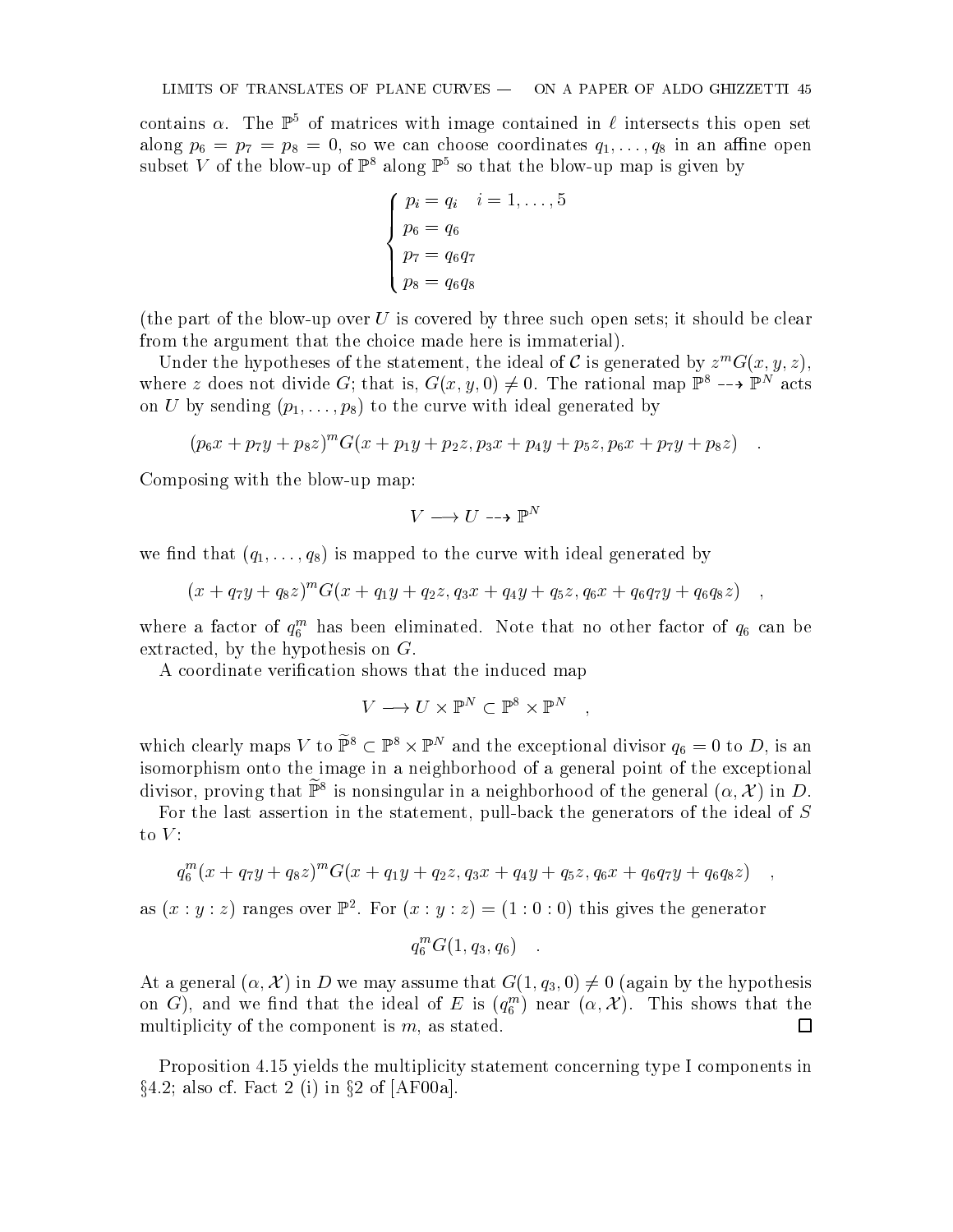4.9. Components of type II can be analyzed almost as explicitly as components of type I, without employing the tools developed in  $\S$ §4.3-4.7.

Recall from §3.15 that every nonlinear component  $\mathcal{C}'$  of a curve  $\mathcal{C}$  determines a component  $D$  of the exceptional divisor  $E$ .

**Proposition 4.16.** Assume C contains a nonlinear component  $\mathcal{C}'$ , with multiplicity m, and let  $D$  be the corresponding component of  $E$ . Then  $D$  appears with multiplicity

This can be proved by using the blow-ups described in [AF93], which resolve the indeterminacies of the basic rational map  $\mathbb{P}^{\ast}$  -->  $\mathbb{P}^{\ast}$  over nonsingular non-innectional points of  $\mathcal C$ . We sketch the argument here, leaving detailed verifications to the reader.

*Proof.* In  $[AF93]$  it is shown that two blow-ups at smooth centers suffice over nonsingular, non-inflectional points of  $\mathcal{C}$ . While the curve was assumed to be reduced and irreducible in loc. cit., the reader may check that the same blow-ups resolve the indeterminacies over a possibly multiple component  $\mathcal{C}'$ , near nonsingular, non-inflectional points of the support of  $\mathcal{C}'$ . Let V be the variety obtained after these two blow-ups.

Since the basic rational map is resolved by V over a general point of  $\mathcal{C}'$ , the inverse image of the base scheme  $S$  is locally principal in  $V$  over such points. By the universal property of plow-ups, the map  $V \to \mathbb{P}^\circ$  factors through  $\mathbb{P}^\circ$  over a neighborhood of a general point of  $\mathcal{C}'$ . It may then be checked that the second exceptional divisor obtained in the sequence maps birationally onto  $D$ , and appears with a multiplicity of 2m.

The statement follows.

Proposition 4.16 yields the multiplicity statement concerning type II components in  $\S 4.2$ ; also cf. Fact 2 (ii) in  $\S 2$  of [AF00a].

4.10. Next, we consider components of type III. Recall that there is one such component for every singular point p of  $\mathcal C$  at which the tangent cone to  $\mathcal C$  consists of at least three lines, and that we have shown (cf. Propositions 3.7 and 3.11) that every marker germ  $\alpha(t)$  leading to one of these components is equivalent to one which, in suitable coordinates  $(x : y : z)$ , may be written as

$$
\begin{pmatrix} 1 & 0 & 0 \\ 0 & t & 0 \\ 0 & 0 & t \end{pmatrix} ,
$$

where p has coordinates  $(1:0:0)$  and the kernel line has equation  $x=0$ . Call D the component of E corresponding to one such point; note that  $D$  dominates the subset of S consisting of matrices whose image is the point  $(1:0:0)$ .

**Proposition 4.17.** There is exactly one component  $\overline{D}$  of  $\overline{E}$  dominating D, and the degree of the map  $\overline{D} \rightarrow D$  equals the number of linear automorphisms of the tuple determined by the tangent cone to  $\mathcal C$  at p. The minimal weight of a germ leading to D equals the multiplicity of  $p$  on  $\mathcal{C}$ .

 $\Box$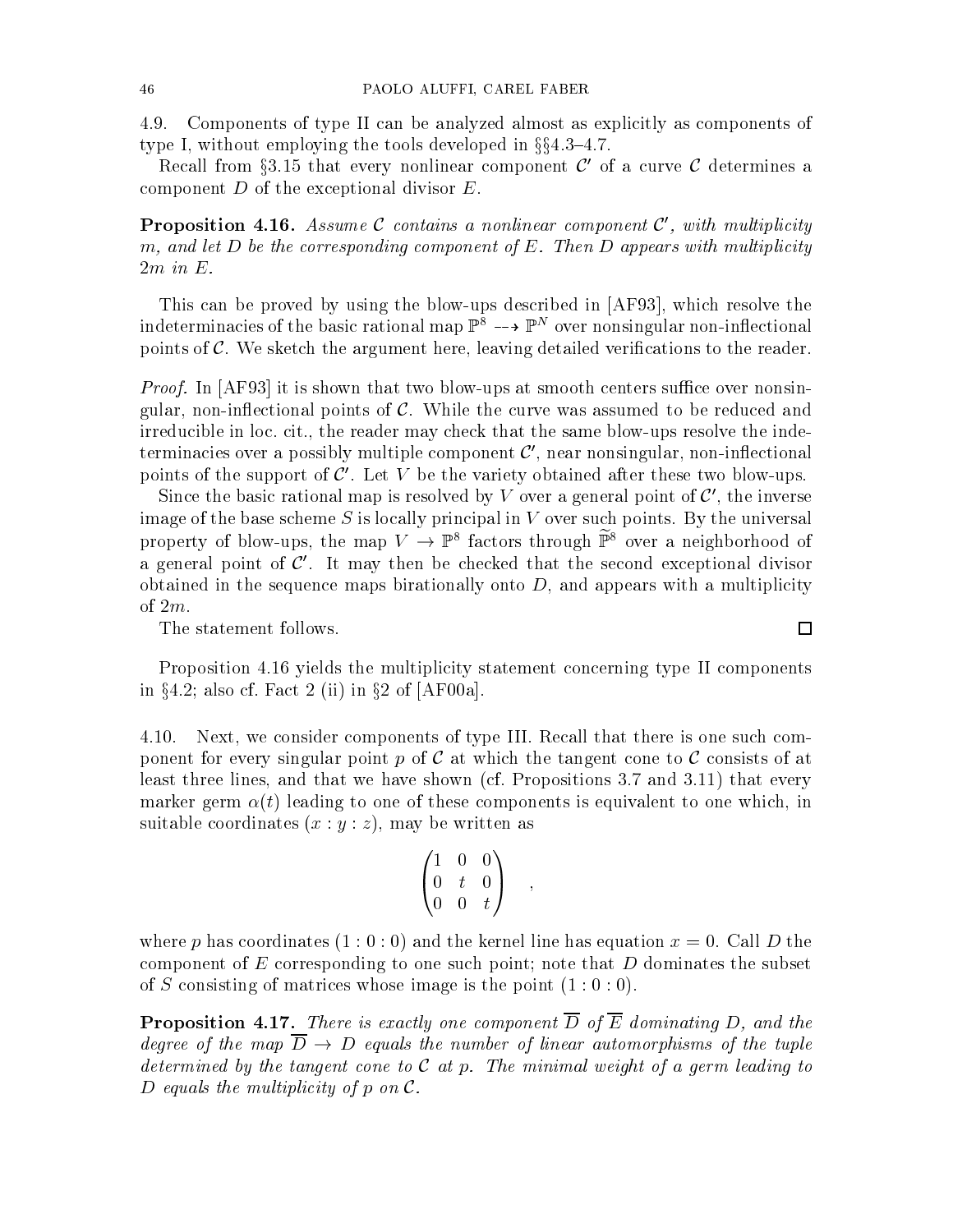In this statement, the *linear automorphisms* of a tuple of points in  $\mathbb{P}^1$  are the elements of its  $PGL(2)$ -stabilizer; this is a finite set if and only if the tuple is supported on at least three points.

*Proof.* First we will verify that if  $\alpha(t)$ ,  $\beta(t)$  are marker germs leading to D, then  $\overline{\alpha}$  and  $\overline{\beta}$  belong to the same component of  $\overline{E}$ . This will show that there is only one component of  $\overline{E}$  over D. By Proposition 4.5, we may replace  $\alpha(t)$  and  $\beta(t)$  by equivalent germs; as recalled above, in suitable coordinates we may then assume

$$
\alpha(t) = \begin{pmatrix} 1 & 0 & 0 \\ 0 & t & 0 \\ 0 & 0 & t \end{pmatrix} ,
$$

;

and  $\beta(t)$  may be assumed to be in the same form after a change of coordinates. That is, we may assume

$$
\beta(t) = M \cdot \alpha(t) \cdot N
$$

for constant matrices  $M, N$ . As  $D$  dominates the subset of  $S$  consisting of matrices with image  $(1:0:0)$ , the image of  $\alpha(0)$  and  $\beta(0)$  is necessarily  $(1:0:0)$ ; this implies that  $M$  is in the form

$$
\begin{pmatrix} A & B & C \\ 0 & E & F \\ 0 & H & I \end{pmatrix}
$$

with  $A(EI - FH) \neq 0$ .

Now we claim that  $M \cdot \alpha(t) \cdot N$  is equivalent to  $\alpha(t) \cdot N'$  for another constant matrix  $N'$ . Indeed, note that

$$
M \cdot \alpha(t) \cdot N = \alpha(t) \cdot \begin{pmatrix} A & Bt & Ct \\ 0 & E & F \\ 0 & H & I \end{pmatrix} \cdot N =: \alpha(t) \cdot N'(t) .
$$

Writing  $N' = N'(0)$  and applying Lemma 3.3, we establish the claim.

By Proposition 4.5, we may thus assume that  $\beta(t) = \alpha(t) \cdot N'$ . It follows that  $\overline{\beta}$ and  $\overline{\alpha}$  are on the same component of  $\overline{E}$ , by Lemma 4.7.

The degree of  $\overline{D} \to D$  is evaluated by using Proposition 4.12. By the description in §3.2, the limit of C along a marker germ  $\alpha(t)$  as above consists of a fan X whose star reproduces the tangent cone to  $\mathcal C$  at p, and whose free line is supported on the kernel line  $x = 0$ . It is easily checked that the stabilizer of  $(\alpha(0), \mathcal{X})$  has one component for each element of PGL(2) fixing the tuple determined by the tangent cone to  $\mathcal C$  at p and that the inessential subgroup equals the identity component.

Finally, the foregoing considerations show that the minimal weight of a germ leading to D is achieved by  $\alpha(t)$ , and this is immediately computed to be the multiplicity of  $\mathcal C$  at  $p$ . □

By Proposition 4.3, Proposition 4.17 implies the multiplicity statement for type III components in  $\S 4.2$ ; also cf. Fact 4 (i) in  $\S 2$  of [AF00a].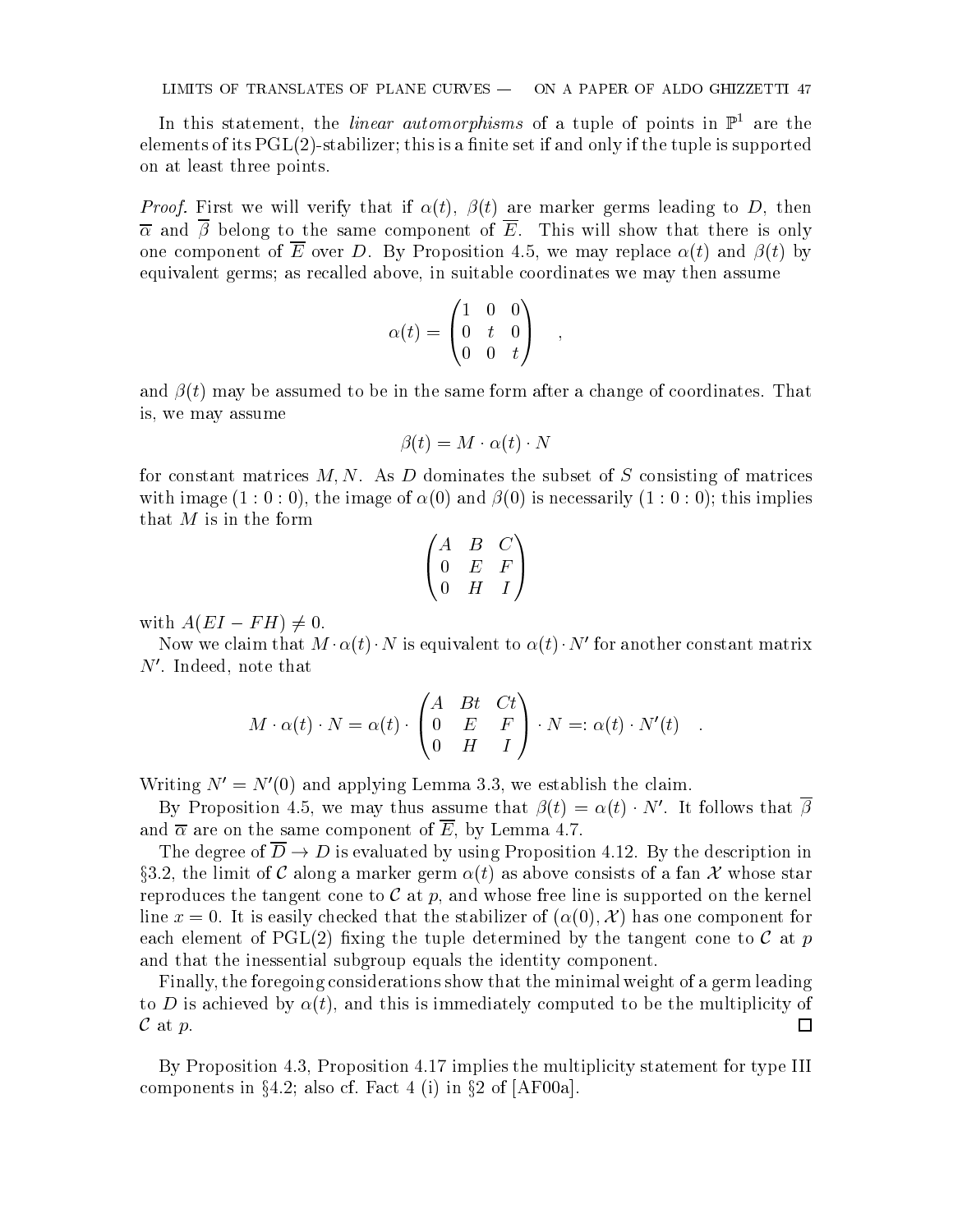4.11. Recall from §3 that components of type IV arise from certain sides of the Newton polygon determined by the choice of a point  $p$  on  $\mathcal C$  and of a line in the tangent cone to C at p. If coordinates  $(x : y : z)$  are chosen so that  $p = (1 : 0 : 0)$ , and the tangent line is the line  $z = 0$ , then the Newton polygon (see §3.14) consists of the convex hull of the union of the positive quadrants with origin at the points  $(j, k)$ for which the coefficient of  $x \ y \ z^+$  in the equation for  $C$  is nonzero. The part of the Newton polygon consisting of line segments with slope strictly between  $-1$  and 0 does not depend on the choice of coordinates fixing the flag  $z = 0, p = (0,0)$ . We have found (see Proposition 3.13 and ff.) that if  $-b/c$  is a slope of the Newton polygon, with  $b, c$  relatively prime, then

$$
\alpha(t) = \begin{pmatrix} 1 & 0 & 0 \\ 0 & t^b & 0 \\ 0 & 0 & t^c \end{pmatrix}
$$

is a marker germ for a component of type IV if  $p$  is a singular or inflection point of the support of  $\mathcal{C}$ , and the limit

$$
x^{\overline{q}}y^r z^q \prod_{j=1}^S (y^c + \rho_j x^{c-b} z^b)
$$

is not supported on a conic union (possibly) the kernel line.

It is clear that germs arising from sides of Newton polygons corresponding to different lines in the tangent cone at p cannot be equivalent, so we concentrate on one side of one polygon.

**Lemma 4.18.** Let D be the component of E of type IV corresponding to one side of the Newton polygon of slope  $-b/c$ , as above. Then there is exactly one component  $\overline{D}$ of  $\overline{E}$  over D corresponding to this side, and the degree of the map  $\overline{D} \to D$  equals the number of automorphisms  $A^* \to A^*$ ,  $\rho \mapsto u\rho$  (with  $u$  a root of unity) preserving the S-tuple  $\{\rho_1,\ldots,\rho_S\}$ .

*Proof.* As in the proof of Proposition 4.17, we begin by verifying that if  $\alpha(t)$ ,  $\beta(t)$ are marker germs leading to D, then  $\overline{\alpha}$  and  $\overline{\beta}$  belong to the same component, by essentially the same strategy.

By Proposition 4.5, we may replace  $\alpha(t)$  and  $\beta(t)$  with equivalent germs; thus we may choose

$$
\alpha(t)=\begin{pmatrix}1&0&0\\0&t^b&0\\0&0&t^c\end{pmatrix}
$$

and  $\beta(t) = M \cdot \alpha(t) \cdot N$  for constant invertible matrices M and N. As  $\beta(t)$  leads to D, the matrix M must preserve the flag consisting of  $p = (1:0:0)$  and the line  $z = 0$ (as this is the data which determines the Newton polygon). This implies that

 $\mathbf{1}$ 

$$
M = \begin{pmatrix} A & B & C \\ 0 & E & F \\ 0 & 0 & I \end{pmatrix}
$$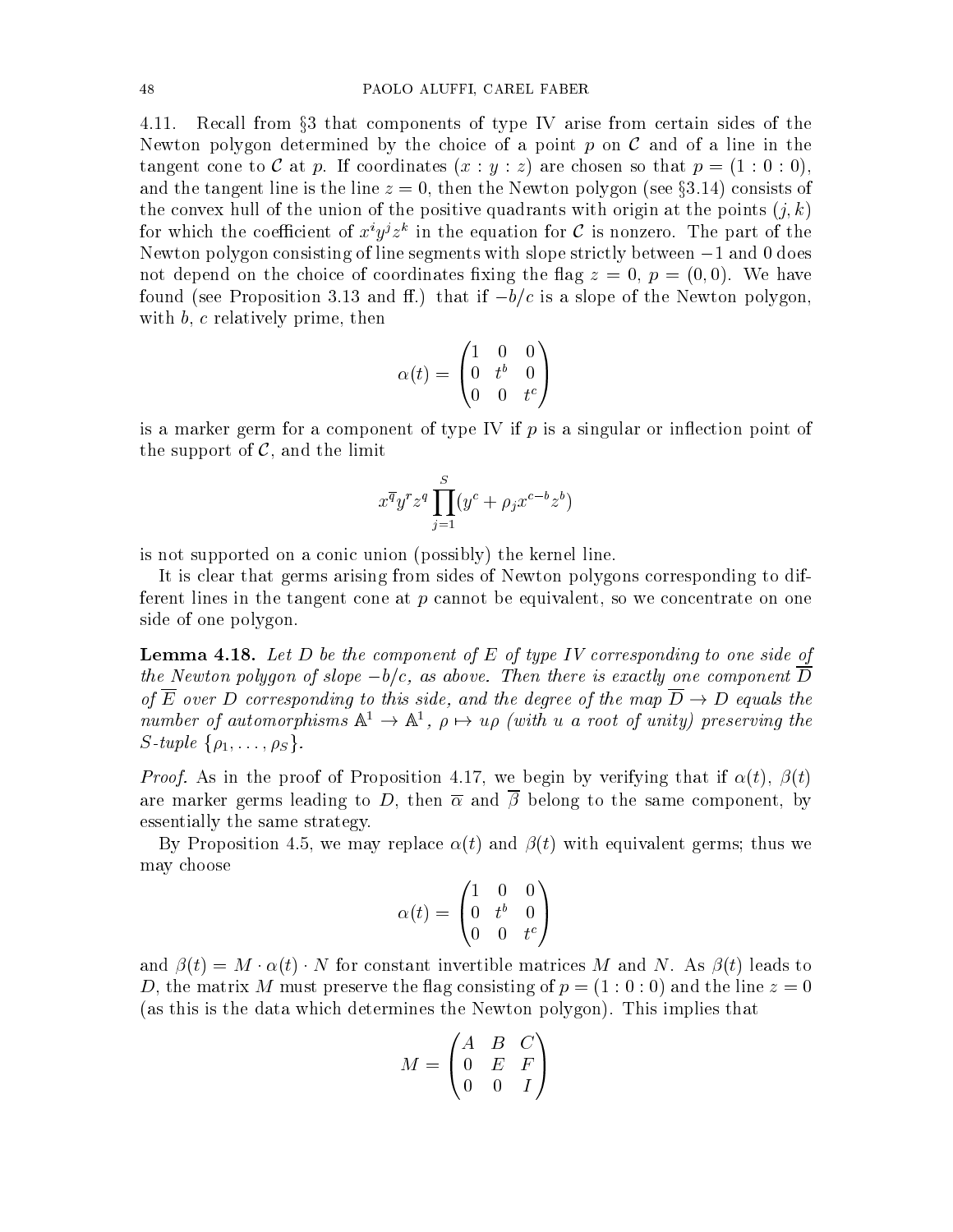with  $AEI \neq 0$ . Note that

$$
M \cdot \alpha(t) = \alpha(t) \cdot \begin{pmatrix} A & t^b & t^c \\ 0 & E & t^{c-b} \\ 0 & 0 & I \end{pmatrix} ;
$$

applying Lemma 3.3, we find that  $M \cdot \alpha(t) \cdot N$  is equivalent to

$$
\alpha(t)\cdot \begin{pmatrix} A & 0 & 0 \\ 0 & E & 0 \\ 0 & 0 & I \end{pmatrix}\cdot N\quad ,
$$

since  $c > b > 0$ .

We conclude that  $\beta(t)$  is equivalent to  $\alpha(t) \cdot N'$  for some constant invertible matrix N', and Lemma 4.7 then implies that  $\overline{\alpha}$ ,  $\overline{\beta}$  belong to the same component of  $\overline{D}$ , as needed.

Next, we claim that the inessential subgroup of the stabilizer consists of the component of the identity; by Proposition 4.12, it follows that the degree of the map  $D \to D$ equals the number of components of the stabilizer of  $(\alpha, \mathcal{X}) := (\alpha(0), \lim_{t \to 0} C \circ \alpha(t)).$ 

To verify our claim, note that for all units  $\nu(t)$ 

$$
\alpha(t)^{-1} \cdot \alpha(t\nu(t)) = \begin{pmatrix} 1 & 0 & 0 \\ 0 & t^b & 0 \\ 0 & 0 & t^c \end{pmatrix}^{-1} \cdot \begin{pmatrix} 1 & 0 & 0 \\ 0 & t^b \nu(t)^b & 0 \\ 0 & 0 & t^c \nu(t)^c \end{pmatrix} = \begin{pmatrix} 1 & 0 & 0 \\ 0 & \nu(t)^b & 0 \\ 0 & 0 & \nu(t)^c \end{pmatrix}
$$

is a  $\mathbb{C}[[t]]$ -valued point of PGL(3). Thus the inessential components of the stabilizer are those containing elements

$$
\begin{pmatrix}\n1 & 0 & 0 \\
0 & \nu^b & 0 \\
0 & 0 & \nu^c\n\end{pmatrix} ,
$$

;

for  $\nu \in \mathbb{C}$ ,  $\nu \neq 0$ . This is the component containing the identity, as claimed.

The number of components of the stabilizer of  $(\alpha, \mathcal{X})$  is determined as follows. The limit is

$$
x^{\overline{q}}y^r z^q \prod_{j=1}^S (y^c + \rho_j x^{c-b} z^b) ,
$$

and the orbit of  $(\alpha, \mathcal{X})$  has dimension 7. The degree of  $\overline{D} \to D$  equals the number of components of the stabilizer of  $(\alpha, \mathcal{X})$ , that is, the subset of the stabilizer of X fixing the kernel line  $x = 0$ . If the orbit of X has dimension 7, this number equals the number of components of the stabilizer of  $X$ , or the same number divided by 2, according to whether the kernel line is identified by  $\mathcal X$  or not. The latter eventuality occurs precisely when  $c = 2$  and  $q = \overline{q}$ ; the stated conclusion follows then from Lemma 3.1 in [AF00b]. Analogous arguments apply when the orbit of  $\mathcal X$  has dimension less □

In order to complete the proof of the multiplicity statement for type IV components we just need a weight computation.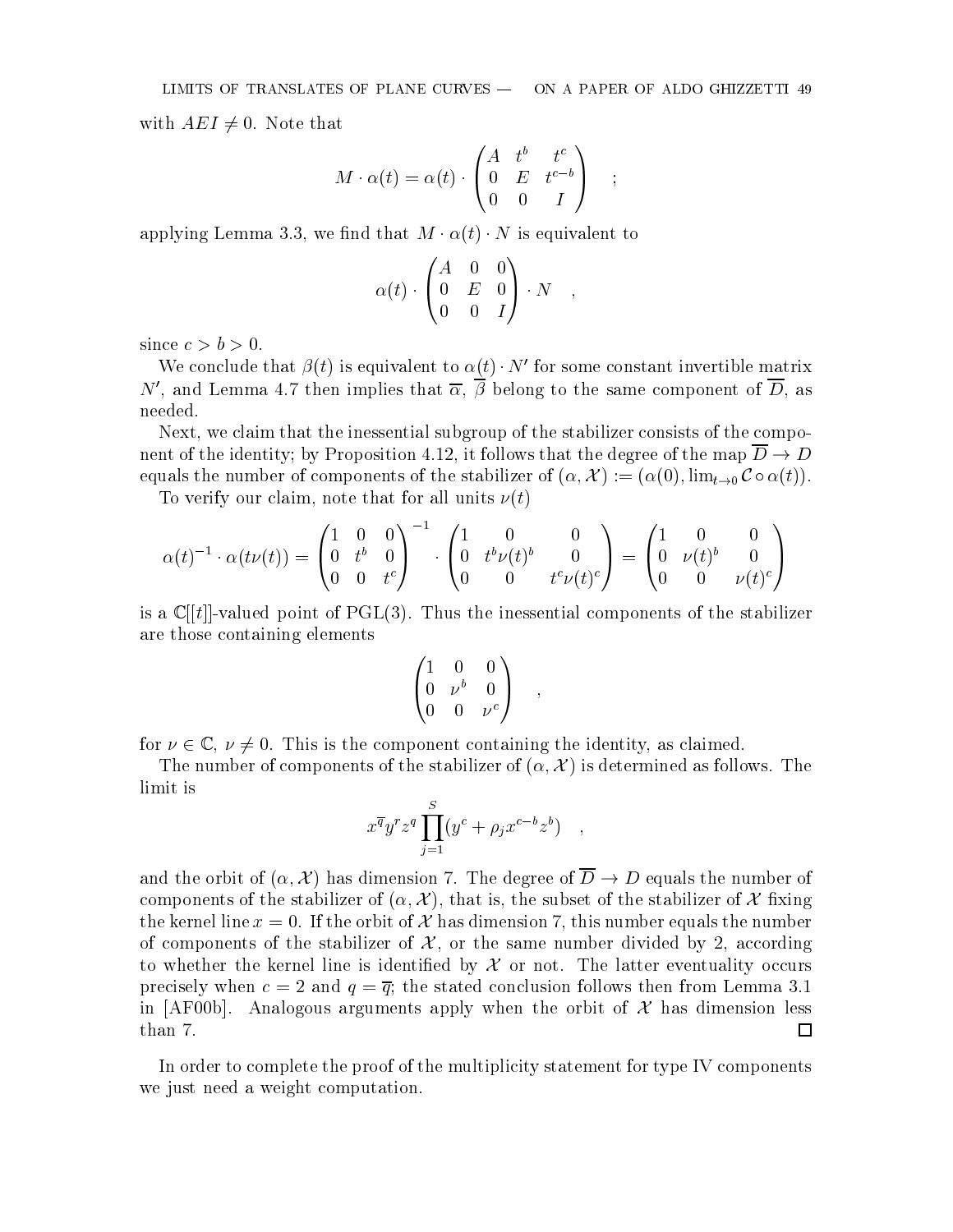**Lemma 4.19.** The minimum weight of a marker germ for the component corresponding to a single of the Newton polygon polygon with vertices  $(i,j)$  and  $j$  is in its set of  $j$  is in its set of  $j$  is in its set of  $j$  is in its set of  $j$  is in its set of  $j$  is in its set of  $j$  is in its set of  $j$ 

$$
\frac{j_1k_0 - j_0k_1}{S} \quad .
$$

:

*Proof.* With notations as above, we have seen that every marker germ leading to the component is equivalent to  $\alpha(t) \cdot N$ , where

$$
\alpha(t) = \begin{pmatrix} 1 & 0 & 0 \\ 0 & t^b & 0 \\ 0 & 0 & t^c \end{pmatrix} \quad ; \quad
$$

thus the minimum weight is achieved by this germ.

The limit

$$
x^{\overline{q}}y^r z^q \prod_{j=1}^S (y^c + \rho_j x^{c-b} z^b)
$$

appears with weight  $br + cq + Sbc$ , so we just have to show that

$$
Sbc + br + cq = \frac{j_1k_0 - j_0k_1}{S} .
$$

:

This is immediate, as  $(j_0, k_0)=(r, q + Sb), (j_1, k_1)=(r + Sc, q).$ 

The prescription for type IV components now follows from Lemmas 4.18 and 4.19, Proposition 4.3, and Lemma 4.14.

We note that the same prescription yields the correct multiplicity for type II limits as well: indeed, the side of the Newton polygon corresponding to type II limits (as in  $\S3.15$ ) has vertices  $(0, m)$  and  $(2m, 0)$ , where m is the multiplicity of the corresponding nonlinear component of C; so  $S = m$  and  $(j_1k_0-j_0k_1)/S = 2m/m = 2m$ , in agreement with Proposition 4.16.

Fact  $4(ii)$  in [AF00a], §2, reproduces the result proved here; the reader should note that the number denoted A here is denoted  $A/\delta$  in loc. cit.

The weight computed in Lemma 4.19:

$$
\frac{j_1k_0-j_0k_1}{S} \quad ,
$$

;

happens to equal  $2/S$  times the area of the triangle with vertices  $(0, 0), (j_0, k_0)$ , and  $(j_1, k_1).$ 

 $\Box$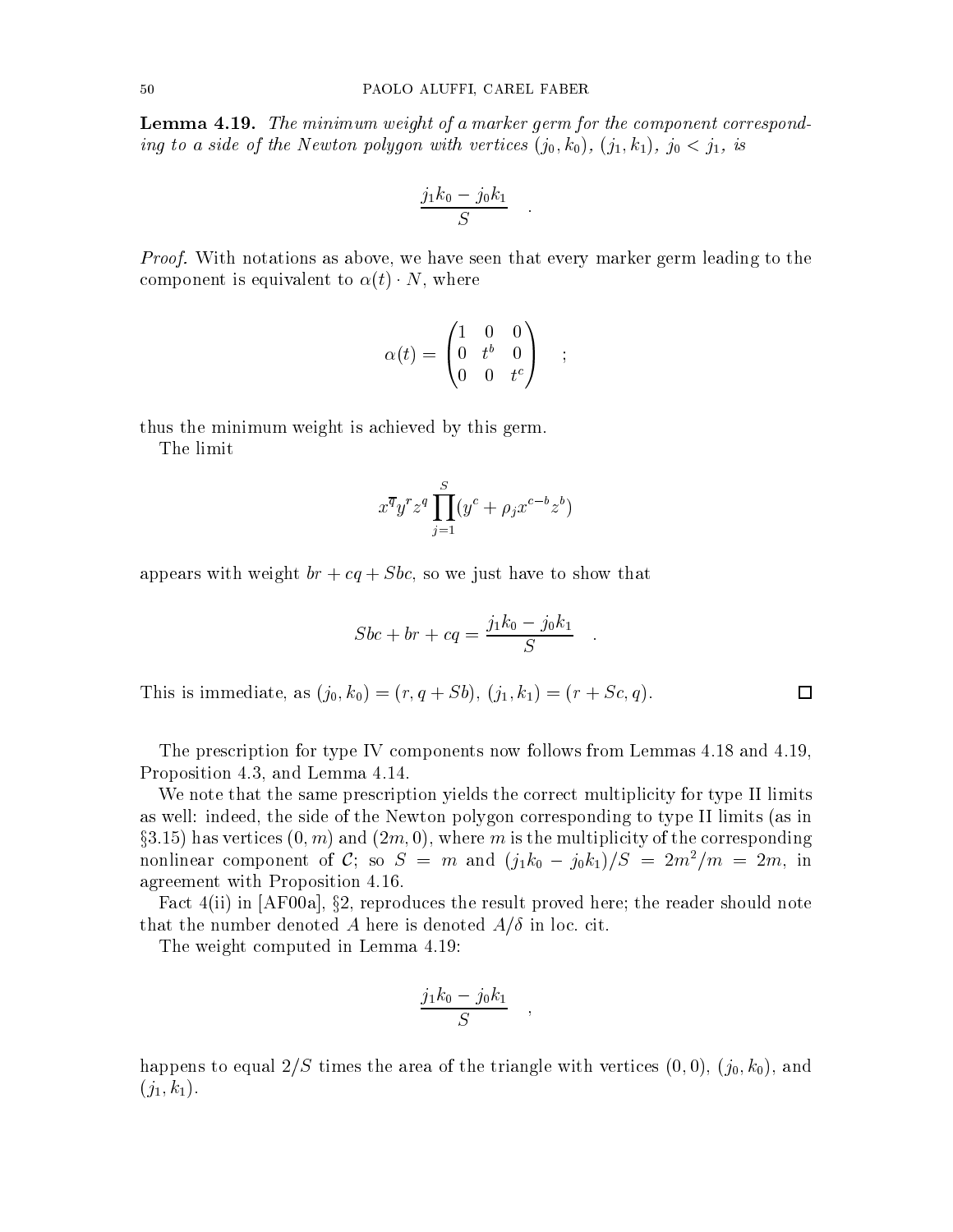

We do not have a conceptual explanation for this observation.

4.12. We are left with components of type V, whose analysis is predictably subtler. In x3 we have found that such components arise from suitable truncations of the Puiseux expansion of the branches of  $\mathcal C$  at a singular point p of its support. Choosing coordinates  $(x : y : z)$  so that  $p = (1 : 0 : 0)$  and the branch has tangent cone supported on the line  $z = 0$ , we have found a marker germ

$$
\alpha(t) = \begin{pmatrix} 1 & 0 & 0 \\ t^a & t^b & 0 \\ \frac{f(t^a)}{f(t^a)} & \frac{f'(t^a)t^b}{f(t^a)} & t^c \end{pmatrix}
$$

where

$$
z=f(y)=\sum_{i\geq 0}\gamma_{\lambda_i}y^{\lambda_i}
$$

is the Puiseux expansion of a corresponding formal branch,  $a < b < c$  are positive integers,  $C = \frac{c}{a}$  is 'characteristic' in the sense explained in 3.2, underlining denotes truncation to  $\iota$  , and  $a$  is the smallest positive integer for which all entries in  $\alpha(\iota)$  are polynomials. The limit obtained along this germ is:

$$
x^{d-2S} \prod_{i=1}^{S} \left( zx - \frac{\lambda_0 (\lambda_0 - 1)}{2} \gamma_{\lambda_0} y^2 - \frac{\lambda_0 + C}{2} \gamma_{\frac{\lambda_0 + C}{2}} yx - \gamma_C^{(i)} x^2 \right) ,
$$

where  $\gamma_C^{\sim}$  are the coefficients of  $y^{\sim}$  for all formal branches sharing the truncation  $f_{(C)}(y) = \sum_{\lambda_i < C} \gamma_{\lambda_i} y^{\lambda_i}.$ 

As the situation is more complex than for other components, we proceed through the proof of the multiplicity statement given in  $\S 4.2$  one step at the time.

4.13. Through the procedure recalled above, the choice of a characteristic  $C$  and of a truncation  $f_{(C)}(y)$  of a formal branch determines a germ, and hence (by lifting to the normalization) a component of  $\overline{E}$  over a fixed type V component D of E. In fact, by Proposition 3.15 and Lemma 4.7, every component  $\overline{D}$  over D is marked in this fashion.

Clearly different points or different lines in the tangent cone yield different components D over D. As stated in  $\S 4.2$ , for a fixed point and line there are different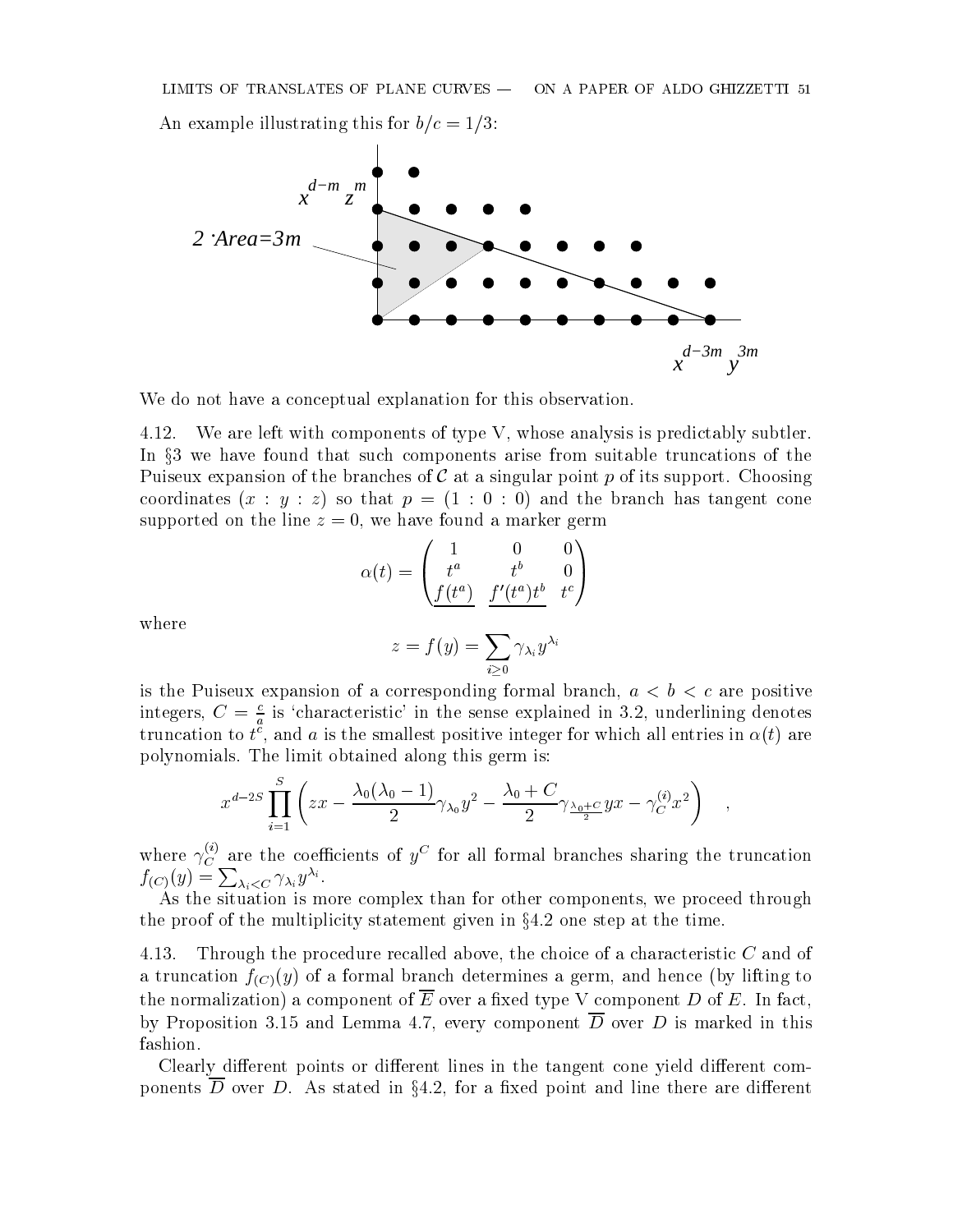contributions for truncations that are not `siblings'. In other words, we must show that there is a bijection between the set of components  $\overline{D}$  over D corresponding to a given point and line, and set of data  $(C, f_{(C)}(y))$  as above, modulo the sibling relation. We will now recall this notion, and prove this fact in Proposition 4.21 below.

We say that  $(C, f_{(C)}(y)), (C', g_{(C')}(y))$  (or the truncations  $f_{(C)}, g_{(C')}$  for short) are sibling data if the corresponding integers  $a < b < c$ ,  $a' < b' < c'$  are the same (so in particular  $C = C'$  and further

$$
g_{(C)}(y) = \sum_{\lambda_i < C} \xi^{a \lambda_i} \gamma_{\lambda_i} y^{\lambda_i}
$$

(that is,  $f(C)(t) = g(C)(\xi t)$ ) for an a-th root  $\xi$  of 1.

Both Proposition 4.21 and the determination of the inessential subgroup rely on the following technical lemma.

Lemma 4.20. Let

$$
\alpha(t) = \begin{pmatrix} 1 & 0 & 0 \\ t^a & t^b & 0 \\ \frac{f(t^a)}{f'(t^a)} & \frac{f'(t^a)t^b}{f'(t^a)^b} & t^c \end{pmatrix} \quad , \quad \beta(t) = \begin{pmatrix} 1 & 0 & 0 \\ t^{a'} & t^{b'} & 0 \\ \frac{g(t^{a'})}{g'(t^{a'})t^{b'}} & \frac{g'(t^{a'})t^{b'}}{f^{c'}} \end{pmatrix}
$$

be two marker germs of the type considered above, and assume that  $\alpha(t)^{-1}\beta(\tau(t))$  is a  $\mathbb{C}[[t]]$ -valued point of PGL(3), for a change of parameter  $\tau(t) = t\nu(t)$  with  $\nu(t) \in \mathbb{C}[[t]]$ a unit. Inen  $a_0 = a$ ,  $b_1 = b$ ,  $c_2 = c$ , and  $\nu(t) = \zeta(1+t_1 - \mu(t))$ , where  $\zeta$  is an a-th Toot of 1 and  $\mu(t) \in \mathbb{C}[[t]]$ ; further,  $q((\xi t)^{-}) = f(t^{-})$ .

*Proof.* Write  $\varphi(t) = f(t^*)$  and  $\psi(t)t^* = f'(t^*)t^*$ . The hypothesis is that

$$
\alpha(t)^{-1} \cdot \beta(\tau) = \begin{pmatrix} 1 & 0 & 0 \\ \frac{\tau^{a'} - t^a}{t^b} & \frac{\tau^{b'}}{t^b} & 0 \\ \frac{g(\tau^{a'}) - \varphi(t) - (\tau^{a'} - t^a)\psi(t)}{t^c} & \frac{g'(\tau^{a'})\tau^{b'} - \psi(t)\tau^{b'}}{t^c} & \frac{\tau^{c'}}{t^c} \end{pmatrix}
$$

has entries in  $\mathbb{C}[[t]]$ , and its determinant is a unit in  $\mathbb{C}[[t]]$ . The latter condition implies  $v = v$  and  $c = c$ . As

$$
\frac{\tau^{a'}-t^a}{t^b}\in\mathbb C[[t]]\quad,
$$

necessarily  $a = a$  and  $t(y(t) - 1) = (t - t) = 0$  mod t. Since  $0 > a$ , this implies

$$
\nu(t) = \xi(1 + t^{b-a}\mu(t))
$$

for  $\xi$  an a-th root of 1 and  $\mu(t) \in \mathbb{C}[[t]]$ . Also note that since the triples  $(a, b, c)$  and  $(a', b', c')$  coincide, necessarily the dominant term in  $g(y)$  has the same exponent  $\lambda_0$ as in f (y), since a construction and in f c. (y) and in f c. (y) in f c. (y) in f c. (y) in f c. (y) in f c. (

Now we claim that

$$
g(\tau^a) - (\tau^a - t^a) \psi(t) \equiv g((\xi t)^a) \mod t^c.
$$

Granting this for a moment, it follows that

$$
g(\tau^{a'}) - \varphi(t) - (\tau^{a'} - t^a)\psi(t) \equiv g((\xi t)^a) - f(t^a) \mod t^c \quad ;
$$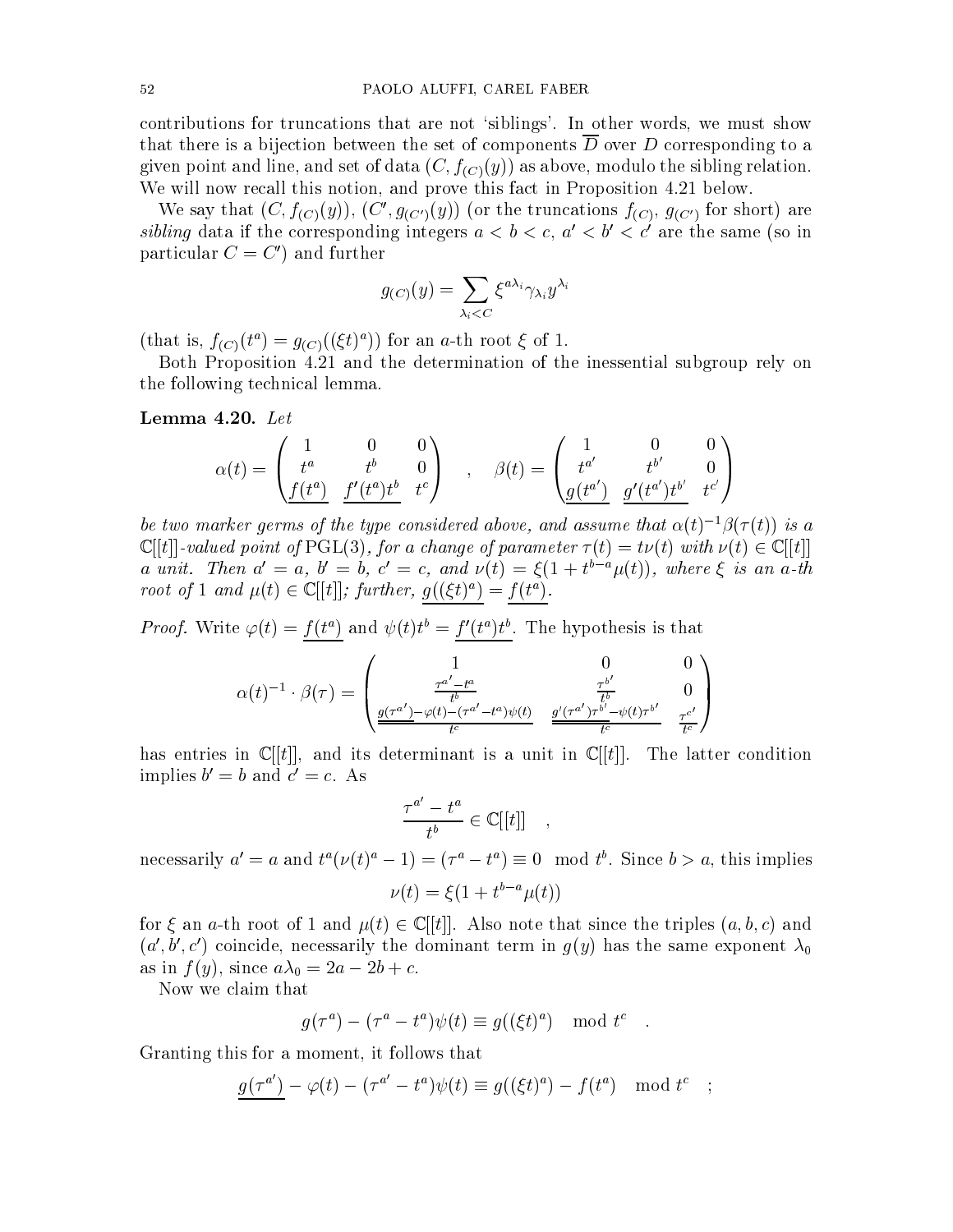hence, the fact that the  $(3,1)$  entry is in  $\mathbb{C}[[t]]$  implies that

$$
g((\xi t)^a) \equiv f(t^a) \mod t^c \quad ,
$$

which is what we need to show in order to complete the proof.

Since the  $(3, 2)$  entry is in  $\mathbb{C}[[t]],$  necessarily

$$
g'(\tau^a) \equiv \psi(t) \mod t^{c-b} \quad ;
$$

so our claim is equivalent to the assertion that

$$
g(\tau^a) - (\tau^a - t^a)g'(\tau^a) \equiv g((\xi t)^a) \mod t^c.
$$

By linearity, in order to prove this it is enough to verify the stated congruence for  $g(y) \equiv y^{\alpha}$ , with  $\lambda \geq \lambda_0$ . That is, we have to verify that if  $\lambda \geq \lambda_0$  then

$$
\tau^{a\lambda} - (\tau^a - t^a)\lambda \tau^{a\lambda - a} \equiv (\xi t)^{a\lambda} \mod t^c
$$

For this, observe

$$
\tau^{a\lambda} = (\xi t)^{a\lambda} (1 + t^{b-a}\mu(t))^{a\lambda} \equiv (\xi t)^{a\lambda} (1 + a\lambda t^{b-a}\mu(t)) \mod t^{a\lambda + 2(b-a)}
$$

and similarly

$$
\tau^{a\lambda-a} = (\xi t)^{a\lambda-a} (1 + t^{b-a}\mu(t))^{a\lambda-a} \equiv t^{-a} (\xi t)^{a\lambda} \mod t^{a\lambda-a+(b-a)},
$$
  

$$
(\tau^a - t^a) = (\xi t)^a (1 + t^{b-a}\mu(t))^a - t^a \equiv a t^b \mu(t) \mod t^{a+2(b-a)}.
$$

Thus

$$
(\tau^a - t^a)\lambda \tau^{a\lambda - a} \equiv (\xi t)^{a\lambda} a \lambda t^{b-a} \mu(t) \mod t^{a\lambda + 2(b-a)}
$$

and

$$
\tau^{a\lambda} - (\tau^a - t^a)\lambda \tau^{a\lambda - a} \equiv (\xi t)^{a\lambda} \mod t^{a\lambda + 2(b-a)}.
$$

Since

$$
a\lambda + 2(b - a) \ge a\lambda_0 + 2b - 2a = c \quad ,
$$

 $\Box$ 

our claim follows.

4.14. The first use of this observation is in the following result.

**Proposition 4.21.** Two truncations  $f_{(C)}(y)$ ,  $g_{(C')}(y)$  determine the same component  $\overline{D}$  over D if and only if they are siblings.

*Proof.* Assume that  $f_{(C)}(y)$ ,  $g_{(C')}(y)$  are siblings. Then  $C = C'$ , and for an a-th root  $\xi$  of 1 the corresponding germs

$$
\alpha(t) = \begin{pmatrix} 1 & 0 & 0 \\ t^a & t^b & 0 \\ \frac{f(t^a)}{f(t^a)} & \frac{f'(t^a)t^b}{f(t^a)} & t^c \end{pmatrix} , \quad \beta(t) = \begin{pmatrix} 1 & 0 & 0 \\ t^a & t^b & 0 \\ \frac{g(t^a)}{f(t^a)} & \frac{g'(t^a)t^b}{f(t^a)} & t^c \end{pmatrix}
$$

satisfy

$$
\alpha(\xi t) = \begin{pmatrix} 1 & 0 & 0 \\ (\xi t)^a & (\xi t)^b & 0 \\ \frac{f((\xi t)^a)}{(\xi t)^a} & \frac{f'((\xi t)^a)(\xi t)^b}{(\xi t)^c} & (\xi t)^c \end{pmatrix} = \begin{pmatrix} 1 & 0 & 0 \\ t^a & t^b \xi^b & 0 \\ \frac{g(t^a)}{(\xi t)^a} & \frac{g'(t^a)t^b \xi^b}{(\xi t)^c} & \xi^c \xi^c \end{pmatrix}
$$

$$
= \beta(t) \cdot \begin{pmatrix} 1 & 0 & 0 \\ 0 & \xi^b & 0 \\ 0 & 0 & \xi^c \end{pmatrix}
$$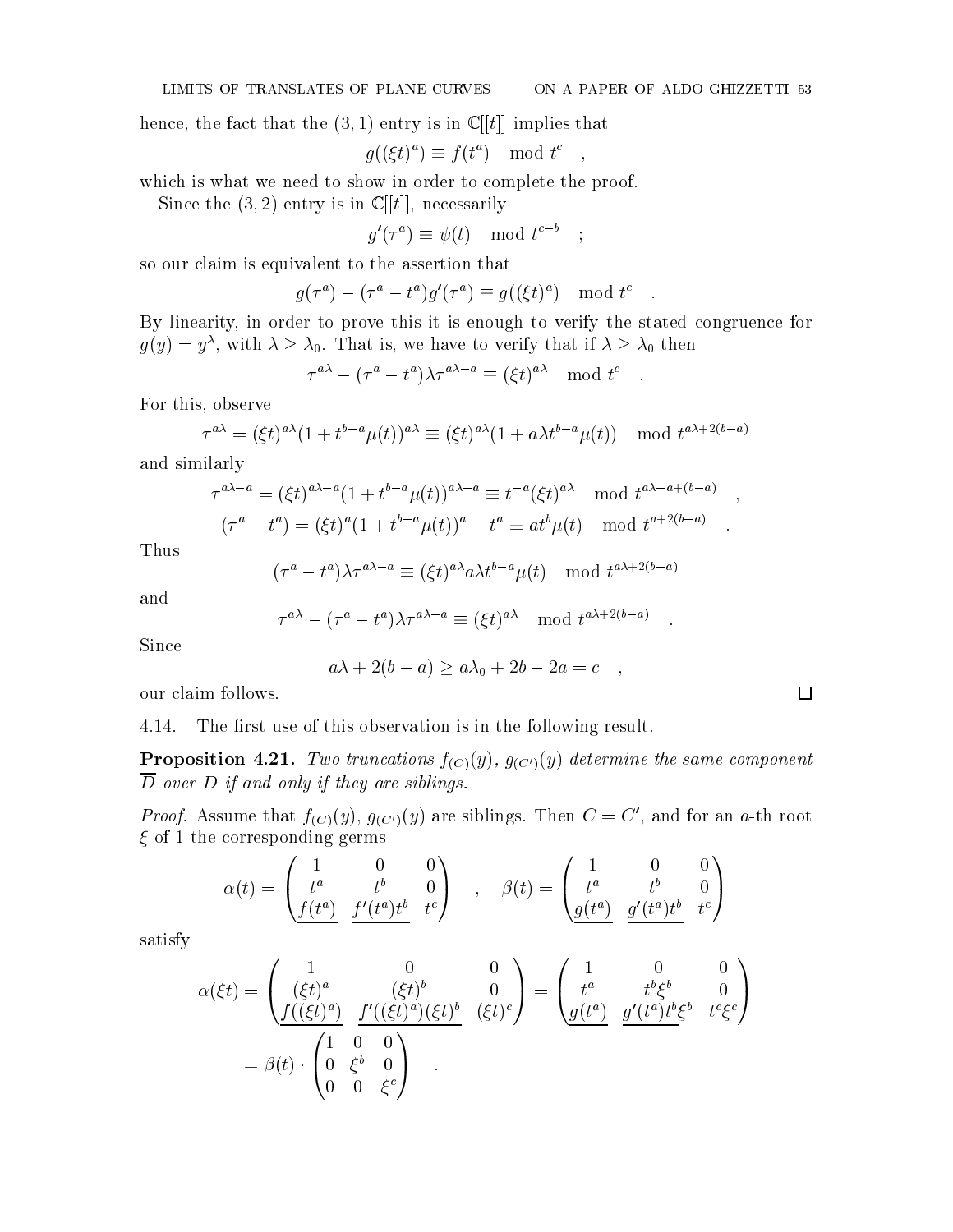By Lemma 4.7, the lifts of  $\alpha(\xi t)$  and  $\beta(t)$  belong to the same component of  $\overline{E}$ . As  $\alpha(\xi t)$  only differs from  $\alpha(t)$  by a reparametrization, this shows that  $\overline{\alpha}$  and  $\overline{\beta}$  belong to the same component of  $\overline{E}$ , as needed.

For the converse, assume

$$
\alpha(t) = \begin{pmatrix} 1 & 0 & 0 \\ t^a & t^b & 0 \\ \frac{f(t^a)}{b} & \frac{f'(t^a)t^b}{c} & t^c \end{pmatrix} , \quad \beta(t) = \begin{pmatrix} 1 & 0 & 0 \\ t^{a'} & t^{b'} & 0 \\ \frac{g(t^{a'})}{c} & \frac{g'(t^{a'})t^{b'}}{c} & t^{c'} \end{pmatrix}
$$

mark the same component  $\overline{D}$ . Since the limit of C along  $\beta(t)$  has 7-dimensional orbit, the action of PGL(3) on  $\overline{D}$  is transitive on a dense open set. Therefore, we have that  $\alpha(t) \cdot N$  and  $\beta(t)$  are equivalent for some  $N \in \mathrm{PGL}(3)$ . By Lemma 4.10, there is a  $\mathbb{C}[h][[t]]$ -valued point  $N(h,t)$  of PGL(3) such that  $\beta(t\nu(t)) = \alpha(t) \cdot N(1,t)$ , for a unit  $\nu(t)$ . That is,

$$
N(1,t) = \alpha(t)^{-1} \cdot \beta(\tau(t))
$$

is a  $\mathbb{C}[[t]]$ -valued point of PGL(3), for  $\tau(t) = t\nu(t)$ . By Lemma 4.20, this implies  $a_0 = a, b_0 = b, c_1 = c,$  and  $q(\zeta(t)^*) = f(t^*)$ , for an a-th root  $\zeta$  of 1, showing that the truncations are siblings.  $\Box$ 

4.15. By Proposition 4.3, the multiplicity of  $D$  is a sum over the distinct sibling classes of truncations producing a given limit. Evaluating the degree of the map  $D \rightarrow D$  requires the determination of the inessential subgroup of the stabilizer, which also makes crucial use of Lemma 4.20.

Lemma 4.22. Let

$$
\alpha(t)=\begin{pmatrix} 1 & 0 & 0 \\ t^a & t^b & 0 \\ \frac{f(t^a)}{b} & \frac{f'(t^a)t^b}{b} & t^c \end{pmatrix}
$$

be the germ determined by C and the truncation  $f_{(C)}(y) = \sum_{\lambda_i < C} \gamma_{\lambda_i} y^{\lambda_i}$  as above. Then the inessential subgroup corresponding to  $\alpha(t)$  consists of the components of the stabilizer of  $(\alpha(0), \lim_{t\to 0} C \circ \alpha(t))$  containing matrices

$$
\begin{pmatrix} 1 & 0 & 0 \\ 0 & \eta^b & 0 \\ 0 & 0 & \eta^c \end{pmatrix}
$$

with  $\eta$  an h-th root of 1, where h is the greatest common divisor of a and all  $a\lambda_i$  $(\lambda_i < C)$ .

*Proof.* For every h-th root  $\eta$  of 1, any component of the stabilizer containing a diagonal matrix of the given form is in the inessential subgroup: indeed, such a diagonal matrix can be realized as  $\alpha(t) \rightarrow \alpha(\eta t)$ .

To see that, conversely, every component of the inessential subgroup is as stated, apply Lemma 4.20 with  $\rho(t) = \alpha(t)$ . We find that if  $\alpha(t) = \alpha(t \nu(t))$  is a  $\cup |t|$ -valued point of PGL(3), then  $\nu(t) = \eta(1 + t - \mu(t))$ , with  $\eta$  an a-th root of 1, and further

$$
f(t^a) = f((\eta t)^a) \quad ,
$$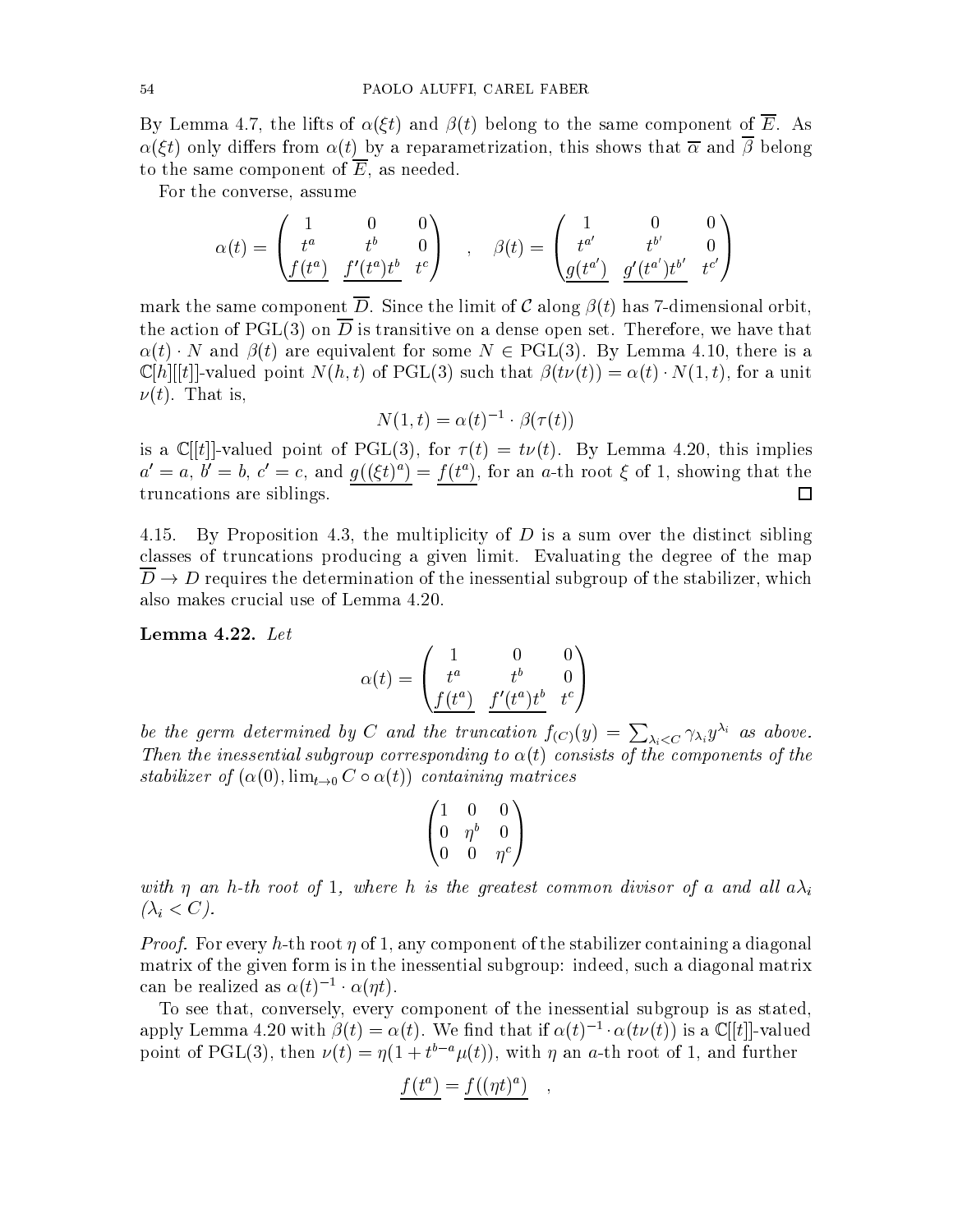that is,

$$
\sum_{\lambda_i < C} \gamma_{\lambda_i} y^{\lambda_i} = \sum_{\lambda_i < C} \eta^{a\lambda_i} \gamma_{\lambda_i} y^{\lambda_i} \quad .
$$

Therefore  $\eta^{a\lambda_i} = 1$  for all i such that  $\lambda_i < C$ , and  $\eta$  is an h-th root of 1.

For  $\nu(t) = \eta(1 + t^2 \alpha \mu(t))$ , the matrix  $\alpha(t)^{-1} \alpha(t\nu(t))|_{t=0}$  is lower triangular, of the form

$$
\begin{pmatrix} 1 & 0 & 0 \\ a\mu_0 & \eta^b & 0 \\ \gamma_{\lambda_0} \binom{\lambda_0}{2} (a\mu_0)^2 + \gamma_{\frac{\lambda_0 + C}{2}} \frac{\lambda_0 + C}{2} (a\mu_0) & 2\gamma_{\lambda_0} \binom{\lambda_0}{2} (a\mu_0) \eta^b & \eta^c \end{pmatrix}
$$

where  $\alpha$  ,  $\alpha$  ,  $\alpha$  , and the state state contains the stabilizer contains the stabilizer contains the some (t),  $\alpha$ then it must contain all such matrices for all  $\mu_0$ , and in particular that component must contain the diagonal matrix

$$
\begin{pmatrix}\n1 & 0 & 0 \\
0 & \eta^b & 0 \\
0 & 0 & \eta^c\n\end{pmatrix} ;
$$

;

the statement follows.

Note that  $\eta^* = (\eta^*)^2$  since  $c - z_0 = a\lambda_0 - za$  is divisible by  $n$ ; this is in fact a necessary condition for the diagonal matrix above to belong to the stabilizer. Moreover, if  $\gamma_{\frac{\lambda_{0}+C}{2}} \neq 0$ , then necessarily  $\eta^* = 1$ ; as the proof of the following proposition shows, this implies  $h = 1$ .

**Proposition 4.23.** For the component  $\overline{D}$  determined by the truncation  $f_{(C)}(y)$  as above, let A be the number of components of the stabilizer of the limit

$$
x^{d-2S}\prod_{i=1}^S\left(zx-\frac{\lambda_0(\lambda_0-1)}{2}\gamma_{\lambda_0}y^2-\frac{\lambda_0+C}{2}\gamma_{\frac{\lambda_0+C}{2}}yx-\gamma_C^{(i)}x^2\right)
$$

(that is, by [AF00b], §4.1, twice the number of automorphisms  $\gamma \to u\gamma + v$  preserving the S-tuple  $\{\gamma_C^{\sim\prime},\ldots,\gamma_C^{\sim\prime}\}\)$ . Then the degree of the map  $D\to D$  equals  $\frac{\alpha}{b}$ , where h is the number determined in Lemma 4.22.

*Proof.* As the kernel line  $\alpha$  must be supported on the distinguished tangent of the limit X, the stabilizer of  $(\alpha, \mathcal{X})$  equals the stabilizer of X, and in particular it consists of A components.

next, observe that for 1, 1 7 th roots of the two matrix of two matrices of the two matrices.

$$
\begin{pmatrix} 1 & 0 & 0 \\ 0 & \eta_1^b & 0 \\ 0 & 0 & \eta_1^c \end{pmatrix} \quad , \quad \begin{pmatrix} 1 & 0 & 0 \\ 0 & \eta_2^b & 0 \\ 0 & 0 & \eta_2^c \end{pmatrix}
$$

are distinct: indeed, if  $\eta^* = \eta^* = 1$ , then the order of  $\eta$  divides every exponent of every entry of  $\alpha(t)$ , hence it equals 1 by the minimality of a. Further, the components of the stabilizer containing these two matrices must be distinct: indeed, the description of the identity component of the stabilizer of a curve consisting of quadritangent conics given in  $[AF00c]$ ,  $§1$ , shows that the only diagonal matrix in the component of the identity is in fact the identity itself.

 $\Box$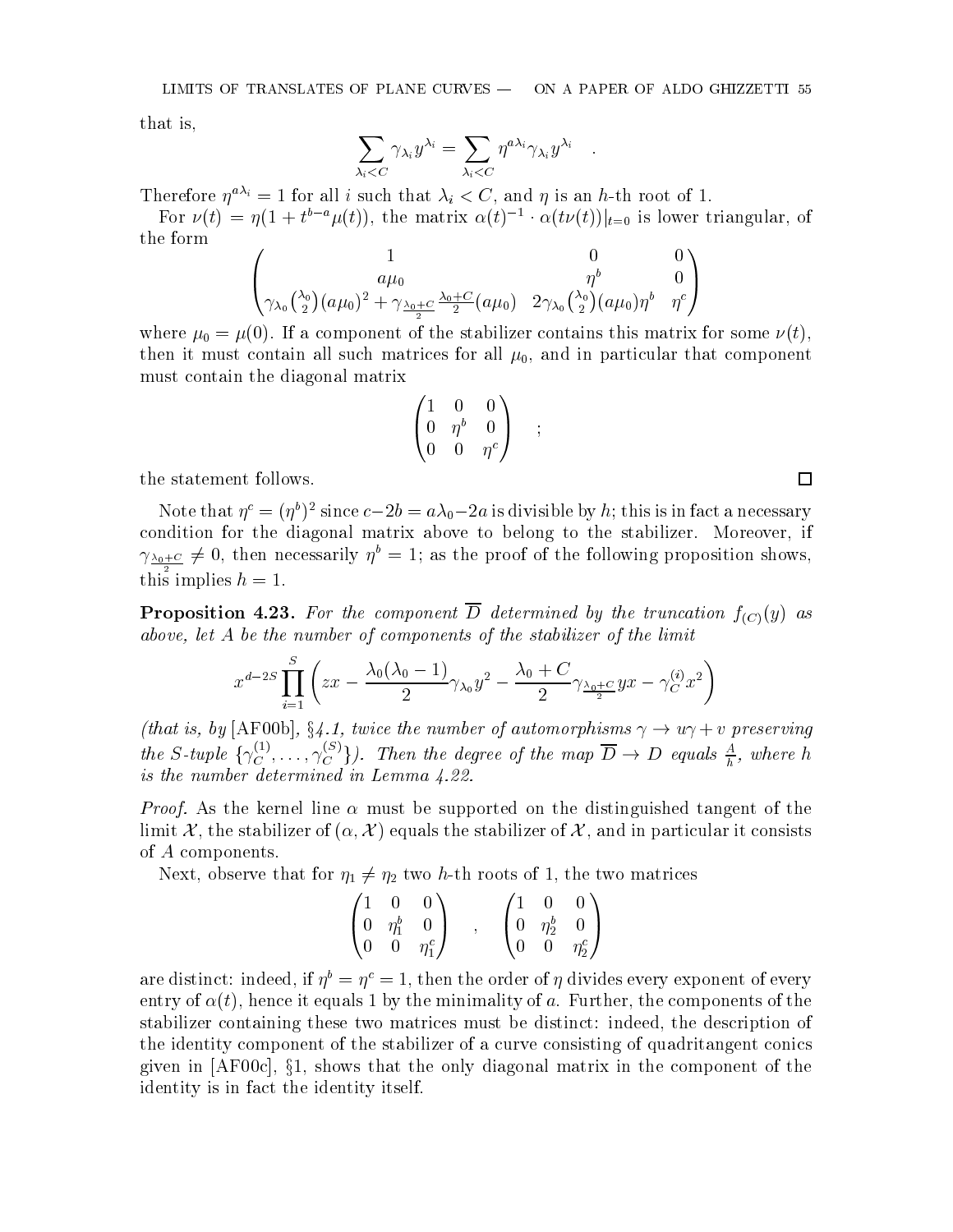Hence the index of the inessential subgroup equals  $A/h$ , and the statement follows then from Proposition 4.12. □

4.16. All that is left is the computation of the *weight* of the marker germ

$$
\alpha(t) = \begin{pmatrix} 1 & 0 & 0 \\ t^a & t^b & 0 \\ \frac{f(t^a)}{f(t^a)} & \frac{f'(t^a)t^b}{f(t^a)} & t^c \end{pmatrix} .
$$

For every formal branch  $\beta$  of C at p, define an integer  $w_{\beta}$  as follows:

- if the branch is not tangent to the line  $z = 0$ , then  $w_{\beta} = 1$ ;
- if the branch is tangent to the line  $z = 0$ , but does not truncate to  $f_{(C)}$ , then  $w_{\beta}$  = the first exponent at which  $\beta$  and the truncation differ;
- if the branch truncates to  $f_{(C)}$ , then  $w_{\beta} = C$ .

**Lemma 4.24.** The weight of  $\alpha(t)$  equals aW, with  $W = \sum w_{\beta}$ .

*Proof.* It is immediately checked that  $aw_{\beta}$  equals the order of vanishing in t of the composition of each formal branch with  $\alpha(t)$ , so  $a\sum w_\beta$  equals the order of vanishing of  $F \circ \alpha(t)$ , which is the claim.  $\Box$ 

We are finally ready to conclude the verification of the multiplicity statement for components of type V given in  $\S 4.2$ .

The upshot of the foregoing discussion is that the multiplicity equals the sum of contributions from each sibling class of truncations  $f_{(C)}(y)$ .

Proposition 4.25. Let D be the component of type V determined by the choice of C and of the truncation  $f_{(C)}(y)$ , and let  $\ell$  be the minimum among the positive integers  $\mu$  such that  $f(C)(y^{\mu})$  has integer exponents. Then, with notations as above, the contribution of the sibling class of  $f_{(C)}(y)$  to the multiplicity of D is  $\ell WA$ .

*Proof.* By Proposition 4.23 and Lemma 4.24, the sibling class of  $f_{(C)}(y)$  contributes  $a_{W}$   $\frac{1}{h}$ . So all we have to prove is that  $\ell = \frac{1}{h}$ , with  $\ell$  as in the statement.

For this, let  $\lambda_i$ ,  $i = 1, \ldots, r$  be the exponents appearing in  $f_{(C)}(y)$ . If h' is any divisor of a and all  $a\lambda_i$ , then as  $\frac{a}{h'}\lambda_i$  are integers, necessarily  $\frac{a}{h'}$  is a multiple of  $\ell$ . That is, h divides  $\frac{1}{\ell}$ . On the other hand,  $\frac{1}{\ell}$  is a divisor of a and all  $a\lambda_i$ . Hence  $\frac{1}{\ell}$  $\Box$ equals the greatest common divisor of and all aids and all all ai, which is the common

Proposition 4.25 completes the proof of the multiplicity statement for type V components; also cf. [AF00a],  $\S$ 2, Fact 5.

This concludes the proof of the multiplicity statement given in  $\S 4.2$ .

### 5. Examples

5.1. In this final section we collect several explicit examples of limits of translates of plane curves, obtained by applying the results presented in this paper. We will describe the limits corresponding to the different components of the PNC for the curves we will consider, and marker germs for these components. We will generally pass in silence degenerate limits such as multiple lines (obtained for example as  $\lim \mathcal{C} \circ$  $\alpha(t)$ , for  $\alpha(0)$  a rank 1 matrix with image not contained in C), or rank-2 limits. Limits will often be described in terms of the geometry of the curve, and representative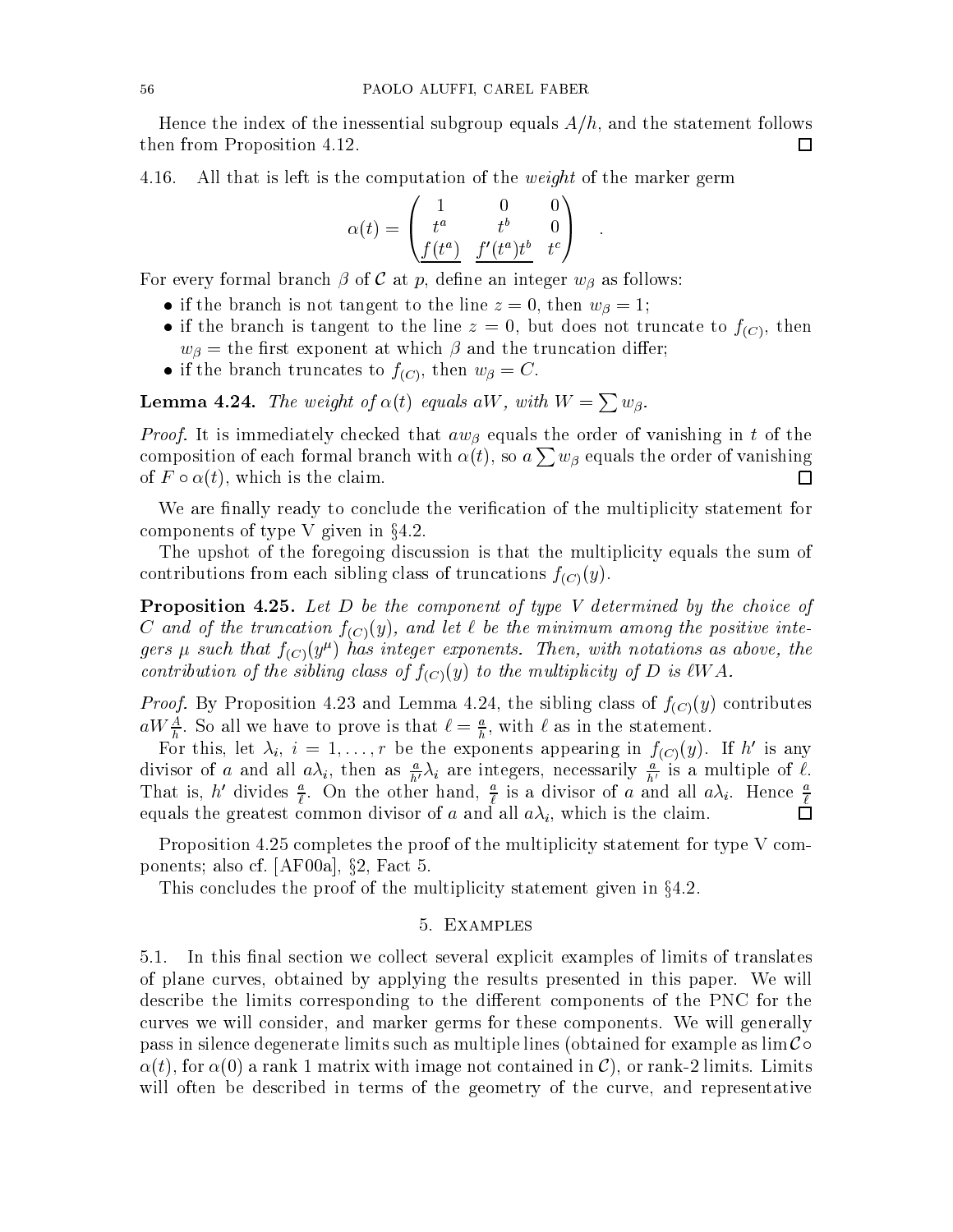pictures will be superimposed on the curve to emphasize this relation; of course such pictures should not be taken too literally.

We will also compute the degrees of the orbit closures of the curves we will consider, as an illustration of the formulas in [AF00a] that we obtained as main application of the results presented here. Several other enumerative examples can be found in [AF00a]. Concerning these enumerative computations, we will freely use the terminology introduced in loc. cit., and in particular the notions of *predegree* and *adjusted* predegree polynomial  $(a, p, p)$  (cf.  $\S1$  of [AF00a]).

5.2. Let d1; d2; m1; m2 be positive integers. Consider <sup>a</sup> curve <sup>C</sup> consisting of the union of two general curves curves  $\mathcal{L}_1$  , C2 of diagonal position and appearing position and appearing co with multiplicity matrix multiplicity multiplicity multiplicity multiplicity multiplicity multiplicity. The second

We distinguish three cases:

- 1. 1 = d1 <sup>=</sup> d2;
- 2. 1 de 10. 1 de 10. 1 de 10. 1 de 10. 1 de 10. 1 de 10. 1 de 10. 1 de 10. 1 de 10. 1 de 10. 1 de 10. 1 de 10.
- 3. 1 **1 d2.** 1 d2. 1 d2. 1 d2. 1 d2. 1 d2. 1 d2. 1 d2. 1 d2. 1 d2. 1 d2. 1 d2. 1 d2. 1 d2. 1 d2. 1 d2. 1 d2. 1

In case (1) the curve is the union of two distinct lines with multiplicity  $m_1, m_2$ .



According to  $\S 3.2$  and  $\S 4.2$ , the PNC consists of two components of type I, appearing with multiplicity matrix matrix matrix  $\mathcal{A}$ .  $\mathcal{A}$ either translates of  $C$ , or multiple lines.

Since the line C1 meets the rest of C1 meets the rest of C1 meets the rest of  $\Delta T$ bution of C1 to the a.p.p.p. of C1 to the a.p.p. of C1 to the anti-

$$
-\frac{m_1^3}{2}\exp(-(m_1+m_2)H)H^2\left(1+m_2H+\frac{m_2^2H^2}{2}\right)
$$

(Proposition 3.1 in [AF00a]); and similarly for  $C_2$ . The contribution of both together is therefore

$$
-\frac{(m_1^3+m_2^3)H^3}{6}+\frac{(m_1^4+m_2^4)H^4}{8}-\frac{(m_1^5+m_2^5)H^5}{20}+\frac{(m_1^3+m_2^3)^2H^6}{72}-\ldots
$$

so the a.p.p. of  $\mathcal C$  is (Proposition 1.1 in [AF00a])

$$
\exp((m_1 + m_2)H)\left(1 - \frac{(m_1^3 + m_2^3)H^3}{6} + \frac{(m_1^4 + m_2^4)H^4}{8} - \frac{(m_1^5 + m_2^5)H^5}{20} + \dots\right)
$$
  
= 1 + (m\_1 + m\_2)H +  $\frac{(m_1 + m_2)^2}{2}H^2 + \frac{m_1m_2(m_1 + m_2)}{2}H^3 + \frac{m_1^2m_2^2}{4}H^4$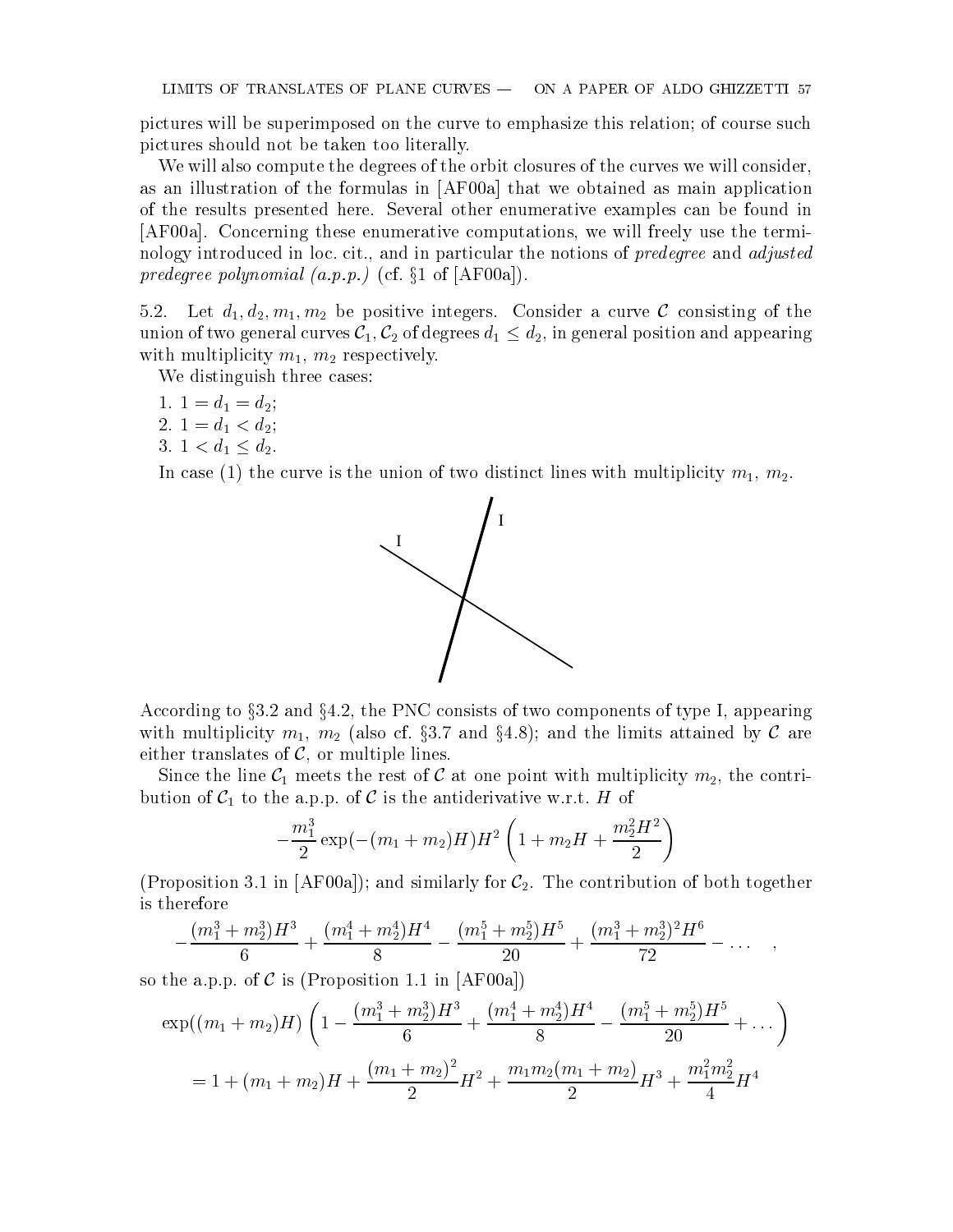$$
= \left(1 + m_1 H + \frac{m_1^2 H^2}{2}\right) \left(1 + m_2 H + \frac{m_2^2 H^2}{2}\right) .
$$

It follows ( $\S1$  in [AF00a]) that the orbit closure of C has dimension 4, and predegree  $4!\frac{m_1m_2}{4}$ ; that is, degree

$$
\begin{cases} 6m_1^2m_2^2 & \text{if } m_1 \neq m_2 \\ 3m^4 & \text{if } m_1 = m_2 = m \end{cases}
$$

This of course agrees with the naive dimension count, and multiplicity and combinatorial considerations.

In case (2) the curve is the transversal union of a line, with multiplicity  $m_1$ , and a general nonsingular curve of degree  $d_2$ , with multiplicity  $m_2$ .



According to §3.2 and §4.2 the PNC has one component of type I, with multiplicity  $m_1$ , one component of type II, with multiplicity  $2m_2$ , and several 'local components' of type IV: one for each of the 3d2(d2 2) ordinary 
exes of C2, and one for each of the d2 points of intersection of C1 and C2.

Limits corresponding to the type I component are obtained as  $\lim \mathcal{C} \circ \alpha(t)$  for  $\alpha(0)$ a rank-2 matrix whose image is the line  $C_1$ . Such limits are fans determined by the intersection of C1 with the rest of the curve: the rest of the curve: the curve: the curve: the curve: the curv



The multiplicity of the non-concurrent line in the fan is  $m_1$ , and the multiplicities of the star lines all equal  $m_2$ .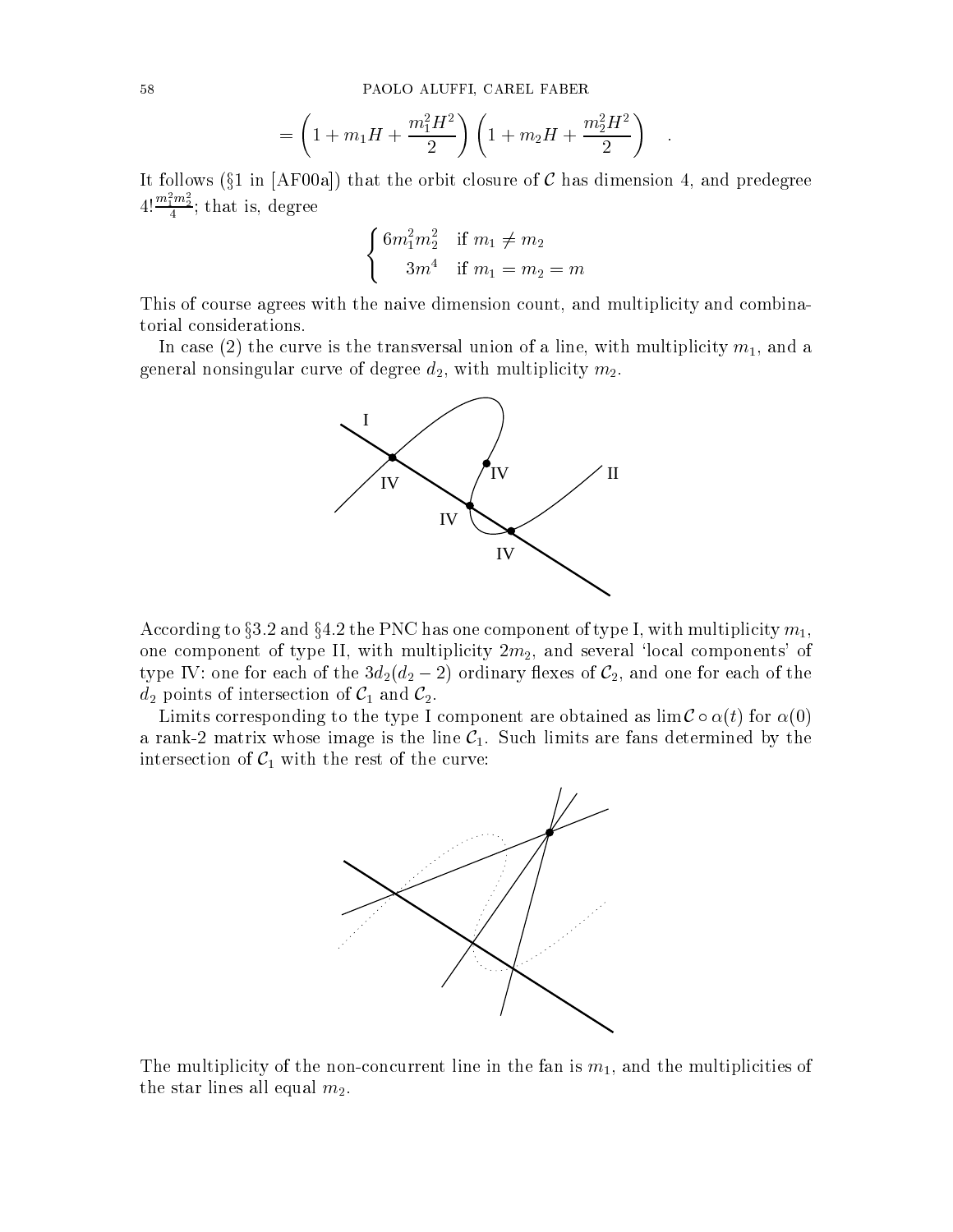The type II component can be marked by a 1-PS with weights  $(1, 2)$ :

$$
\alpha(t)=\begin{pmatrix}1&0&0\\0&t&0\\0&0&t^2\end{pmatrix}
$$

if  $p = (1 : 0 : 0)$  is a general point of  $C_2$ , and the highest weight line  $z = 0$  is the tangent line to C2 at <sup>p</sup> (cf. x3.15). The corresponding limit consists of <sup>a</sup> conic, with multiplicity  $m_2$ , and tangent to the kernel line, union the kernel line with multiplicity  $\blacksquare$  is a contract to  $\blacksquare$ 



At each inflection point the relevant side of the Newton polygon is



joining  $(0, m_2)$  and  $(3m_2, 0)$ ; according to §4.2 such type IV components appear with multiplicity 3m2 (cf. x4.11). Marker germs for one of these components can be chosen to be 1-PS  $\alpha(t)$  with weights (1,3), image of  $\alpha(0)$  equal to the flex, and highest weight line on the inflectional tangent  $(\S 3.14)$ . The limits consist of a cuspidal cubic with multiplicity m2 and cuspidal tangent on the kernel line, union the kernel line with the the kernel minion and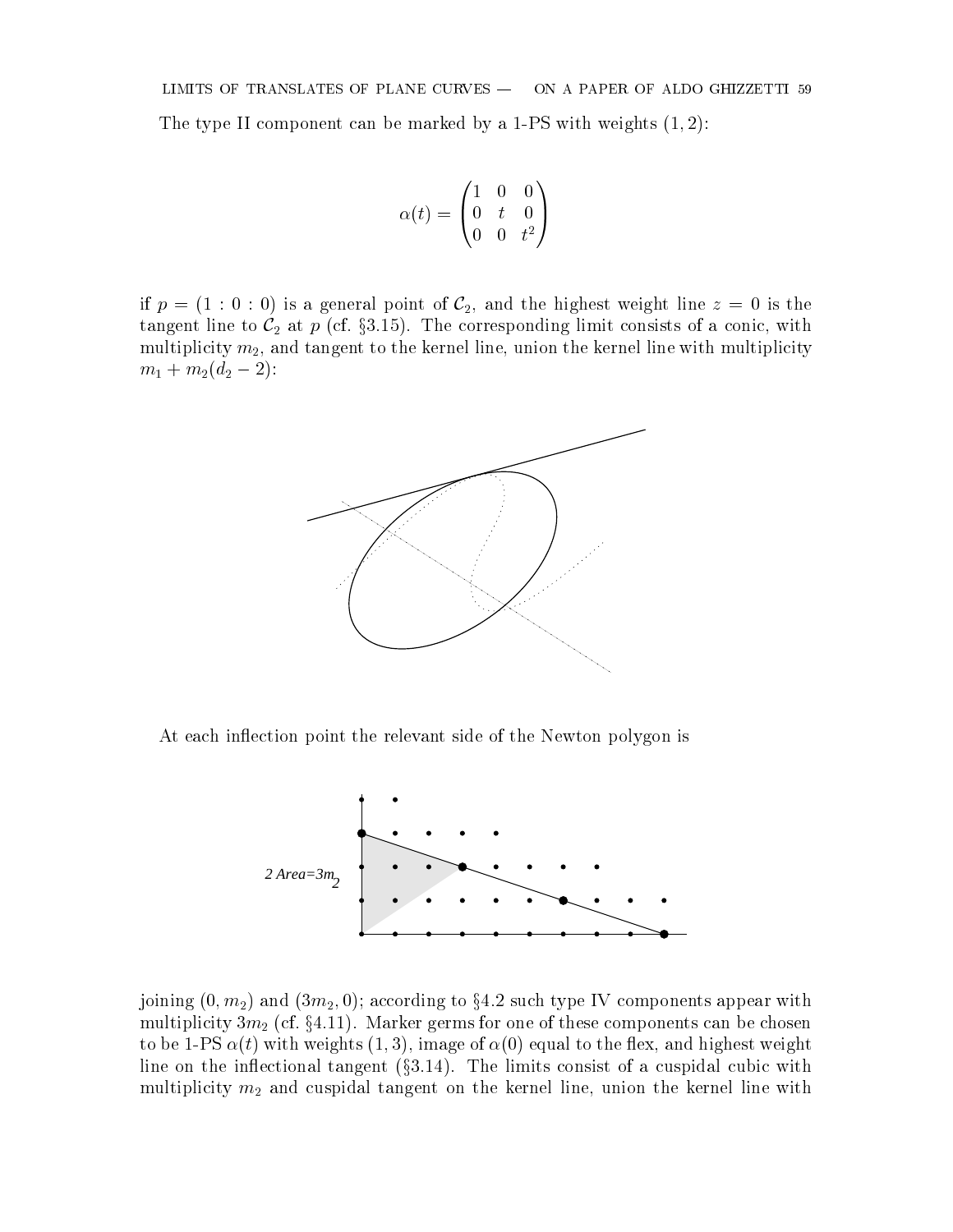multiplicity m1 <sup>+</sup> m2(d2 3):



The d2 points of intersection are nodes, with multiple branches, with multiple branches, and one of whose of whose of whose of whose  $\mu$ branches is supported on a line. The Newton polygons corresponding to the two tangent directions are



and only one side (joining (m1; m2) and (m1; m2) and (m2)) has slope strictly between 10  $\pm$ and 0. So each of these points contributes one component of type IV, appearing with multiplicity m1 + 2m2. This component is marked by a 1-PS (t) with weights (1; 2) with im  $\alpha(0)$  an intersection point, and highest weight line tangent to the non-linear branches. Limits consist of a conic with multiplicity  $\mu$  with  $\mu$  and tangent to the kernel line,  $\mu$ the kernel line with multiplicity m2(d2  $2$ ), and a transversal line through the point  $\gamma$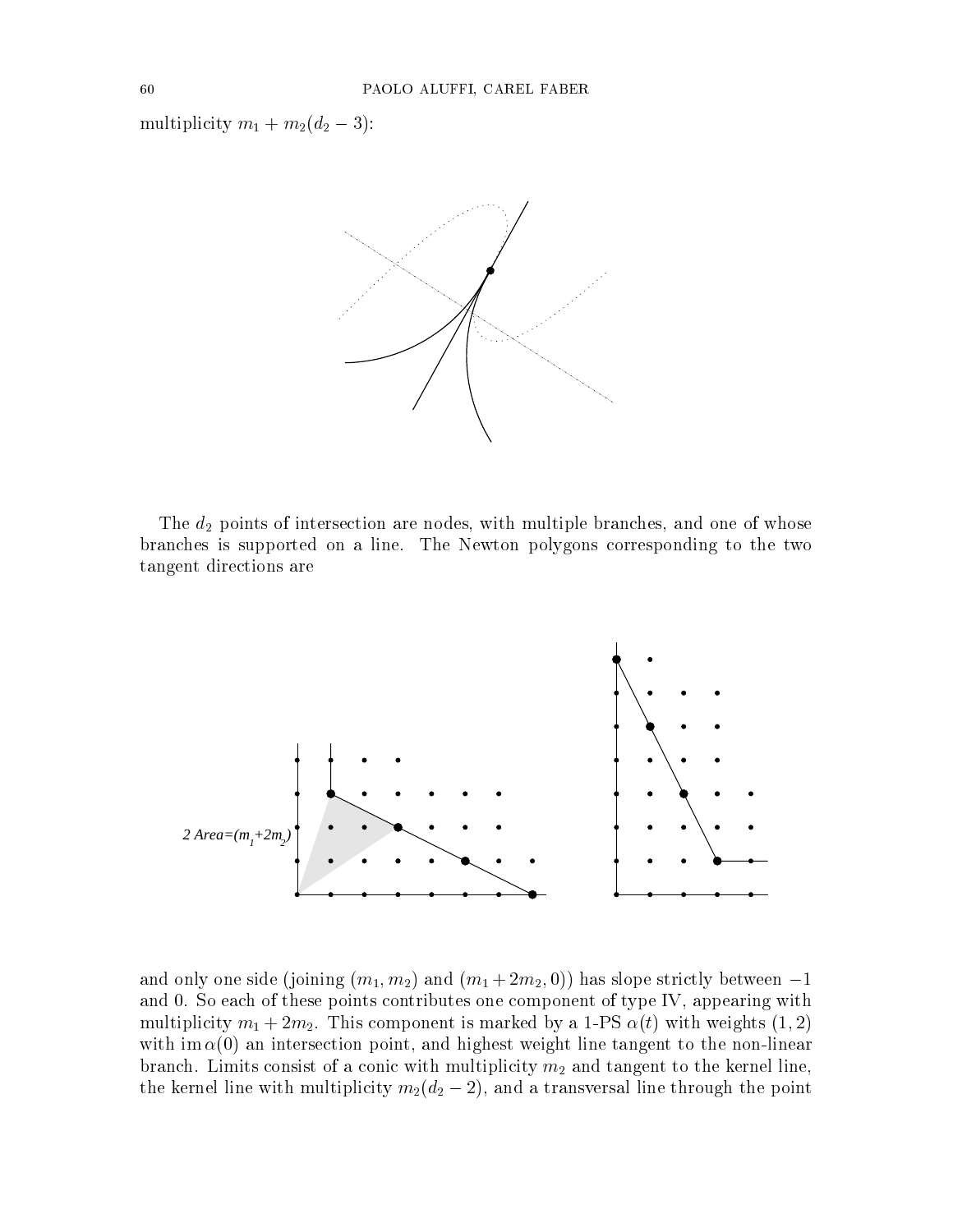of intersection, with multiplicity  $m_1$ :



No components of type III appear, since the tangent cone at each point of type  $\mathcal C$ is supported on  $\leq 2$  lines. The curve C has no characteristics at its singularities, so the PNC has no components of type V in this case, cf. again  $\S 3.2$ .

Proposition 3.1 in [AF00a] gives the contribution due to the type I component as the antiderivative of

$$
-\frac{m_1^3}{2}\exp(-(m_1+m_2d_2)H)H^2\left(1+m_2H+\frac{m_2^2H^2}{2}\right)^{d_2}~~.
$$

indeed, the line meets C2 at d2 points, each with multiplicity m2. Explicitly:

$$
-\frac{m_1^3H^3}{6}+\frac{m_1^4H^4}{8}-\frac{m_1^5H^5}{20}+\frac{m_1^3(m_1^3+m_2^3d_2)H^6}{72}\\-\frac{m_1^3(m_1^4+4m_1m_2^3d_2+3m_2^4d_2)H^7}{336}+\frac{m_1^3(m_1^5+10m_1^2m_2^3d_2+15m_1m_2^4d_2+6m_2^5d_2)H^8}{1920}
$$

As for the type II component, its contribution is

$$
-\,2m_2^5d_2\left(\frac{H^5}{20}-\frac{(5(m_1+m_2d_2)+18m_2)H^6}{360}+\frac{(9(m_1+m_2d_2)+8m_2)m_2H^7}{420}\\-\frac{(m_1+m_2d_2)m_2^2H^8}{60}\right)
$$

according to Proposition 3.2 in [AF00a].

`Local contributions' from type IV components are evaluated using Proposition 3.4 in [AF00a]. The data needed in order to apply this formula consists of the vertices of the corresponding side of the Newton polygon, and the multiplicities of the curvilinear components in the limit. We obtain a contribution of

$$
-\frac{m_2^6H^6}{48}+\frac{3m_2^7H^7}{70}-\frac{197m_2^8H^8}{4480}
$$

from each of the 3d2(d2 2) in
ection points, and of

$$
m_1m_2^3(m_1+2m_2)\left(-\frac{(m_1+m_2)H^6}{72}+\frac{(20m_1^2+45m_1m_2+36m_2^2)H^7}{1680}-\frac{(10m_1^3+35m_1^2m_2+48m_1m_2^2+32m_2^3)H^8}{1920}\right)
$$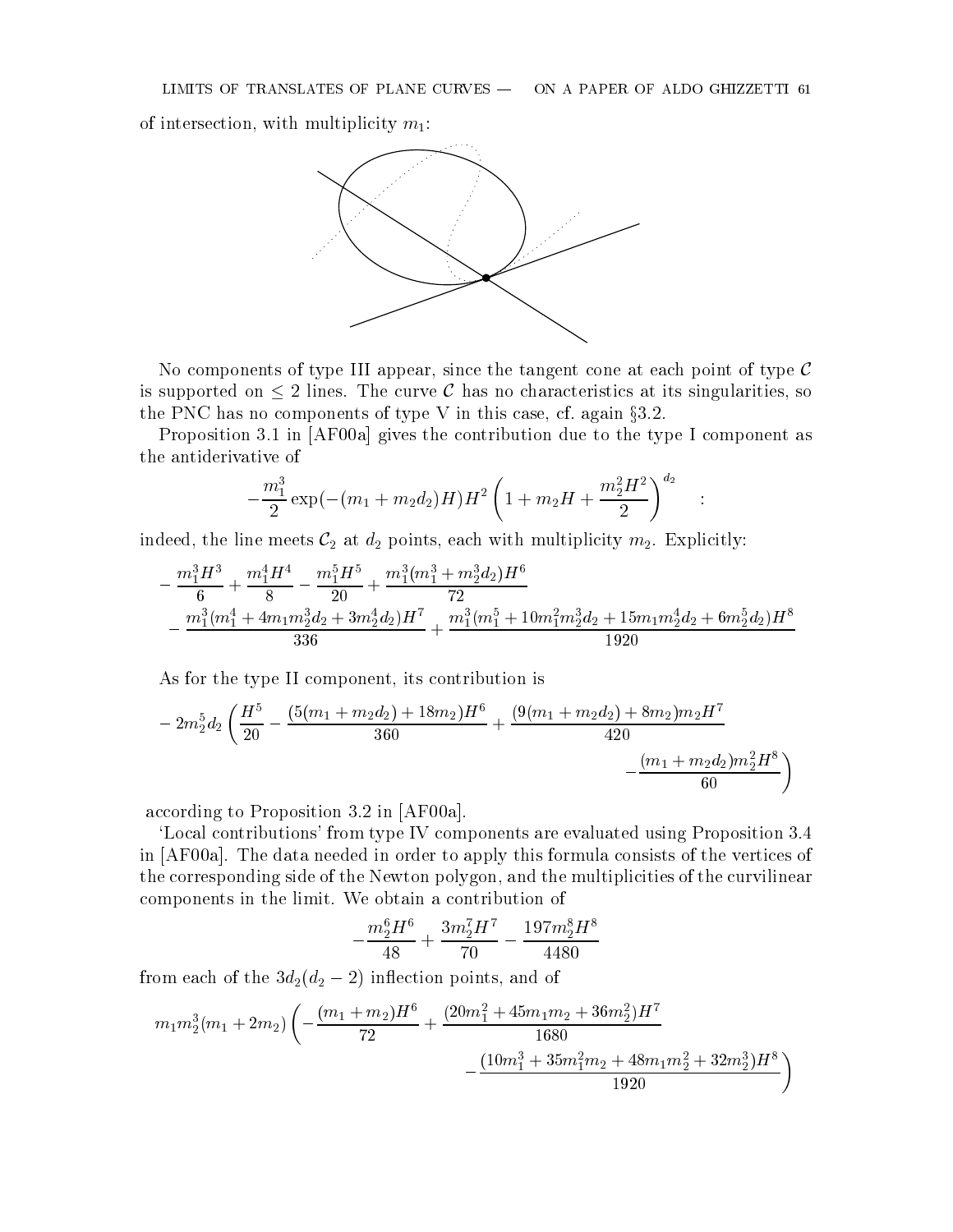from each of the d2 nodes. Combining all these contributions and applying Proposition 1.1 in  $|\text{Ar} \, \text{val}|$  yields the a.p.p. for C. The coefficient of  $H^s$  in this polynomial, multiplied by 8:1 (1) and the predegree of C for d2  $\alpha$  = 2:

$$
(d_2 - 2)d_2m_2^6 \left(28(d_2^4 + 2d_2^3 + 4d_2^2 - 22d_2 - 33)m_1^2 + 8(d_2^5 + 2d_2^4 + 4d_2^3 + 8d_2^2 - 411d_2 + 744)m_1m_2 + (d_2^6 + 2d_2^5 + 4d_2^4 + 8d_2^3 - 1356d_2^2 + 5280d_2 - 5319)m_2^2\right)
$$

This expression vanishes for d $\Delta$   $=$  $\sin \theta < \delta$ ; the predegree can then be computed from the coefficient of  $H^+$  in the a.p.p., giving  $84m_1^2m_2^2$ . Accounting for the stabilizer, this gives  $21m_1^2m_2^2$  for the *degree* of the  $\overline{\phantom{a}}$ orbit closure in this case, again agreeing with naive combinatorial considerations.

 $\mathcal{L}$  ,  $\mathcal{L}$  ,  $\mathcal{L}$  and matrix the expression given above counts the number of  $\mathcal{L}$  and  $\mathcal{L}$ configurations containing 8 points in general position. The individual sub-expressions in this formula can also be given a concrete enumerative interpretation. For example,

$$
(d_2 - 2)d_2 \left(d_2^4 + 2d_2^3 + 4d_2^2 - 22d_2 - 33\right) = d_2^6 - 30d_2^3 + 11d_2^2 + 66d_2
$$

is (for d2  $\sim$  2) the multiple of embeddings of a given general plane curve of a given  $\alpha$ containing 6 general points, and satisfying the constraint of having a given general section of  $\mathcal{O}(1)$  contained in a prescribed line.

In case (3), C is the union of two general curves of degrees  $\geq 2$ , in general position. The discussion is analogous to that given in case (2); in this case the PNC will have no component of type I, but a second component of type II, with multiplicity  $2m_1$ ; and there is new components of the 3d new components of type IV corresponding to the there is the the the the on  $C_1$ , each with multiplicity  $3m_1$ . A new phenomenon concerns the components of type IV due to the points of intersection of C1 and C2. At such points the relevant Newton polygons:



have two sides with slope between  $-1$  and 0 (these will join the points  $(m_1, m_2)$  and  $(1\cdot 1 + 2\cdot 1 + 2\cdot 1)$  , respectively (1),  $(2\cdot 1 + 1)$  and  $(2\cdot 1 + 1)$  and  $(2\cdot 1 + 1)$ . Thus, each of the set of the  $\Delta$ points can potentially contribute two components to the PNC. The components are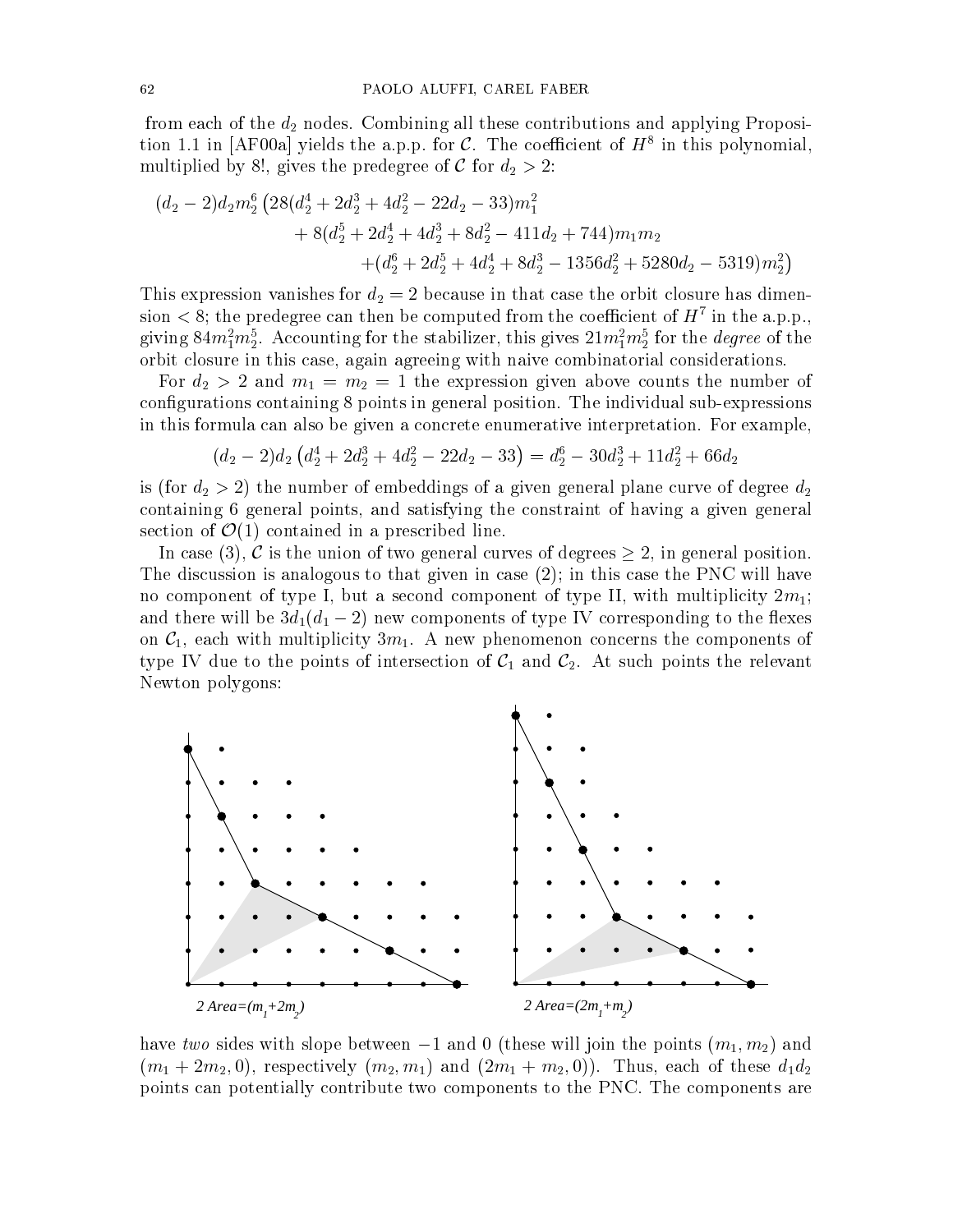marked, as above, by 1-PS germs  $\alpha(t)$  with weights  $(1, 2)$ , im  $\alpha(0)$  the intersection point, and highest weight line tangent to one of the branches. The corresponding limits are schematically represented by



indicating multiplicities. The components are distinct if and only if  $\mathcal{A}=\mathcal{A}$ cording to x3.2). If m1 <sup>=</sup> m2 <sup>=</sup> m, the single type IV component determined by such a point has multiplicity 6m in the PNC.

The a.p.p. for C can be determined by using the results in [AF00a], similarly to case  $(2)$ , using the Newton polygon data listed above. The predegree of C turns out to be

$$
(m_1d_1 + m_2d_2)^8 - 28(m_1d_1 + m_2d_2)^2(49d_1^2m_1^6 + 24d_1d_2m_1^5m_2 + 30d_1d_2m_1^4m_2^2 + 20d_1d_2m_1^3m_2^3 + 30d_1d_2m_1^2m_2^4 + 24d_1d_2m_1m_2^5 + 49d_2^2m_2^6) + 72(d_1m_1 + d_2m_2)(111d_1^2m_1^7 + 63d_1d_2m_1^6m_2 + 42d_1d_2m_1^5m_2^2 + 35d_1d_2m_1^4m_2^3 + 35d_1d_2m_1^3m_2^4 + 42d_1d_2m_1^2m_2^5 + 63d_1d_2m_1m_2^6 + 111d_2^2m_2^7) - (15879d_1^2m_1^8 + 11904d_1d_2m_1^7m_2 + 2688d_1d_2m_1^6m_2^2 + 2688d_1d_2m_1^5m_2^3 + 2310d_1d_2m_1^4m_2^4 + 2688d_1d_2m_1^3m_2^5 + 2688d_1d_2m_1^2m_2^6 + 11904d_1d_2m_1m_2^7 + 15879d_2^2m_2^8) + 10638(d_1m_1^8 + d_2m_2^8).
$$

In the reduced case, let d  $\sim$  d2 bethe degree of the curve and n  $\sim$  1.4 bethe curve and n  $\sim$ number of points of intersection; then this formula evaluates the predegree of  $\mathcal C$  as

$$
d^8 - 1372d^4 + 7992d^3 - 15879d^2 + 10638d - 24n(35d^2 - 174d + 213)
$$

In fact, this is the predegree of a general plane curve of degree  $d$  with  $n$  ordinary nodes, cf. Example 4.1 in [AF00a].

5.3. Let C be a star consisting of  $d \geq 3$  distinct reduced lines through a point:

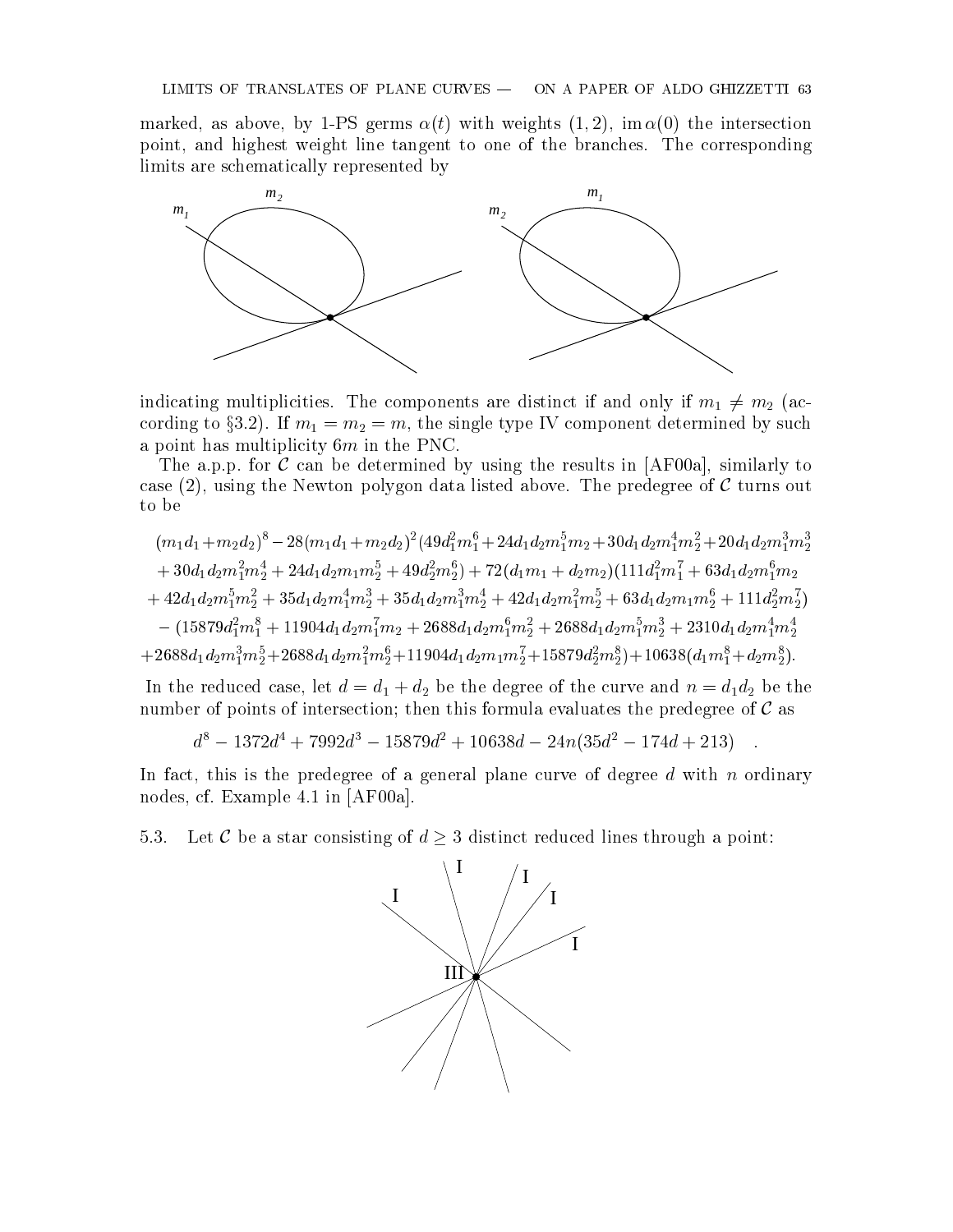and let A be the number of automorphisms of the tuple of lines. Thus  $A = 6$  for  $d = 3, A = 4$  for general stars with  $d = 4$ , and  $A = 1$  for general stars with  $d > 4$ . According to  $\S 3.2$  and  $\S 4.2$ , the PNC for this curve has one reduced component of type I for each line, and one component of type III, appearing with multiplicity  $dA$ . If coordinates are chosen so that one of the lines is  $z = 0$ , the germ

$$
\begin{pmatrix}\n1 & 0 & 0 \\
0 & 1 & 0 \\
0 & 0 & t\n\end{pmatrix}
$$

 $\overline{\phantom{a}}$ 

 $\mathbf{1}$ 

marks the corresponding type I component. In this case the limit consists of a pair of lines, with multiplicities 1 and  $d-1$  respectively (Proposition 3.6):



The component of type III is marked by 1-PS with image the multiple point, and equal weights (Proposition 3.11):

$$
\begin{pmatrix}\n1 & 0 & 0 \\
0 & t & 0 \\
0 & 0 & t\n\end{pmatrix}
$$

if the center of the star is at  $(1:0:0)$ . This example is somewhat atypical, in that these limits are nothing but translates of the original curve.

Proposition 3.1 in [AF00a] can again be invoked to evaluate the (additive) contribution to the a.p.p. due to the d type I components, as the antiderivative of

$$
-\frac{d}{2}\exp(-dH)H^2\left(1+(d-1)H+\frac{(d-1)^2H^2}{2}\right) .
$$

Proposition 3.3 in loc.cit. evaluates the contribution due to the type III component:

$$
-\frac{d^2(d-1)(d-2)(d^2+3d-3)}{30}\left(\frac{H^6}{24}-\frac{dH^7}{28}+\frac{d^2H^8}{64}\right) \quad .
$$

Note that the factor of A appearing in the multiplicity of the type III component is absorbed by other factors in computing this contribution, so that the result does not depend on A after all. Also note that both contributions from type I and III have nonzero coefficients for  $H^{\times}$ ,  $H^{\times}$ , and  $H^{\times}$ ; however, the a.p.p. of  ${\mathcal{C}}$  must have degree 5, because the dimension of the orbit closure of C has dimension 5. This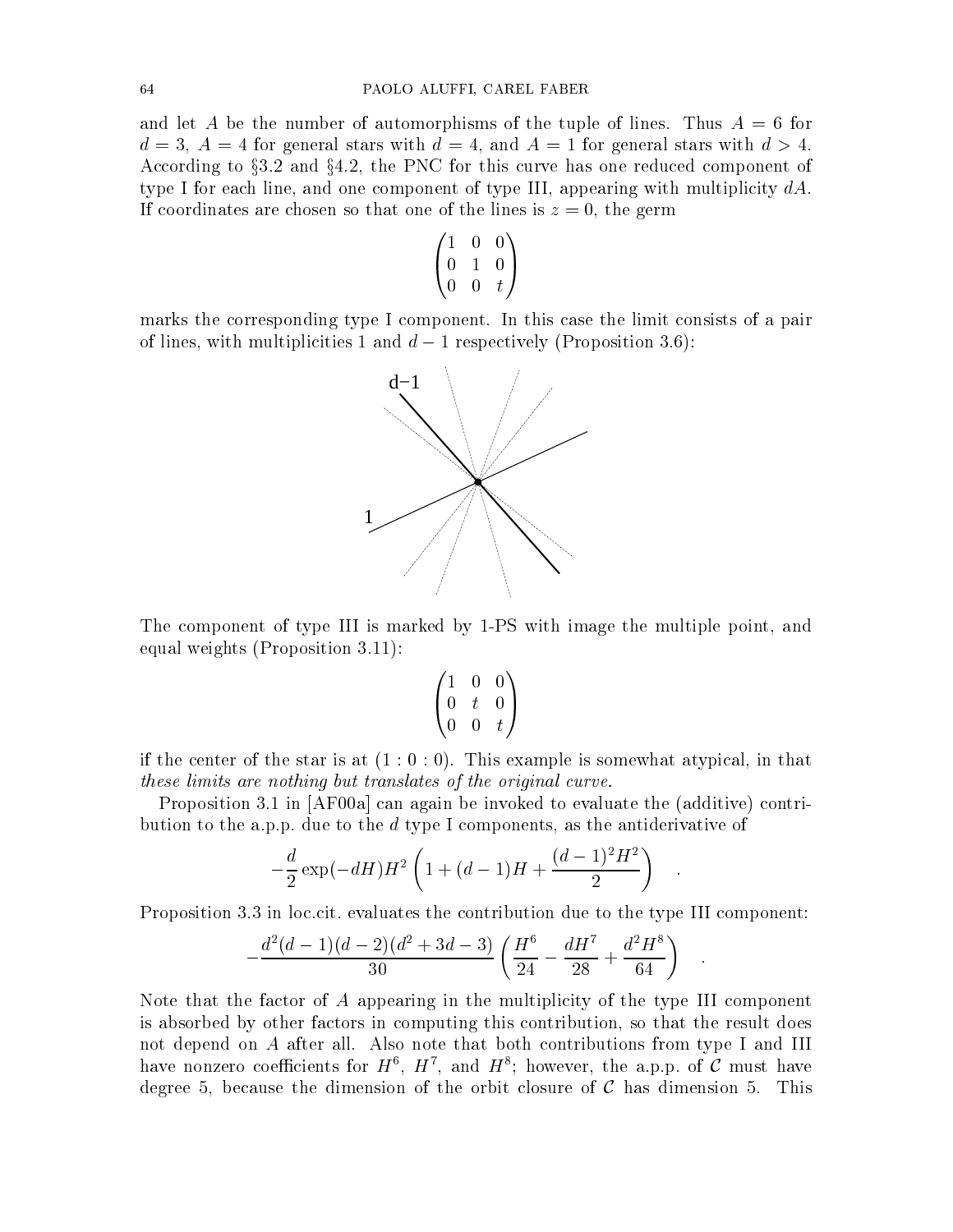means that cancellations must occur in the computation of the a.p.p., and indeed, applying Proposition 1.1 from [AF00a] gives

$$
1 + dH + \frac{d^{2}H^{2}}{2} + \frac{(d-1)d(d+1)H^{3}}{3!} + \frac{(d-1)d(d^{2}+d-3)H^{4}}{4!} + \frac{(d-2)(d-1)d(d^{2}+3d-3)H^{5}}{5!}.
$$

The conclusion is that the degree of the orbit closure of  $\mathcal C$  is

$$
\frac{(d-2)(d-1)d(d^2+3d-3)}{A}.
$$

In fact, the a.p.p. for C is seen to equal the truncation to  $H^5$  of the power

$$
\left(1+H+\frac{H^2}{2}\right)^d\quad,
$$

a phenomenon that can be explained by `multiplicativity' considerations such as those presented in  $\S 4.2$  of  $[AF00a]$ . Theorem 2.5 (i) in  $[AF00c]$  shows how to modify this statement in order to account for possible multiplicities of the lines in the star.

 $5.4.$ As a final example, we consider the curve C of degree 7 from  $\S 2.2$  with equation

$$
x^3z^4 - 2x^2y^3z^2 + xy^6 - 4xy^5z - y^7 = 0.
$$

Without difficulty, one finds that C has three singularities, at  $P = (1 : 0 : 0)$ ,  $Q = (0 : 0 : 1)$ , and  $R = (1 : -4 : -8)$ . One sees that P and Q are irreducible singularities, while R is an ordinary node. It follows that C is irreducible. Thus the PNC has one global component of type II, with multiplicity 2. Clearly, there are no components of type III.

To describe the local components of the PNC, a closer analysis of the singularities of C is required. We begin at  $P = (1:0:0)$ . It turns out that C has a very simple Puiseux expansion there:

$$
\begin{cases}\nz = t^6 + t^7, \\
y = t^4.\n\end{cases}
$$

(In particular, C is a rational curve.) The singularity has two Puiseux pairs,  $(2,3)$ and (2). In the notation of  $\mathbf{d}^{\pi}$  of  $\mathbf{d}^{\pi}$  of  $\mathbf{d}^{\pi}$  of  $\mathbf{d}^{\pi}$  , and  $\mathbf{d}^{\pi}$  is  $\mathbf{d}^{\pi}$  and  $\mathbf{d}^{\pi}$  and  $\mathbf{d}^{\pi}$  and  $\mathbf{d}^{\pi}$  and  $\mathbf{d}^{\pi}$  and  $\mathbf{d}^{\pi}$  and  $\mathbf{d}^$ d2 = 2, r = 2, and the singularity absorbs 55 contracts.

The singularity  $Q = (0 : 0 : 1)$  has one Puiseux pair  $(3, 7)$ . In the notation of loc. cit., m = 3, n = e1 <sup>=</sup> 7, d1 <sup>=</sup> 1, <sup>r</sup> <sup>=</sup> 1, and the singularity absorbs <sup>43</sup> exes. The ordinary node R absorbs at least 6 flexes, which leaves at most 1 flex from the total number of  $3d(d-2) = 105$  flexes. It turns out that R is not a flecnode and that the point  $F = (T, Z^T, Z^{T-3})$  is a simple fiex. (In the given parametrization,  $F$ corresponds to  $t = -4/7$  and R to  $t = -1 \pm i$ .)

At the simple flex F, the relevant side of the Newton polygon joins the points  $(0,1)$ and  $(3,0)$ . The corresponding type IV component appears with multiplicity 3. It is marked by a 1-PS  $\alpha(t)$  with weights  $(1, 3)$ , im  $\alpha(0) = F$ , and highest weight line the tangent line to  $\mathcal C$  at  $F$ .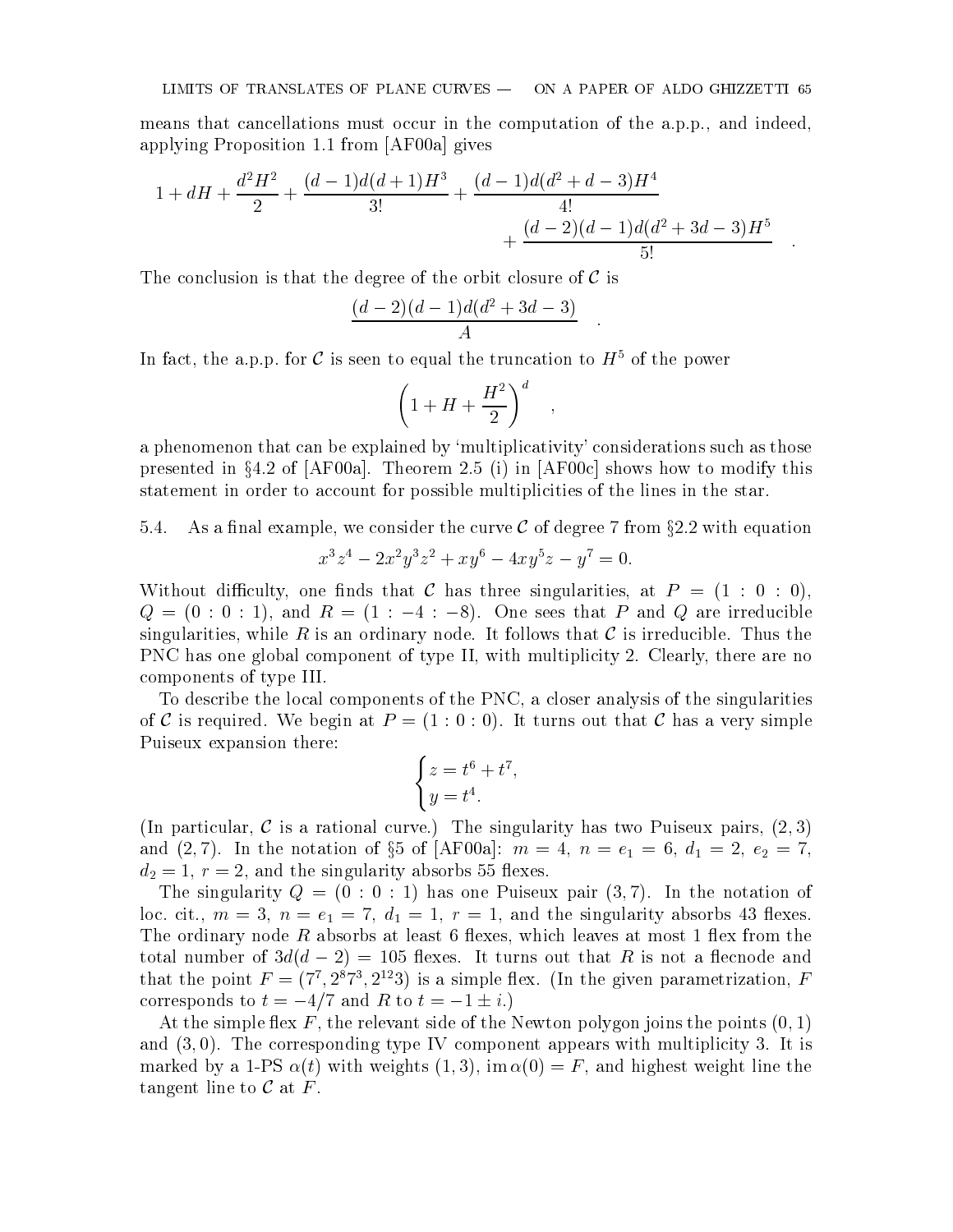At the ordinary node  $R$ , the two lines in the tangent cone both yield a side of the Newton polygon joining the points  $(1, 1)$  and  $(3, 0)$ . The corresponding type IV component appears with multiplicity  $3+3 = 6$ . It is marked by 1-PS  $\alpha(t)$  with weights (1, 2), im  $\alpha(0) = R$ , and highest weight line one of the two tangent lines.

At the singular point  $Q = (0 : 0 : 1)$ , the relevant side of the Newton polygon joins the points  $(0, 3)$  and  $(7, 0)$ . The corresponding type IV component appears with multiplicity 21 and is marked by the 1-PS

$$
\alpha(t) = \begin{pmatrix} t^7 & 0 & 0 \\ 0 & t^3 & 0 \\ 0 & 0 & 1 \end{pmatrix}.
$$

The limit curve has equation  $x \cdot z \cdot y$ . The 3 branches of C at Q do not possess a characteristic  $C$ , so there isn't a component of type V here.

Finally, consider the singular point  $P = (1 : 0 : 0)$ . The relevant side of the Newton polygon joins the points  $(0, 4)$ ,  $(3, 2)$ , and  $(6, 0)$ . The corresponding type IV component is marked by the 1-PS

$$
\alpha(t) = \begin{pmatrix} 1 & 0 & 0 \\ 0 & t^2 & 0 \\ 0 & 0 & t^3 \end{pmatrix}.
$$

The limit curve has equation  $x^2z^2 - 2x^2y^2z^2 + xy^3 = x(y^2 - xz^2)^2 = 0$  (a double cuspidal cubic together with its unique inflectional tangent, which equals the kernel line). Thus the type IV component appears with multiplicity 12.

In Example 3.27 we obtained the components of type V due to  $P$ . The two truncations  $y^{3/2}$  and  $-y^{3/2}$  are siblings (cf. Example 4.2; take a primitive 8th root of 1 for  $\xi$ ). Thus we get a single contribution. We have  $\ell = 2, W = 2 \cdot \frac{1}{2} + 2 \cdot \frac{1}{4} = \frac{13}{2}$ , and  $A = 4$ . Hence the multiplicity of this component equals 52.

We conclude by computing the a.p.p. for  $C$ . The contribution of the type II component is

$$
-\frac{7}{10}H^5+\frac{371}{180}H^6-\frac{71}{30}H^7+\frac{49}{30}H^8,
$$

the contribution of the type IV component due to the flex  $F$  is

$$
-\frac{1}{48}H^6 + \frac{3}{70}H^7 - \frac{197}{4480}H^8,
$$

and the contribution of the type IV component due to the node  $R$  is

$$
-\frac{1}{6}H^6 + \frac{101}{280}H^7 - \frac{25}{64}H^8;
$$

all three are special cases of formulas stated earlier in this section.

The contributions of the irreducible singularities  $P$  and  $Q$  are evaluated using Theorem 5.1 in  $[AF00a]$ . In the notation used there, the (additive) contribution of P

$$
-\left\{(24P(4,6)+2P(2,4))\cdot \left(\frac{k^2H^6}{6!}+\frac{kH^7}{7!}+\frac{H^8}{8!}\right)\right\}_2=-\frac{577}{30}H^6+\frac{5779}{70}H^7-\frac{6353}{35}H^8,
$$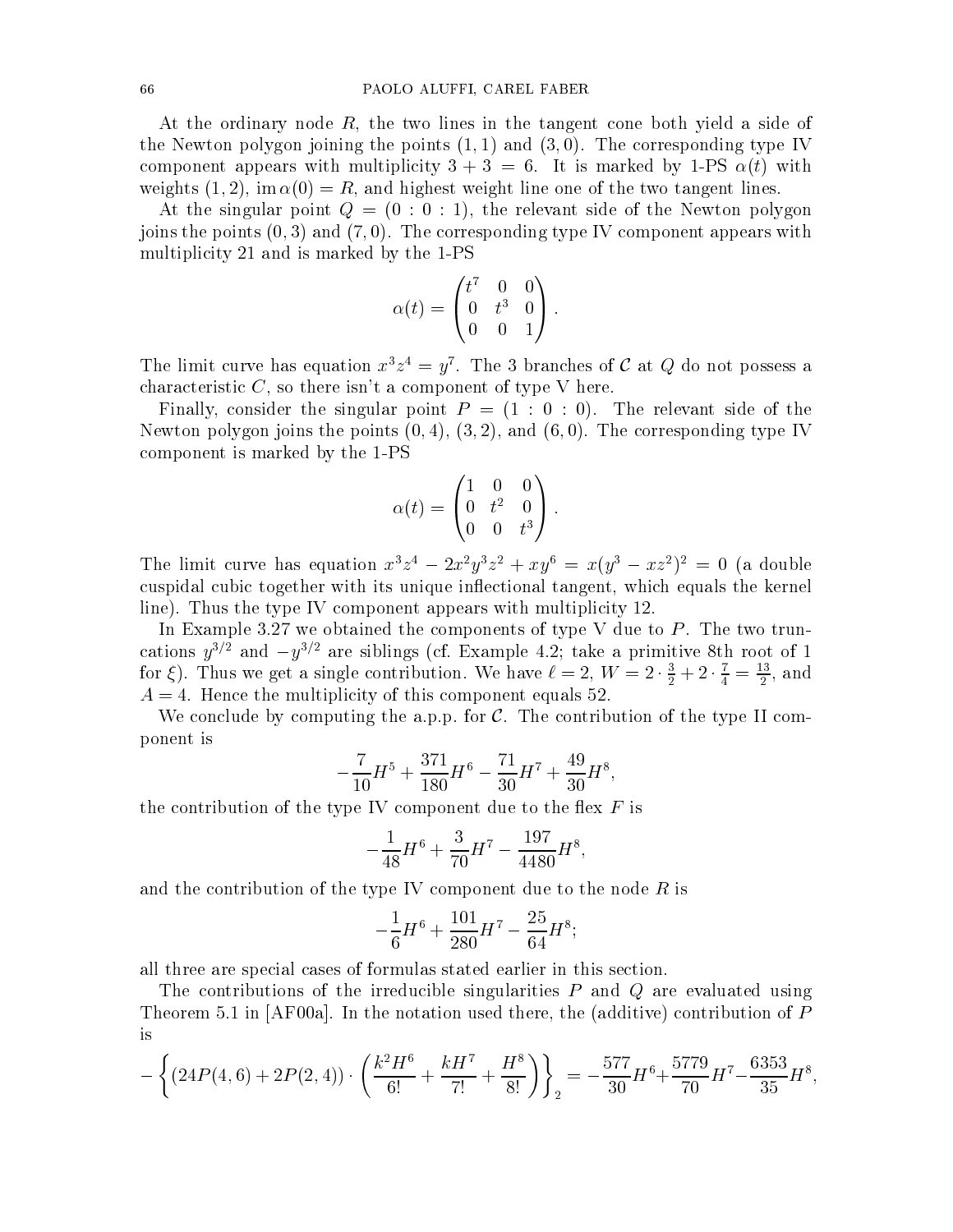while the contribution of Q equals

$$
-\left\{21P(3,7)\cdot\left(\frac{k^2H^6}{6!}+\frac{kH^7}{7!}+\frac{H^8}{8!}\right)\right\}_2=-\frac{3059}{240}H^6+\frac{2199}{40}H^7-\frac{15775}{128}H^8
$$

(note  $P(1,2) = 0$ ).

The a.p.p. for C equals therefore the truncation to  $H^8$  of

$$
\exp(7H) \cdot \left(1 - \frac{7}{10}H^5 - \frac{5419}{180}H^6 + \frac{56939}{420}H^7 - \frac{509977}{1680}H^8\right),\,
$$

that is,

$$
1+7H+\frac{49}{2}H^2+\frac{343}{6}H^3+\frac{2401}{24}H^4+\frac{16723}{120}H^5+\frac{6163}{48}H^6+\frac{119417}{1680}H^7+\frac{145139}{13440}H^8.
$$

Since P, Q, R, and F form a frame, C has trivial stabilizer. Therefore the degree of its orbit closure equals

$$
8! \cdot \frac{145139}{13440} = 435417.
$$

#### **REFERENCES**

- [AF93] Paolo Aluffi and Carel Faber. Linear orbits of smooth plane curves. J. Algebraic Geom.,  $2(1):155{-}184, 1993.$
- [AF00a] Paolo Aluffi and Carel Faber. Linear orbits of arbitrary plane curves. *Michigan Math. J.*, 48:1{37, 2000. Dedicated to William Fulton on the occasion of his 60th birthday.
- [AF00b] Paolo Aluffi and Carel Faber. Plane curves with small linear orbits. I. Ann. Inst. Fourier  $(Grenoble)$ , 50(1):151-196, 2000.
- [AF00c] Paolo Aluffi and Carel Faber. Plane curves with small linear orbits. II. Internat. J. Math.,  $11(5):591{-}608, 2000.$
- [BK86] Egbert Brieskorn and Horst Knörrer. Plane algebraic curves. Birkhäuser Verlag, Basel, 1986. Translated from the German by John Stillwell.
- [CH98] Lucia Caporaso and Joe Harris. Counting plane curves of any genus. Invent. Math., 131(2):345-392, 1998.
- [Cil77] Ciro Ciliberto. Sulle varietà limiti delle trasformate omografiche di una varietà assegnata.  $Ricerche Mat., 26(1):161–176, 1977.$
- [CS03] Lucia Caporaso and Edoardo Sernesi. Recovering plane curves from their bitangents. J. Algebraic Geom.,  $12(2):225{-}244, 2003$ .
- [DL01] Jan Denef and Francois Loeser. Geometry on arc spaces of algebraic varieties. In European Congress of Mathematics, Vol. I (Barcelona, 2000), volume 201 of Progr. Math., pages 327-348. Birkhäuser, Basel, 2001.
- $[Fe94]$  Gaetano Fichera. Remembrance of Aldo Ghizzetti. Rend. Mat. Appl. (7), 14(1):9-36, 1994.
- [Fis01] Gerd Fischer. Plane algebraic curves. American Mathematical Society, Providence, RI, 2001. Translated from the 1994 German original by Leslie Kay.
- [Ghi36a] Aldo Ghizzetti. Determinazione delle curve limiti di un sistema continuo  $\infty^1$  di curve piane omografiche. Atti Accad. naz. Lincei, Rend., Cl. Sci. fis. mat. nat., 23(6):261-264, 1936.
- [Ghi36b] Aldo Ghizzetti. Sulle curve limiti di un sistema continuo  $\infty$ <sup>1</sup> di curve piane omografiche. *Memorie R. Accad. Sci. Torino*,  $68(2):123{-}141, 1936$ .
- [Hac03] Paul Hacking. Compact moduli of plane curves, 2003, arXiv:math.AG/0310354.
- [Has99] Brendan Hassett. Stable log surfaces and limits of quartic plane curves. Manuscripta Math.,  $100(4):469-487, 1999.$
- [HM98] Joe Harris and Ian Morrison. Moduli of curves. Springer-Verlag, New York, 1998.